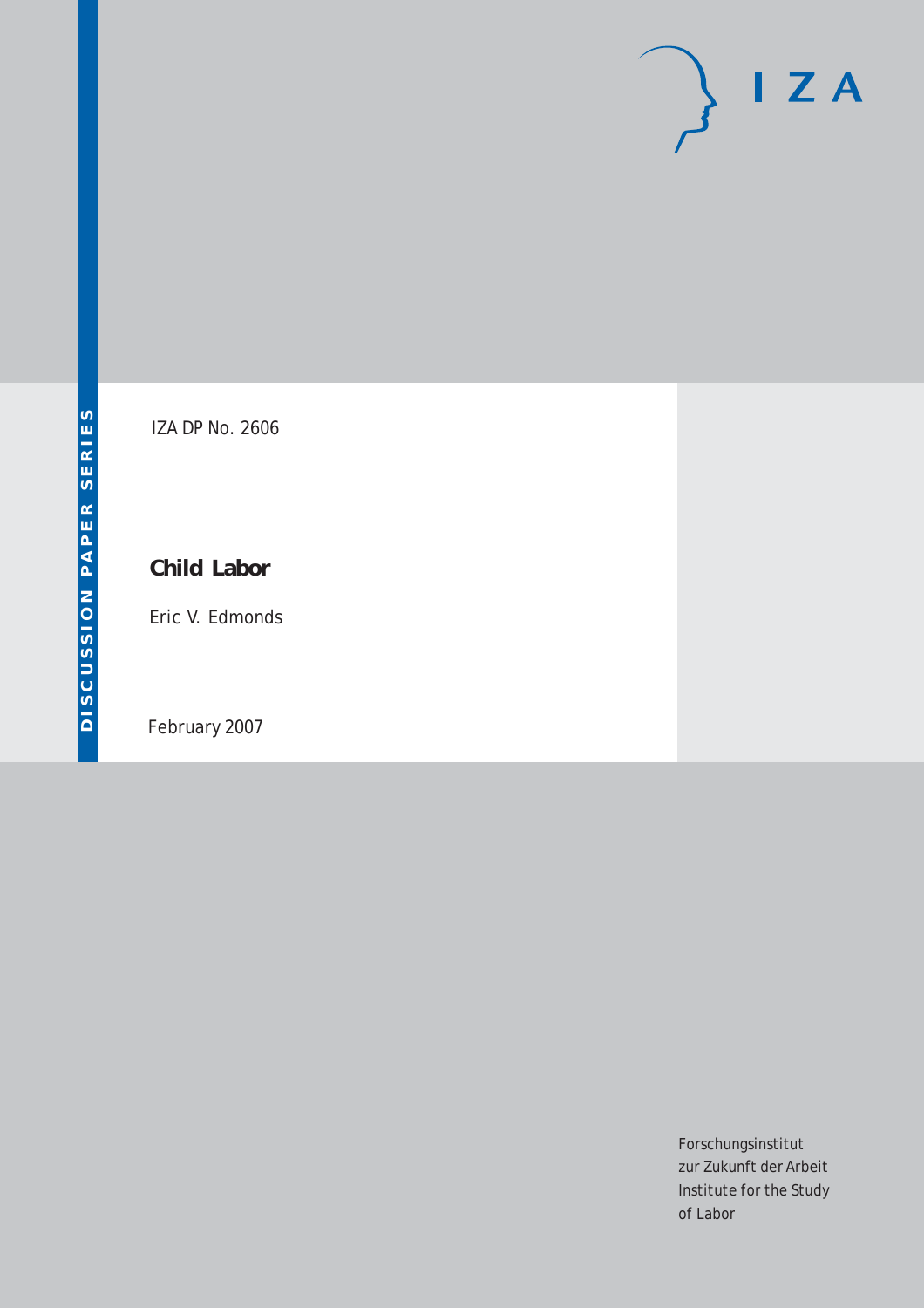## **Child Labor**

## **Eric V. Edmonds**

*Dartmouth College, NBER and IZA* 

Discussion Paper No. 2606 February 2007

IZA

P.O. Box 7240 53072 Bonn Germany

Phone: +49-228-3894-0 Fax: +49-228-3894-180 E-mail: [iza@iza.org](mailto:iza@iza.org)

Any opinions expressed here are those of the author(s) and not those of the institute. Research disseminated by IZA may include views on policy, but the institute itself takes no institutional policy positions.

The Institute for the Study of Labor (IZA) in Bonn is a local and virtual international research center and a place of communication between science, politics and business. IZA is an independent nonprofit company supported by Deutsche Post World Net. The center is associated with the University of Bonn and offers a stimulating research environment through its research networks, research support, and visitors and doctoral programs. IZA engages in (i) original and internationally competitive research in all fields of labor economics, (ii) development of policy concepts, and (iii) dissemination of research results and concepts to the interested public.

IZA Discussion Papers often represent preliminary work and are circulated to encourage discussion. Citation of such a paper should account for its provisional character. A revised version may be available directly from the author.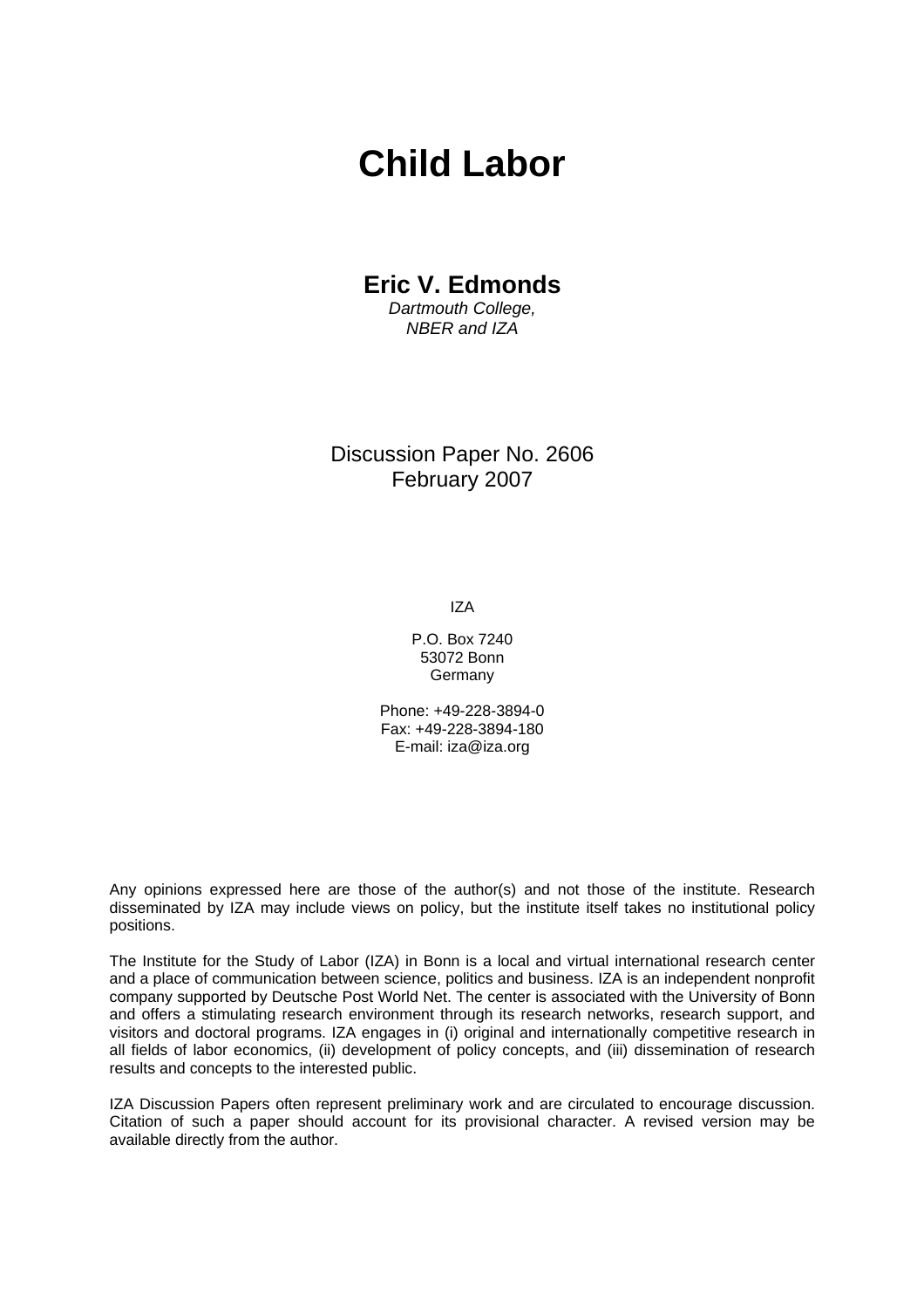IZA Discussion Paper No. 2606 February 2007

## **ABSTRACT**

## **Child Labor**[\\*](#page-2-0)

In recent years, there has been an astonishing proliferation of empirical work on child labor. An Econlit search of keywords "child lab\*r" reveals a total of 6 peer reviewed journal articles between 1980 and 1990, 65 between 1990 and 2000, and 143 in the first five years of the present decade. The purpose of this essay is to provide a detailed overview of the state of the recent empirical literature on why and how children work as well as the consequences of that work. Section 1 defines terms commonly used in the study of child time allocation and provides a descriptive overview of how children spend their time in low income countries today. Section 2 reviews the case for attention to the most common types of work in which children participate, focusing on that work's impact on schooling, health, as well as externalities associated with that work. Section 3 considers the literature on the determinants of child time allocation such as the influence of local labor markets, family interactions, the net return to schooling, and poverty. Section 5 discusses the limited evidence on different policy options aimed at influencing child labor. Section 6 concludes by emphasizing important research questions requiring additional research such as child and parental agency, the effectiveness of child labor policies, and the determinants of participation in the "worst forms" of child labor.

JEL Classification: J13, J22, O15

Keywords: child labor, human capital, time allocation, schooling

Corresponding author:

 $\overline{a}$ 

Eric V. Edmonds Department of Economics Dartmouth College 6106 Rockefeller Hall Hanover, NH 03755 USA E-mail: [eedmonds@dartmouth.edu](mailto:eedmonds@dartmouth.edu)

<span id="page-2-0"></span><sup>\*</sup> Forthcoming in the Handbook of Development Economics, Volume 4, John Strauss and T. Paul Schultz, eds. I appreciate the comments and helpful discussions with Kathleen Beegle, Debopam Bhattacharya, Patrick Emerson, Deborah Levison, Peter Orazem, Nina Pavcnik, Norbert Schady, T. Paul Schultz, Najib Shafiq, Furio Rosati, Ken Swinnerton, and participants at the Bellagio conference for the Handbook of Development Economics, Volume 4. I am grateful to John Bellows, Zakariah Lakel, Ariel Rodman, Smita Reddy, Salil Sharma, Mahesh Shrestha, and Jiawen Ye for research assistance.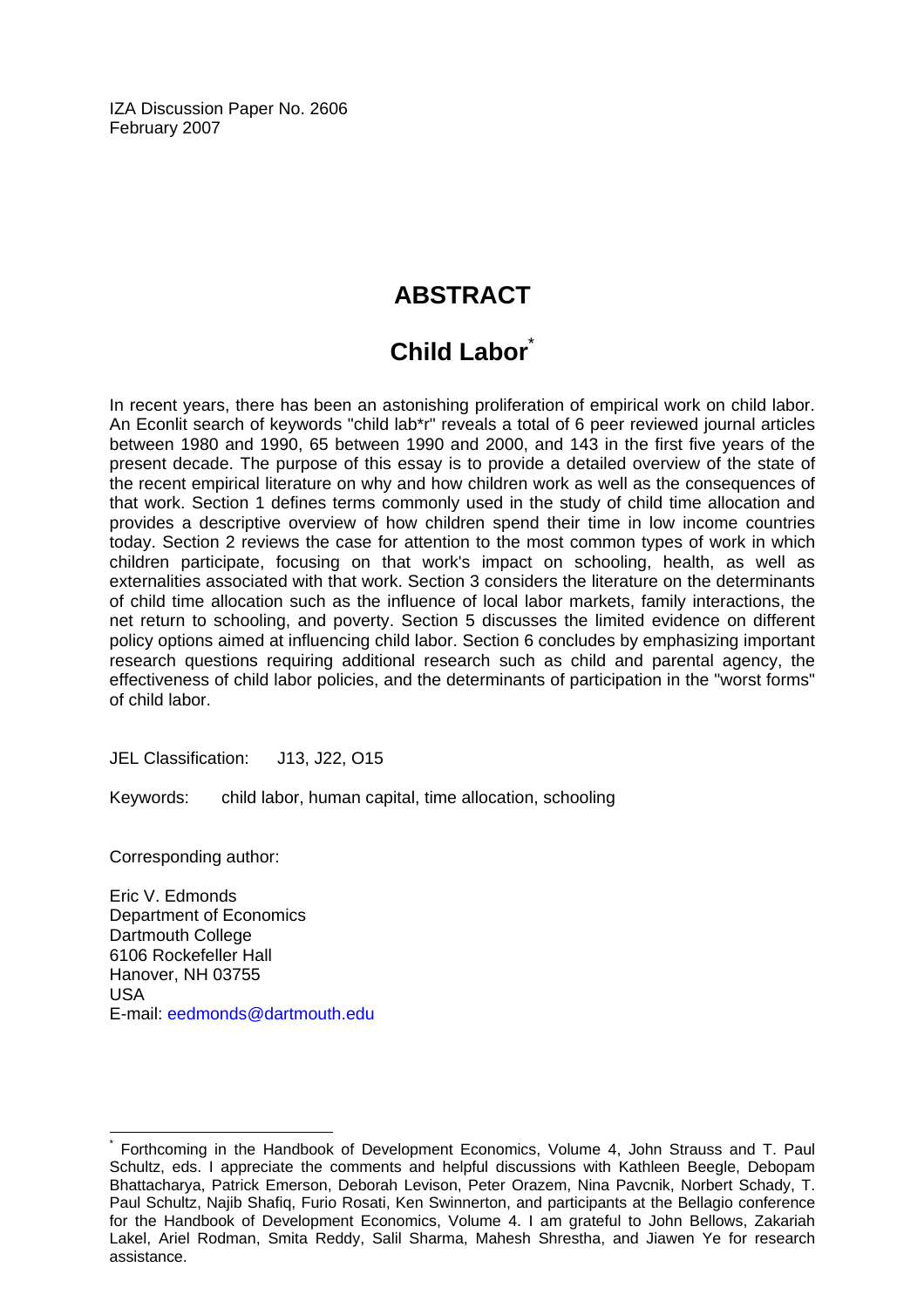### **Table of Contents**

| Is schooling achievement and attainment lower for working children? 25                    |  |
|-------------------------------------------------------------------------------------------|--|
| Is there a causal relationship between work and schooling achievement and attainment?. 26 |  |
|                                                                                           |  |
| Modeling the joint determination of schooling and other time allocation decisions 28      |  |
|                                                                                           |  |
|                                                                                           |  |
|                                                                                           |  |
|                                                                                           |  |
| 3.4 Child Labor Externalities and General Equilibrium Considerations  32                  |  |
|                                                                                           |  |
|                                                                                           |  |
|                                                                                           |  |
|                                                                                           |  |
|                                                                                           |  |
|                                                                                           |  |
|                                                                                           |  |
|                                                                                           |  |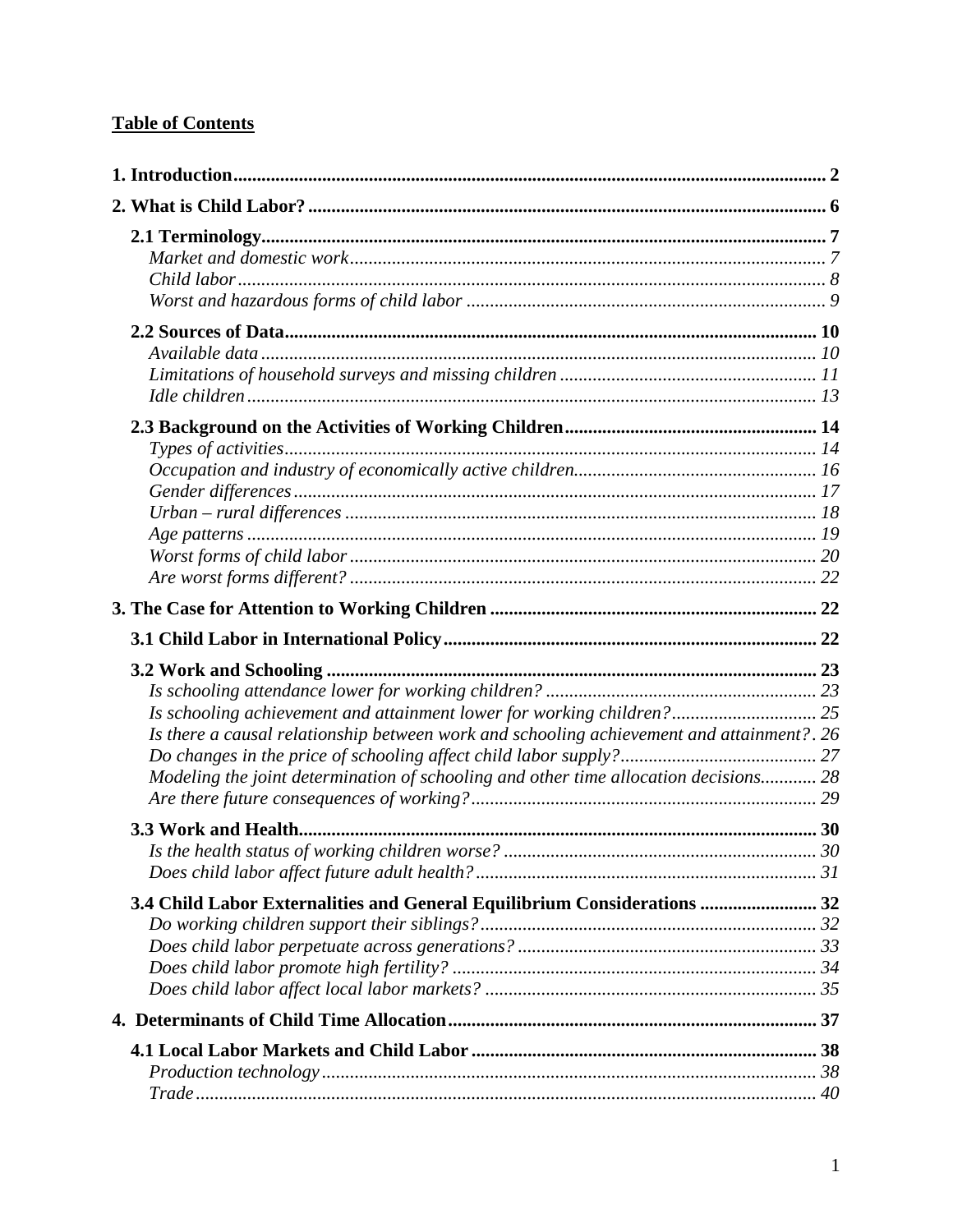#### **1. Introduction**

Few issues in developing countries draw as much popular attention as does child labor. The purpose of this chapter is to provide a detailed overview of the state of the recent empirical literature on why and how children work as well as the consequences of that work. A less detailed overview of recent developments in the child labor literature can be found in Edmonds and Pavcnik (2005a), and an older review with a more theoretical focus is Basu (1999).

Child labor has received considerable attention in economics throughout the discipline's history. Early writings tended to focus on child labor solely through the lens of labor demand. Adam Smith emphasized the value of children in labor shortage societies as motives for fertility. Friedrich Engels wrote extensively on the conditions of working children in the early industrial revolution, and to Marx, child labor was created by the industrial revolution. In his view, machines replaced the need for muscle power, allowing children to do the work formerly performed by men. Though his views on labor supply are not transparent, in *Das Kapital* he seems to assume that parents and capitalists inevitably exploit all opportunities to employ children. Interestingly, one exception to this assumption that working parents will take all opportunities to have children work is in Malthus. He argues that the prevalence of child labor in the late 18th century is evidence that families were unable to meet their most basic needs.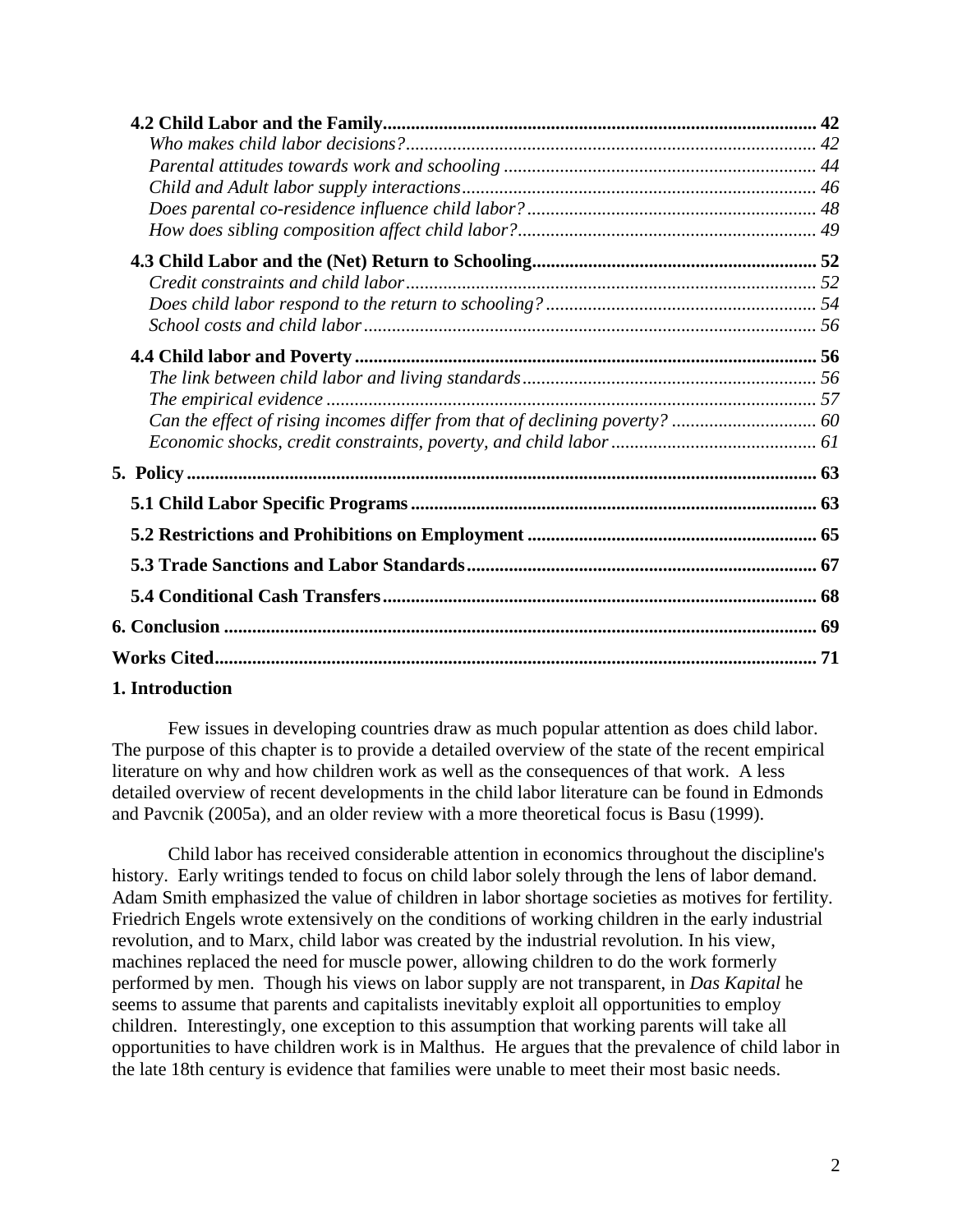Modern writings on child labor are largely based on the human capital theory as developed by T.W. Schultz, Gary Becker, and others. In thinking through the determinants of investments in education, Schultz (1960) emphasized the importance of foregone earnings in human capital accumulation. Investors (parents, children) weigh the return on additional education investments against the costs such investments entail which includes the foregone economic contribution of children. Becker (1965) extended this argument to emphasize that non-wage uses of time are apt to be an equally important influence on the opportunity cost of child time in school. Rosenzweig and Evenson (1977) appear to be the first published study to apply this framework explicitly to analyze child labor in a developing country context.

In recent years, there has been an astonishing proliferation of empirical work on child labor. An Econlit search of keywords "child lab\*r" reveals a total of 6 peer reviewed journal articles between 1980 and 1990, 65 between 1990 and 2000, and 143 in the first five years of the present decade. This rise in interest appears driven by three factors. First, child labor has drawn considerable policy and public attention over the last decade. This public interest seems to be motivated by a concern about child labor as a human rights issue and its implication for long-run growth and development through its interaction with education. The rise in interest in recent years may owe to rising trade and globalization more broadly. They have both raised awareness about the pervasiveness of child labor and elevated concerns among rich country residents about their role in its perpetuation. Second, concurrent with this rise in public interest is a booming theoretical literature on why children work. Prominent theoretical publications such as Basu and Van (1998, section 3.4 below) and Baland and Robinson (2000, section 4.3 below) have spurred a large battery of empirical research. Third, large-scale, nationally representative household surveys from developing countries have become increasingly available over the last fifteen years. This has both lowered the costs of working on child time allocation and increased the complexity of the types of questions that can be addressed empirically.

Any study of child labor must begin with a definition of what the researcher means by child labor. The next section surveys different definitions used in the existing literature and discusses some examples from a variety of countries about how children work. The types of activities popularly viewed as child labor are not usually the focus of empirical studies of child labor. Often, academic studies of child labor are better viewed as child time allocation studies, and it seems clear that research must consider as wide a scope of activities as data permits in order to understand the dynamics of child time allocation. Data sources and data problems such as children that are hard to observe with randomized surveys are also discussed.

Section 3 considers the case for attention to the types of work activities that are most common in low income countries. Historically, activists sought to move children out of work so that children could enjoy their childhood, and the Progressive Era's "sacralization" of childhood (to quote Zelizer 1985) persists in contemporary, anti-child labor resolutions such as the 1989 UN Convention on the Rights of the Child. Part of the reason for viewing working child work as a moral issue is that parents may make decisions for children about whether and how children work without fully internalizing the costs of such activities. Research on child labor tends to avoid moral arguments about how children should spend their time by focusing on quantifying the costs of working. Human capital theory generally post-dates the anti-child labor movements in developed economies, but most of the academic interest in child labor today is because of its consequences for human capital accumulation. Many studies examine whether specific types of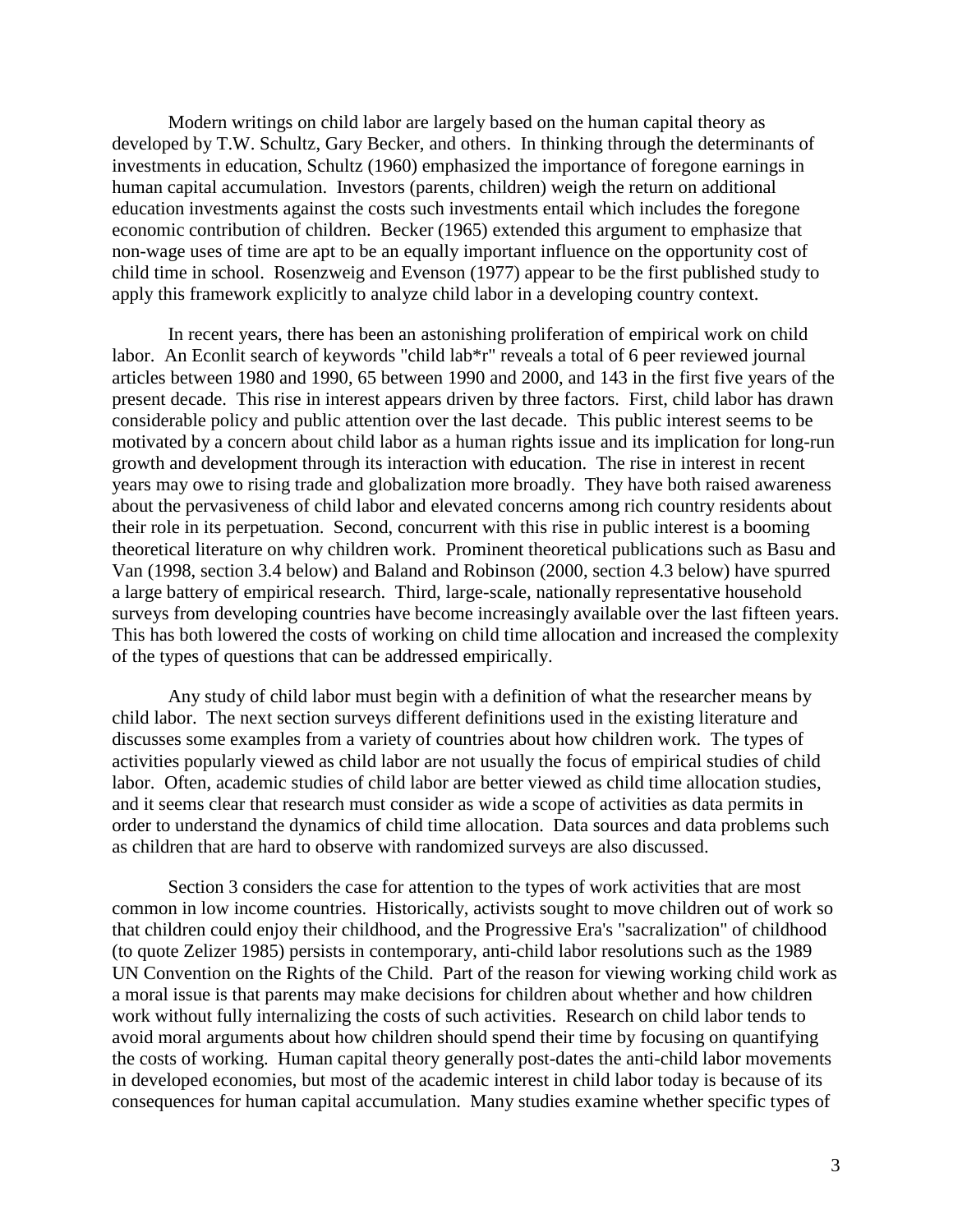work or groupings of activities of common forms of work appear to affect education, physical and mental health, or nutritional status of working children. This begs the question of why focus on child labor as anything other than something to explain schooling or health changes. Several answers to this question are posited in the literature, and they are discussed in section 3.

Section 4 reviews the accumulating evidence on why children work. This literature is of academic interest in its own right for all the same reasons that adult labor supply is of interest to research. Moreover, studying the determinants of common forms of work also can be informative about the case for attention to common activities. That is, how the common forms of work are affected by changes in the family's broader economic and social environment can reveal how family decision-makers view the most common forms of work in low income countries. Policies aimed to influence how and where children work can be useful for understanding by the causes and consequences of working, and section 5 discusses the minimal evidence that exists on how policies influence child labor supply. Section 6 concludes with a summary of the critical issues that have yet to be addressed in the literature.

A simple analytical model will be helpful to fix ideas in this chapter and can illustrate most of the basic points that have been emphasized in existing research on child labor. This model is presented in the remainder of this introduction. This model is meant to be heuristic. Cigno and Rosati (2005) present a more general child labor model that can incorporate most of the important recent theoretical contributions in the child labor literature.

Consider a household with one parent, one child, and two time periods: the child's youth when the parent decides how to allocate the child's time and the child's future (the parent has no future in this model). The parent's labor supply is inelastic and yields an exogenous income *Y*. Parental preferences are over the family's current standard of living, *S*, and the child's future welfare  $V_k$ .  $u(S, V_k)$  is the utility representation of parental preferences. The child's time is allocated between education *E*, leisure and play *P*, work outside of the household *M*, and work inside of the household *H*. Work inside the household can be in the production of goods or services that might be resold to the market (market work) or it can be in similar activities that are important for the family in converting purchased inputs into a standard of living (domestic work). *E+P+M+H=1*.

The standard of living is produced by a linear homogenous production function and depends on purchased inputs *c* and the input of child time *H*,  $S = F(c, H)$ . The child's future welfare depends on the positive, diminishing marginal product production function,  $V_k = R(E, P)$ . Leisure and play is likely complementary to schooling in the production of child welfare, but such statements about cross-partial derivatives are not necessary for the present discussion. Importantly, time spent in education is not necessarily limited to time in the classroom. Also, beyond the opportunity costs of education inherent in the time constraint, schooling entails direct costs, e. Direct costs are assumed to be increasing in the time spent in education. Thus, direct schooling costs entail *eE* in foregone consumption today. Work outside of the household is freely available in the formal labor market and brings an exogenous wage *w*. This income combines with non-child income *Y* to purchase inputs used in the production of the standard of living:  $c = Y + wM - eE$ . In this setting, the parent's problem is: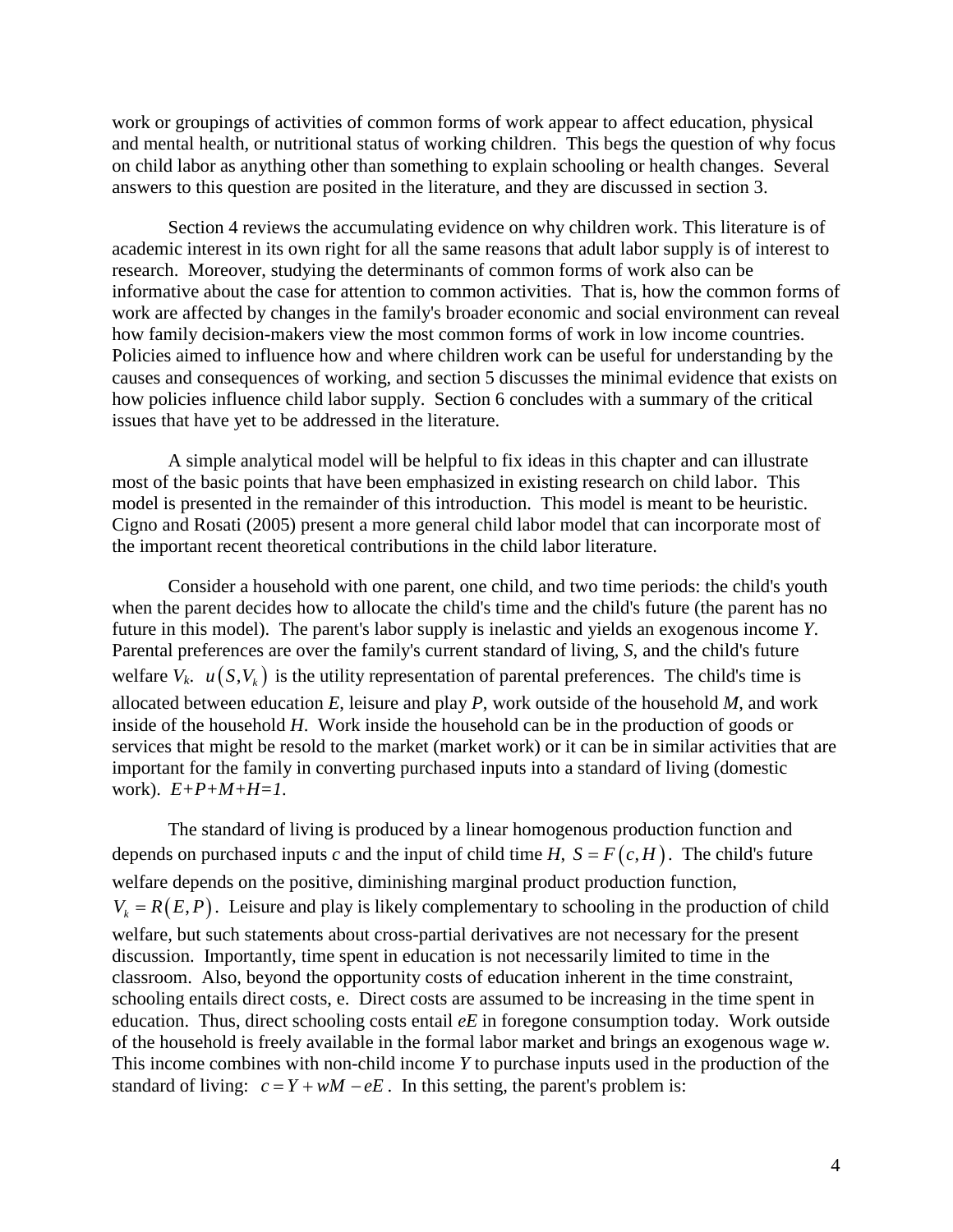$$
\max_{E,P,M,H} u(F(Y + wM - eE, H), R(E, P))
$$
  
\nsubject to:  $E + P + M + H = 1, E \ge 0, P \ge 0, M \ge 0, H \ge 0$  (eq. 1.1)

This set-up emphasizes several points that will be raised in sections 2 and 3. First, the residual claimant on child time outside of work is not schooling, and there is a return to leisure that parents may value and could be important for the child's future welfare. Second, if one is interested in child labor because of its impact on schooling, there is no theoretical reason to focus on work outside of the home alone. Consider a child that does not attend school. What are the possible explanations for this?

$$
E = 0 \Longrightarrow \frac{\partial u}{\partial V_k} \frac{\partial R}{\partial E} \le \lambda + \frac{\partial u}{\partial S} \frac{\partial F}{\partial c} e \qquad (eq. 1.2)
$$

The family's marginal utility from the foregone consumption caused by schooling costs plus the marginal utility of time  $\lambda$  is at least as large as the family's marginal utility that comes through improving child welfare from additional education. The marginal utility of time will depend on how the family values the contribution of play to child welfare, the marginal utility of the standard of living, and how time spent in the wage market and in household production affects the standard of living. There is no reason to presume that the wage contribution is more likely to dominate schooling than is the household production contribution. In fact, most children work at home rather than in the wage labor market. This implies that for most children the return to time in household production is at least as large as the value the family places on the child's wage contribution. The idea that studies of child time allocation should consider as broad a definition of child work as the data permits is a main theme in section 2. Of course, there are many reasons to be interested in why children work beyond its implications for schooling. Section 3 reviews the literature on the short term and long term consequences of child work.

This setting also implies several key reasons why children work. First, poverty is a key influence on child labor supply. It influences the family's valuation of child time in household production and the formal labor market, and it may affect the production function for future child welfare. Some researchers have emphasized that the influence on child labor of exiting poverty may differ from the effects of additional income, and this will be discussed in section 4.

Second, the relative return to child time in schooling may be an important factor. The relative return depends in part on the returns to education as well as the returns to play, the return to child time in home production, the return to formal labor income, and the direct costs of schooling. Schooling improvements, labor demand factors including trade, technological change, and labor regulations all potentially affect child labor through these mechanisms. Similarly, living arrangements, fertility, and market imperfections in credit, land, or goods markets may all influence child labor through their impact on the relative return to child time.

Third, parental preferences play a key role in child time allocation decisions. In this setup, preferences do not drive differences in the allocation of child time between the formal labor market and household production, but they affect the family's valuation of child time in work activities relative to non-work activities. For example, a child engages in wage work and does not attend school if: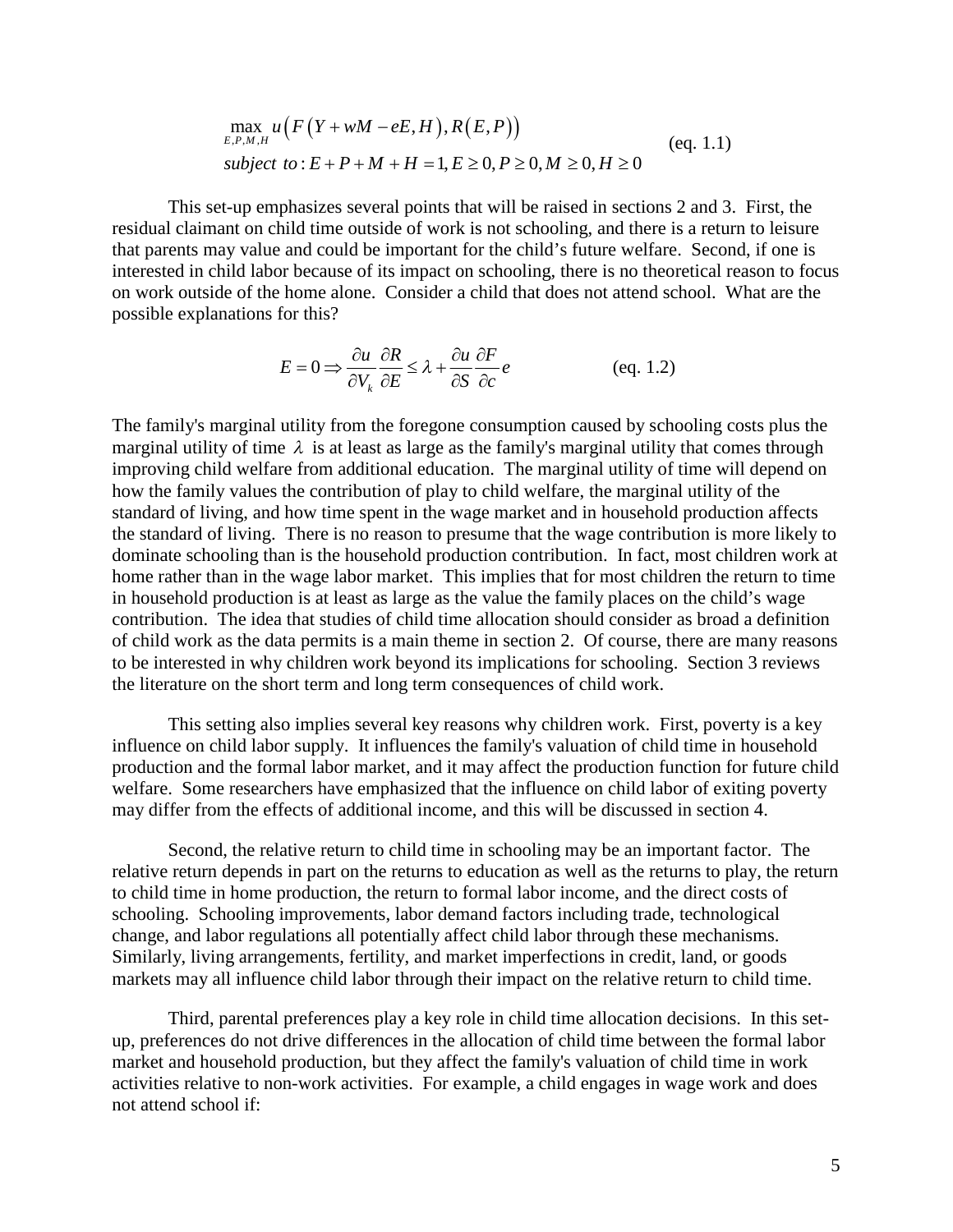$$
\frac{\partial u}{\partial V_k} \frac{\partial R}{\partial E} \le \frac{\partial u}{\partial S} \frac{\partial F}{\partial c} (w + e).
$$
 (eq. 1.3)

The marginal utility from the child's contribution to the production of the standard of living (through wage income and the lack of educational expenditure) is at least as large as the marginal utility from the return to education. To the extent that preferences are important, then questions of intrahousehold allocation such as how household decisions are made and who makes these decisions become important in understanding child labor supply.

With so many influences on child labor, what types of policies will be useful in reducing it? Section 5 concludes with a discussion of different policy options that have been used to influence the activities of children. There is very limited evidence to suggest that anything other than long-term poverty reduction and development is likely to substantially alter the child labor picture although some findings from conditional cash transfer programs are encouraging. However, it is important to note that the general lack of evidence reflects a lack of scientific research more than a failure of programs. Moreover, very little is known about why children participate in some of the worst forms of child labor, where human rights issues are most relevant, and very little formal analysis has been done on the policies being pursued to help these most vulnerable children.

#### **2. What is Child Labor?**

Any discussion of child labor must begin with a precise description of what the term means. The phrase "child labor" conjures images of children chained into factories, sold as slaves, or forced into prostitution. Fortunately, while many children work in the developing world, few experience such atrocities. The International Labor Organization (ILO) is the international body charged with country child labor, and it estimates that in 2004 there are 218 million child laborers in the world (ILO 2006). Most of these working children labeled "child laborers" are helping their family at home, on the family farm, or in the family business. Economics research on "child labor" tends to focus on these more commonplace activities, both because of their greater prevalence and the relative ease in collecting data on the typical types of activities children perform. There is controversy about whether the types of activities that children typically participate in are harmful or beneficial to children and others. That discussion is reviewed in section three.

The present section aims to describe the different definitions of child labor and child work that are prevalent in the literature and overview how children typically work in low income countries. It should be clear from the discussion in the introduction that if one is ultimately interested in influencing the allocation of child time to a particular activity such as some form of work or schooling then researchers need to consider as broad a set of activities as possible. Children do not typically participate in the formal wage labor market. When children do not participate in the formal wage labor market, the shadow value of child time ( $\lambda$  in the analytical model) is determined by the child's involvement in chores, the family business, schooling, etc. Hence, focusing on a limited set of activities can bias a researcher's understanding of the dynamics of child time allocation. Of course, a broad focus on child time allocation overall inevitably means that a paper on "child labor" will consider types of work that are very different than the popular use of the term.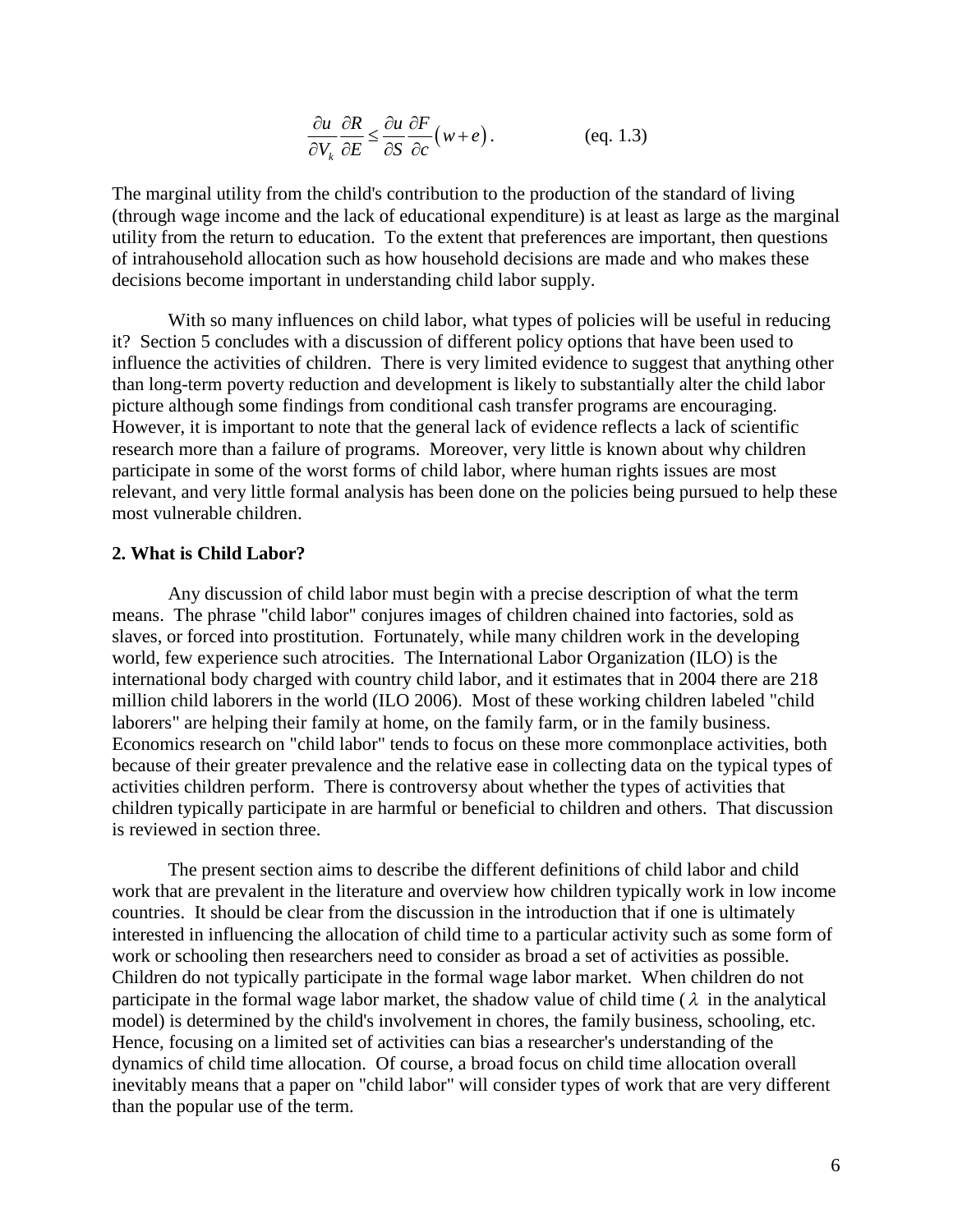#### **2.1 Terminology**

#### *Market and domestic work*

In both research and policy discussions, there is extraordinary heterogeneity in how child labor is defined and in what words are used to describe the different categories of work in which children participate. The purpose of this subsection is to review how words are typically defined in the literature, but there is no consensus. There is currently work underway to define statistical standards and develop a fixed terminology (see Guarcello et al 2005) that is the basis for much of this section, but that work is still in its infancy. Both producers and consumers of research need to be careful to define exactly what is being studied in a particular research paper.

Table 1 presents a list of commonly used phrases to describe aspects of how children work. Activities are organized by whether the activity involves the direct production of economic goods and services that fall under the United Nations System of national Accounts (SNA). According to the SNA, "the production of economic goods and services includes all production and processing of primary products whether for the market, for barter, or for own consumption, the production of all other goods and services for the market and, in the case of households which produce such goods and services for the market, the corresponding production for own consumption" (ILO 2000 p1). The production of economic goods and services will include wage employment, self-employment, participation in agriculture, milling, handicrafts, construction as well as water and wood collection.

Aggregate statistics of child employment typically cover the economically active population. Economically active is defined as being involved in economic activity, and it includes wage workers, employers, own-account workers, members of producer cooperatives, unpaid family workers, apprentices, members of the armed forces, and the unemployed. Economic work or market work is used similarly to economically active individuals, except the unemployed are excluded. Participants in market work are sometimes separated by whether their work is for the consumption of others (market oriented work) or their own family (non-market oriented work). One can imagine how this distinction is important in national accounts, but there is no clear reason why this distinction is important in studying child time allocation. Wage work is a subcategory of market oriented work, and many authors focus on studying wage employment alone. One unique challenge in classifying children engaged in market work outside of their own household is that children are not always paid directly in wages. They either receive pay in-kind (goods and services) or their labor is contracted for a fixed fee. Typically, these children are grouped with those paid in cash under "wage work", but some studies separate them, labeling them unpaid out of household market or economic work.

Child involvement in non-SNA activities is studied infrequently in child labor studies. A February 2005 review of empirical papers on child labor indexed in EconLit and published in peer reviewed economics journals since 1995 found that all but two considered wage work, half additionally considered other forms of market work such as work in the family farm or business, and 10 percent considered work that would fall outside the SNA definition of economic activity. The phrase non-economic work is sometimes used to denote participation in the provision of goods and services to family members or other members of the community that fall outside of the scope of the official definition of economic goods and services. This includes for example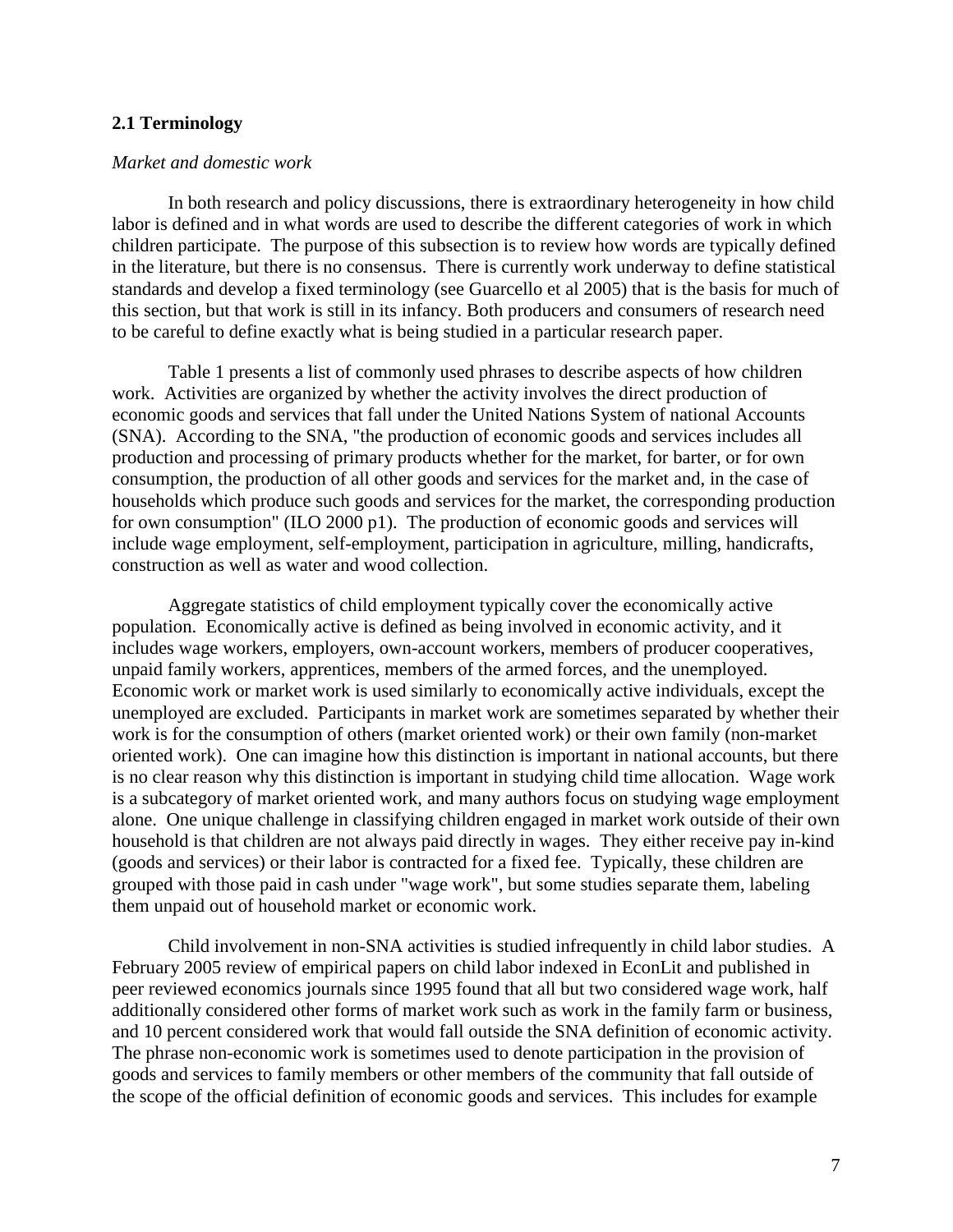community service work that helps build or maintain local schools. It also includes domestic chores such as caring for family members, cooking, cleaning, or shopping. The phrase "housework" is sometimes in place of domestic chores or it is used to refer to domestic chores excluding shopping. Finally, "domestic work" is used in reference to non-economic work exclusive of community service and volunteer work.

The use of the word "economic" in the SNA is confusing as economists since the early 1960s have emphasized the activities that the SNA defines as non-economic as critical to the household's standard of living. Moreover, non-economic can be interpreted to imply that the associated activities are inelastic with respect to economic factors, an assumption that is not born out by the data. Many writers avoid using the phrases "economic" and "non-economic" work. Instead, they classify work into market work and domestic work. The remaining classification of work, community service and volunteer work, is rarely studied and poorly understood. There are two obvious problem with using this market and domestic work lexicon. First, market work and market oriented economic work are apt to be confused. Second, domestic work performed for compensation outside of the child's own household is considered a type of market work and is often referred to as domestic service or domestic work. The safest solution is for researchers to be explicit in how they are defining the activities under study.

Two commonly used terms to be avoided are child work and household work. Child work is typically used synonymously with market work. However, asserting that a child who works in substantive hours in the provision of services to their home is not working is difficult to justify. One could make the case for defining child work as covering both domestic and market work, but simply using the phrase "work" to refer to these activities together is apt to generate the least confusion given child work's common use as market work. Household work is often used as a synonym for domestic work. However, this is confusing, because market work most often occurs within the household.

#### *Child labor*

Researchers often avoid labeling any one activity as child labor. Official definitions of child labor vary. Some countries officially define child labor as wage work (e.g. Pakistan) or market work that is harmful to the future well-being of children (e.g. Vietnam). This later standard is based on the precedent of the International Labor Organization's (ILO) C138. C138 on the Minimum Age for Admission to Employment was passed in 1973 and has been signed by 135 countries to date. Signatories agree to pursue a national policy to abolish "child labor" and to increase the minimum age of employment to "a level consistent with the fullest physical and mental development of young persons" (C138, Article 1). Neither "child labor" nor "employment" is defined in the convention, but the age appropriateness of various activities depends on consideration of their effects on the health and development of the young. In general, the minimum age of employment is the minimum age of completion of compulsory schooling or at least 15 years old, although 14 can be consistent with the convention in very poor countries. Light work that is deemed consistent with schooling attendance and unlikely to be harmful to health and development is consistent with the convention in children as young as 12.

For statistical purposes, defining whether an activity is harmful to a child's health or development is a challenge, because whether an activity is harmful depends on what the child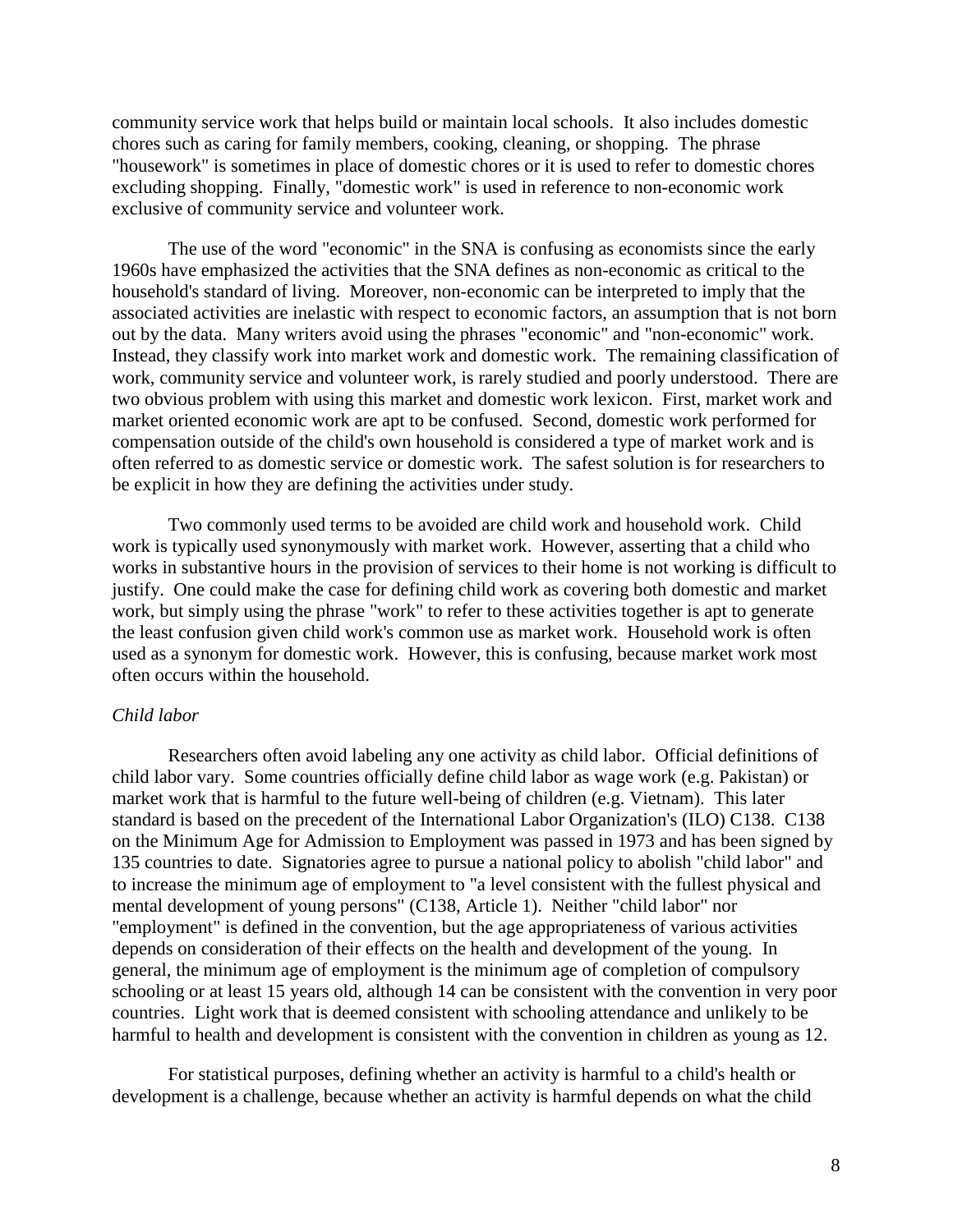would be doing in the absence of work. The ILO's Statistical Information and Monitoring Program on Child Labor (SIMPOC) is the international body charged with tracking child labor around the world. Their definition of what exactly is "child labor" varies over time, in part because of controversy over what can be considered harmful. At the time of writing, a child laborer is defined by SIMPOC as an economically active child under 12 that works 1 or more hours per week, an economically active child 14 and under that works at least 14 hours per week or 1 or more hours per week in activities that are "hazardous by nature or circumstance," and a child 17 and under that works in an "unconditional worst form of child labor" (trafficked children, children in bondage or forced labor, armed conflict, prostitution, pornography, illicit activities, ILO 2002). The ILO (2006a) estimates that there were 218 million child laborers in the world in 2004 under this definition.

Some researchers that choose to define an activity status as child labor adopt this SIMPOC definition, but others are also present in the literature. By far, the most common thing to do is to define children in wage work as child laborers. Others define child labor as market work. A few researchers also define child labor by adding in domestic work. Typically, an arbitrary cutoff in hours is employed in classifying some domestic workers as child laborers and others as not just as the SIMPOC definition arbitrarily classifies as 13 year old working 14 hours per week as a child laborer while the 13 year old working 13 hours per week is not. Given that "child labor" carries a particular connotation in the popular imagination, the safest course is likely for researchers to avoid labeling any one class of activities child labor.

"Light work" is sometimes used to refer to market work that is not deemed child labor. That is, market work which is for some reason viewed as unlikely to be harmful to health, development, and does not affect school attendance, participation in vocational training, or the child's ability to benefit from any instruction received. Of course, it is not obvious how would know whether work could be harmful in any of these senses without establishing the counterfactual of what children would be doing absent this light work.

#### *Worst and hazardous forms of child labor*

While the general phrase "child labor" is poorly defined, some specific activities are labeled as a "hazardous form of child labor" or a "worst form of child labor". The minimum age convention, C138, places special emphasis on activities that "jeopardise the health, safety, or morals of young persons" (Article 3 - section 1) and defines 18 as the minimum age of employment for activities that can be described as such. In 1999, C182 on the Worst Forms of Child Labor asks signatory countries to clarify what types of activities fall under this label and to develop specific plans for their eradication. C182 has proven less controversial than C138 on the minimum age of employment. To date, C182 has 151 signatories.

While it is up to the individual country to identify "worst forms" in their own country, Article 3 of C182 contains several guidelines for what types of activities are to be considered for persons under the age of 18. These include all forms of slavery and "practices similar to slavery." This later clause is noted to include the sale and trafficking of children, debt bondage, serfdom, and forced or compulsory labor including for the purposes of armed conflict. Children in prostitution, pornography, the production or processing of drugs are also noted as being in "worst forms" of child labor. Article 3 (d) is the most ambiguous part of the convention as it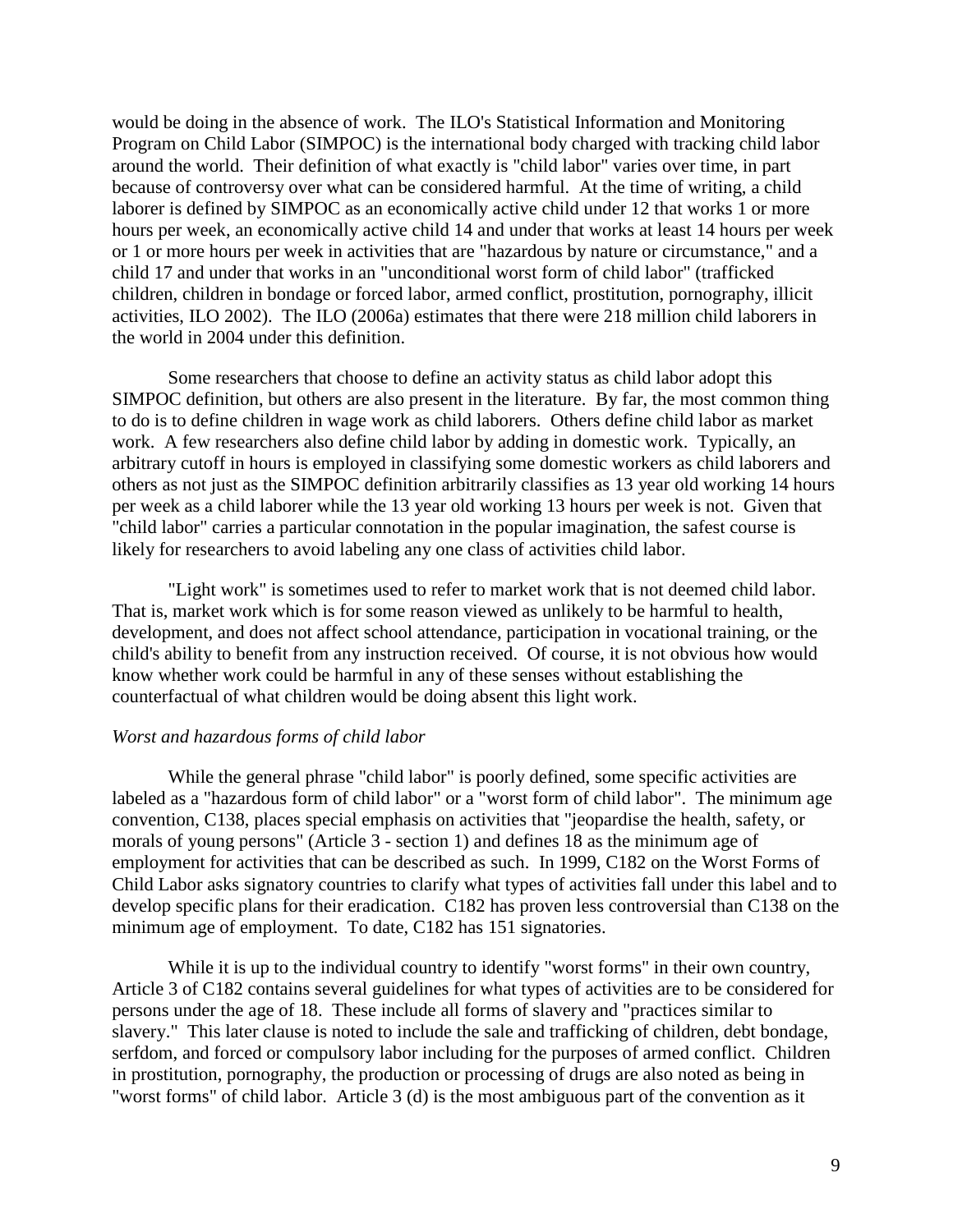allows worst forms to include "work which, by its nature or the circumstances in which it is carried out, is likely to harm the health, safety, or morals of children." Article 4 of the convention is explicit that it is up to individual countries to define what types of work are considered "worst forms" of child labor under this clause. Activities labeled "worst forms" under Article 3(d) of C182 are often labeled as "Hazardous forms of child labor." The companion recommendation document for C182, R190 Worst Forms of Child Labor Recommendation, suggests that these hazardous forms of child labor include:

> "(a) work which exposes children to physical, psychological, or sexual abuse; (b) work underground, under water, at dangerous heights, or in confined spaces; (c) work with dangerous machinery, equipment and tools, or which involves the handling or transport of heavy loads; (d) work in an unhealthy environment which may, for example, expose children to hazardous substances, agents or processes, or to temperature, noise levels, or vibrations damaging to their health; (e) work under particularly difficult conditions such as work for long hours or during the night or work where the child is unreasonably confined to the premises or the employer." (R190, Section II.3.a-e).

It is worth noting that, unlike the more general child labor definitions discussed above, these hazardous forms of child labor are defined based on the characteristics of the work rather than relying on understanding what the child might do in the absence of work. Hence, the labeling of specific activity as a worst or hazardous form does not carry the same assumptions about the impact of that work as does the phrase child labor, and a specific country's policy definition of hazardous work or worst forms of child labor can guide researchers in the use of those terms.

#### **2.2 Sources of Data**

#### *Available data*

Sources of data on child labor are increasing almost daily, and with them, our understanding of child labor should continue to increase accordingly. Unfortunately, it does not appear that much work is being done to validate the types of surveys and data collection methods that are being used extensively. Hence, there is considerable scope for work on how to measure the activities that children participate in.

Many early studies of child labor relied on cross-country data. Cross-country estimates of economic active populations come from the ILO's LABORSTA database although the most recent release (fifth edition) omits the  $10-14$  age group.<sup>1</sup> These LABORSTA estimates of economically activity populations are generally believed to understate the extent of work, because data on work inside the household (even market work) are often not collected. Moreover, although the LABORSTA data are available over time, very few low-income countries have multiple data sources on child labor over time. Much of the intertemporal variation in child labor in the LABORSTA data must thus be driven by the imputations and

 $1$  http://laborsta.ilo.org/. The fourth edition data (used herein) is available from UNSTAT as well.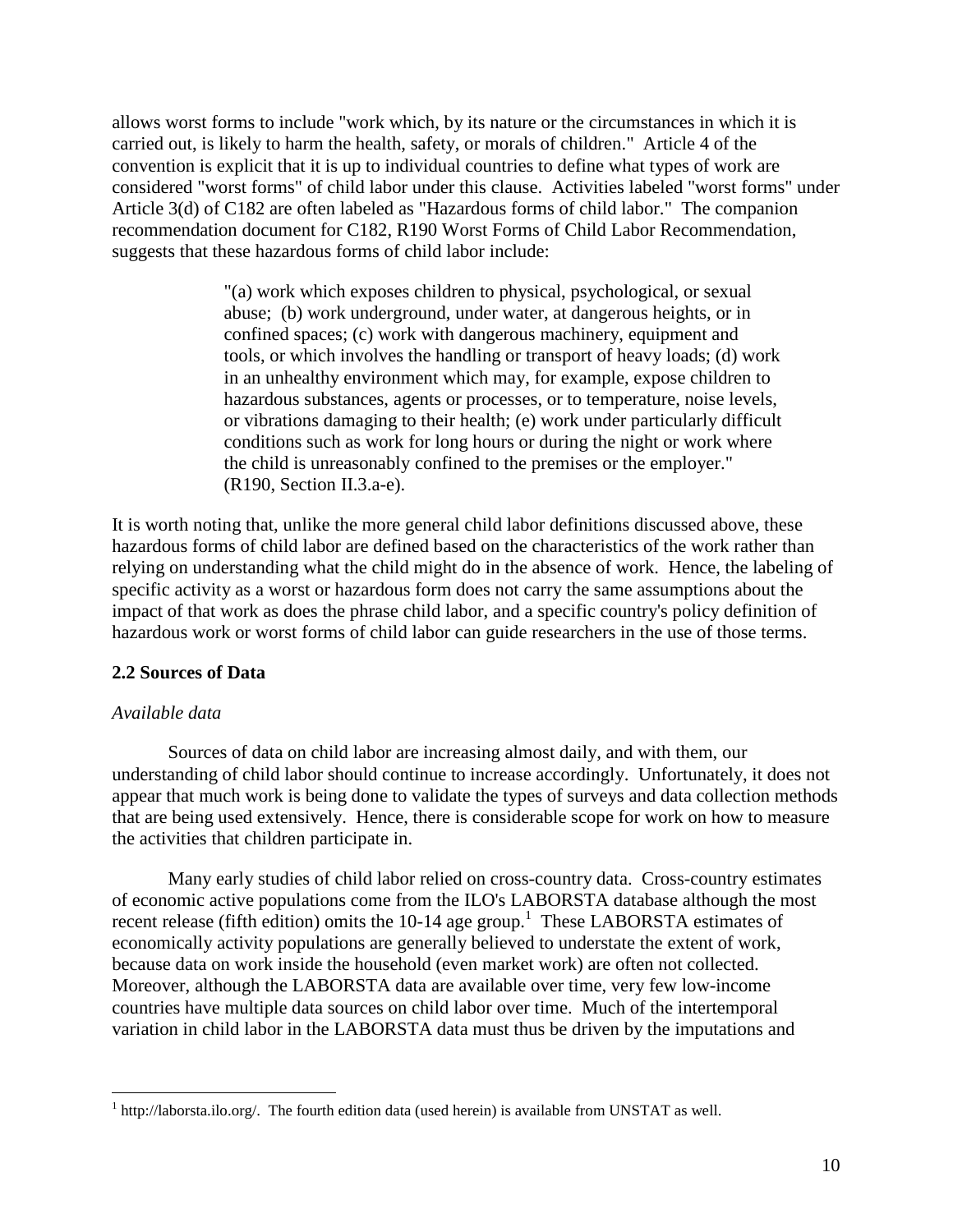adjustments done for LABORSTA rather than independent observations on child labor. As a result, the LABORSTA data is not reliably useful for analyzing changes in child labor over time.

When the ILO's Statistical Information and Monitoring Program on Child Labor (SIMPOC) computes global estimates of the incidence of child labor, it does not rely on the LABORSTA data. Instead, it works wherever possible off available household surveys that facilitate a more complete picture of how children work and are free from LABORSTA's imputations. Understanding Children's Work (UCW) is a joint effort of the World Bank, UNICEF, and the ILO to coordinate studies relevant to child labor, and they maintain a thorough listing of labor force, child labor, and multi-purpose household surveys with information useful for studying how and why children work. Many dedicated child labor surveys assisted by SIMPOC are freely available for download from their website, and there are a variety of multipurpose household surveys that can be downloaded for research purposes.<sup>2</sup>

This chapter draws extensively from UNICEF's Multiple Indicator Cluster Surveys (MICS) from 2000 and 2001.<sup>3</sup> They include a child labor module which asks children 5-14 whether they work outside of their household in the last week and the last year as well as how many hours they worked outside the household in the last week. The surveys also collect hours in the last week for work in domestic chores and in the household business (separately). No information is available on industry of employment, type of employer, nor compensation. An appealing feature of the MICS data is that survey instruments are nearly identical in each country. That said, questions are likely to be interpreted in different ways based on local  $context.<sup>4</sup>$ 

#### *Limitations of household surveys and missing children*

Several issues arise in using household survey data to examine child labor supply. First, there is the general question about who to ask about the child's labor supply. A great deal of attention has been directed by agencies such as SIMPOC and UCW towards what types of activities should be monitored, but it is difficult to find detailed analysis of how this information should be collected. It seems likely that measurement error in hours worked is a first order problem with this data while participation is perhaps less difficult to gauge.

Second, measurement of compensation is particularly complicated. Most children do not work for wages, so strong modeling assumptions are required even in detailed data to gauge their compensation. Moreover, it is not obvious that even in wage work any one respondent will be fully aware of the child's compensation. For example, a parent may be paid an amount that the

<sup>&</sup>lt;sup>2</sup> At the time of writing: UCW's data archive can be found at http://www.ucw-project.org; SIMPOC's archives are http://www.ilo.org/public/english/standards/ipec/simpoc/microdata/index.htm; World Bank assisted multi-purpose household surveys are available from http://www.worldbank.org/lsms/. The most recent Indonesian family life survey contains rich detail on how children spend their time: http://www.rand.org/labor/FLS/IFLS/. Several of the Demographic and Health Surveys also contain information on child time allocation: http://www.measuredhs.com/. 3 http://www.childinfo.org/MICS2/MICSDataSet.htm

<sup>&</sup>lt;sup>4</sup> For example, 38 percent of children 5-14 in Niger answer that they work in unpaid work outside of their family. The average across all countries is 6 percent. It could be that this labor arrangement is much more frequent in Niger, or it may be that respondents are interpreting the question in a different way than are respondents in other countries.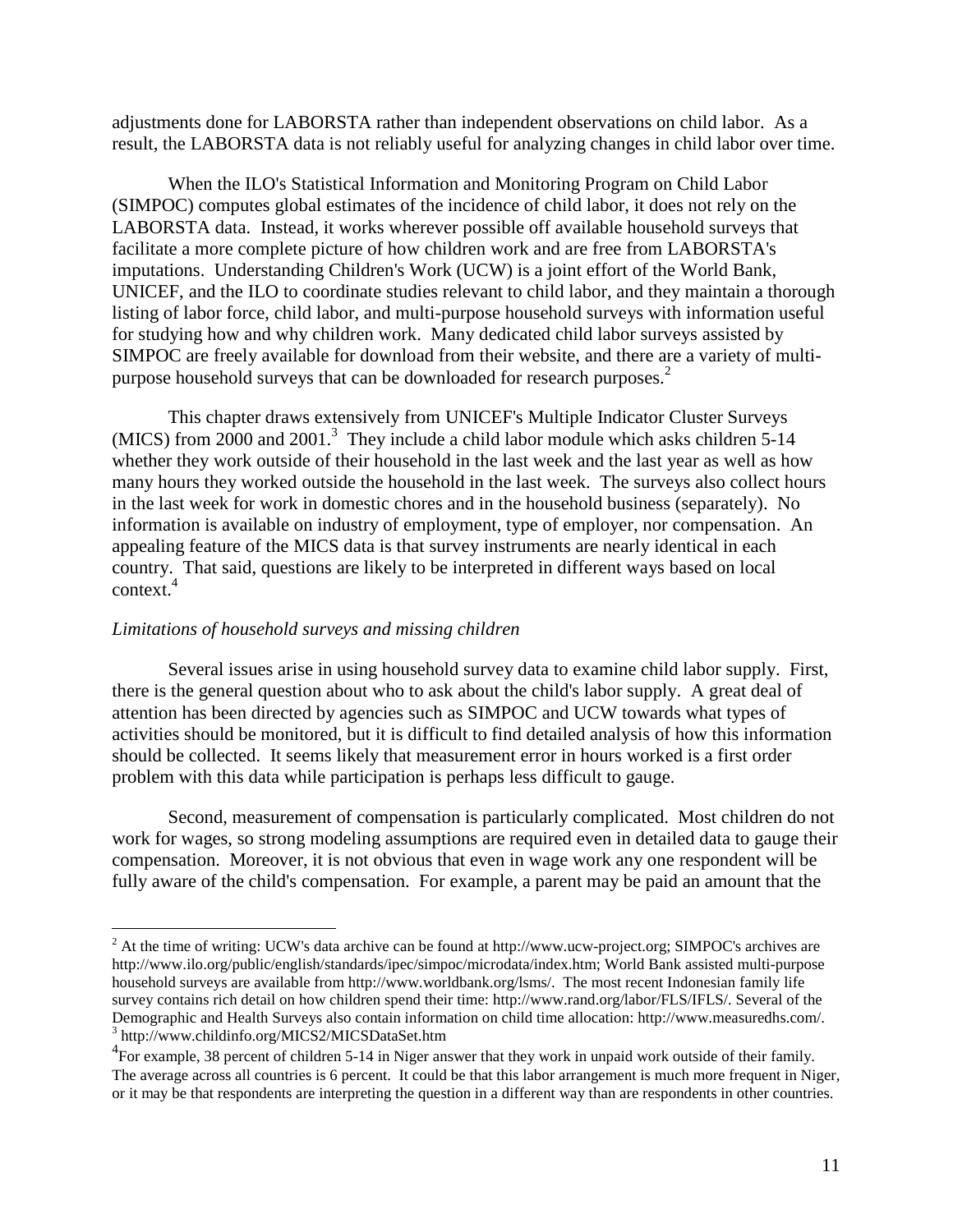child is not aware of for the child's services, but an employer may also compensate the child to reduce moral hazard problems.

Third, estimates of the incidence of any type of work will be sensitive to the recall period used. It is not unusual for children to work intermittently, and it is not obvious what the "right" recall period is for any analysis. For example, in agricultural communities, one often observes high participation rates in market work during harvest seasons but little other than domestic work at other times of year. Systematic evidence on the dynamics of child labor is extremely rare. Levison et al (2003) is an exception. Brazil's urban, monthly employment survey follows approximately 35,000 household for fourth months (the survey is set up as a rotating panel). Levison et al use this data to document the intermittent nature of market work participation in urban Brazil from 1982-1999. In their sample, they observe that the percent of children employed in any given month is roughly half the number of children employed in at least one of the four months. Moreover, depending on the city, between 20 and 40 percent of children 10-14 experienced 2 or more employment transitions in a four month period. Hence, not only are child labor measures sensitive to the types of work considered, but they should also be assumed to be sensitive to the recall periods used to assess employment status. This raises particular problems for child labor measures based on the intensity of the child's work.

Fourth, some of the most vulnerable children may be impossible to capture with surveys. Either they do not reside in households or their situation is sufficiently rare that the probability that they are sampled in a randomized survey is effectively zero. Moreover, there is often little reason to assume that selection into these activities (relative to other more easily measured forms of work) is random. To get at these rare or hard to find groups of children, researchers often employ contaminated sampling procedures, but it is hard to draw inferences with this data when children outside of the activity are unobserved although this is an active avenue of research (for example: Edmonds 2006c).

There are two approaches that can be taken to gauge the problem of missing children. Both have severe limitations. First, enumerators can collect complete fertility histories and then account for all of the children. In general, this approach may be biased by errors of omission if children in particular circumstances are also omitted from fertility histories. Alternatively, this fertility history based approach may overstate the extent of missing children, because children that set up independent households or that are fostered in to other households should appear in those household rosters and would not be excluded from any analysis using representative data.

Table 2 presents an example of this approach. A subset of the MICS countries include fertility histories for women 15-49, and Table 2 lists the mean total births, number dead, and number absent for women in these countries in this age range that report having given birth in the last 15 years. Unfortunately, the data do not identify the timing or age of each birth child. It is impossible to decipher the extent to which differences in adult mobility rates are driving differences in number of absent children or how many of the absent children would be captured in other households in a study of children 10-14 (for example). In many countries, a negligible number of children are missing from the mother's household: less than a percent in Vietnam, Uzbekistan, Tajikstan, Azerbaijan, and Albania. However, nearly 20 percent of living births are absent in Sierra Leone and Swaziland. 15 percent are absent in Gambia and Guinea Bissau. Altogether, 10 percent or more of births are absent in 9 of 22 countries. It is impossible to tell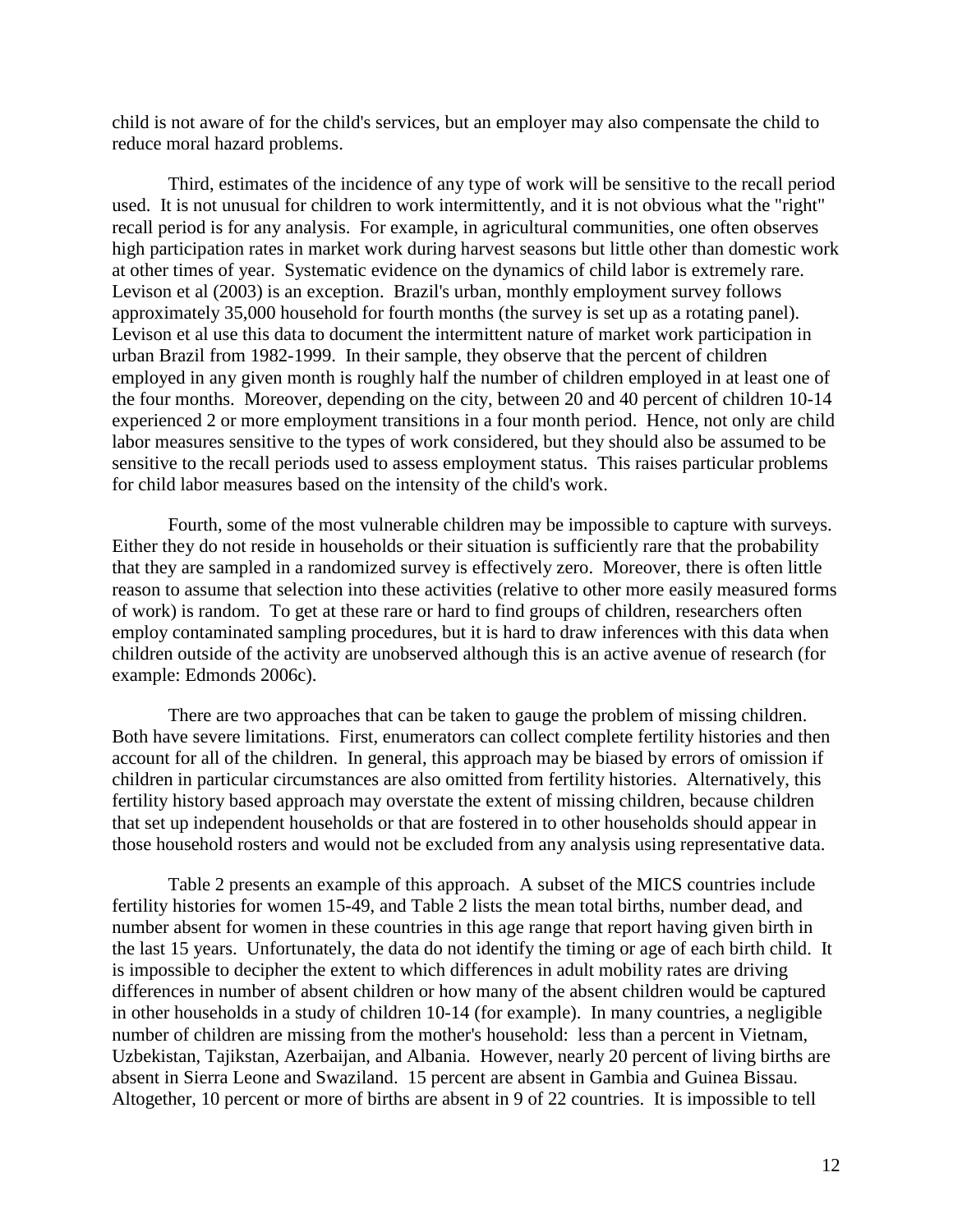whether these missing children would be relevant for an analysis of child labor supply or schooling. It is also impossible to identify how many of these children would appear in other households in nationally representative randomized survey. However, there seems to be ample potential for a substantive problem in some settings.

The problem of missing children is most acute in panel data, because children that exit a panel household who would be captured in a representative survey are unlikely to reappear in other panel households. However, panel data permits a second approach to evaluate the scale of missing children. Many household panels collect information on individuals, including missing individuals over time. This data can be tabulated to gauge the scale of missing children for work. Extrapolating from this tabulation to representative data overstates the problem of missing children as many children that exit panel households would be captured in a survey of non-panel households, but it is an accurate reflection of the incidence of missing children in panel households.

Table 3 contains counts of missing and recaptured children in two household level panel datasets from Nepal and Vietnam. A comparison of missing children in the two panels is illustrative, because the questionnaires regarding attrition are very similar, both datasets are World Bank assisted Living Standards Measurement Surveys (LSMS), and at the start of each panel, the two countries have similar living standards as measured by GDP per capita. The counts in Table 3 are only for recaptured household and are not relevant for assessing child attrition in households that are not in the panel for each country. In the Vietnam data, 93 percent of boys and girls are recaptured. Of the missing children, 7 percent of boys and 8 percent of girls are potentially missing from the Vietnam data because of work or schooling (this includes children whose absence is not explained). This corresponds to less than a percent of the boys and girls that would be expected to appear in the second round of the panel in the Vietnamese data.

While out-migration for work or school is then unlikely to be a significant source of bias in the Vietnamese data (at least for recaptured households), it appears to be a much more substantive issue in the Nepali data. 78 percent of boys and 75 percent of girls are recaptured in panel households in the Nepali panel. Of the missing, 44 percent of boys and 13 percent of girls are potentially missing for work or school. These missing children constitute 10 percent of the boys and 3 percent of the girls expected to be in the household for the second round of the panel. Hence, while the data from Vietnam suggest that missing children is unlikely to be a substantive problem in that data, there is considerably more scope for problems in the Nepali data. Specific country contexts must be considered in discussing biases owing to missing children.

#### *Idle children*

Most household surveys of children capture a large number of children that neither work nor attend school. For example, the 2000 Indian National Sample Survey classifies 13 percent of rural children 10-14 in India as neither working nor attending school. These children are typically labeled "idle," and the exact interpretation of their status is controversial. Biggeri et al (2003) discusses the interpretation of idle status in household surveys from six different countries. They argue that measurement error in activities (especially mismeasurement of domestic work), unemployment, and unobserved health issues are responsible for a significant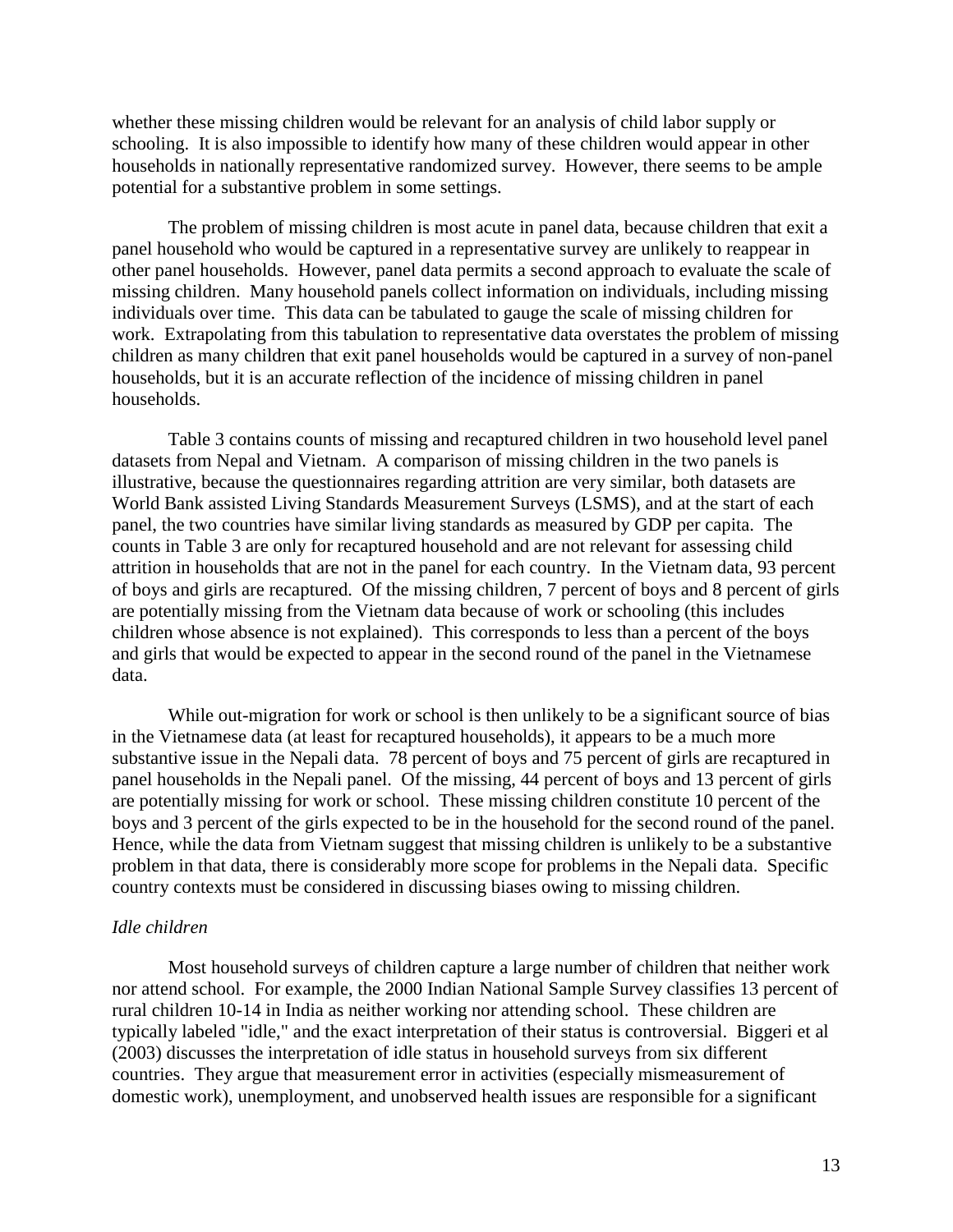part of the "idleness" status. Measurement issues may be particularly important in cross-country comparisons as understandings of "work" may vary from country to country.

Idleness is not necessarily simply measurement error in work. Idleness can be fully rational in a time allocation model with schooling costs such as that of section 1. Equation 1.2 specifies that a child does not attend school when the marginal utility associated with the returns to education is less than the foregone utility caused by schooling costs and the shadow value of child time. When children also do not work  $(H=0, M=0)$ , the shadow value of child time is simply the marginal utility associated with the return on leisure for the child's future welfare. Thus, idle status occurs when:

$$
\{E = 0, M = 0, H = 0, P > 0\} \Rightarrow \frac{\partial u}{\partial V_k} \frac{\partial R}{\partial E} \le \frac{\partial u}{\partial V_k} \frac{\partial R}{\partial P} + \frac{\partial u}{\partial S} \frac{\partial F}{\partial c} e
$$

$$
\frac{\partial u}{\partial S_k} \frac{\partial F}{\partial c} \le \frac{\partial u}{\partial V_k} \frac{\partial R}{\partial P}
$$

$$
\frac{\partial u}{\partial S_k} \frac{\partial F}{\partial H} \le \frac{\partial u}{\partial V_k} \frac{\partial R}{\partial P}
$$
(eq. 2.1)

That is, true idleness occurs when the marginal utility associated with additional leisure is at least as large as that of the contribution of the child's work to household welfare. Is this ever plausible unless the parents put substantive weight on child leisure? There is no empirical evidence to inform this question, but it could occur when there are not wage employment options open to children (M=0), and the shape of the home production function  $F(-)$  is such that the marginal product of child labor can become non-positive. This might occur if, for example with young children, there were some tasks children could do but then afterwards, they were more destructive to output (perhaps distractive to adult labor) than helpful. Whether the prevalence of idle children reflects the economic reality of the country or problems in how we collect child time allocation data is not yet answered. Interestingly, Edmonds, Pavcnik, and Topalova (2007) find that the poverty elasticity of idleness in Indian data is greater than is the poverty elasticity of market or domestic work. Hence, even if idleness reflects measurement error, it might not be classical measurement error.

#### **2.3 Background on the Activities of Working Children**

#### *Types of activities*

Table 4 presents participation rates in various categories of activity for 34 countries included in UNICEF's MICS project. The questionnaires are nearly identical in all the countries in Table 4. The data present a unique opportunity to examine child labor across countries in as comparable a manner as possible (little can be done for cultural differences in the interpretation of the questions). Participation rates in schooling, market work, market work for wages, other market work outside of the household, market work inside the household, domestic work, any work, work without schooling, and no work and no schooling are reported in Table 4. Note that while there is considerable variation in schooling, schooling rates are surprisingly high. This reflects the structure of the questionnaire. It asks whether a child has attended school in the last year while the labor questions refer to the last week.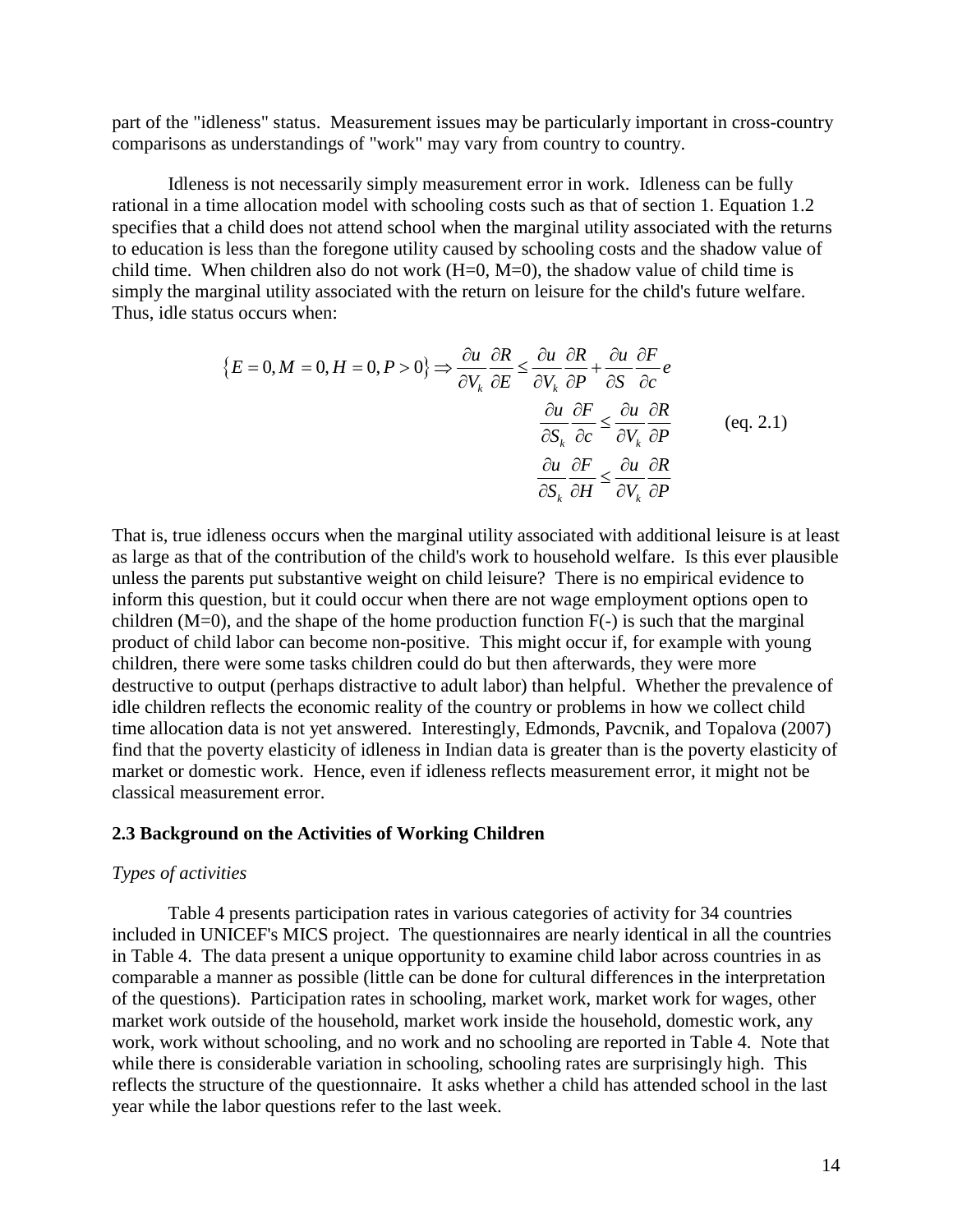Several important properties of how children work are apparent in table 4. First, work outside of the household is the least prevalent work category in every country except Azerbaijan, Kenya, and Venezuela. In these three countries participation rates in market work inside and outside of the household are similar. Altogether, 8 percent of children in the MICS data work outside of their household, and only 2 percent work in paid work outside of the household. It is unclear what the 6 percent of children who work outside their house without pay are doing in the MICS data, but in other datasets, they are often observed working in labor exchanges on neighboring farms, working in schools in exchange for materials or a reduction in fees, helping a relative with their work, etc.. Domestic work is the most prevalent type of work. Across countries, 65 percent of children 5-14 report working in domestic work, compared to 23 percent in market work.

Second, the countries with the lowest school attendance rates have the highest incidence of "idle" children that neither work nor attend schooling. Work is not the residual claimant on child time outside of school. Moreover, work is not especially prevalent in these countries with high rates of idleness. They do not have the highest rates of work outside of the household or work in market work. This is consistent with the idea that no single indicator of activity will give a particularly complete idea of child time allocation, and research needs to take a comprehensive view of child time in order to understand how it is influenced.

Third, countries with the highest prevalence of work outside the household also have the highest prevalence of work inside the household. Sierra Leone has the highest rate of work outside the household, and the second highest rate of work inside the household. Niger is second with 43 percent of children working outside the household, while it has the fifth highest rate of market work inside the household. In section 4.1 below, we discuss the weak nature of the evidence linking child's market work status and employment opportunities outside of the household, and the high correlation between work inside and outside the household are consistent with the idea that children are not working solely because wage labor market factors draw children away from their homes.

Fourth, participation in market work is highest in countries where domestic work is most prevalent. This positive correlation in participation rates for market and domestic work also appears in hours worked. However, the positive correlations between hours in various categories of work mask a more nuanced view - that participation in various activities is positively correlated when children work a small number of hours in each activity (as is typical) but not with extreme hours. This is evident in Figure 1 which presents the joint distribution of hours worked in market and domestic work for all children 10-14 in the MICS data. Figure 1 is a contour map of the joint density of hours in market work and hours in domestic work for children 10-14 in the pooled MICS data. Each contour on the map is a given density. Thus each point on a given contour is equally likely. Density is increasing in color intensity.

Several key points are evident in figure 1. First, at the peak of the density, children work more hours per week in domestic work than market work. Ignoring domestic work would frequently understate total hours worked by a child by a factor slightly greater than 2. Second, children working a large number of hours in market work are more likely than not to spend additional time in domestic work. This is evidence by the humps in the market work direction. No such humps are evident with hours in domestic work. Third, as hours per week in domestic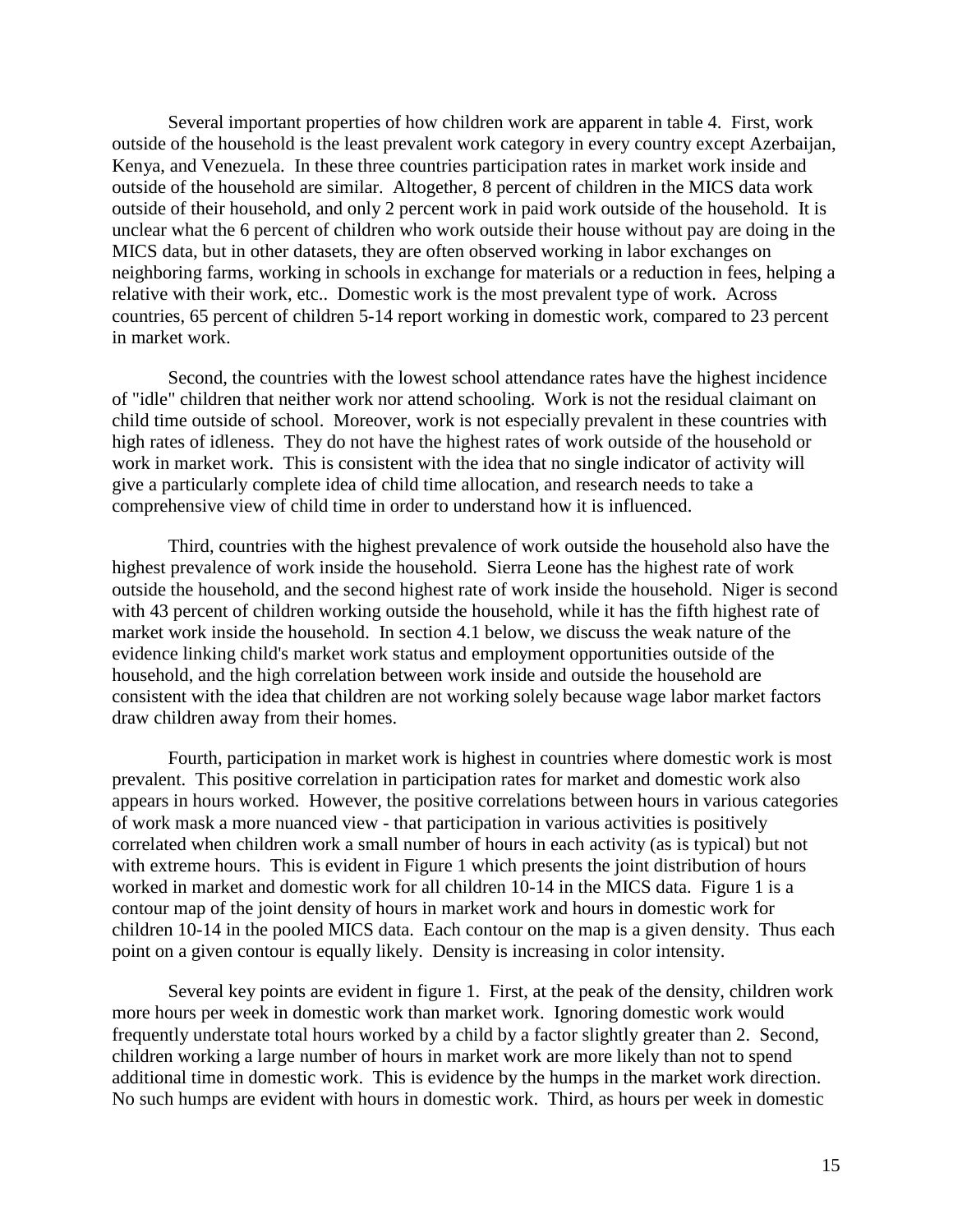work increase, it becomes less likely to observe the child doing significant time in market work. This is evident in the increasing slope of contours as one heads up the domestic hours worked distribution.

The joint distribution of hours worked in Figure 1 illustrates the problem with "child labor" definitions that focus on market work alone, especially definitions based on the intensity of hours worked. For example, suppose a researcher decided to be concerned about children that worked more than 20 or more hours per week. If only work outside the household was considered, this would be 8 percent of the MICS 10-14 sample. If market work inside the household is also included, 23 percent of children work more than 20 or more hours per week. When domestic work is also considered, 38 percent work 20 or more hours per week and 17 percent work 40 or more hours per week. Hence, ignoring domestic work may seriously understate estimates of total hours worked and thereby the incidence of child labor if hours worked is used to define it.

#### *Occupation and industry of economically active children*

In table 4, it is clear that most working children participate in domestic work. Among children engaged in market work, most of that work is inside the child's household. The industrial and occupational composition of employment in market work is not available in the MICS data. Comparable cross-country estimates of the industrial and occupational composition of child involvement in market work do not appear to exist. One possible source of this information is that most SIMPOC child labor surveys use similar questionnaires, and they tend to collect information on occupation and industry. In this section, we tabulate available information on industry and occupation for economically active children as reported in downloadable, English language SIMPOC reports.

Table 5 shows the industrial composition of economically active populations for available countries.<sup>5</sup> In almost every listed country, a majority of children economically active children are involved with agriculture, forestry, or fishing industries. The exceptions are the 5- 17 populations of Costa Rica, Panama, and the Ukraine where these industries are still the largest employers of children. In most countries, the combination of hotel and restaurants and wholesale and retail trade are the next most important industrial sectors for economically active children. When they can be disaggregated, wholesale and retail trade tends to have a larger share of economically active children than does the hotel and restaurant sector. Manufacturing tends to be small relative to agriculture related and wholesale and retail trade sectors, but it employs a larger share of children than does mining or construction in every country in the table. Interestingly, private households are large employers of economically active children in Kenya, Tanzania, and Zambia. Many of these children are child domestic workers, and the phenomena

 $<sup>5</sup>$  Of the MICS countries from table 4, only Kenya and the Philippines also have child labor surveys. It is interesting</sup> to note, that MICS estimates of participation rates in market work differ from estimates of the economically active population in the SIMPOC surveys for these two countries. The difference in the Philippine data is small. 16 percent of children are involved in market work in the MICS data, 11 percent in the SIMPOC survey. However, the differences in the Kenyan data are large. 3 percent of Kenyan children 5-14 are involved in market work in the MICS surveys, but the SIMPOC surveys report an economic activity rate for this population of 15 percent. It is not clear why these estimates differ.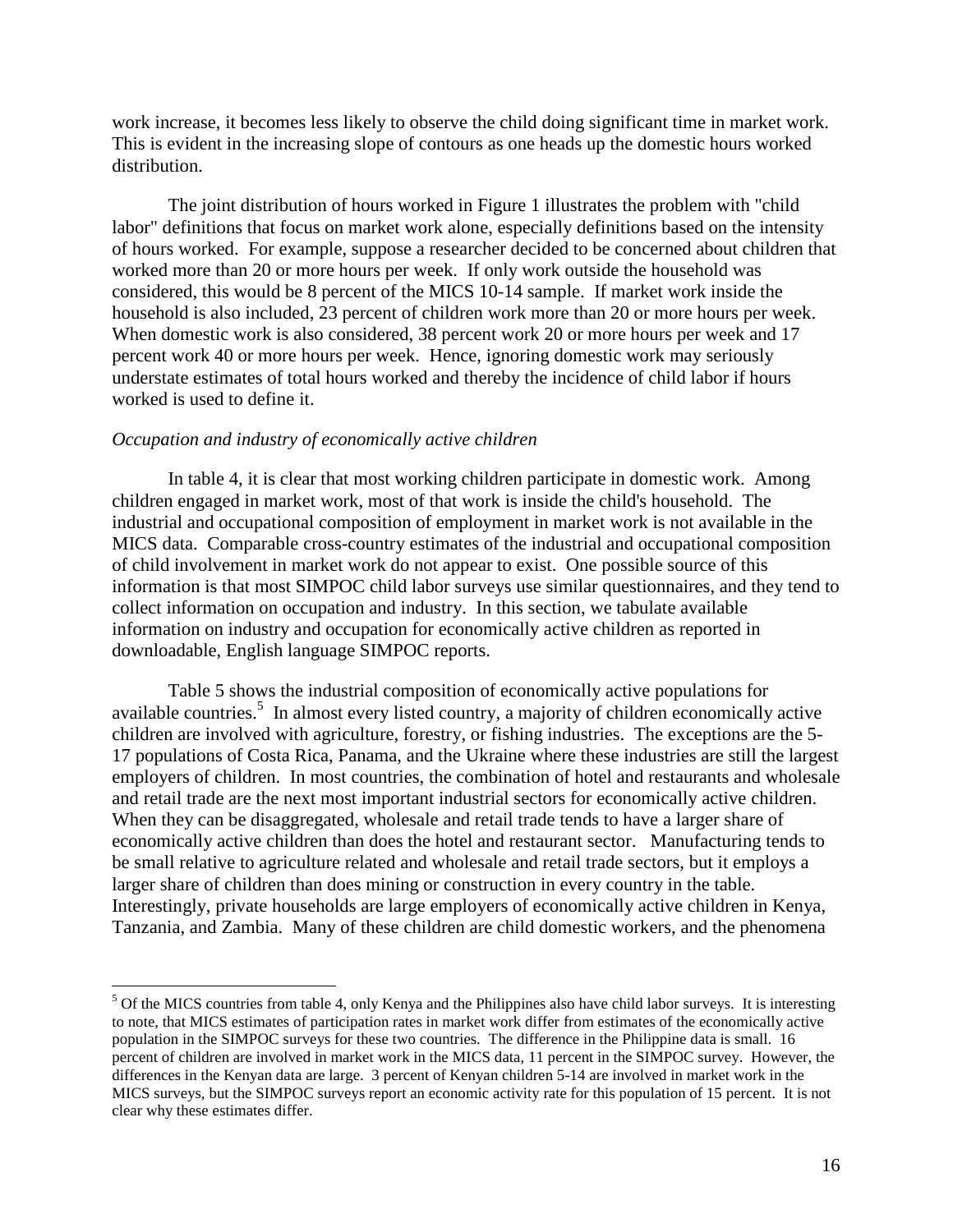of child domestic workers in Africa and elsewhere is infrequently studied in detail within economics.

The comparability of industry classifications in the SIMPOC surveys across countries is not as complete as one would like. Nor are the classifications particularly detailed. The 2002/03 Bangladesh Child Labor Survey is unusual in the incredible detail it provides on the industrial classification of economically active children. Table 6 tabulates the 4 digit industrial distribution of the economically active populations of children 5-17 in Bangladesh. Only sectors with at least 0.5 percent of economically active children in either rural or urban areas are reported in Table 6. In examining the detailed industrial composition of employment in Bangladesh, it is important to remember that there is no reason to believe that Bangladesh is representative of other lowincome countries. There are an estimate 7.5 million economically active children 5-17 in Bangladesh. This corresponds to 18 percent of children 5-17.

The useful information within the detailed classifications of Table 6 is about what children within the aggregate sectors are doing. Children involved in agriculture and related industries are involved in the growing of cereals, vegetables, poultry farming, and inland fishing. Cereal cultivation is the largest single sector with 39 percent of all economically active children directly involved. In the retail trade industries, groceries and general stores are the largest employer of children. In manufacturing, wooden furniture and fixtures stand out. For construction, site preparation is relatively more important.

The disaggregated occupational composition of economically active children can provide further insight into what children do. Information at the 3 digit level is available in the Bangladesh child labor force survey, and these data are tabulated in Table 7. 46 percent of children 5-17 are farm crop workers. The next largest occupations are salesmen and shop assistants (7 percent), poultry farmers (5 percent), sales supervisors (4 percent), fisherman (3 percent), and non-motorized road vehicle drivers (3 percent).

#### *Gender differences*

Gender differences in activities can be considerable in some countries. Boys generally have higher participation rates in market work than girls and lower participation rates in domestic work. For example, in the MICS countries, girls are 18 percent more likely to be involved in domestic work and nearly 30 percent less likely to participate in paid market work. Estimates of gender differences tend to be extremely sensitive to what types of activities are considered in a study. Studies such as Assaad et al (2003) for Egypt, Levison and Moe (1998) for Peru, Levison, Moe, and Knaul (2001) for Mexico have documented the misleading picture that omitting domestic work can create for analysis of the determinants of child work.

In both market and domestic work, boys and girls often participate in different tasks. This is evident in the large gender differences in the industrial composition of economically active children in Bangladesh (table 6). Boys are involved in a wider variety of industries. Boys are more likely to be engaged in the growing of cereal crops. Girls are more involved in growing vegetables and poultry farming. 14 percent of economically active girls are in poultry and 16 percent in vegetables while less than 2 percent of economically active boys are in each industry. Children involved in textile and sewing handicrafts and private household services are almost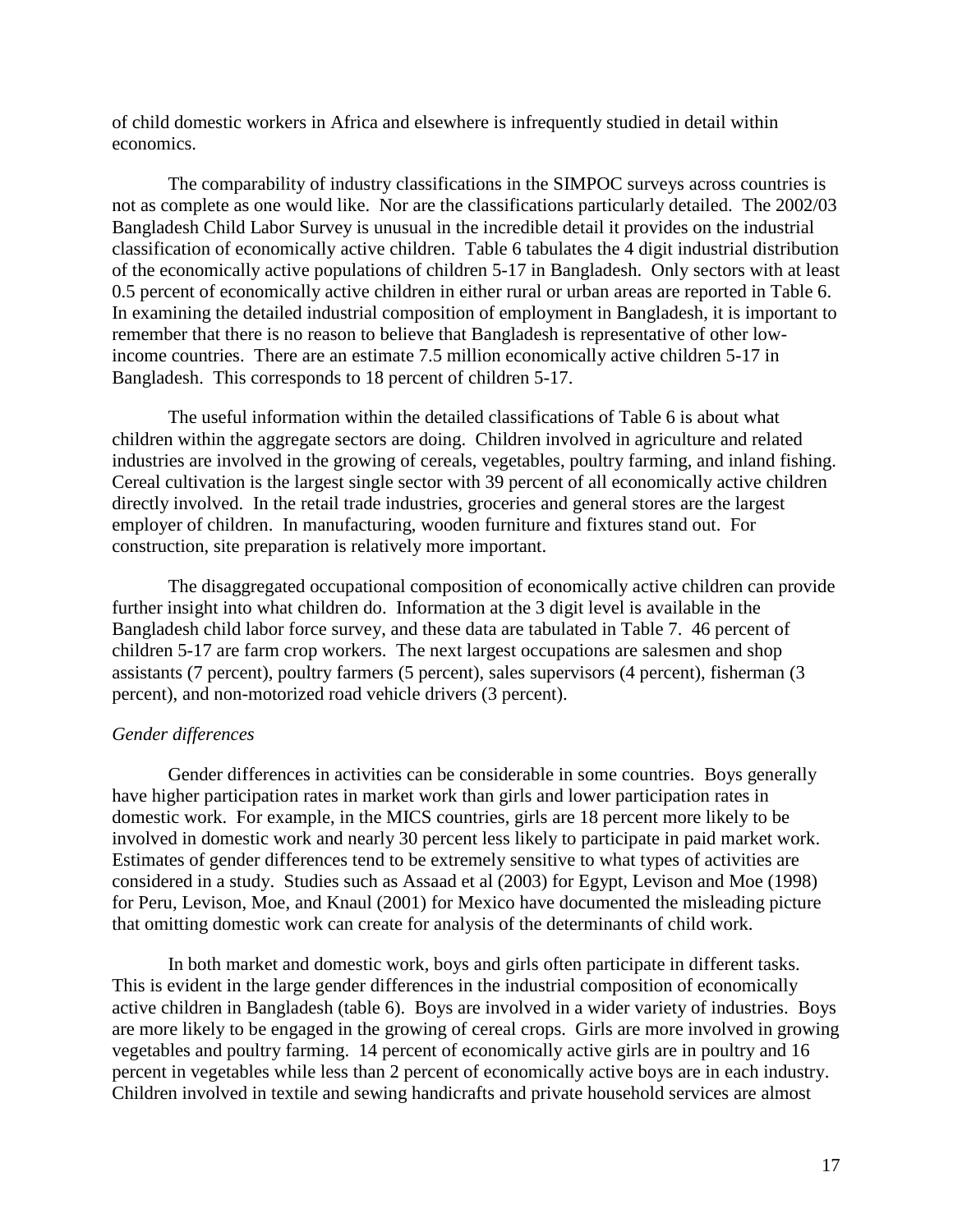entirely female whereas boys are more involved in fishing, wooden furniture manufacture, construction site preparation, retail trade of grocery and general stores (as sales assistants and sales supervisors, table 7), and transport (non-motorized vehicles, table 7). We should not extrapolate from Bangladesh to assume such distinct gender differences in other countries, but its example shows that these gender differences can be large.

Large gender differences in types of tasks can complicate researcher decisions about how to treat gender. Do differences in activities reflect a fundamental difference in how girl time allocation decisions will be made with respect to the household's economic environment? If so, this would suggest that boys and girls should be considered separately in research. Qualitative evidence from specific country contexts can help inform where girls should be considered separately from boys, but bifurcating data by gender seems a reasonable default position.

Substantive gender differences in tasks and determinants of work can be especially challenging for studies that rely on within household comparisons (household fixed effects) of children. Assume average birth spacing is two years, the probability an observed child is a girl is 0.5, and that gender draws are independent within parents. This implies that a household fixed effects study of working children 10-14 will rely on gender differences in activities and tasks for half its variation.

#### *Urban –rural differences*

The research challenges associated with gender also arise with urban-rural data. Children tend to work more and for longer hours in rural than urban areas. For example, Edmonds and Pavcnik (2005a) tabulate urban-rural differences in the MICS data used in Figure 1 and table 4. 31 percent of rural children 5-14 are engaged in market work in rural areas compared to 19 percent in urban areas. Domestic work also has a higher prevalence in rural areas although the difference is smaller (68 percent compared to 61 percent). 26 percent of children work 20 or more hours per week in rural areas compared to 14 percent in urban, and 9 percent work 40 or more hours in rural areas compared to 4 percent in urban.

If children only worked more intensely in rural areas, then researchers could pool urban and rural children in their analysis, but children also tend to work in different types of activities. For example, in the MICS countries, the prevalence of unpaid market work is nearly double in rural areas, and paid employment accounts for 50 percent larger share of all market work in urban areas. A careful look at the urban-rural differences in the detailed Bangladesh data is illustrative for why researcher's default assumption should be to treat urban and rural child labor decisions distinctly.

In general, employment is more concentrated in rural areas in Bangladesh. For boys, urban-rural differences in employment are similar to what one would expect with rural areas more weighted to agriculture. A majority of economically active boys in rural areas are farm crop workers (table 7) with most being involved in cereals (table 6). Salesman and shop assistants, fisherman, and non-motorized vehicle drivers are the next most prevalent occupations among rural boys. In urban areas, boys are most active in sales. 27 percent of boys in urban areas are working as sales supervisors, salesmen, shop assistants, and street vendors (table 7). Much of this appears to be in retail grocery and general stores (table 6) as well as tea stalls.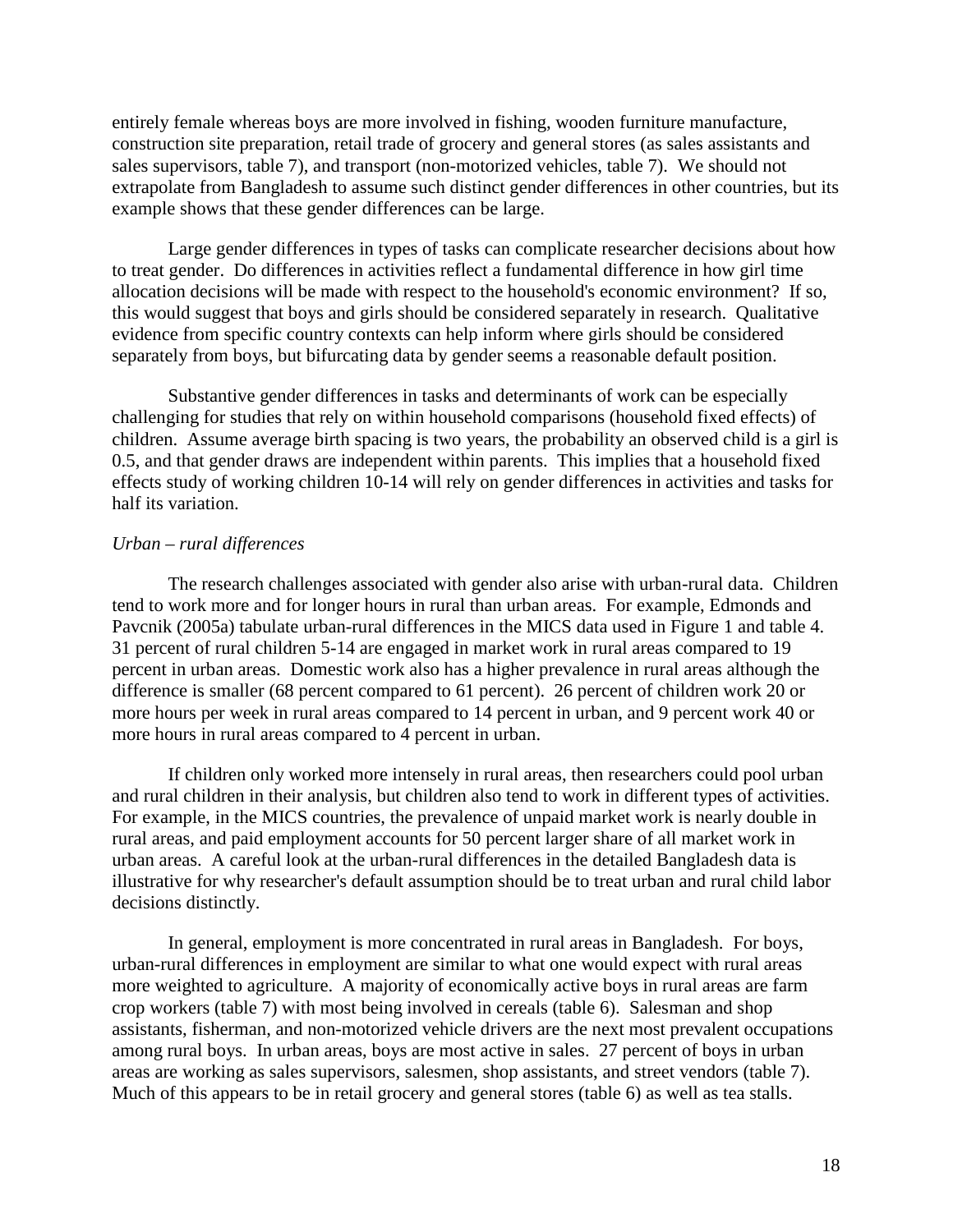However, farm crop workers in cereals, fisherman, and non-motorized vehicle operators are also prevalent in urban areas.

Urban-rural differences in occupation and industry of the economically active population in Bangladesh are more pronounced for girls. A majority of girls in rural areas are involved in cereals, vegetables, or poultry farming. While poultry is the second largest industry of employment for urban girls, together these agricultural industries are less than a quarter of urban employment for girls (table 6). Spinners, weavers, knitters, etc. are unusual in rural areas, but 13 percent of economically active urban girls are in these occupations (table 7). Employment of girls in the manufacture of bidies or in private households is also much more prevalent in urban areas (table 6).

A difficulty in bifurcating data into urban and rural segments is that it presumes the two area types are segmented. In some contexts, there is no clear line either defining or separating urban and rural. In fact, there is an interesting literature that documents how household specialization changes with proximity to major urban areas (Fafchamps and Shilpi 2004) and that this in turn affects schooling and both market and domestic work (Fafchamps and Wahba 2006). Thus, it is difficult to draw generalities with regards to how and whether urban and rural areas should be treated differently by empirical researchers. Moreover, the example of Bangladesh illustrates that the extent to which urban and rural activities are comparable may differ by gender as well (Amin, Quayes, and Rives 2006 also make this point in data from Bangladesh).

#### *Age patterns*

C138 established the idea that whether an activity is viewed negatively for a child depends on the child's age, and this has been codified into SIMPOC's definition of child labor. The idea behind this is that what may be appropriate for a 14 year old might not for a seven year old. This is logical, but implicit in this discussion is that 7 year olds tend do the same sorts of activities as a 14 year old. This does not appear to be the case in the limited available evidence.

Figure 2 pools the MICS countries and plots participation rates in various activities separately by age and gender. The four pictured categories are market work outside of one's own household, market work, any work (the difference between any and market work is children who only work in domestic work), and any work without also attending school. Participation rates in each of these categories looks smooth in age for boys until age 10 when there is a sizeable increase in participation rates in market and domestic work and again for age 12. Girls appear to experience discrete jumps at age 8, 10, and 12. The increase at age 8 for girls appears to be most dramatic in domestic work whereas most of the increase at age 10 and 12 for girls is in market work. Overall "any work" patterns for girls look smooth at ages 10 and 12, suggesting that the increase in market work and 10 and 12 for girls complements the domestic work that began increased substantively starting around age 8.

Moreover, within market work, there are changes by age in the types of industries in which children are employed. This is evident in the SIMPOC data tabulated in Table 5. When available, the industrial composition of employment is also broken down by age. There are some interesting differences across age. For example, in Tanzania, the fraction of economically active children employed in private households is decreasing in age whereas the fraction in agriculture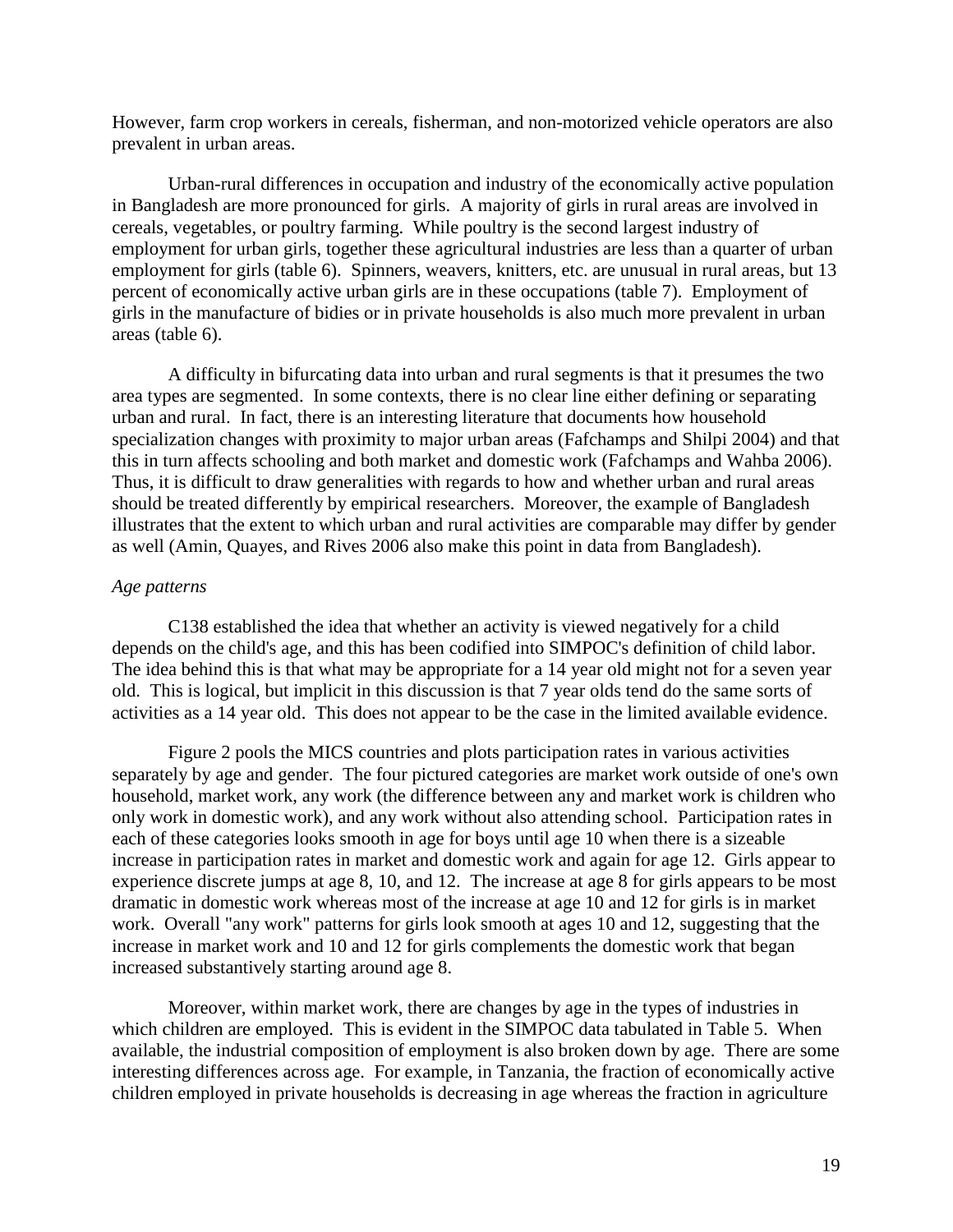and related industries is increasing in age. However, the opposite is true for Kenya. Declining shares in agriculture and related industries with age is also present in Ethiopia, Ghana, Namibia, and Nicaragua. But the age patterns are ambiguous in Zambia and the Philippines. Hence, while there is no clear age pattern across countries in the industrial composition of employment, there appear to be patterns within countries that highlight how important age can be in the analysis of child labor.

The evidence in figure 2 and table 5 implies that researchers should be as flexible as possible in how they treat age in their analysis. A full set of gender interacted age effects seems reasonable for regression work. This is especially true for market work although a gender interacted polynomial in age may be suitable for some types of activities (such as participation in any work for girls above age 8 in the data used in figure 2).

A related issue concerns what ages researchers should consider. International organizations interested in child labor typically focus on children 6-14 for most activities but the under 18 are often considered in particularly abhorrent situations such as prostitution. However, C182 is careful to allow each country to set appropriated ages for different types of work, and individual country policies regarding work and schooling are useful for researchers in deciding what ages to consider and how to group those ages. While work laws tend not to be enforced in most current developing countries (more on this later), they are useful at providing insight into country specific views on the ages at which work is a concern. Researchers have to be careful, however, not to let subjective policy statements about "harmful" work drive what types of ages they consider as whether work is harmful ultimately depends on understanding why a child participates in it.

Research needs to be particularly concerned about schooling ages, and grouping children based on the category of schooling they would normally attend for their age can be prudent (especially when drop out rates at schooling transitions are high). For example, observing a seven year old who worked without attending school in a country where schooling typically begins at age 8 might reflect something very different than if the child were at a country where schooling begins at 5. Likewise observing a thirteen year old out of school in a country where thirteen year olds are usually in primary school may imply something different than in a country where thirteen year olds are in secondary school. Moreover, in many settings, the elasticity of child time allocation to factors in the environment appears to be increasing in age at young ages, and explaining child time allocation at pre-school ages is a challenge. Hence, country specific attention to the appropriate age grouping of the data seems merited.

#### *Worst forms of child labor*

The ILO's SIMPOC estimates that a total of 8.4 million children are involved in child trafficking, in forced or bonded labor, are soldiers, are prostitutes or involved in pornography, or participate in illicit activities (ILO, 2002). 68 percent of these children are in bonded or forced labor. Since hazardous activities are defined at the country level, cross country evidence on their extent is not available. Country level estimates are also typically not available. However, in implementing C182, the ILO has been active in assisting countries in assessing the prevalence of worst and hazardous forms of child labor as well as in developing plans for the eradication of these activities. Nepal was one of the first countries to initiate one of these "Time Bound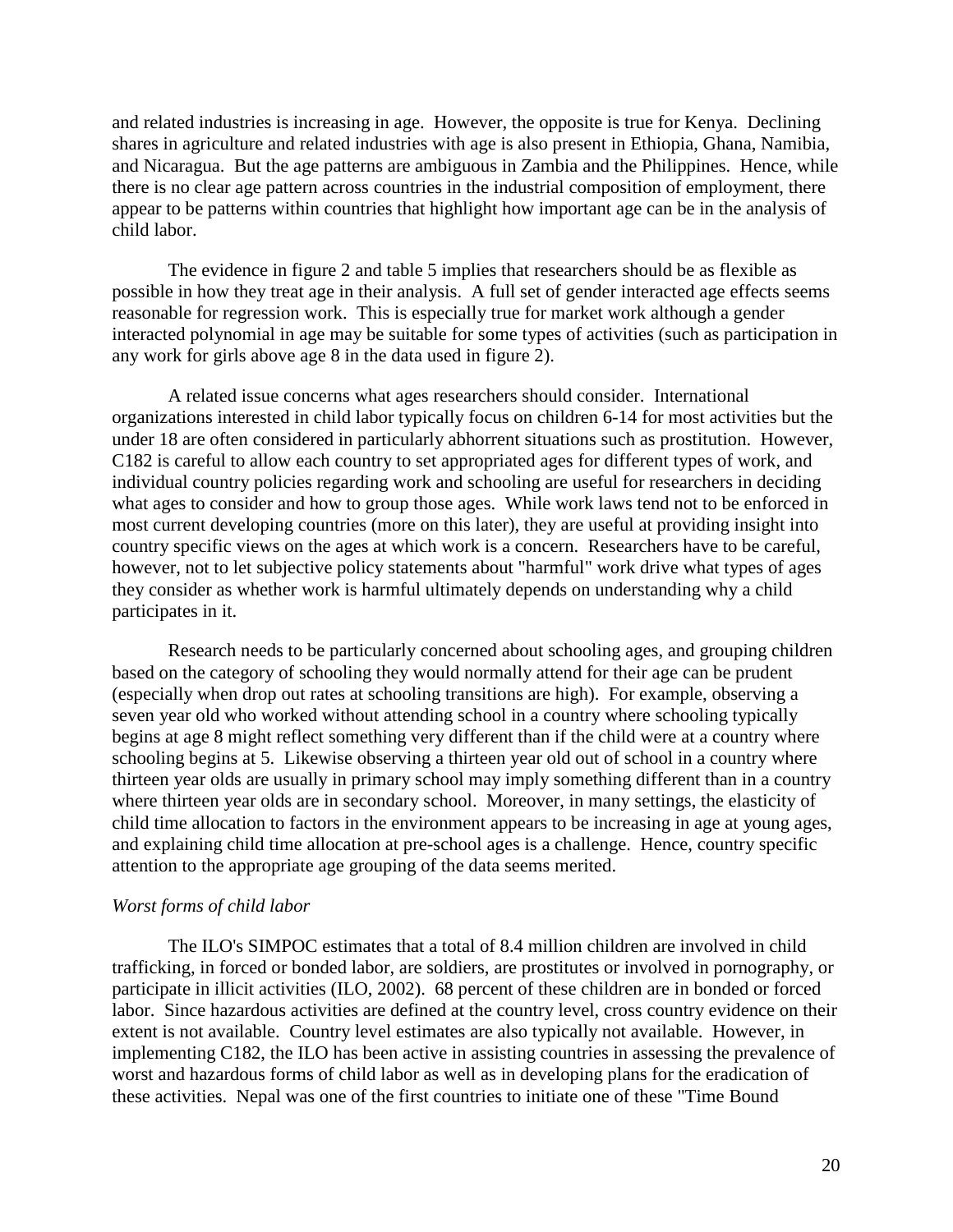Programs," and the findings from the baseline work for this program are illustrative of the types of activities that governments label as hazardous and the prevalence of worst forms in a very poor country.

Estimates of the extent and incidence of worst forms of child labor in Nepal are in Table 8. These estimates are from ILO (2001). There are approximately 8 million children below the age of 16 in Nepal, and approximately 1.5 percent of these children work in these worst forms of child labor. Child porters and domestic works are the two most common types of "worst forms" of child labor. Among child porters, there are two main types: short distance porters that work in urban markets and bus parks and long distance that work in the countryside. The ILO estimates that typically long distance porters stay and work with their families while short distance porters have often migrated to find work. Estimates are that there are about 42,204 long distance porters and 3,825 short distance porters. 88 percent are boys. Domestic workers are most prevalent in high status urban households, though domestics typically come from rural areas. In Kathmandu, 1 out of 5 households employ children. The ILO estimates that 43 percent of employers of child domestics are government or non-government service holders. Domestics are believed to be evenly split between paid (to parents) and unpaid (more correctly, paid in a lump sum) workers. The other children included in Table 8 because of the nature of their employment are children in mines, in the carpet sector, and ragpickers, who pick rags and other rubbish out of garbage dumps for resale.

Bonded laborers and trafficked children both fall under worst forms of child labor as well. Bonded children in Nepal are in bondage either because parents took out debts against the child's future earnings or because they were used as collateral on loans. The ILO estimates that some 17,152 children in bondage in Nepal, although this estimate is controversial because it does not include children whose parents are bonded in a system of bonded labor that pervades western Nepal (Sharma et al 2001). Child trafficking is particularly hard to measure and evaluate. According to the ILO (2001), 12,000 girls are trafficked into the commercial sex industry each year in Nepal. By and large, these girls work in brothels in India. Unfortunately, because of the relative rarity of these activities and the challenges of capturing them in randomized surveys, little research exists on whether these activities are rightly viewed as a type of child work (where human rights is more obviously an issue) or whether they should be viewed as some other type of activity altogether.

One difficulty with classifying some activities as hazardous and including them as a worst form of child labor is that children can face hazards in the most common kinds of labor, too. Especially as children get older, they become active in all aspects of agriculture, and it is not unusual to see reports of injuries in operating farm machinery in child labor surveys. The self-reported injury rate from child labor surveys of children working in agriculture is actually higher, at 12 percent, than 9 percent level in manufacturing (Ashagrie 1997). Agriculture can also be hazardous for children because of exposure to dangerous chemicals such as chemical herbicides or pesticides, exposure to heat or weather, repetitive work injuries, and threats posed by animals, reptiles, insects, parasites, and some plants. Hence, even though in principal, the distinction between hazardous child labor and other types of activities seems less vague than the distinctions some draw between child labor and light work (where "child labor" is labeled as work that is somehow known to be harmful to the child), in reality, a case can be made for looking at some of the more common forms of child labor even if one is only interested in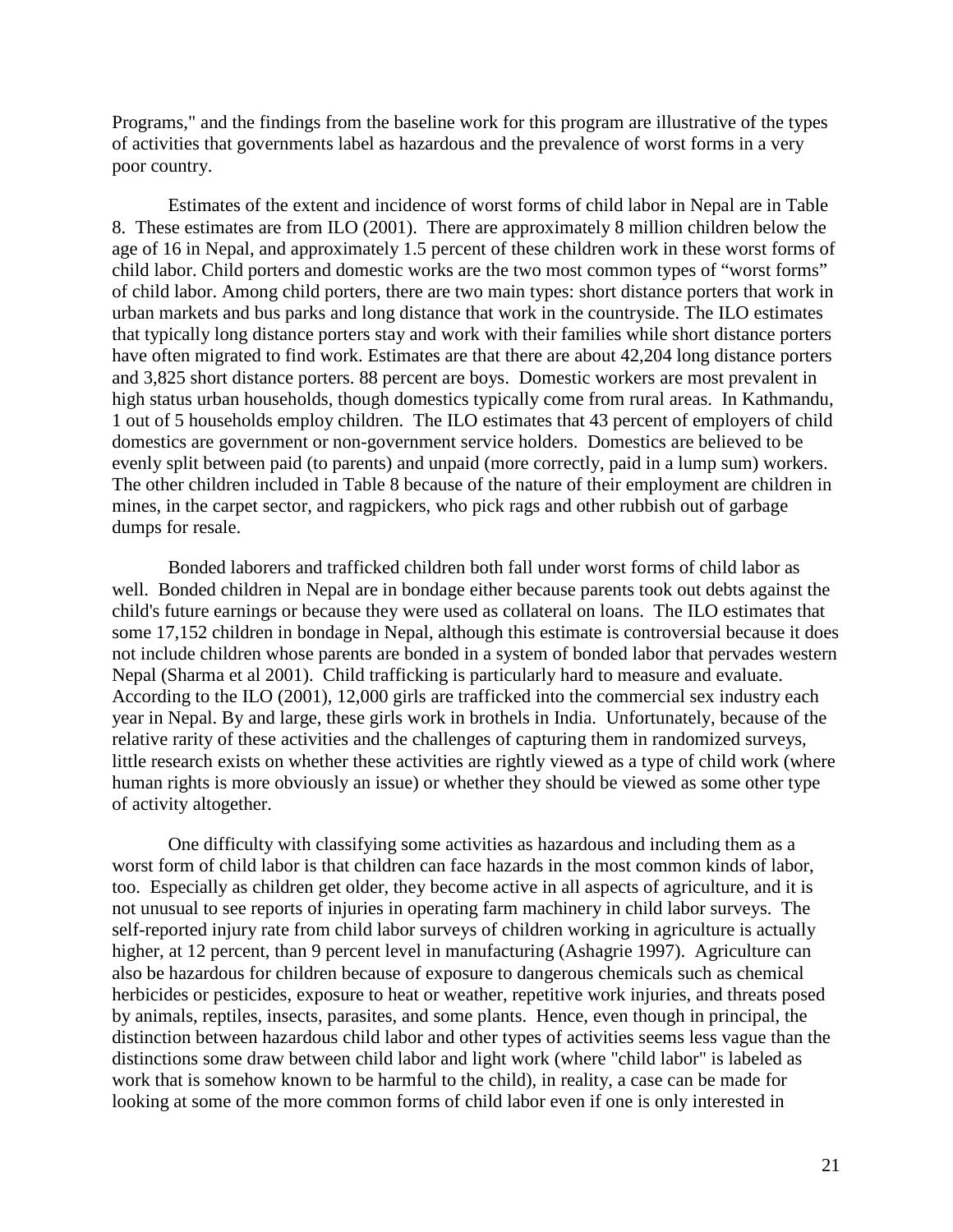activities that might fall under C182. The next section discusses the case for attention to child activities further.

#### *Are worst forms different?*

In the following sections, this chapter reviews evidence on why children work. This evidence is culled almost entirely from work that would not be considered hazardous or a worst form of child labor under C182, because the relatively rare worst forms of child labor are difficult to capture with randomized surveys. Hence, before turning to that evidence it is worth reviewing theories as to why selection into worst forms might be different.

Three views about differences in the selection process into common forms and worst forms of child labor seem to dominate the academic literature. In one view, worst forms are no different than other types of work from the parent or child's perspective, and factors that drive children to select into worst forms are the same factors that drive them to work in the first place. A variation on this view notes that the work may be more unpleasant but this unpleasantness may be fully compensated through higher wages. In this case, the link between worst forms and income will be the same as that of more common forms of child labor, and the resulting policy prescriptions will be the same. In a second view, worst forms of child labor are partially compensated so that they pay more (Dessy and Pallage 2005). Thus, the entry process is similar to other types of work except that poorer households are more likely to select into worst forms, because the marginal utility for the additional income exceeds the disutility coming from the particular type of work. In a third view, children in worst forms of child labor enter because of poor information about what the work entails (Rogers and Swinnerton 2002). Thus, ex-ante children select into the work under the assumption that it is similar to other types of work, and there are barriers to exiting. This explanation is most often voiced to explain selection into prostitution, but it may be equally substantive for other worst forms of child labor. In reality, because of inference problems with rare events, we have little evidence on why children select into worst forms and whether selection is driven by characteristics that differ from those discussed below for more common forms of work.

#### **3. The Case for Attention to Working Children**

Few issues in developing countries draw more attention in rich countries than child labor. This attention is typically motivated by human rights concerns. Horrific newspaper issues of children burned to death while chained to their job in garment factories in Bangladesh or forced into prostitution in Thailand drives much of this concern. These human rights concerns are well grounded, but, as most working children are from poor families and are helping in their family's activities, the typical working child is not in a situation where the human rights issues are obvious. As such, much of child labor related policy is not directed at worst forms of child labor but instead at the more prevalent forms of child labor in developing countries. This section considers the academic case for attention to the more prevalent forms of child labor.

#### **3.1 Child Labor in International Policy**

Researchers for years have studied adult labor supply with great interest, but the research interest in child labor is augmented by policy's interest in the topic. Consumer boycotts and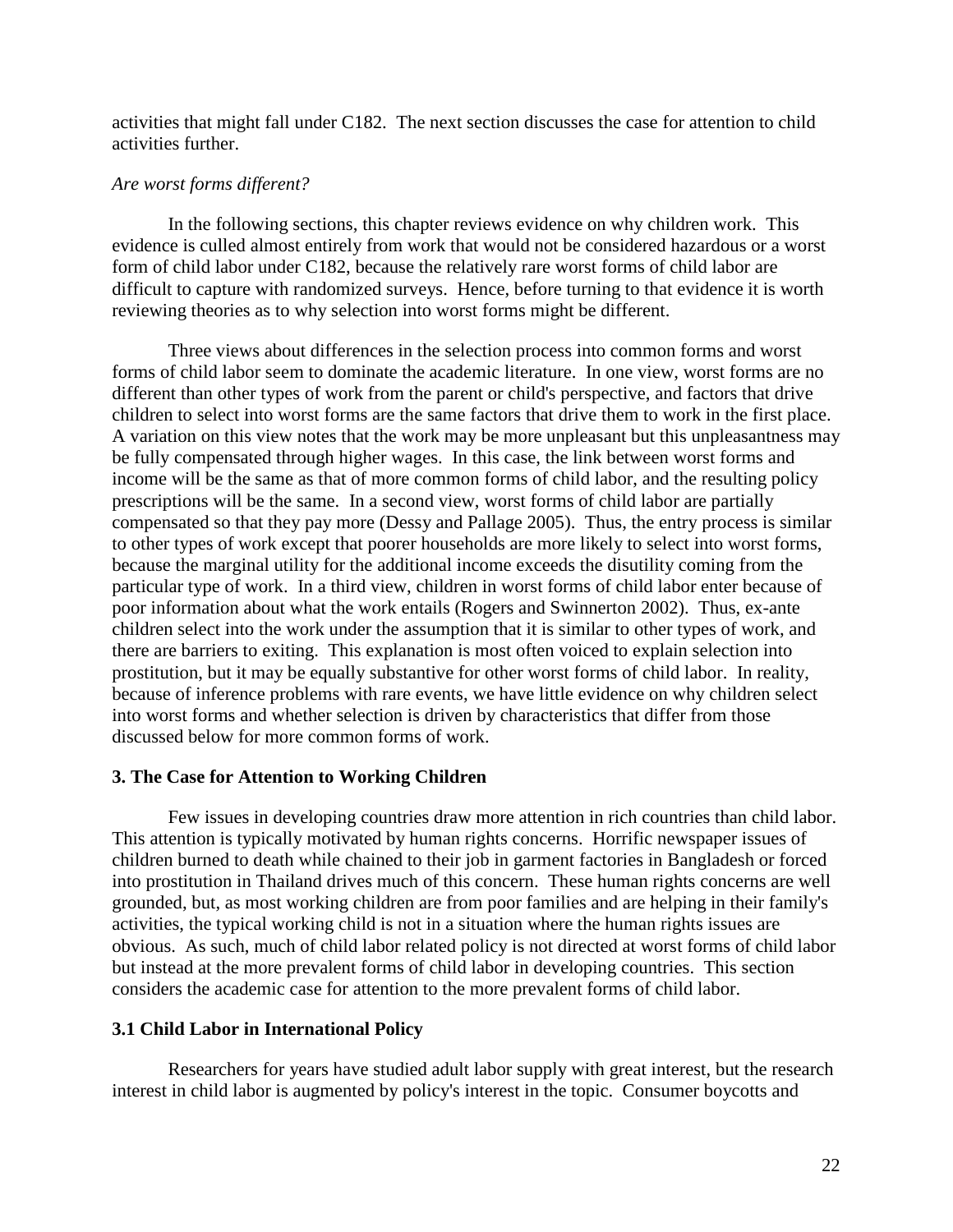student protests against products with some child labor component during production are relatively frequent occurrences. One often reads of protests in American universities over the involvement of children in the production of athletic clothing. Outrage over the involvement of children in producing soccer balls hit a fever pitch in the late 1990s when it was learned that FIFA licensed products contained a considerable child labor component. Beyond boycotts, labeling campaigns such as the Rugmark campaign to label hand-knit carpets as "child labor free" garner considerable popular support.

This consumer activism has been matched by legislative interest. For example, the U.S. Congress has repeatedly considered legislation that would prohibit imports into the United States of all products made with child labor. Under threat of such sanctions, export oriented garment factories in Bangladesh released more that 10,000 child workers under the age of 14 in the mid 1990s. More recently, the U.S. House of Representatives has deliberated the "Child Labor Elimination Act" that would impose general trade sanctions, deny all financial assistance, and mandate U.S. opposition to multilateral credits to 62 developing countries with a high incidence of child labor. This threat is implicit in a 2002 act of the U.S. Congress that mandated a study by the Department of Labor's Bureau of International Labor Affairs about the relationship between military and education spending in countries with a high incidence of child labor. Under current law, the U.S. can withdraw a poor country's eligibility for trade preferences under the Generalized System of Preferences (GSP) based on a country's poor record on child labor. Moreover, the 2000 Trade and Development Act restricts eligibility for trade benefits to countries that the Secretary of Labor certifies as showing progress towards eliminating the worst forms of child labor. This policy interest in child labor in developing countries is a relatively recent issue, and corresponding to it is growth in the academic literature that seeks to understand why children work and measure the short and long term consequences of work.

#### **3.2 Work and Schooling**

#### *Is schooling attendance lower for working children?*

There are fixed number of hours in a day. As such, time spent working necessarily trades off with other uses of child time such as play, study time, or time in school. Despite their importance for child development, especially at young ages, very few researchers consider play and leisure in efforts to measure the opportunity costs of working (although concerns about play were at the forefront of concerns about child labor in early 20th century U.S.: Fuller 1922, Pangburn 1929). In contrast, the extent to which work affects schooling attendance, performance, and attainment is perhaps the second most researched question in the child labor literature (second, to the income elasticity of child labor supply). The Minimum Working Age Convention (C138) in part necessitates this interest in that it permits light work in children as young as 12 provided it does not interfere with schooling. When and how does work interfere with schooling?

The main challenge in this literature is that schooling and child labor decisions are joint outcomes out of a single time allocation problem. Hence, the interpretation of any found correlation between labor status and schooling is controversial. Do children work because they are not attending school? Do children not attend school because they are working? Do other economic or cultural factors simultaneously influence both schooling and work decisions?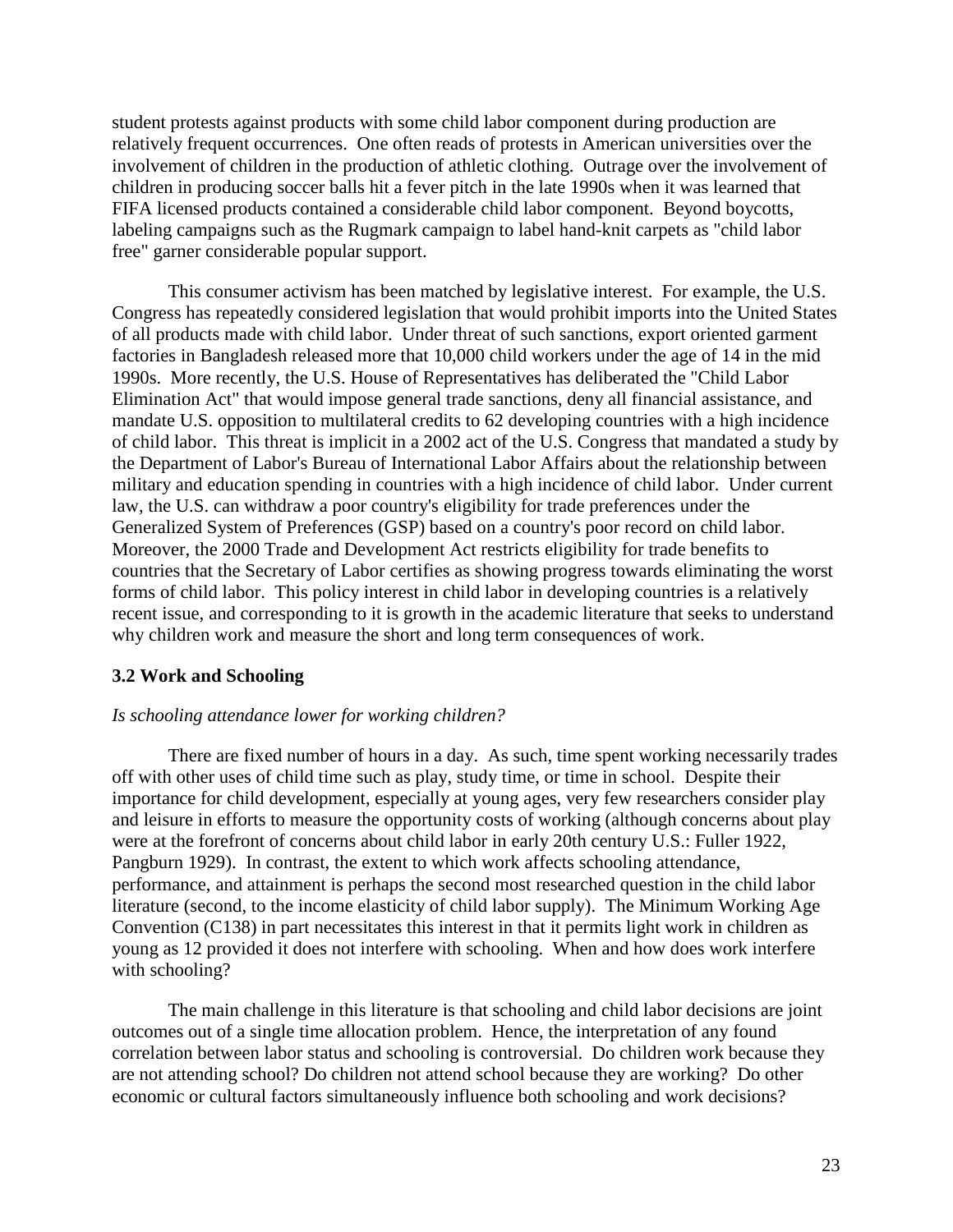Before turning to the problem of establishing causation, a simple description of the association between schooling attendance and work in the MICS countries will be useful

Figure 3 shows school participation rates by gender and the type of activity a child participates in for children 10-14 in the MICS data (all countries are pooled and the data are weighted by population). Several points stand-out in figure 3. First, children can work and attend school. In fact, in the under 10 population, working children have slightly higher schooling rates than non-working children although this reflects age trends in both the start of schooling and work. Second, of different categories of activity, schooling attendance rates are lowest among children in market work outside of their household. Third, children who work only in market work without any domestic work tend to have lower schooling rates than children who work in domestic and market work. These two pieces of evidence are often cited as justification for only looking at wage work or market work respectively, but they may proxy hours worked and have little further implication. Children who only work in market work without any domestic work are typically working substantive hours, and children that work outside the household tend to spend more time working than those who help in the family business.

Figure 4 shows average total hours worked in the last week by type of activity and gender for the same population as figure 3. Total hours worked are highest among children that work outside their household in market work and lowest among children that only perform domestic work. In general, girls work more than boys (despite having similar school attendance rates), except among children that participate in market work only.

If the lower schooling attendance rates of children who work in market work alone or work outside the household reflects hours worked, this would imply that the decline in schooling attendance with total hours worked should be steepest in the neighborhood of 30 hours worked as is typical for those who only work outside the household. Figure 5 plots gross school attendance rates worked for children 10-14 in the MICS data against total hours worked (market plus domestic) in the last week. 95 percent confidence intervals are also pictured. School attendance rates appear relatively flat with respect to total hours worked until about 8 hours worked. The probability of observing a working child attend school declines gradually between 8 and 29 hours, then the rate of decline increases dramatically starting around 30 hours per week. The derivate of the curve in figure 5 is greatest between 35 and 45 hours worked per week. This is not surprising as it implies that it becomes most difficult to work and attend school simultaneously when the child is working full time. Nonlinearities similar to that of figure 5 are also apparent in Ray and Lancaster's (2003) study of child labor and schooling attendance in 7 countries with child labor surveys administered by the ILO's SIMPOC.

One clear difficulty in assessing the tradeoff between hours worked and schooling attendance is that the tradeoff depends on how one defines work. Hours worked are largest and schooling attendance rates are lowest for children working outside of their home. However, a failure to consider work within the household or work in domestic work can create a misleading picture of the trade off between schooling and work, especially for girls. Assaad et al (2003) observes that the low attendance of Egyptian girls relative to boys appears to be associated with a substantial domestic work burden of girls. Because boys do not face the same work burden within the home, they face fewer barriers to schooling such that in the Egyptian data, they do not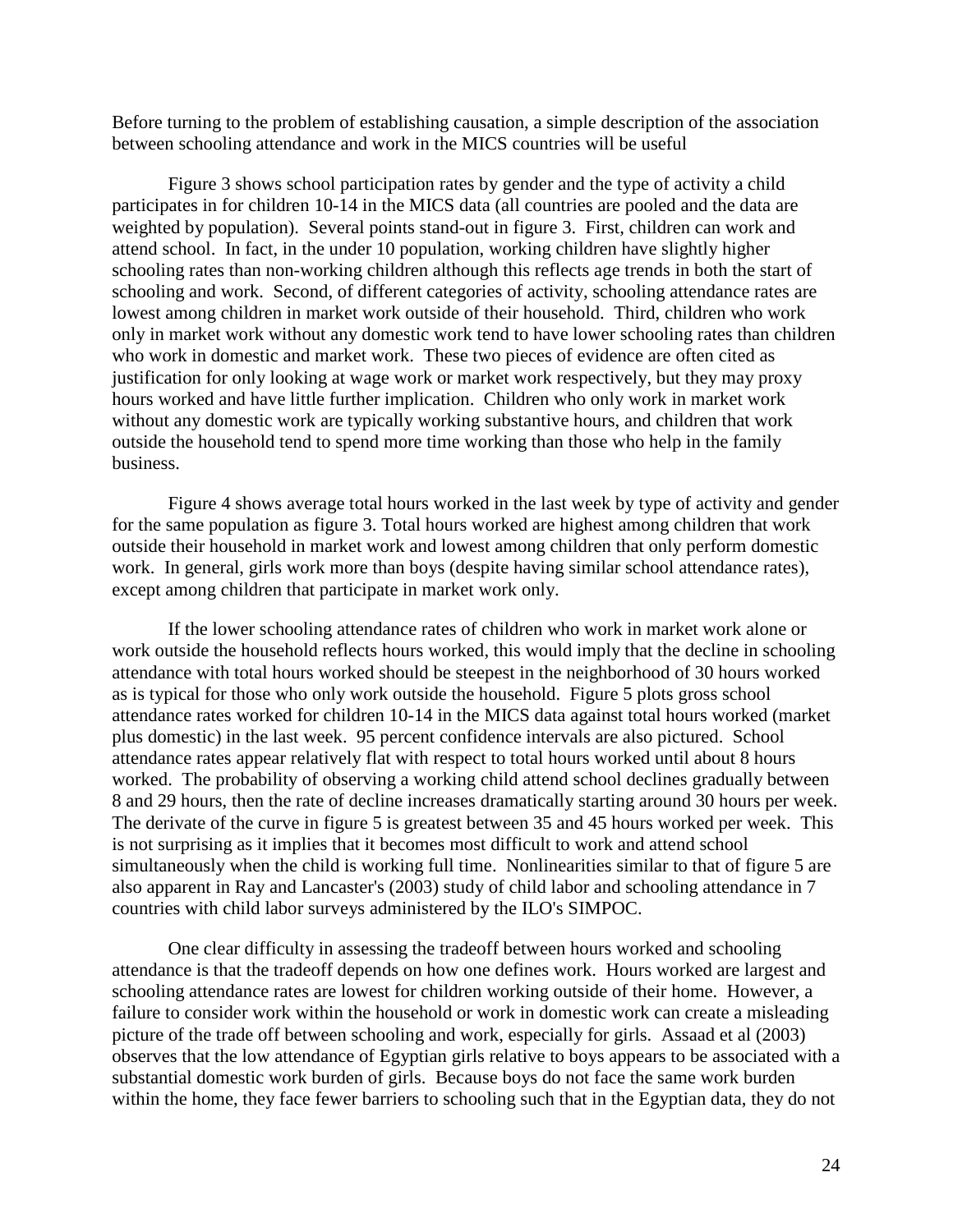observe a tradeoff between working and schooling attendance for boys. The sensitivity of attainment to work also depends on the definition of work. Levison and Moe (1998) using Peruvian data and Levison, Moe, and Knaul (2001) in Mexico document that whether there is a tradeoff between schooling attainment and work depends on whether work includes domestic work, especially for girls.

In fact, school attendance rates do not appear to vary significantly with whether hours worked are in market or domestic work. Figure 6 plots school attendance rates by hours worked in market and domestic work separately using the MICS data. 95 percent confidence intervals are also pictured, and there is significant overlap in the confidence intervals. Beyond 10 hours of work, the school attendance rates associated with time in market work are slightly below that of time in domestic work. However, the differences are never statistically significant, and the shape of both curves looks as would be expected from Figure 5 given that work in one type of activity (e.g. market work) is associated typically with some work in the other activity (e.g. domestic work).

In contrast to market and domestic work, schooling attendance rates associated with hours worked inside and outside of the household appear very different. Figure 7 contains a plot of school attendance rates by hours worked inside and (separately) outside the household. Between 12 and 53 hours per week, a child who is working a given number of hours outside of their household is less likely to attend school than is a child who is spending the same amount of the time inside of the household. A large part of the reason for this apparent difference between work inside and outside of the household is that children working outside of the household typically also work significantly more hours inside the household. In the MICS data, each hour in work outside of the household is associated with an additional nine-tenths of an hour work inside the household on average. In contrast, each hour in work inside the household is associated with one tenth of an hour work outside the household. Hence, the total hours worked for a child working 20 hours a week outside of the household is 38 hours. In Figure 5, a child working 38 hours has a school attendance rate of slightly above 80 percent, within the confidence interval of the observed schooling attendance for a child working 20 hours a week outside the household. Thus, the difference between schooling attendance rates for children working inside and outside of the household appears to owe more to differences in the resulting total hours worked by the child rather than something else intrinsic to work outside of home.

#### *Is schooling achievement and attainment lower for working children?*

If lower attendance is meaningful for human capital accumulation, it should translate into lower schooling attainment. Moreover, beyond attendance, work may undermine human capital accumulation by interfering with learning as evident in test scores or schooling completion rates. Panel data on child labor histories is rarely available, so studies typically compare current labor supply to current attainment. This is hard, because current work status necessarily depends on past education and work histories as these affect the value of child time and whether it's optimal for the child to work. This makes interpretation difficult, but studies typically find that attainment is lower for working children. Ray (2003) observes that an additional hour of wage work in Ghana is associated with more than a year's less completed educational attainment. Psacharaopoulos (1997) notes that children in wage work in Bolivia have nearly a year less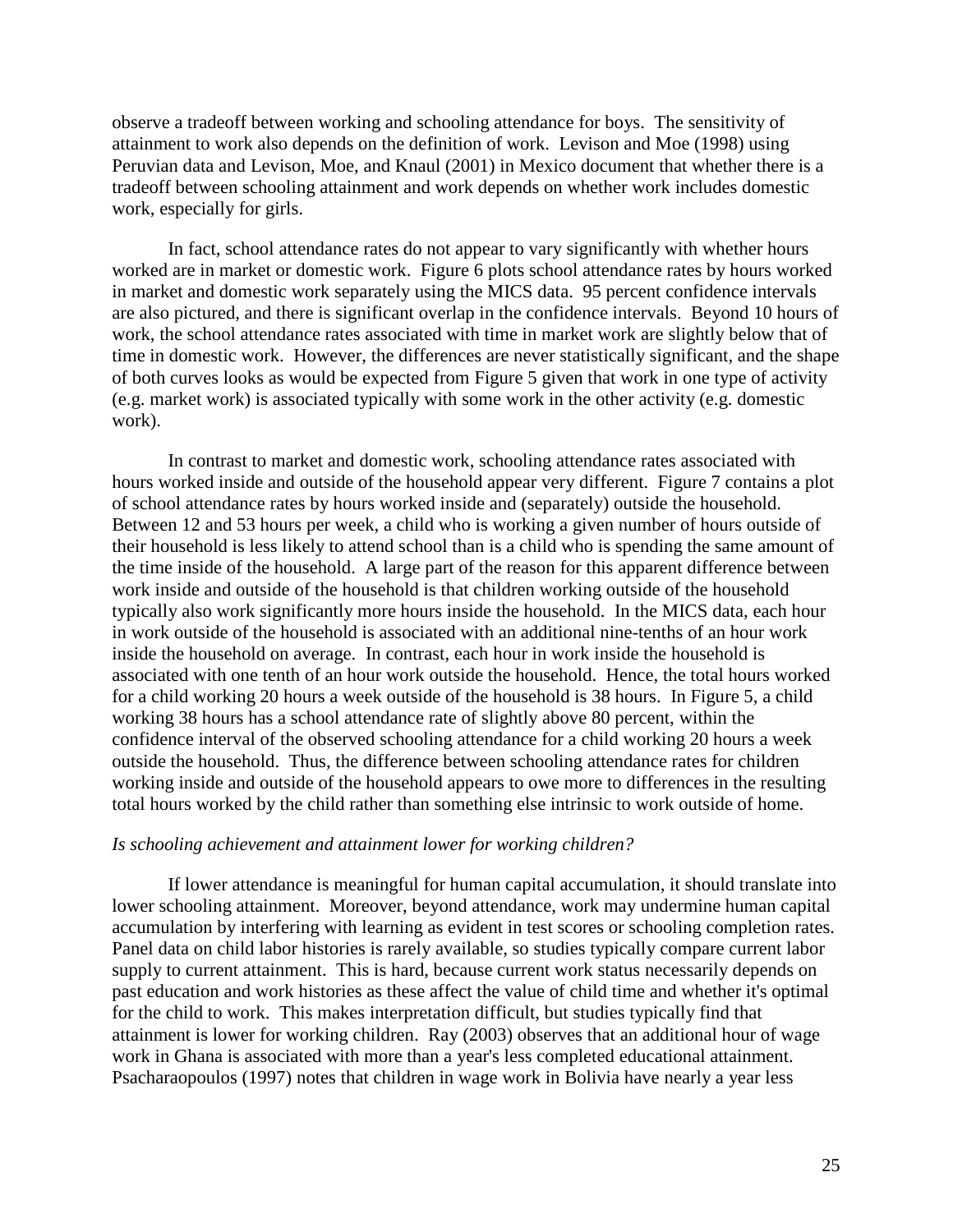completed schooling than non working children and that working children in Venezuela have almost 2 years less attainment.

Beyond the obvious challenges of inferring causation from these correlations, another difficulty in interpreting evidence on attainment is that standards for advancement vary across schools and may be correlated with factors of interest. For example, it is not difficult to imagine that passing in a poor quality school in a poor area might reflect a different knowledge level than passing in a very good school in a rich area. However, work is also correlated with worse performance in other measures of academic achievement. For example, Akabayashi and Psacharopoulos (1999) note that working children spend less time studying which is reflected in both math and reading test scores in their Tanzanian data. Heady (2003), using the same Ghana data as Ray, notes that despite the absence of a correlation in the data between wage work and school attendance, reading and mathematics test scores are substantially lower among wage working children than non working children.

#### *Is there a causal relationship between work and schooling achievement and attainment?*

Causal studies of the impact of child labor on schooling face the challenge of isolating some factor that affects child labor without simultaneously affecting schooling. This is difficult, because child labor, schooling, and leisure decisions are joint; it is hard to imagine how one can be affected without all other decisions being affected. Consider the analytical model of equation 1.1. Choices of schooling, leisure, and all types of work depend on the shadow value of child time which is, in turn, a function of choices of schooling, leisure, and all types of work. Hence, without directly observing the shadow value of child time, there is no way to identify a causal impact of one type of activity on another without additional assumptions.

Studies typically rely on either modeling assumptions like factors that alter the value of the child's time only directly affect child labor (that is, relative prices do not affect time allocation decisions) or on legal variation in child labor or schooling regulations, again assuming that they have no direct effect on child labor (see Orazem and Gunnarsson 2004 for a review). Even beyond the direct effect these types of factors have on time allocation or on the shadow value of child time in a simple household model, variation in the value of child time or regulation is apt to be correlated with latent socio-economic characteristics of the child's environment. Hence, authors estimating the causal impact of work on schooling face a considerable challenge.

Instrumental variables estimates of the effect of child labor on schooling tend to produce a stronger association between child labor and schooling than in the raw data (for examples: Boozer and Suri 2001, Rosati and Rossi 2003, Ray and Lancaster 2003, Gunnarsson et al 2006). This is not surprising as the instruments typically capture variation in the child labor-schooling relationship that is more variable than the full variation in the data. For example, instruments that work through the value of child time are then using variation in child labor that owes to the families need for the child's contribution or the relative return to work rather than school. It is not surprising to learn that this variation leads to a greater elasticity of schooling with respect to child labor relative to alternative reasons for child labor such as social norms about working, the absence of accessible quality schooling, etc. Legal variation is likely correlated with institutional quality and thereby living standards. Hence, for similar reasons, as the value of child time, these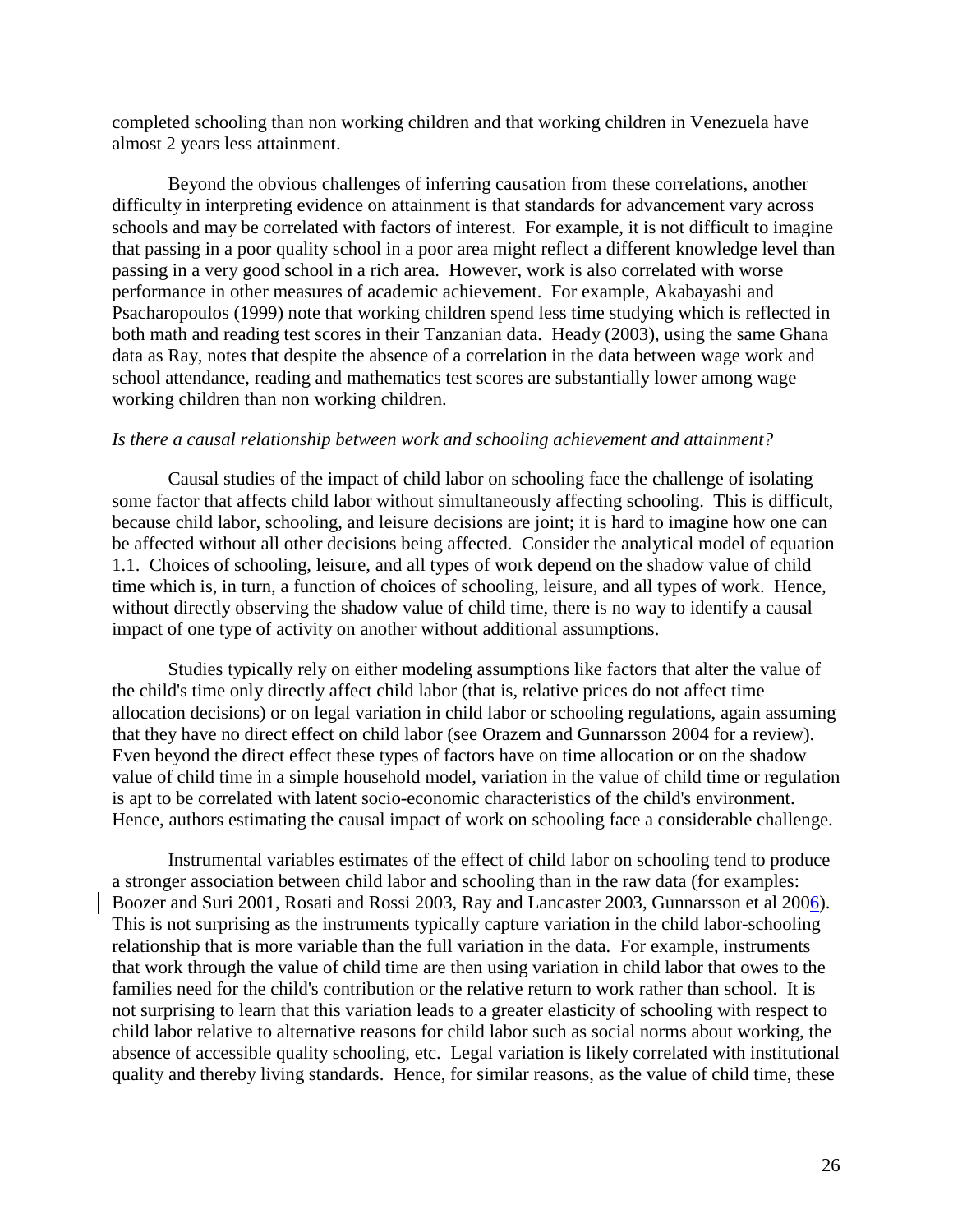instruments, when valid, might be capturing variation in child labor which is inherently more apt to trade off with schooling.

#### *Do changes in the price of schooling affect child labor supply?*

Several studies implicitly consider the link between schooling and child labor by examining how child labor and schooling reply to a change in the relative price of schooling. In general, they find that cash or in kind transfers that are conditioned on school attendance increase schooling but have a much smaller effect on child labor. For example, Ravallion and Wodon (2000) consider market work participation and schooling attendance responses to the Food for Education Program (FFE) in Bangaldesh in which families receive food rations as long as they send their children to primary school. They observe that households who participate in this program have higher school attendance. Market work participation declines with this school attendance although the decline in market work is about a third of the increase in schooling. A similar finding is in Cardoso and Souza (2004) who compare market work and schooling attendance in families that receive cash transfers as a part of Brazil's Bosca Escola program to similar families that do not receive the payment. Bosca Escola conditions cash transfers on school attendance, and Cardosa and Souza find larger increases in schooling than declines in market work. Endogenous program participation is a concern in any study that compares program participants to non-participants. Ravallion and Wodon address this by instrumenting for program participation with whether the program is present in a child's village, and Cardosa and Souza use propensity score matching to create a control group with similar observable characteristics to program participants.

There is a debate about the implications of the finding that changes in the price of schooling lead to larger changes in school participation than in work *participation*. Some argue that this implies the absence of a connection between either schooling and child labor or poverty and child labor. There are several reasons to doubt this interpretation. First, if one observed changes in the consumption of two goods (leisure and schooling in this case) with a price change in one of the goods, but the quantity of one good changed more than another, would one conclude that there is no budget constraint? Second, this finding might reflect that there is more of an intensive margin with work than school. School attendance is a rather discrete thing. That is, when a child attends school, that typically means they attend a full days of classes (which is often in the neighborhood of 4 or 5 hours a day). However, market and domestic work are much more flexible. A child in response to attending school for 4 hours a day could have a precisely corresponding change in total hours worked (indicating a 1 for 1 trade off) but yet still work. In fact, in a much smaller sample with detailed time use data, Arends-Kuenning and Amin (2004) document that the decline in hours worked among FFE participants is similar in magnitude to the increase in time in school. Third, if children are working because of poverty, schooling subsidies may induce a substitution away from play and leisure to schooling, rather than work. In fact, Arends-Kuenning and Amin (2004) argue that before the FFE program arose in Bangladesh, children on average were not working so many hours that their labor burdens prohibited schooling. The idea that children work because of the family's poverty does not imply that children can have no leisure, especially in a setting where parents care about their child's welfare. Hence, it seems difficult to argue that a movement into schooling without a corresponding change in participation in market work can be interpreted as evidence against a child laborschooling connection.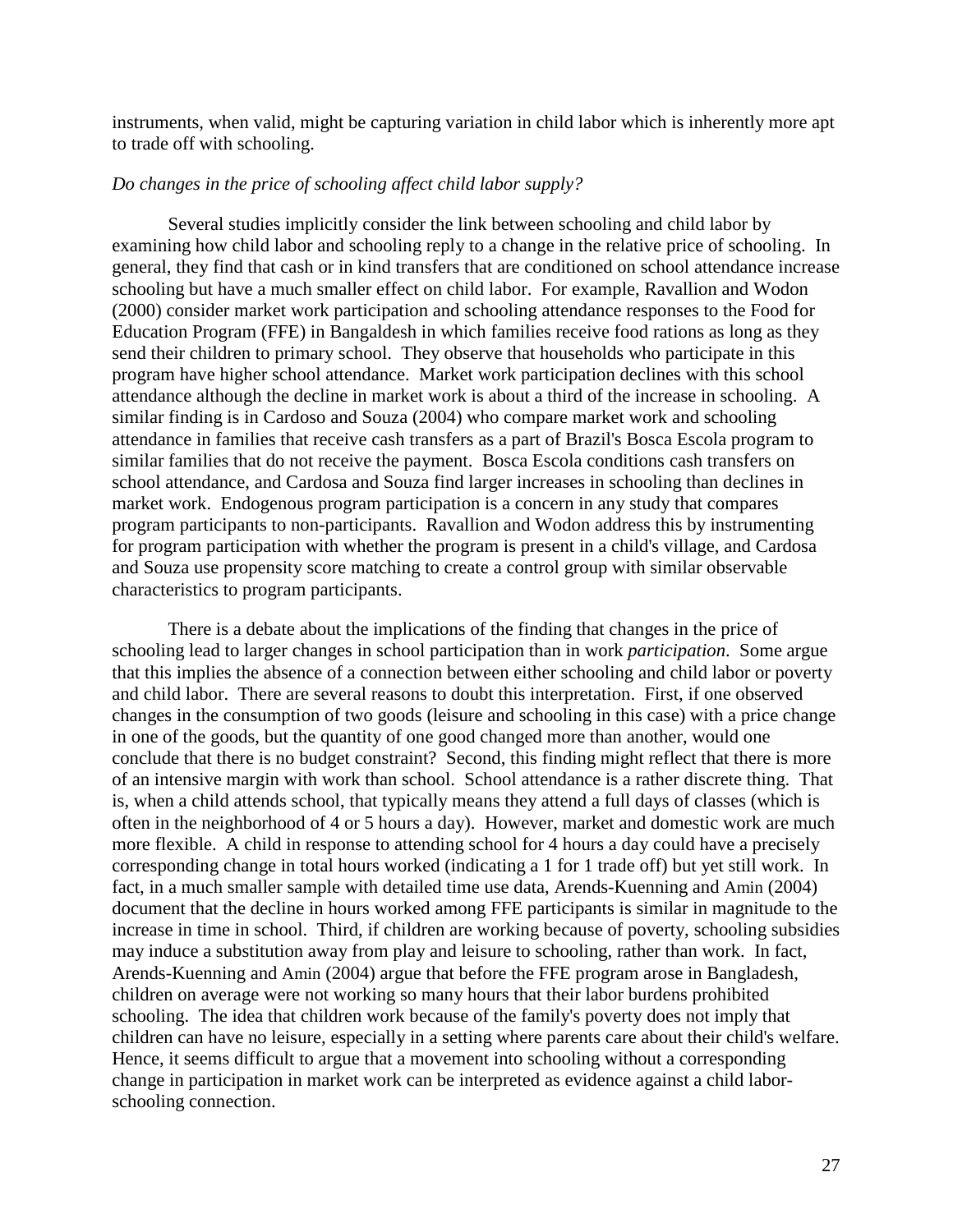#### *Modeling the joint determination of schooling and other time allocation decisions*

Most researchers generally treat the analysis of schooling and work separately. That is, they estimate some limited dependent variable model (linear probability, logit, probit) for schooling and work separately. This is attractive for several reasons. First, it is transparent and the properties of these estimators are well understood. Second, it will lead to results that are consistent and comparable to studies that only consider schooling or only consider types of child work. However, because schooling and time allocation decisions are joint, studies frequently adopt empirical methods designed to model the correlation between schooling and work decisions.

The bivariate probit is probably the most common alternative to the single variable models. Conventionally, it is similar to a SUR regression in that it allows for correlations in errors between the schooling and child labor regressions. It can be efficient when bivariate normality of errors is correct, although this is not universally true when the same covariates are included in each regression. If there were viable exclusion restrictions, the model can be used to infer the effect of change in one endogenous variable on the other (that is, a type of work's effect on schooling), although there is still the difficulty of finding plausible exclusion restrictions. Moreover, there are several limitations that researchers need to consider. The bivariate probit has the standard probit problems (need to evaluate the cdf to compute a marginal effect that will vary with covariates, need for large samples per fixed effect to recover fixed effects, inconsistency under heteroskedasticity), and two important additional issues. First, when there are two outcomes of interest (child labor and schooling), computing the effect of a change in any covariate on child labor and schooling requires evaluating the joint density rather than the univariate density as in the standard probit. Second, when children are classified as either working or in school, the error distribution will become degenerate. Thus, the bivariate probit is not appropriate for data where most children either work or are in school so that the product of the two is zero in expectation. Hence, application of the bivariate probit approach requires some caution on the part of researchers.

Another frequent approach to modeling child labor and schooling is a multinomial choice model such as the multinomial logit (MNL) or probit (MNP). These models are especially attractive for structural models of time allocation. They are, however, inherently difficult for evaluating causal effects, because computing marginal effects of some covariate on the choice of schooling and work combination is not straightforward.

Typically, the different choices in a multinomial model are different activities that children may perform, and this approach seems broadly consistent with the simultaneous nature of decisions about time allocation. The computational simplicity of the MNL and the ease with which one can estimate fixed effects make it the more popular than the MNP. However, the MNL relies on the assumption of the independence of irrelevant alternatives (IIA). What does IIA mean in the case where children can participate in multiple tasks? Consider a setting where a child chooses between wage employment and the family farm. IIA implies that if a third choice is added (schooling or work in a family business), the third choice should not affect the probability the child chooses wage work over work on the family farm. IIA would be violated if the third choice drew children disproportionately out of either wage work or work on the farm.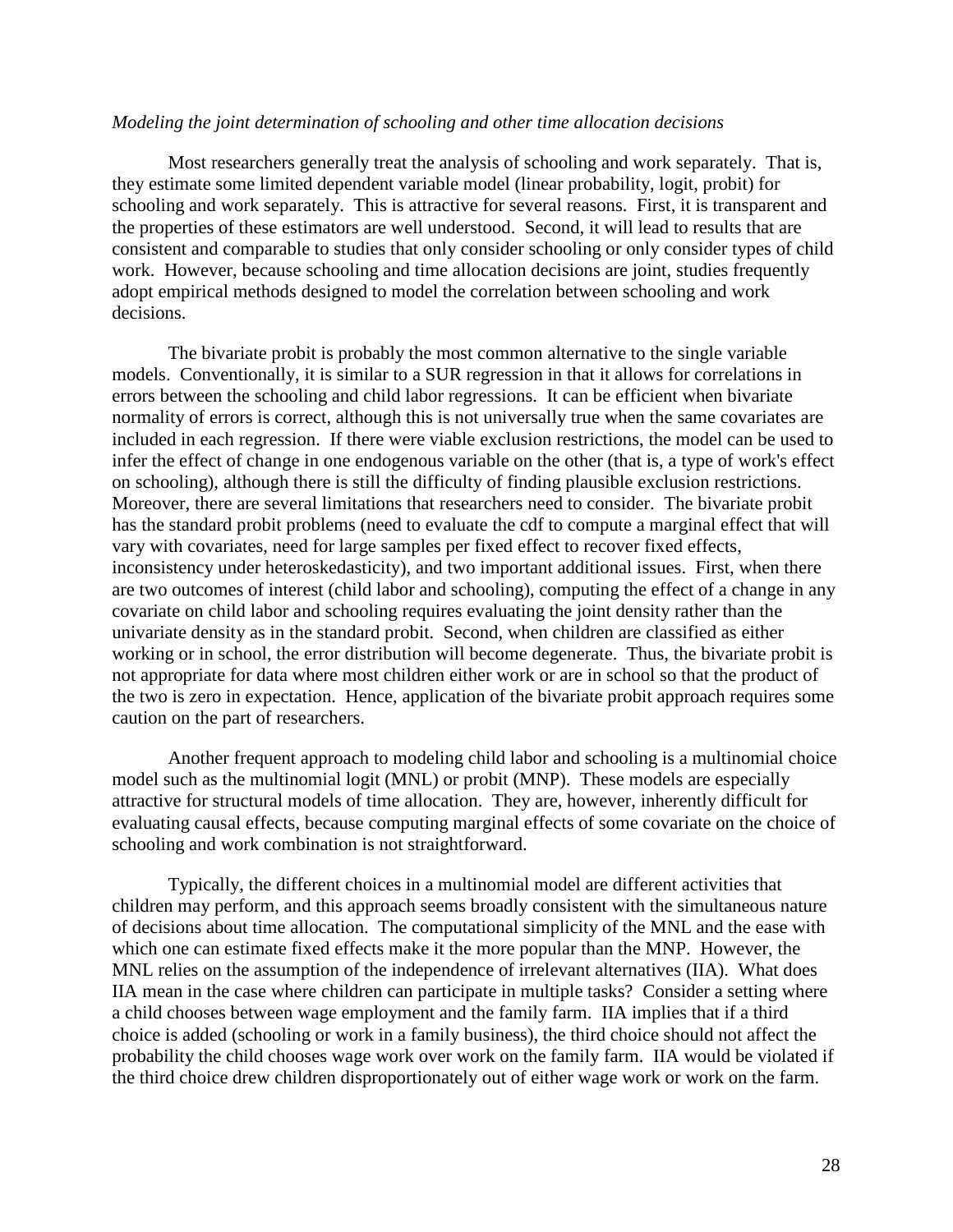For example, a family business might draw more from the family farm than wage work. Schooling might draw more from wage work than working in the family farm.

Alternatives to the MNL that do not rely on IIA are available. If choices could be ranked and ordered, a nested logit might be feasible. However, given the joint nature of time allocation decisions, this seems problematic. Perhaps it might be feasible in cultural settings where there is strong qualitative evidence to support a particular nesting in familial decisions. The multinomial probit (MNP) does not require a hierarchy of choices, nor does it require IIA. However, it is used less frequently for several reasons. First, the model needs to estimate the entire covariance structure. Hence, the number of parameters that need to be estimated can be extreme. This requires large sample sizes and the model often has difficulty converging. Second, the MNP is flat near its optimum, and this can lead to parameter estimates that are arbitrary but within the tolerance of the optimization routine and hence difficult to detect.

A hierarchical choice model such as the sequential probit (SEQP) is also popular. Modeling typically proceeds by first modeling the choice of whether to attend school or work, then proceeding to model the choice of different types of work, conditional on surviving the previous choice of types of work. That is, the SEQP is essentially a selection model where the researcher uses the results of lower sequenced choices as corrections for selection into higher sequenced choices. When the same covariates are used in each step of the sequence, the SEQP should be identical to the MNP (assuming no misspecification). Hence, the purpose of the SEQP is to allow different variables to affect different choices. The logic behind this approach is not obvious. The shadow value of time for the child reflects the opportunities open to the child, and hence it seems impossible to imagine a sensible exclusion restriction. Moreover, when the included variables differ in the sequence of choices of activities, estimates will depend on the order of the sequence in addition to the exclusion restrictions and functional form of the selection correction. Perhaps qualitative evidence can make the case for some ordering and a set of exclusion restrictions in a particular country context. Overall, though, given the difficulties with all of the alternatives, it is not surprising that univariate models are the predominant tools for examining work and schooling choices.

#### *Are there future consequences of working?*

Because of the conceptual difficulty in isolating some exogenous factor that affects either schooling or child labor, most studies of child labor and schooling tend to focus on economic factors that influence both child labor and schooling without explicitly trying to parameterize the path through which participation in one activity affects participation in the other. However, another alternative is to exploit timing differences in when the adult or older child is observed and when child labor occurred. Factors that have changed over time but were correlated with whether the individual worked as a child can be used as instruments.

Much of the work on the effects of child labor in childhood on adult labor market outcomes comes from Brazil, where the 1996, large-scale PNAD household survey asks individuals at what age they entered the workforce (which is likely interpreted as beginning fulltime market work) Ilahi et al (2000) observe that adults age 18 and older who started fulltime work before age 13 have adult wages that are 13-17 percent lower than adults who entered the workforce later. Emerson and Souza (20044) extend the analysis of Ilahi et al by addressing the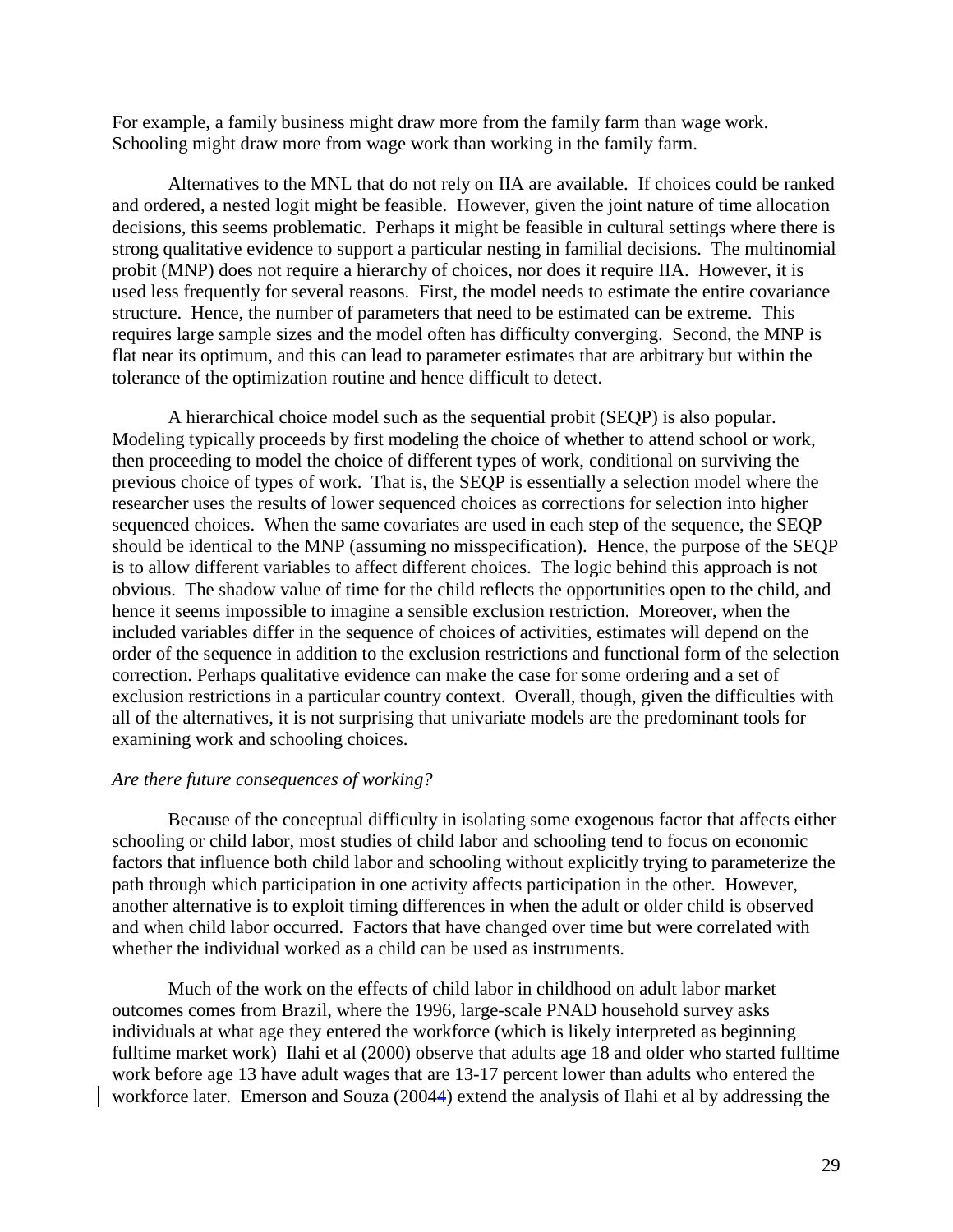endogeneity of the age at which an adult started working as a child with state-time variation in the number of schools. Does the finding of lower adult wages for child laborers reflect anything more than lower educational attainment? It appears to. Early entry into the labor force lowers the return to a year of education by roughly 20 percent in Ilahi et al's data. Interestingly, in individuals with no education, they observe slightly higher wages for children that start working earlier conditional on the adult's age. This likely reflects an experience premium as without any education and conditional on age, earlier entry means more time to accumulate experience. Emerson and Souza (20044) speculate that the tradeoff between returns to experience and education depends on what sector the individual works in as an adult and child.

The tradeoff between additional experience and education is considered explicitly in Beegle, Dehejia, and Gatti (2005). Using panel data from Vietnam, they evaluate how the labor status of children influences their education, wages, and health five years after they are observed working. In their analysis, they focus on children who are enrolled in school and compare enrolled in school and participating in market work children to children enrolled in school without market work. They impose this sample selection rule in order to isolate the effects of market work itself without confounding the effects of working with the effects of not being in school. Thus, their attention is only on the effects of working per se; they do not capture how the future of children who work exclusively is affected by their work. When they correct for the endogeneity of market work participation as a child with economic conditions in the base year of their data, they find that each additional hour of work as a child while attending school is associated with a nearly 3 percentage point decline in the probability the child is in school 5 years out and a 0.06 year decline in grade attainment. The mean hours worked for a working child in the base year of their data is 24 hours per week in market work. Hence, going from 0 hours to the average is associated with a more than 90 percent decline in the probability the child attends school and a nearly 20 percent decline in completed schooling five years after the child is observed working while in school. They also observe that the probability the child engages in wage work and the child's wage earnings conditional on participating in wage work are increasing in the child's hours worked. Beegle et al calculate that over a relatively short horizon (as might be appropriate in poor, credit constrained families), the value of increased earnings and the return to experience will outweigh the opportunity cost of foregone education.

#### **3.3 Work and Health**

#### *Is the health status of working children worse?*

The consequence of child labor may extend beyond schooling attendance and attainment. Woodhead (2004) surveys the psychological ramifications of work as a child, and it is not obvious how one should view the psychosocial impacts of child work. Research has focused more on the effects of child labor on child health. Much of the literature focuses on the injury and morbidity risks associated with the child's work environment. For example, Graitcer and Lerer (1998) list morbidity, injury, and hazard risks faced by children in different occupations and industries. While manufacturing draws a lot of popular attention, family work, including work on the farm, also poses risks. Moreover, Forastieri (2002) points out that the increased nutritional needs associated with arduous work may exacerbate malnutrition, leaving the child stunted and impairing the child's productivity into adulthood, and Parker (1997) emphasizes that children who start work at a young age will be exposed to environmental hazards in the work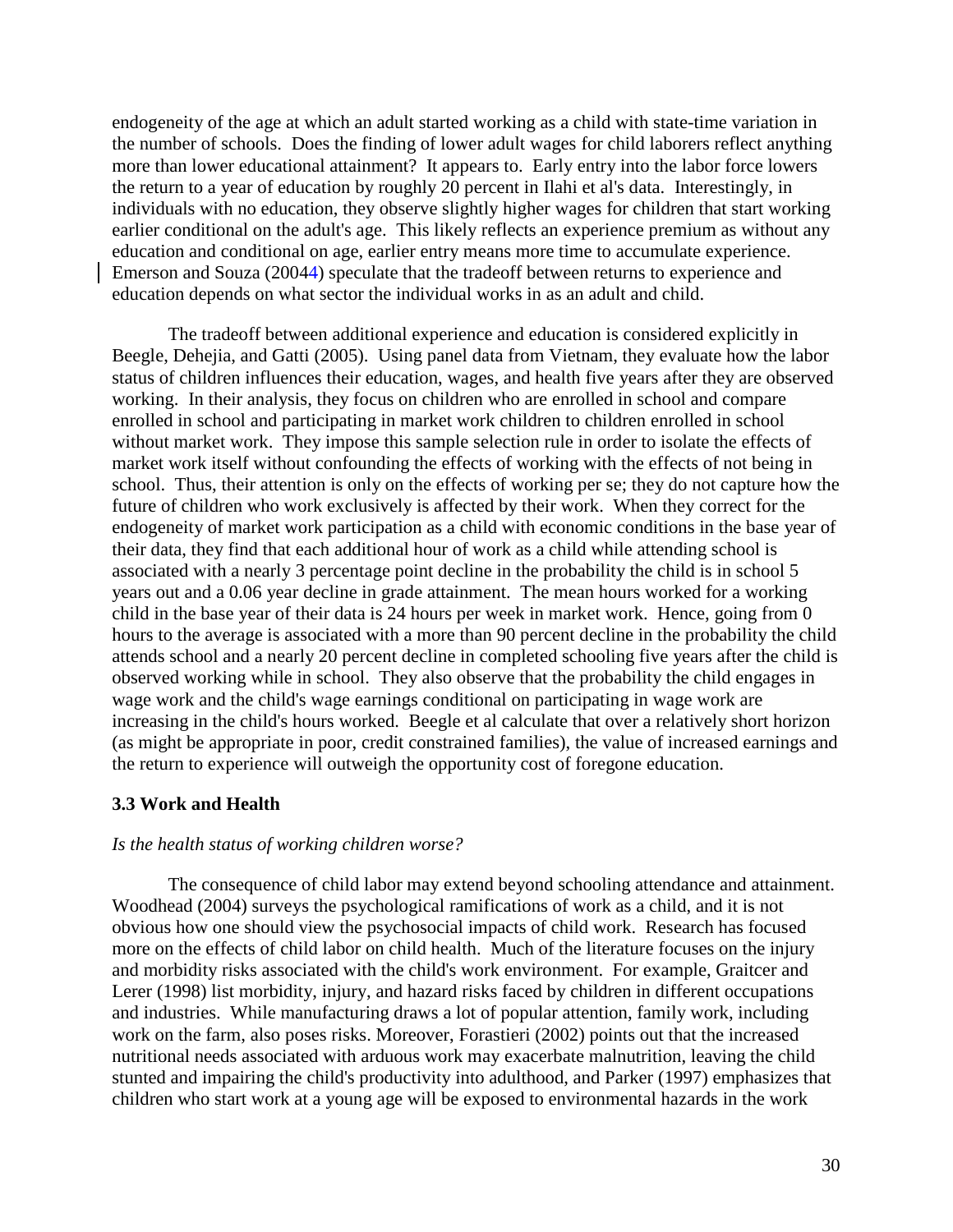place for longer, perhaps at time when the effects of these hazards on development are more substantive.

However, working does not necessarily impair a child's health. To the extent that child labor brings additional resources to the child, this may improve health and nutrition (especially in the destitute populations where child labor is most prevalent). The benefit of this additional income to the child may be greater than other sources of family income as the child may retain greater control over her own earnings. Further, the fact that the child is a productive, contributing member to the household may affect the child's ability to capture other family resources or influence how they are spent in ways that benefit the child. These types of gains to the child must be balanced against any lost education (and its returns to health) as well as the consequences for malnutrition, morbidity, and injury.

Several studies attempt to gauge the net effect of child labor on child health. Evidence that working children have worse health at the time of their work is generally absent from the literature. O'Donnell et al (2002) look at data from 18 developing countries and observe that across these 18 countries self-reported health status looks unrelated to whether the child participates in market work, is in school, both, or neither. Francavilla et al (2003) look at data from 6 developing countries and find no evidence of a connection between domestic work and self-reported morbidity or BMI either. It is unclear whether the absence of evidence reflects a lack of any relationship, the countervailing factors discussed above, measurement problems, or heterogeneity in the effect of working on health. For example, children working outside, in the family farm in the summer might be no worse off because of their work while children working 12 hours a day in a tannery might be substantially worse off. However, because the former is much more common that the later, there is no apparent relationship on average in the data.

#### *Does child labor affect future adult health?*

There are two basic classes of mechanisms through which a child's labor status may influence adult health. First, physical injury at work may lead to health problems that survive into adulthood. Second, psychological stress or trauma at work in childhood may lead to health problems in adulthood. Speculation about this second mechanism owes to the psychology literature which shows a strong correlation between stress in childhood and the persistence of mental disorders such as depression, anxiety and panic disorders, and schizophrenia or even health problems such as diabetes, heart disease, and immune disorders (see Heim and Nemeroff 2001 for a review). There is a debate over the interpretation of this evidence as there is a strong correlation between severe stress in childhood and stressful life events in adulthood (Horowitz et al 2001), but some argue this association reflects that childhood traumas induces a vulnerability to the effects of stress later in life. Most of this research focuses on stresses like the loss of a parent and severe physical abuse at very young ages, so whether this evidence is relevant for typical child labor is an open question. Blattman (2006), for example, considers the psychological impacts of forced abduction into the military among children from northern Uganda, and he finds little evidence of sustained psychological distress after the end of conflict.

Three recent studies consider whether child labor impacts future adult health. Kassouf et al (2001) observes in Brazilian data that individuals who start work earlier have worse selfreported health status as adults. They observe that the younger a person starts working, the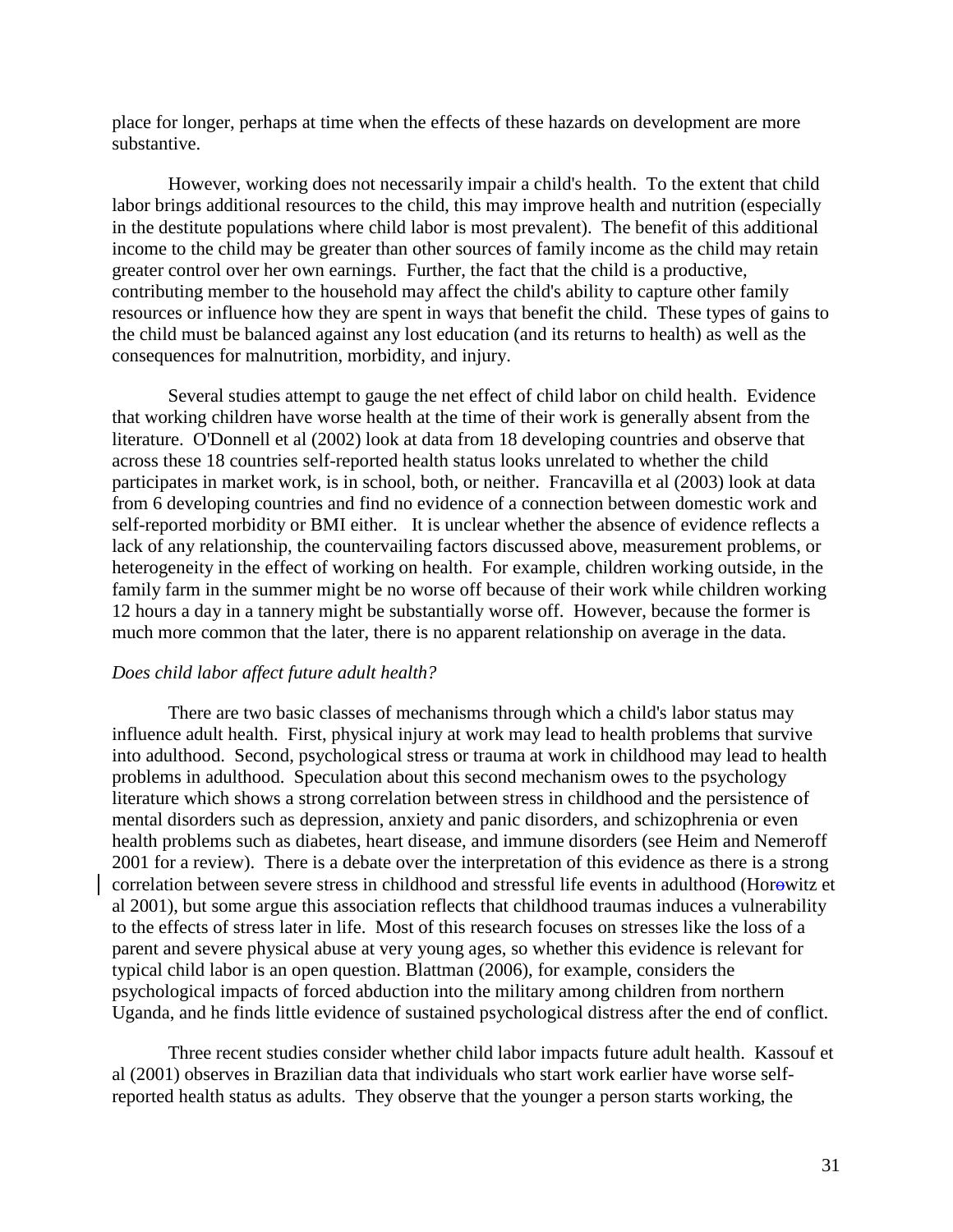greater the probability that the individual reports being ill as an adult. This finding may reflect something about the impact of child labor on child health and how that persists into adulthood, the impact of education on adult health, the impact of income on adult health, or something about the child or adult's environment associated with both youthful work and adult health. Two papers using Vietnamese panel data employ instrumental variable strategies to consider the effect of working as a child on young adult health outcomes five years later. O'Donnell et al (2002) compare the BMI, self-reported morbidity, and height in 1998 of children who worked in agriculture in 1993 to those that did not. They instrument for a child's participation in agriculture in 1993 with labor market and education conditions in the child's community in 1993. They find that children working in 1993 have higher self-reported morbidity rates in 1998. Using the same data but a different identification strategy and a subset of the sample, Beegle et al (2005) observe similar patterns to O'Donnell et al but the patterns are not statistically significant in Beegle et al. While O'Donnell et al looks at rural children 6-15 in 1993, Beegle et al considers rural children 8-13 who attend school in 1993. Beegle et al also relates self reported health status to variation in total hours worked, using a different source of variation. While the two papers are not directly comparable because of data and identification differences, it is not surprising that there don't appear to be detectable marginal effects of working one additional hour while working vs. not appears to have more substance for long-term health. Evidence on specific mechanisms through which child labor might propagate through to adulthood seems to be largely speculative.

#### **3.4 Child Labor Externalities and General Equilibrium Considerations**

The ramifications of a child's working status may extend well beyond the child. There are three active research topics that consider the consequences of child labor that extend beyond the working child. First, as the working child is supporting the family and its members, there may benefits to siblings of having a working child. Second, there may be intergenerational implications of a child's labor status, a so-called child labor trap. Third, they may be general equilibrium ramifications of a high prevalence of child labor that merit attention.

#### *Do working children support their siblings?*

When most working children are helping in their family, it is very difficult to quantify the economic contribution of working children to the household as their compensation is often not in monetary terms. Further, concerns about surplus labor or training aspects of the child's contribution to the household complicate distinguishing the child's marginal product from her average product. Nevertheless, efforts to value the child's contribution to family income typically guess it to be substantial. Psacharopoulos (1997) observes that income earned by working Bolivian 13 year olds amounted to 13 percent of total household income on average. Menon et al (2005) attempt to compute the value of child's own farm labor to largely subsistence farm households in rural Nepal. They estimate that children contribute roughly 11 percent of the value of total agriculture production in Nepal or about 9 percent of GDP.

To what extent do siblings benefit from the economic contribution of their siblings? There are several possible mechanisms. In poor households additional income or output, may help maintain the consumption of family members. A number of studies, discussed below, document a role for child labor in how households cope with shocks. Beyond shifting out the budget constraint, working older siblings may provide money that is directed explicitly towards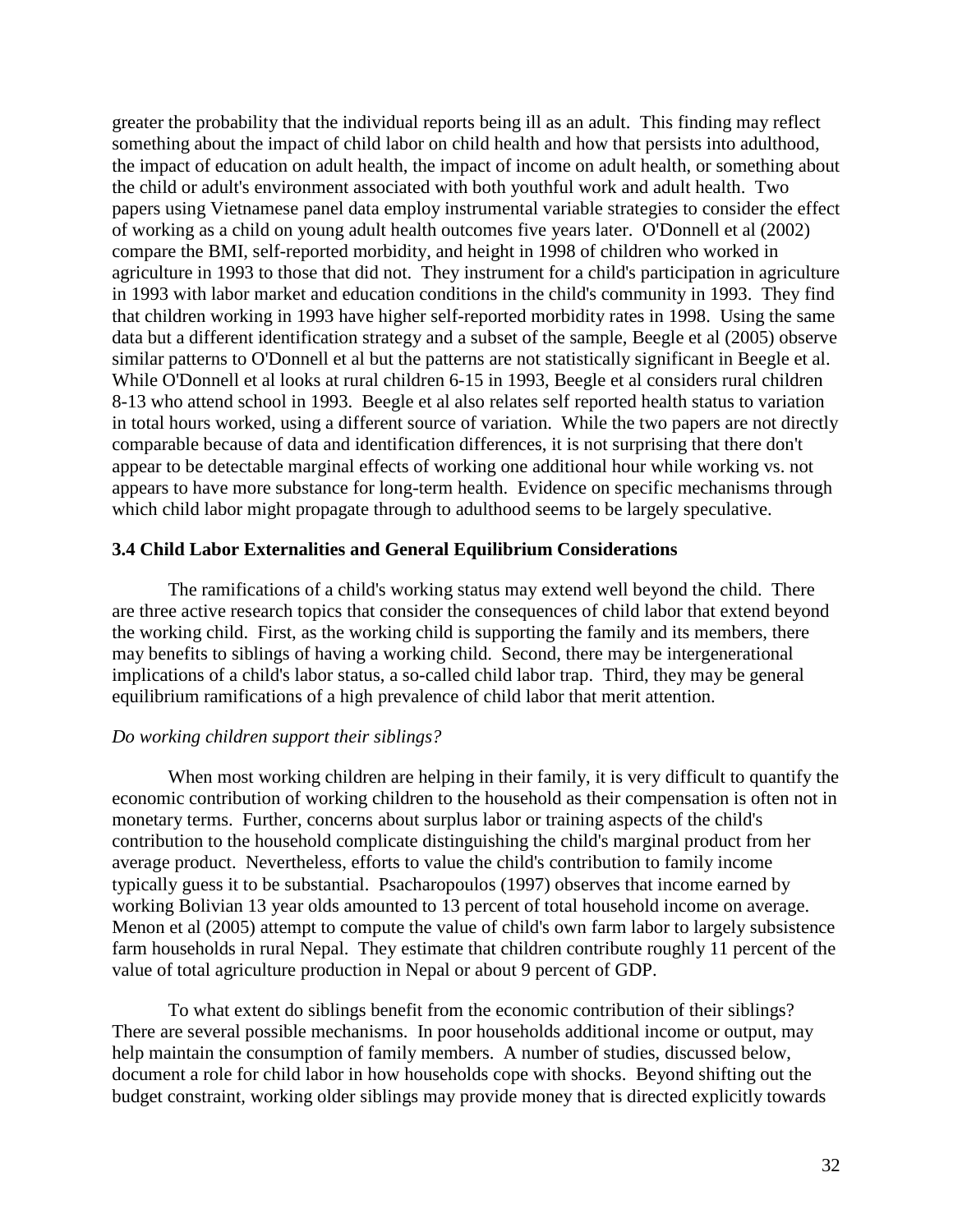younger siblings. Alternatively, working older siblings may provide additional labor services to the household which lower the productivity of younger siblings, thereby encouraging their education.

Direct evidence on the influence of a child's income on the activities of siblings is rare. One often hears assertions, especially in the South and East Asian context, of older sisters working to support their sibling. Parish and Willis (1993) discuss this literature in detail, although they find little support for this hypothesis in Taiwanese data. Instead, they argue that early marriage is a more important channel through which older girls help their siblings. In contrast, Edmonds (2006b) finds some evidence that older siblings help their siblings through their work. He argues that one possible channel for this support owes to older siblings comparative advantage in working in both market and domestic work. In data from Nepal, he documents that older siblings are more likely to work than younger siblings, and their time allocation depends on the sex composition of younger siblings. In particular, time spent in market working is increasing in the number of younger boys in the household. Edmonds speculates that this additional market work is to help afford schooling and other investment expenditures that younger boys are more apt to command, but he lacks direct evidence of this.

Perhaps the most direct evidence of older siblings working to support younger siblings is in Manacorda (2006) who finds strong evidence of externalities towards siblings in early twentieth century U.S. He considers the relationship between a child's school attendance and participation in wage work and the fraction of co-resident children that are active in wage work. To address the obvious endogeneity concerns in correlating siblings' labor supplies, he uses state variation in the minimum age of employment laws and the age at which work permits become available. That is, consider a 10 year old child with siblings age 14 and 15. Across U.S. states in 1920, there is variation in whether 1, both, or neither sibling can work in the formal wage labor market. Thus, whether the older sibling is able to bring in wage income to the household will vary with the sibling's age and the state of residence. He finds considerable sharing of resources across children. The greater the fraction of siblings who works, the lower the child's own labor supply. Moreover, Manacorda observes a rise in schooling with the fraction of siblings who can work that is about equal to the decline in work and no substantive change in idleness. However, the benefits of having children work appear to largely accrue to children. He does not observe any substantive change in either the labor supply of mothers or fathers as the fraction of working children increases. One important note is that his identification strategy works off variation in wage work that is constrained by child labor laws. Hence, affected families are apt to be those where child income is most needed to support siblings. As such, it might be isolating variation where externalities are largest.

#### *Does child labor perpetuate across generations?*

Are working children more likely to have working children? The most obvious mechanisms for intergenerational persistence of child labor are through child labor's impact on education. Barham et al (1995) develop a model where financing for education is obtained from within the family. Hence, low educational attainment leads to lower income leads to lower educational investments in the next generation, an educational poverty trap. Beyond the effects of income, lower parental education might affect child health and nutrition which in turn feeds back to the relative productivity of schooling and work. Another option is that a parent's own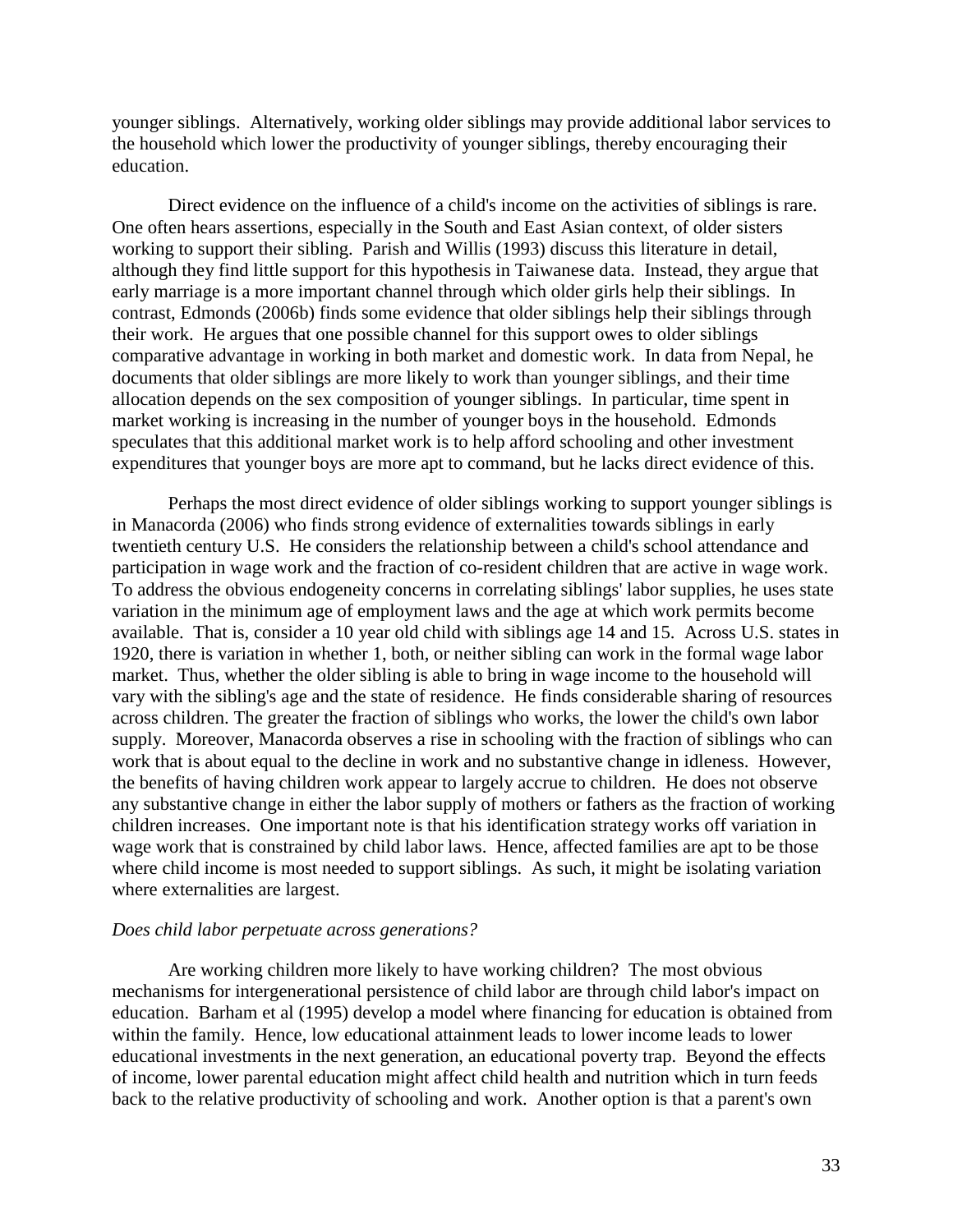experience growing up affects their attitudes about child labor. In turn, then, work experience at a young age might cause a parent to feel that such work is appropriate.

As discussed earlier, several studies document an effect of child labor status on future adult income. Using the same Brazilian data as Ilahi et al (2000) used to examine the effects of child labor on adult income, Emerson and Souza (2003) look at whether the child labor status of a parent affects the child labor status of the child. 17 percent of children whose father began working before age 14 are employed. 6 percent of children are working whose father did not. Mother's child labor status shows similar patterns with differences that are slightly larger in magnitude. Further, this intergenerational correlation in child labor persists even when they control for the educational attainment of both parents and family income. Possible explanations for this include measurement error in both parental education and family income that is correlated with parental child labor status or omitted socio-economic factors that persist over time that would be correlated with past and current child labor supply. These factors might include local or family labor market conditions, school quality, latent relative talent for work or school, or social norms / parental attitudes that are correlated with child labor status. Lillard and Willis (1994) try to disentangle the reasons why educational attainment is correlated across coresident generations in Malaysians. They estimate that about two-thirds of the impact of parental education on children's educational attainment is through direct and indirect effects of parental schooling. Omitted factors appear to account for the remaining third. However, more research is necessary to disentangle the mechanisms behind the observed intergenerational transmission of child labor.

# *Does child labor promote high fertility?*

While the long-run implications of high population growth are often debated, a relatively common view is that high fertility rates are a source of long-run poverty traps. Emerson and Knabb (2003) for example is formal theoretical treatment of the idea that higher fertility can create a poverty trap, in their case through child labor: because families expect children to have to work, they have lots of children. Then because families have lots of children, they need them to work.

Do poor families have children in order to put them to work? The "wealth flows" theory of fertility posits that families have children, because they expect positive net transfers from the child, while the "evolutionary" view posits motives such as altruism, genetic survival, the consumption value of children, etc (Kaplan 1994). A necessary condition for the "wealth flows" view is that the net flows from child to parent are positive.

A number of studies find a connection between child employment opportunities and fertility. Rosenzweig and Evenson (1977), using data from rural India, find evidence of a connection between the economic contribution of children and fertility, child labor, and schooling decisions. Family attributes positively associated with the pecuniary returns to market work (size of landholdings, farm productivity, child wage rates) are negatively related to schooling and positively related to fertility and market work. Examining data from the U.S., Rosenzweig (1977) argues that the declining value of children as assets in agriculture is an important factor in declining farm birth rates for post war U.S.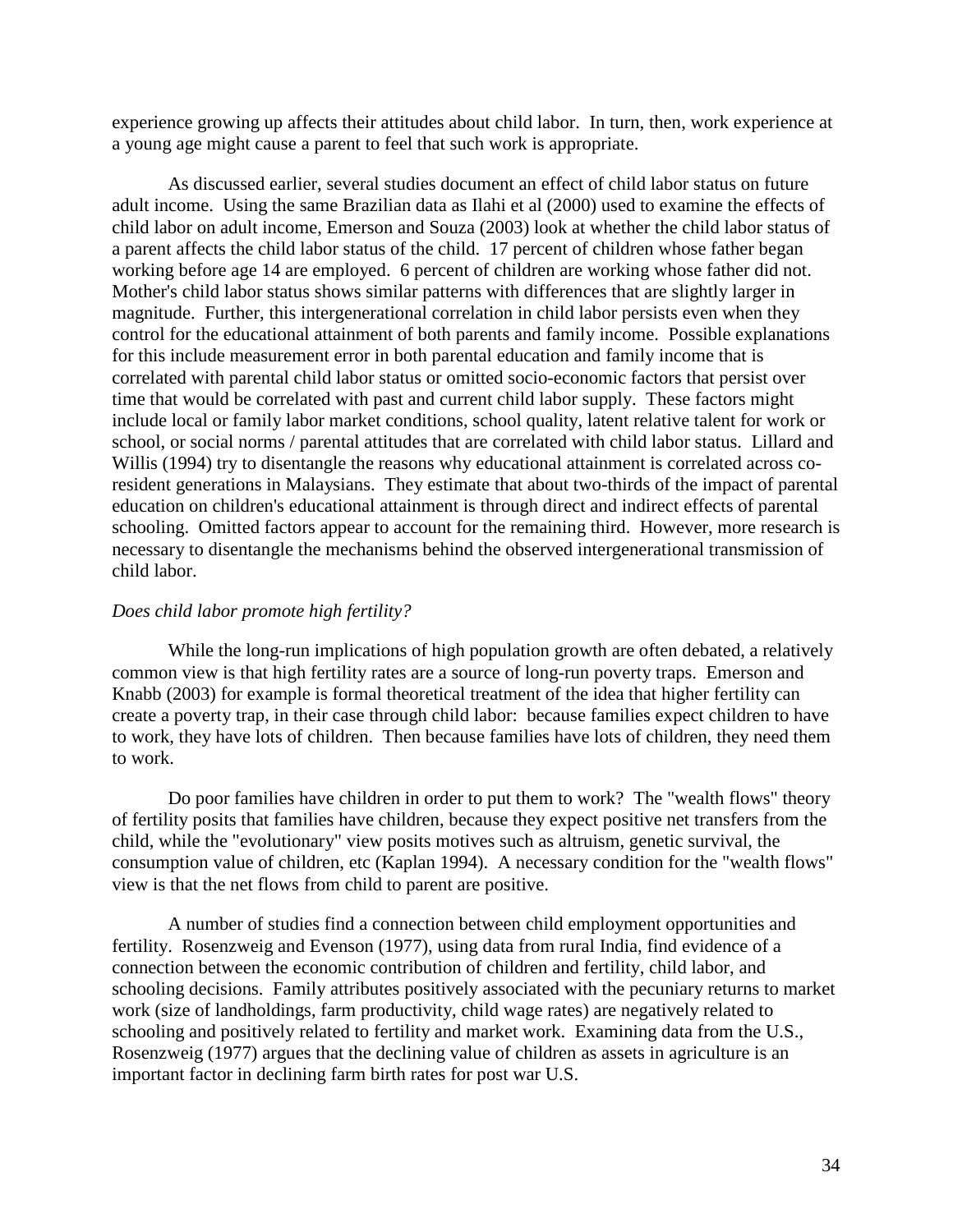A number of accounting studies attempt to directly compute whether the net return to children is large enough to motivate fertility. The most cited evidence from this is from Mead Cain (1977). In a village in north central Bangladesh, he estimates that male children become net producers as early as age 12 and compensate for their own cumulative consumption by age 15. However, whether his findings generalize is an open question. In subsequent work in other Asian countries, Cain (1982) found that the individual earnings of boys exceeded consumption at far older ages, and Kaplan (1994) in data from a forager-horticulturist group in Peru, finds that Cain's observation is not robust to considering a larger basket of consumption goods than Cain examined. In fact, a more common finding is that it seems unlikely that parents are repaid all of the costs associated with children (Mueller 1976, Lee and Bulatao 1983, Stecklov 19971999, Lee, Kaplan, and Kramer 2002,). Stekelov (1999) for example finds that the annual rates of return on children in Cote d'Ivoire are between -6 and -10 percent. Two challenges throughout this work, however, are what discount rates to consider and whether and how to value the insurance value of children both as potential laborers in their youth and as sources of old-age security. Together, there appears to be little compelling evidence that variation in child labor opportunities can explain a large portion of the high fertility rates in developing countries.

### *Does child labor affect local labor markets?*

In their seminal study, Basu and Van (1998) point out that if children and adults are substitutes in production (the "substitution axiom"), the prevalence of child labor depresses adult wages. Basu and Van focus on the implications of this depressive effect of child labor on the prevalence of child labor. In particular, they posit what they term the "luxury axiom:" children only work when parental income is below subsistence levels. With the combination of the luxury and substitution axioms, Basu and Van argue that child labor depresses adult wages which in turn makes child labor necessary. Multiple equilibriums in the labor market are then possible (see Basu 2001 for a general equilibrium treatment).

Because of this study's importance, a slightly more formal presentation is useful. A number of additional assumptions are necessary to keep the present exposition transparent. First, assume that the household consists of one parent and one child. The parent chooses whether the child works. Second, there are N one parent, one child households that may differ in what they perceive as their subsistence needs (s varies between  $\{s_L, s_H\}$ ). Third, parental labor supply is perfectly inelastic. The adult daily wage from working is m. Fourth, when children work, they earn a daily wage of w. Define an indicator c that is 1 if the child works. Household income can then be written m+wc. Finally, all household consumption is financed by adult and child labor. Households do not have assets that may contribute to household income and do not have access to credit markets.<sup>6</sup>

Define *s* as the subsistence level of expenditure, above which parents no longer have children work. The luxury axiom implies that if m>s, children do not work and household income is m. Effective labor supply for a household is 1 when children do not work. If parental income does not cover subsistence  $(m \leq s)$ , children work and household income is  $m+w$ . The

<sup>&</sup>lt;sup>6</sup> Swinnerton and Rogers (1999) also emphasize a distributional axiom. In an economy where child labor persists despite the country being sufficiently rich so as to eliminate child labor (the multiple equilibria case discussed below), the existence of child labor is the result of inequality in the distribution of assets.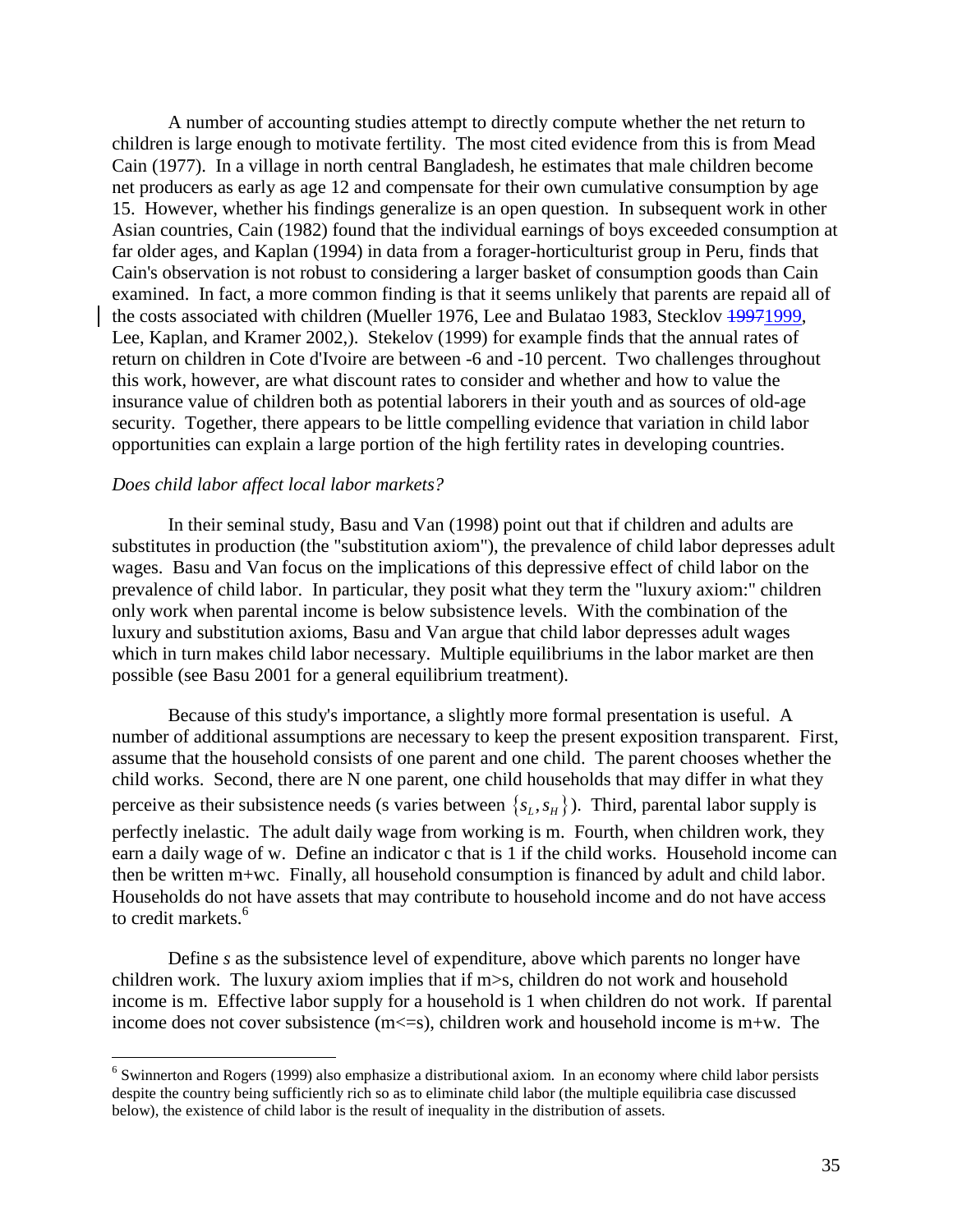substitution axiom implies a strong relationship between child and adult wages. Namely, if one child's labor is equivalent to a  $(a<1)$  units of adult labor, then the wage children are paid is w=am. Similarly, then, when children work, effective labor supply for a household is 1+a.

Figure 8 depicts the resulting market labor supply function written in terms of adult labor income and effective units of adult labor. Market labor supply is the sum of all individual household labor supply functions and is marked ABCD. When daily wages are above the highest subsistence level  $s<sub>H</sub>$ , no children work, and the market labor supply function is defined by the segment AB. If wages are below the lowest subsistence level  $s<sub>L</sub>$ , all children work. The segment BC is drawn to be downward sloping (rather than the discontinuous horizontal line that each household perceives) to acknowledge that the subsistence level of expenditure *s* may vary across households based on household and community attributes as we discuss below.

Market equilibrium adult (and thus child) wages are given by the price at which the supply of effective units of labor equals the demand for effective units of child labor. One possible labor demand curve is pictured in figure 8 and labeled LL. In the depicted equilibrium, labor demand is sufficiently high, that there is no child labor in the economy. Because adult wages are high, no children work. The effective employment in the economy is N and adult wages are indicated by m\*. Note that if labor demand is very low (so it intersects labor supply along the CD segment but not along the AB segment), the economy is very poor and all children work.

Does the prevalence of child labor depress adult wages? Evidence which is broadly consistent with the luxury axiom (Edmonds 2005) and the substitution axiom (Levison et al 1998) will be discussed in greater detail below. However, while this is a critical question in the child labor literature, direct evidence on whether child labor affects adult labor markets is scarce. The reason for a lack of evidence is the joint determination of adult and child wages, especially when the substitution axiom holds. However, it is reasonable to ask how plausible it is that child labor, which is mostly outside of the formal labor wage market, can suppress adult wages. In countries where children form a substantial share of the active labor force, this effect seems more plausible than countries where it does not. Figure 9 contains the plot of the share of the economically active population that is 10-14 against the fraction of children 10-14 that are economically active for countries where at least 1 percent of the population 10-14 is economically active using the LABORSTAT data (ILO 2000, see section 2.2). All numbers are in percentages  $-0.01$  is one hundredth of a percent. The size of the circles in the figure represents the 10-14 population in the country.

Two important issues are evident in Figure 9. First, children are a larger share of the economically active population when their economic activity rates are higher. This could be mechanical if population is independent of economic activity rates. That said, the positive gradient in figure 9 is not particularly steep  $-$  going from 0 children working to the largest observed economic activity rate of children is associated with a two thousandths of a percentage point rise in the share of the economically active population that is children. Second, children constitute a very small share of the total economically active population, even in countries where economic activity rates of children are very high. There are only two countries in the world where children are more than a hundredth of a percent of the economically active population. Is it possible that variation in the activities of less than a hundredth of a percent of the economically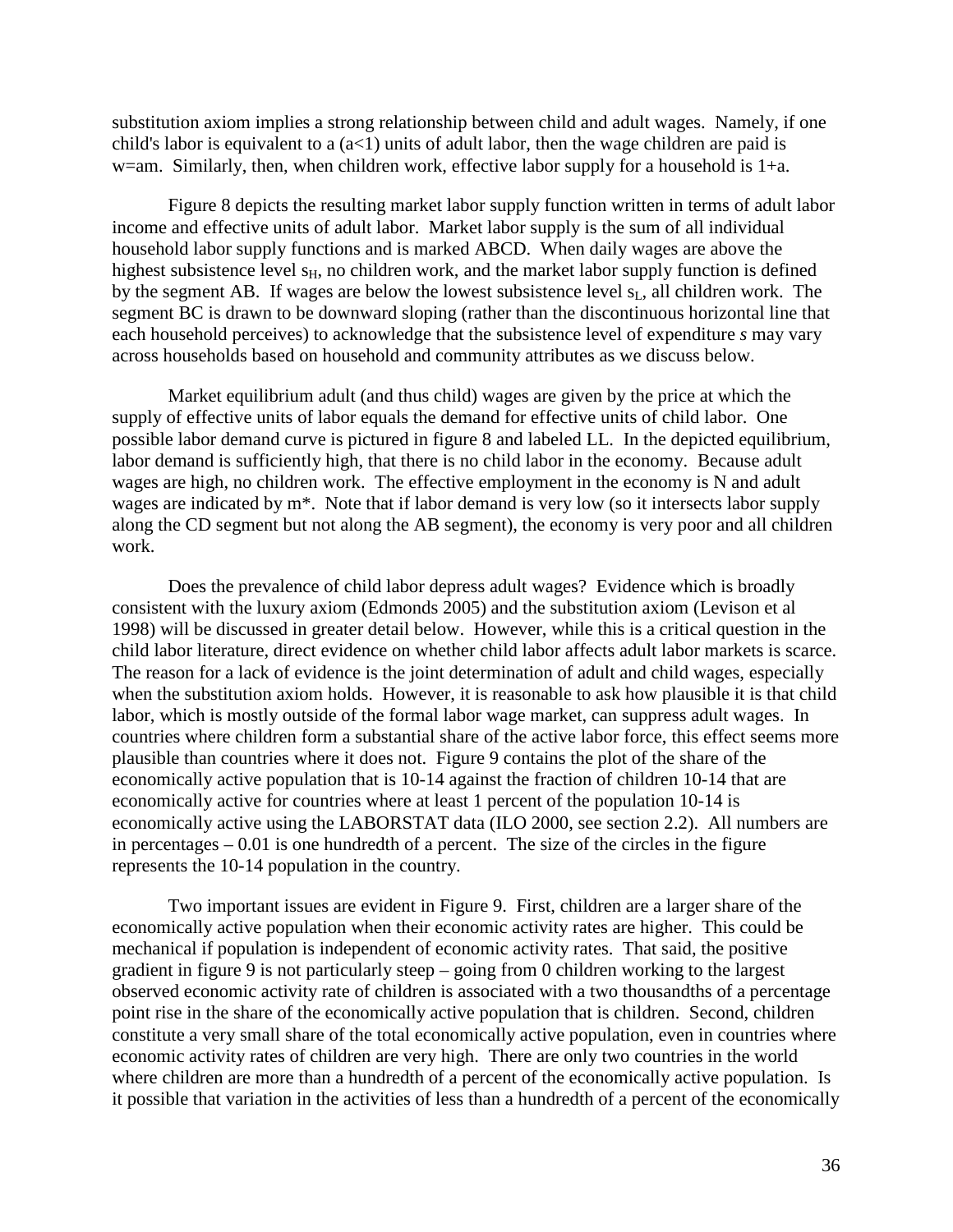active population can influence equilibrium wages in the labor market? Questions such as this are largely unanswered in the literature.

If child labor depresses adult wages in the local labor market, then the implications of child labor may extend much further than the working child. Ljungqvist (1992) for example develops a model where the prevalence of unskilled labor suppresses the wage of the uneducated workers relative to the educated. This causes the cost of education to be high relative to the labor earnings of an unskilled worker. Unskilled workers with few assets then choose not to obtain an education, because the marginal utility of foregone consumption during education is greater than the family's valuation of the return to education. Banerjee and Newman (1993) emphasize that depressed wages coupled with capital market imperfections can constrain entrepreneurship, leading to a stagnant, low wage economy. Thus, to the extent that child labor suppresses adult wages, this may have long run implications for growth and development.

## **4. Determinants of Child Time Allocation**

The framework in equation 1.1 highlights several influences on child time allocation including the marginal utility of income, the parent's valuation of the child's future welfare, how education and play affect the child's future welfare, the productivity of the child in family activities, the costs of schooling, and the earnings opportunities available to the child. Academic research on the determinants of child time allocation is often categorized as either labor demand or labor supply. Loosely defined, labor demand is typically concerned with the availability of employment whereas labor supply focuses more on questions related to willingness or ability to work. The distinction between the two is often difficult in the context of adult labor in high income economies. Despite the absence of formal tests of the separation hypothesis (e.g. Benjamin 1992) for child labor, the general assumption among researchers is that distinguishing between demand and supply is especially arbitrary for child labor in low income countries where most children work with their parents in a family activity. Take for example, the literature on how household composition influences child labor. On one hand, the presence of younger children may raise the return on child time in domestic activities (labor demand), but on the other hand, younger children may also raise the marginal utility of income and thereby change labor supply. Should this research be classified as labor supply or demand?

Nevertheless, this section is organized by mimicking the labor demand and supply dichotomy. The first section focuses on what might be considered labor demand. What direct influence do local labor markets have on the activities of children? This includes evidence on how production technology, environmental factors, the industrial composition of local labor markets, the employer composition of local labor markets, and internal and international trade affects the employment opportunities open to children. The second section considers research on family factors that influence the activities of children. This includes research on agency problems, adult and child labor supply interactions, and the interaction of siblings. These factors are easily viewed as both labor demand and supply, and hence merit their own section.

The third and fourth sections consider issues that are typically considered as labor supply. Modern researchers tend to focus on returns to schooling as the main opportunity cost of work, and section 3 surveys the literature on the returns and costs of schooling affect on child labor.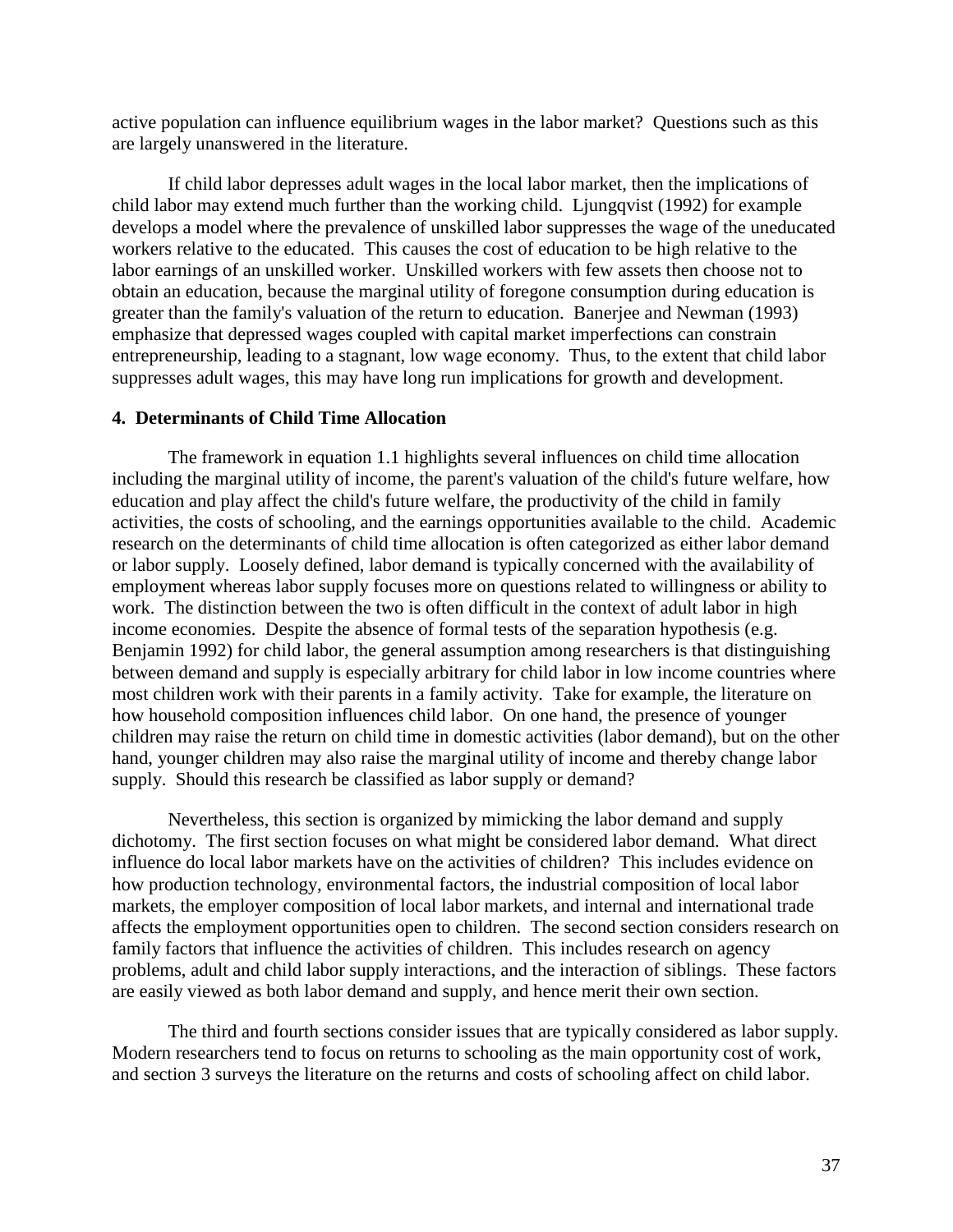No topic has garnered more attention that the relationship between child labor and poverty, and section 4 considers this literature.

# **4.1 Local Labor Markets and Child Labor**

Most of the work on why children work focuses on why families send their children to work. Comparatively few papers consider child productivity in the family or the wage market. This lack of research reflects that very little child labor is in the formal labor market and that suitable data for examining labor demand in the formal labor market is extremely limited. Most researchers work with household surveys which are generally not suited to modeling the formal employment sector and which will rarely have power to analyze the comparatively rare event of wage employment. Establishment surveys with detailed data on child labor appear to be nonexistent.

# *Production technology*

How is child labor influenced by the technology used in production? Put another way, are there certain types of production that are especially apt to draw in working children? Marx argues that a supply of children and women is critical for the early stages of industrialization, because they are both cheap and suited to affine tasks that require little fingers. A similar argument is in Goldin and Sokoloff (1982). With data from early 19th Century U.S., they emphasize that comparative advantage appears to be the explanation for high female and child labor participation rates in early industrialization. The proportion of the northeastern manufacturing labor force composed of females and young males seems to have grown from about 10 percent at the start of the 19th century to 40 percent by 1932. The low relative productivity of women and children in the North's agriculture sector (hay, dairy, grains) kept the opportunity cost of their labor low relative to that in the South. In fact, Goldin and Sokoloff (1984) argue that this may partially account for why manufacturing industries were disproportionate in the northeast.

Because most working children are by their parent's side in the family farm or business, an emphasis on industrialization to explain the high rates of child labor around the world is clearly unsatisfactory. Moreover, in a contemporary setting, very few studies even document a link between changes in the activities of children and either the industrial composition of local labor market or the types of employer in a community. Edmonds (2003) is one exception. Using both cross-section and a household panel in Vietnam, he considers both the association between the activities of children and the types of industries and employers in the child's community. He observes that domestic is more prevalent and market work less prevalent in locations where handicraft industries are located but observes very little association between the activities of children and variation in other types of industries (over time or between locations) including manufacturing. For type of employer, Edmonds observes that the presence of state or large private employers reduces the incidence of market and wage work, while hours worked is slightly larger in communities with significant small employer presence. However, the endogenous placement of industries and employers is a serious concern and it is not addressed, and his findings cannot be taken as more than suggestive of future avenues for research.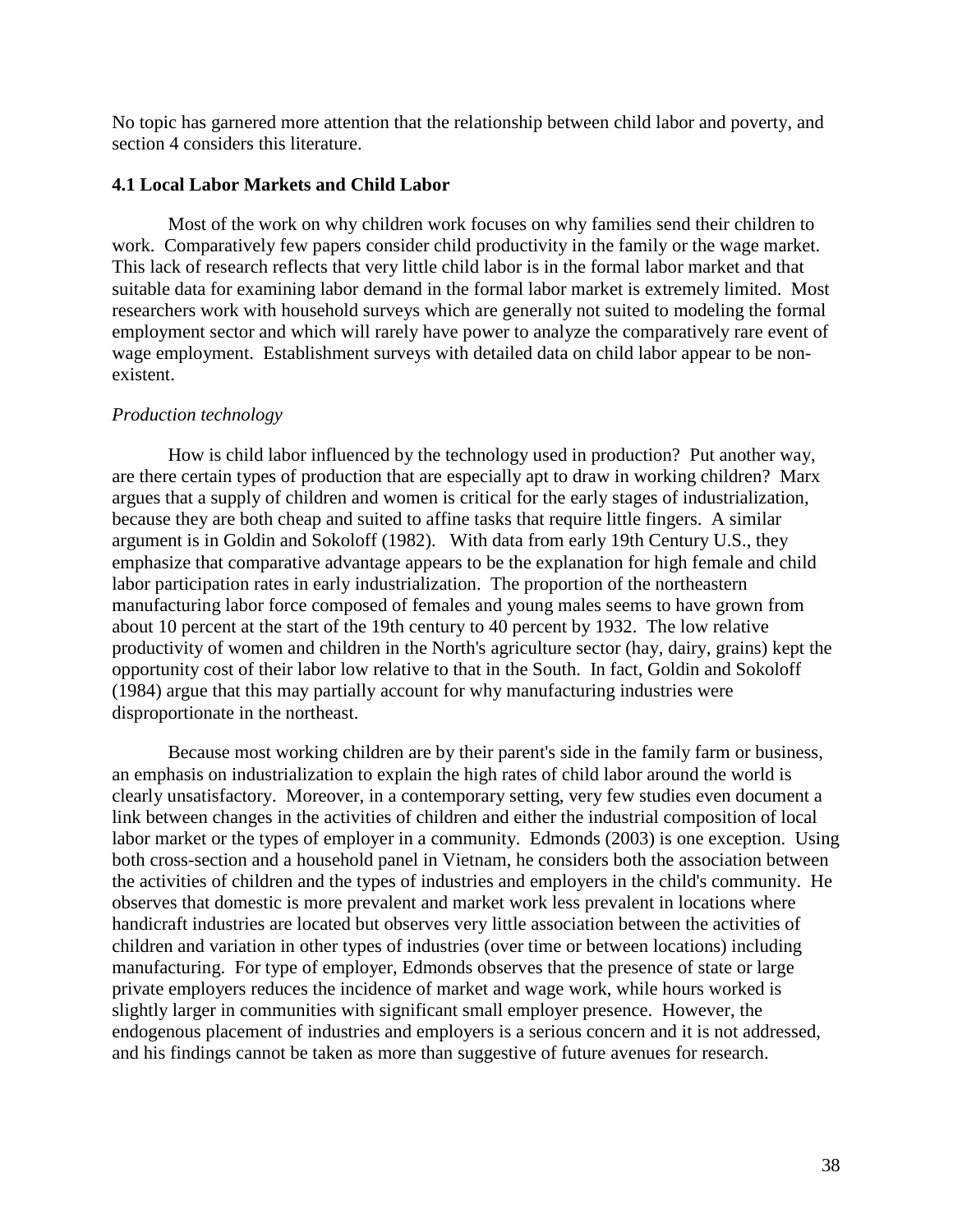Are there tasks that might be important in industrialization that require children for anything other than cheap labor? The literature on child development suggests possible ways in which children might have an advantage in several activities. Sloutsky et al (2004) showed color pictures of animals for memorization to a small number children around age 5 and young adults around 20. Children appear more effective at memorization of details because of differences in their approach to memorization. The young adults memorized by categorizing the animals whereas the children appeared to memorize by comparing each new animal to a reference animal. When the experimenters asked the young children to categorize animals for memorization, their performance deteriorated. Other work has found that children perform better than young adults in comparing visual objects and in drawing spatial analogies (Gentner et al 1977). Studies that compare young adults to older individuals suggest that the tendency towards categorization and thereby false analogy grows stronger with age (Koutstaal et al 1997). Research like this might imply that children would have an advantage at detailed work requiring pattern memorization such as carpet weaving or knitting.

The most detailed case-study we have on child productivity in manufacturing focuses explicitly on an industry where these developmental advantages should be most important: the hand-knitted carpet industry. Levison et al (1998) find little empirical support for the "nimble fingers"view. Adults and children tend to work on the same types of carpets and that children are 21 percent less productive in hand-knitting than adults (productivity is measured in square inches knit per hour). This case seems consistent with the overwhelming empirical fact about child labor in today's developing countries: formal sector wage employment of children is extremely rare. If children were critical for the early stage of industrialization, then its low prevalence would be a surprise. That said, our understanding of labor demand would clearly benefit from additional work like Levison et al (1998).

While it is unclear whether there are activities for which children have an absolute advantage in, there must be activities in which children have a comparative advantage. It is this comparative advantage that Goldin and Sokoloff appeal to in order to explain north-south differences in the employment of women. When the return to these activities in which children have comparative advantage is high relative to other uses of child time, we expect children to work everything else equal. Interestingly, Galbi (1997) argues that the nature of the child's comparative advantage in early English cotton mills was that adult laborers did not know how to be factory workers. In fact, he argues, that children were replaced in English cotton mills when the children became adults, trained and socialized for factory work.

Collection activities are often mentioned as activities where children will have comparative advantage. For example, Nankhuni and Findeis (2004) note that children in deforested areas of Malawi spend significantly more time collecting wood for fuel than do children in less deforested areas, and this collection time is associated with reduced schooling participation. Several studies document a connection between variation in access to water facilities and child schooling. For example, Psacharopoulos and Arriagada (1989) find that schooling is higher in Brazilian households with piped water; Cockburn (2002) notes that work time is lower and schooling higher in Ethiopian households with better access to water; and Guarcello and Lyon (2002) observe in Yemen that households connected to a water network are more likely to send their children to school and less likely to report their children as idle. While these studies do not address the non-random nature of water access, they are suggestive of how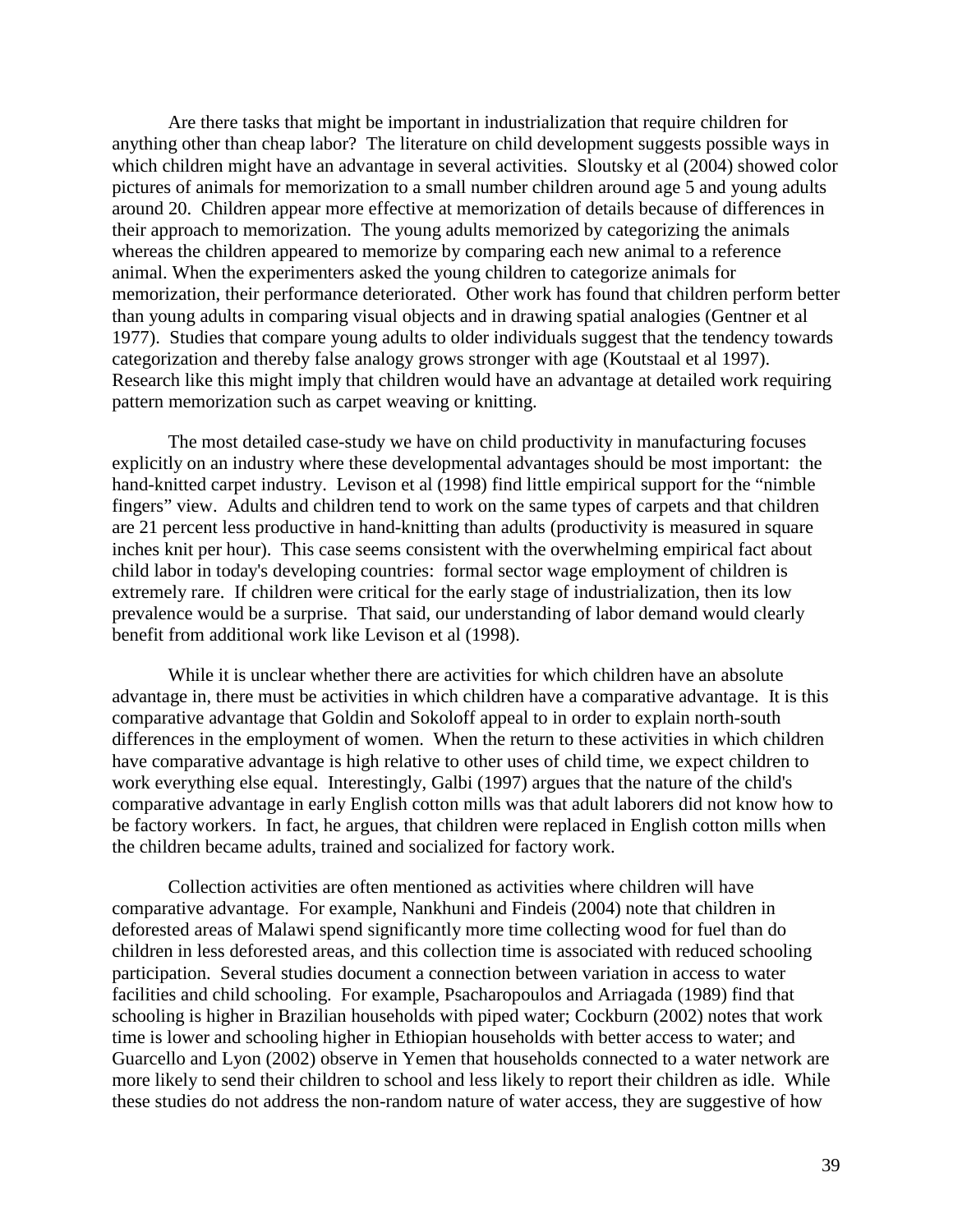important the return to child time in activities other than schooling can be for child time allocation.

Several recent studies note that children work more in households with more selfemployment activities (Edmonds and Turk 2004 for Vietnam, Parikh and Sadoulet 2005 in Brazil), and Wydick (1999) notes a correlation between work and household involvement in a microcredit program. For example, using detailed time use data from Botswana, Mueller (1984) documents that the more productive capital the household has, the more productive work its children perform. Using Mueller's data from Botswana, Chernichovsky (1985) observes that this association between market work inside the household and the presence of productive capital varies depending on whether substitutes for child labor are present in the household. Cockburn (2002) goes into further detail in Ethiopian data. He notes that small livestock and land appear to be market work increasing whereas oxen, bulls, ploughs, land quality, and again, proximity to water are child labor decreasing. Shafiq (2006b) points out that, while greater assets may lead children to report working more because of the availability of employment opportunities, the human capital ramifications of this are unclear. In his data from Bangladesh, children work more in the presence of productive assets, but they are also more likely to attend school.

Some closely related evidence also illustrates how technology changes that replace the types of activities typically done by children can alter schooling and the activities of children. For example, Brown et al (1992) documents technological changes in the U.S. Fruit and Vegetable canning industry that lead to a shift to adult labor. Levy (1985) shows a relationship between the mechanization of Egyptian agriculture and the decline of child labor in cotton. Two important technologies he emphasizes are the spread of tractors and irrigation pumps. Dessy and Pallage (2005) emphasize the importance of technology in child labor formally in arguing that one way to view child labor is as the result of a coordination failure between parents and firms investing in skill intensive technologies. Technology changes can also affect child time outside of the formal wage labor market. Fafchamps and Shilpi (2004) observe that in Nepali data, there appears to be greater household specialization as proximity to urban areas increases, and Fafchamps and Wahba (2006) argue that children are more likely to attend school and not work as specialization increases with urban proximity. Interestingly, they note that while work in the household is reduced with urban proximity, there is a rise in child labor outside of the household although it is not enough to offset the total decline in hours worked.

### *Trade*

One frequently hears popular anecdotes about children working in export industries, and it is often asserted that the ability to trade with high income countries causes children in developing countries to work. Put another way, this argument implies that trade creates work opportunities for children that would otherwise not be present. Maskus (1997) is a formal presentation of this idea. In his model, the poor country produces an export good that is labor intensive and an import-competing, capital intensive good. The export sector subcontracts to the informal sector which employs children. The demand for child labor then depends on product demand for the export good. An expansion of the export sector then increases child labor and equilibrium child wages.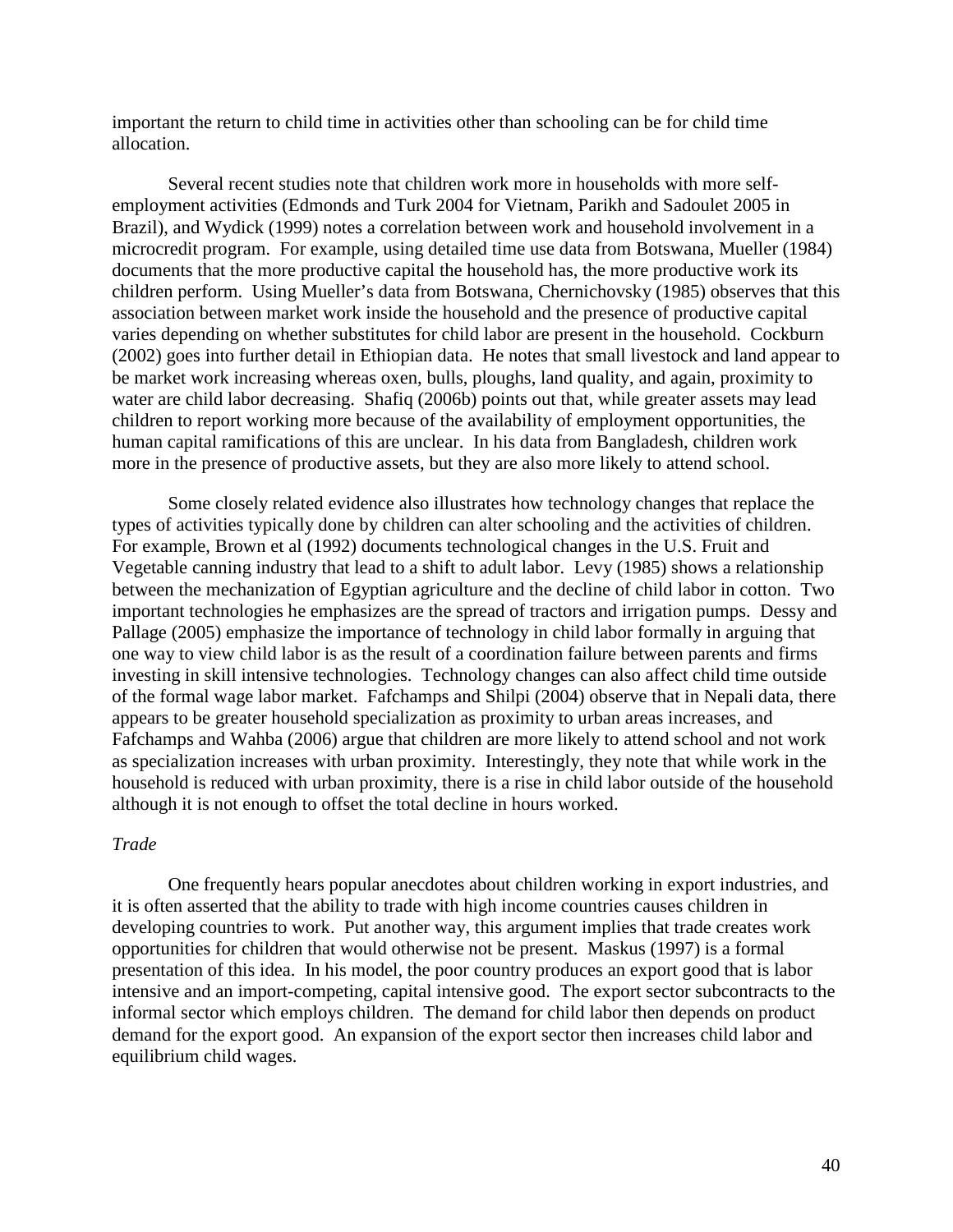A number of studies have examined data on cross-country trade flows to consider whether there is any evidence of a link between trade and child labor in aggregate statistics. They typically document a negative correlation between child labor and openness which is defined as the sum of exports and imports as a share of GDP. Edmonds and Pavcnik (2006a) is one such study that explicitly attempts to account for the endogeneity of openness. They instrument for openness with trade based on geography. The main identification assumption in this approach is that trade which is driven by geography does not affect child labor except in its impact on total trade flows. They also observe that child labor is lower in countries that trade more. Moreover, addressing the endogeneity of trade nearly doubles the magnitude of the elasticity of child labor with respect to openness.

What explains why child labor is lower in countries that trade more? Edmonds and Pavcnik find that the negative association between openness and child labor mostly reflects the well documented positive link between trade and income: once they condition on a country's income, they find a very small and statistically insignificant relationship between trade and child labor. This result holds in the full sample, when they split the sample into different country groups, consider only trade between high and low income countries, or focus on exports of unskilled-labor intensive products from low income countries. Thus, the cross-country data provide no support for the claim that trade perpetuates high levels of child labor in poor countries via the labor demand channel.

Given that most child labor is in agriculture and family businesses, it is perhaps unsurprising that there is no evidence of a labor demand effect on child labor through trade in the cross-country data. More detailed industry or within country data on changes in industrial employment with growing trade is promising for shedding more light on how international markets might affect the activities of children.

Edmonds and Pavcnik (2005b) examine the relationship between market work, domestic work, and trade using panel data on rural Vietnamese households. Vietnam liberalized its rice export quota during the 1990s and lifted restrictions on trade in rice across Vietnamese regions. Subsequently, from 1993 to 1998 the price of rice increased on average by almost 30 percent relative to the consumer price index, and rice price changes varied widely across communities of Vietnam. Edmonds and Pavcnik relate child labor to regional and intertemporal variation in rice prices. Despite the growth in labor demand associated with a booming rice sector, they find that market work and domestic work decrease by more in communities that experience greater increases in rice prices. The declines in working children are greatest in households that were net rice producers prior to market reform. Part of this decline in work owes to an income effect, but part also owes to a rise in household specialization that Edmonds and Pavcnik (2006b) document in the context of these rice trade liberalizations.

Land and labor are the two primary inputs into rice production, and overall both are sufficiently equally distributed in Vietnam that most households are well positioned to enjoy the additional income stemming from this trade liberalization. Of course, it is possible that a growth in trade could have opposite effects when the income gains are not distributed to those whose employment opportunities are rising. For example, Kruger (2004) observes that during the coffee boom of the mid-1990s in Nicaragua, there is an overall increase in market work that is especially large in poor households in coffee producing areas. Her findings mirrors what Alessie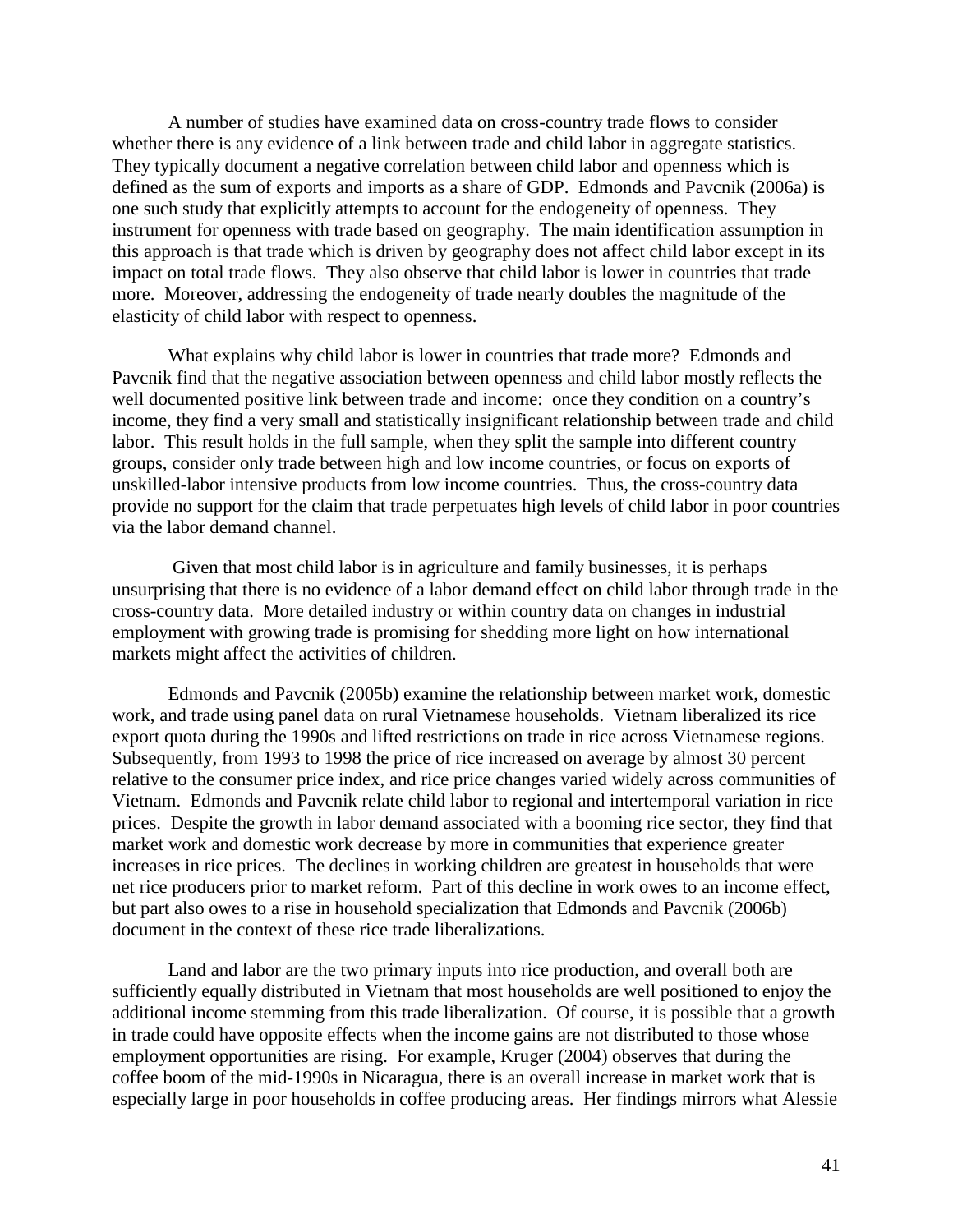et al (1992) observed with cash crop price increases in Cote d'Ivoire: increases in cash crop prices are associated with more children working in the cultivation of those crops. One explanation for Kruger's findings is that because of the concentration of land in coffee (and the resulting market power in local labor markets), poor laborers have received increases in income that are minor compared to the growth in labor demand, and hence market has increased. Another interpretation of these findings is emphasized in Kruger's (2007) study of the coffee boom's effects on working children in Brazil. In that context, she emphasizes that when booms are expected to be transitory households should seize temporary employment opportunities, especially if it is easy to make up for lost schooling time in the future. Her findings are then consistent with evidence of delaying schooling or temporary withdrawals from school in response to macroeconomic crisis as discussed in section 4.4 below.

In the Vietnam rice price case, much of the affected population is exiting poverty while such improvements in living standards are not evident in Kruger's coffee data. Edmonds, Pavcnik, and Topalova (2007) look at the connection between trade policy, child labor, and poverty directly in their study of schooling and child labor responses to India's trade reform in 1991. They observe that children who were in areas with a concentration of heavily protected industries prior to liberalization and thereby are more impacted by tariff cuts, do not experience the same increases and schooling and declines in work without schooling evident elsewhere in India over the 1990s. This pattern of relatively rising work without schooling and declining schooling does not appear to be explainable with falling returns to schooling (they appear to be increasing) or rising unskilled wages (which appear to be falling). Rather, they reflect the relative rise in poverty in areas that experience a larger decline in protection. Further, they argue that the avoidance of schooling costs lies behind this trade policy –child labor- schooling connection. This combination of micro-studies emphasizes how multidimensional the interaction of trade and child labor can be and that the effects of international trade on the working status of children will be context specific.

# **4.2 Child Labor and the Family**

## *Who makes child labor decisions?*

Unitary models of the household are typically used in the child labor literature. The model of section 1 is one example with its single decision-maker. Implicit within these is an assumption of either unanimity of preferences within the family or a dictatorial household. Typically, parents are viewed as the primary decision-makers for child labor supply and schooling. This raises the classic parental agency problem. While parents may make child labor decisions, they do not fully internalize the costs of these decisions. Moreover, this assumption that parents make child labor decisions has led many to assert that child labor supply is evidence of parental callousness and indifference to their children. Specifically, if parents make decisions about child labor supply and do not consider either the current or future welfare in so-doing, then they will select higher levels of child labor than the child would choose or than governments would consider socially optimal. "Nimble Fingers" theories of child labor take this parental agency problem to an extreme. They posit that parents always take advantage of employment opportunities open to children and therefore that labor demand is the dominant determinant of whether and how children work.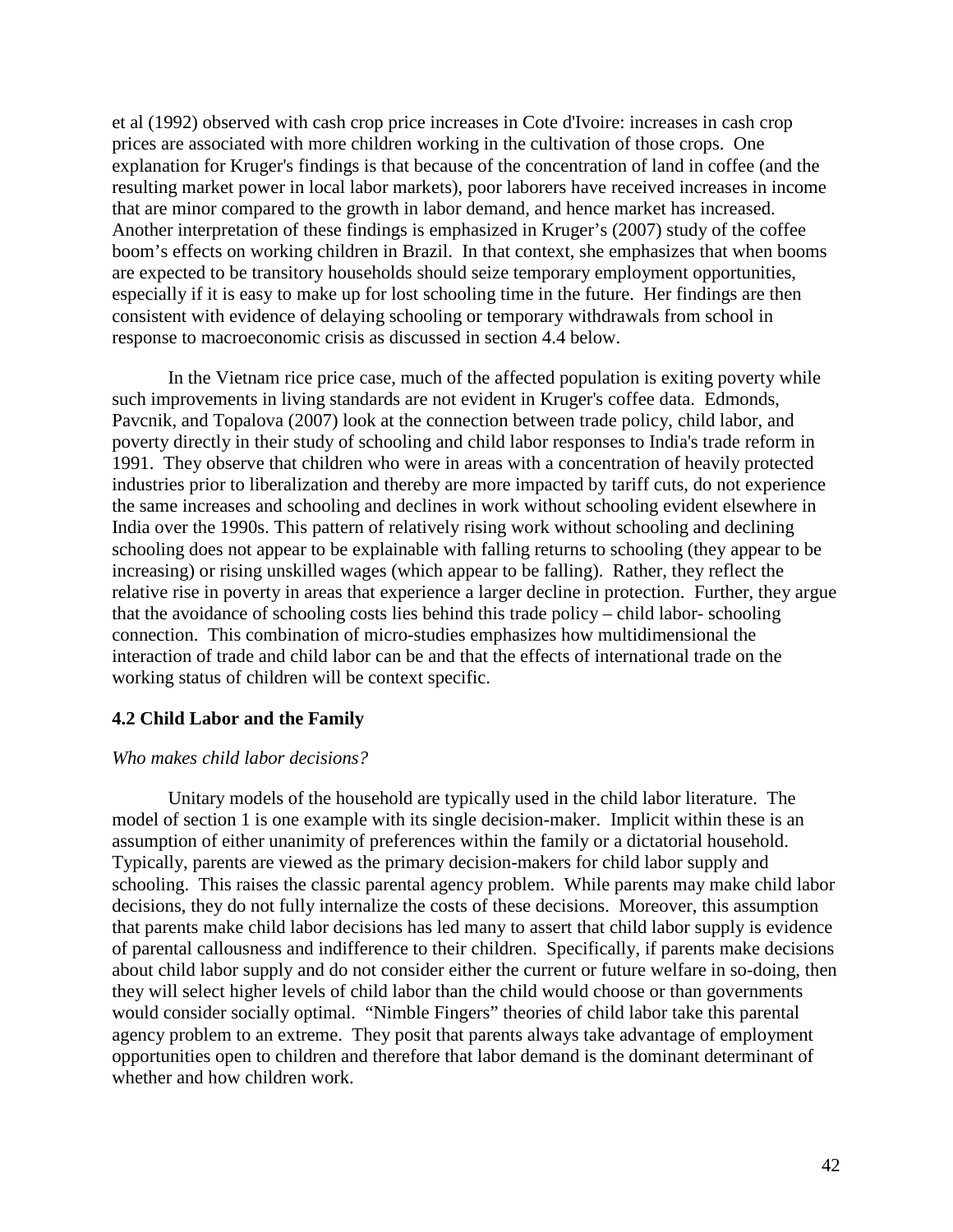In recent years, more attention has been paid to the fact that there is typically not one decision-maker in the household, and empirical studies uniformly reject the unitary household model. Decisions about child time allocation will be influenced by mothers, fathers, extended family, and perhaps even children themselves. Edmonds and Sharma (2006) consider an extreme example of how child time allocation can be affected by multiple decision-makers. In studying a population in Western Nepal with a high intrinsic risk of bondage, they argue that child labor is increased and schooling reduced in part, because neither parents, children, or bondholders have security over the returns to investments in children. They argue their case can be read as an extreme representation of the classic parental agency problem.

Several recent studies study deviations from the unitary household model in more conventional situations. A common question is how parental characteristics affect the activities of children. Emerson and Souza (2007) for example observe that the elasticity of child labor supply with respect to parental education is greater for fathers than mothers and that it is more important for the son's labor supply than the daughter's. Whether this reflects something intrinsic to education, relative earnings ability, actual incomes, type of occupation, or some omitted geographic characteristic correlated with child labor and schooling decisions is outside the scope of the study. A perennial difficulty in tests of the unitary household model is to find characteristics that are associated with variation in the influence of different family members but that do not simultaneously affect child labor and schooling decisions, but Emerson and Souza's findings are suggestive that researchers may observe patterns in child labor that is consistent with what other studies of intrahousehold allocation have found. Similar findings for education are surveyed in Strauss and Thomas (1995), and they argue that the evidence strongly supports effects of parental education that go beyond the effect of education on income.

Basu (2006) considers how the status of women in the household affects child labor supply. In his model, both mothers and fathers dislike sending their children to work, but they differ in their preferences over consumption goods. As female status improves, the family opts for less child labor, because it becomes increasingly difficult to agree on other decisions over which there is disagreement. However, as women's status improves and she becomes dominant in the household, child labor may rise as she can exert more influence over consumption choices in other goods. For example, suppose that utility depends on the child's labor status and consumption of two different goods. Additional consumption of good 1 does not improve the woman's utility, and additional consumption of good 2 does not benefit the man (but it does the woman). Thus, as female power increases in the household, first the family shifts to less child labor, then it shifts to more good 2 consumption and more child labor. Thus, the relationship child labor and female power in the household is predicted to be a U-shape. Basu and Ray (2002) examine this in household survey data from Nepal. The maximal female education in the household as a share of the sum of the maximal female and male education in the household proxies female power. In this data, they find suggestive evidence of this inverted U-shape hypothesis.

Comparatively little attention has been directed to the child's own role in child time allocation decisions. The focus on parents is driven by the observation that parents have comparatively more power within the household than do children. The fact that most working children are employed within the household in activities that are apt to confer little in the way of status or economic independence seems consistent with this view. Moreover, work is typically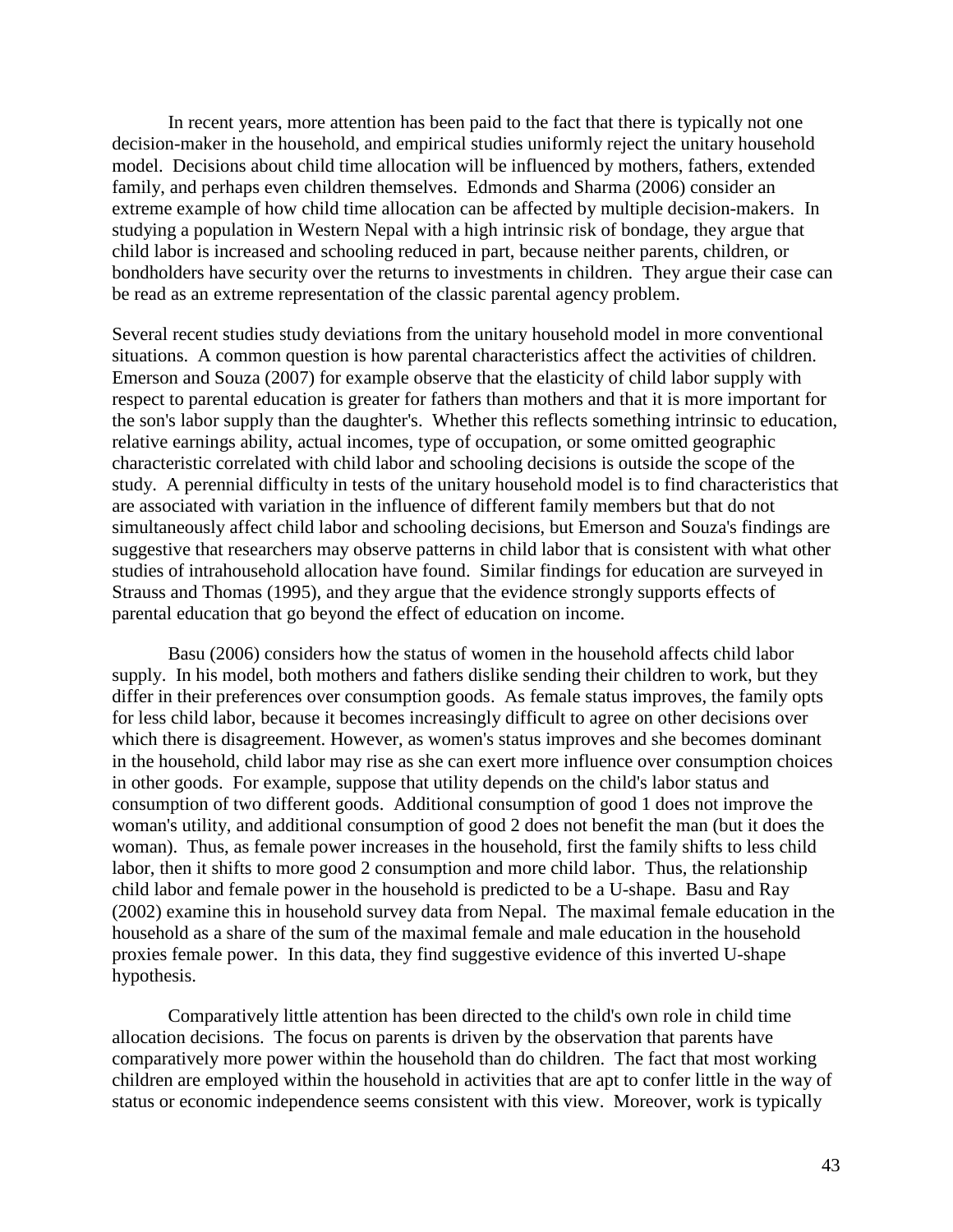considered in tandem with schooling, and schooling is expensive in ways that may require the parents to finance it. If children cannot pay for alternatives to work, then parents necessarily influence child labor supply. However, there is some evidence that suggests that when opportunities outside of the household are open to children, they may be able to influence household decision making.

Moehling (2005) is perhaps the most compelling direct evidence on the ability of working children to influence household decision-making. She examines data from the U.S. collected between 1917 and 1919. She observes that the share of total household expenditures on child goods is increasing in the children's contribution to household income. Unless the child's work demands this expenditure, it is hard to understand why more income to children increases spending on child goods more so than other types of income without some impact of child's income on family decision-making. Interestingly, Moehling (2006) notes that despite the fact that young children typically turned over their entire pay envelope to their parents, it still seems to be treated differently than other sources of income although her results for younger children may reflect something about the younger children's requirements for work. Basu (2006) also points out that there may be a cycle of power in the household. As children work, their ability to influence household activities increases, and thus they may choose to work more.

How important is the child's role in deciding her own labor supply? If she can influence household decision-making by working, it seems the potential is large. However, very little research has considered the child's own role in deciding her own labor supply or schooling. One suggestive piece of evidence is from Iverson (2002). He interviews child migrants in one location in a rural South Indian district about why they migrated and the extent to which they have contact with parents. He reports that the labor supply of young children and girl migrants seem to be largely determined by parents. However, boys who start working at ages 13 and above, report little contact with parents which may reflect that they are working by their own choice. Iverson speculates that autonomy is an important motivation for this group's migration decision; these early teen migrants may have migrated and work in order to have greater control over there lives.

The implications of some child influence over their time allocation can be very important for interpreting evidence that purports to show a link between the labor market opportunities of children and child labor supply. This evidence is often interpreted as parental callousness about the welfare of their children or indifference to education. However, it may reflect more about the child's own valuation of their time. In particular, if children are myopic relative to adults, they may respond more to changes in their employment opportunities than parents.

If this is the case, there may be relatively little scope for anti-poverty policies, etc., to affect the labor supply of this group. Future research understanding the child's own role in her time allocation is perhaps the most pressing need in the child labor literature.

## *Parental attitudes towards work and schooling*

One of the key reasons why child labor is viewed as a human rights issue is that parents likely have considerable influence over child time allocation. They may capture many of the benefits of child work while not personally bearing the costs (except in as much as they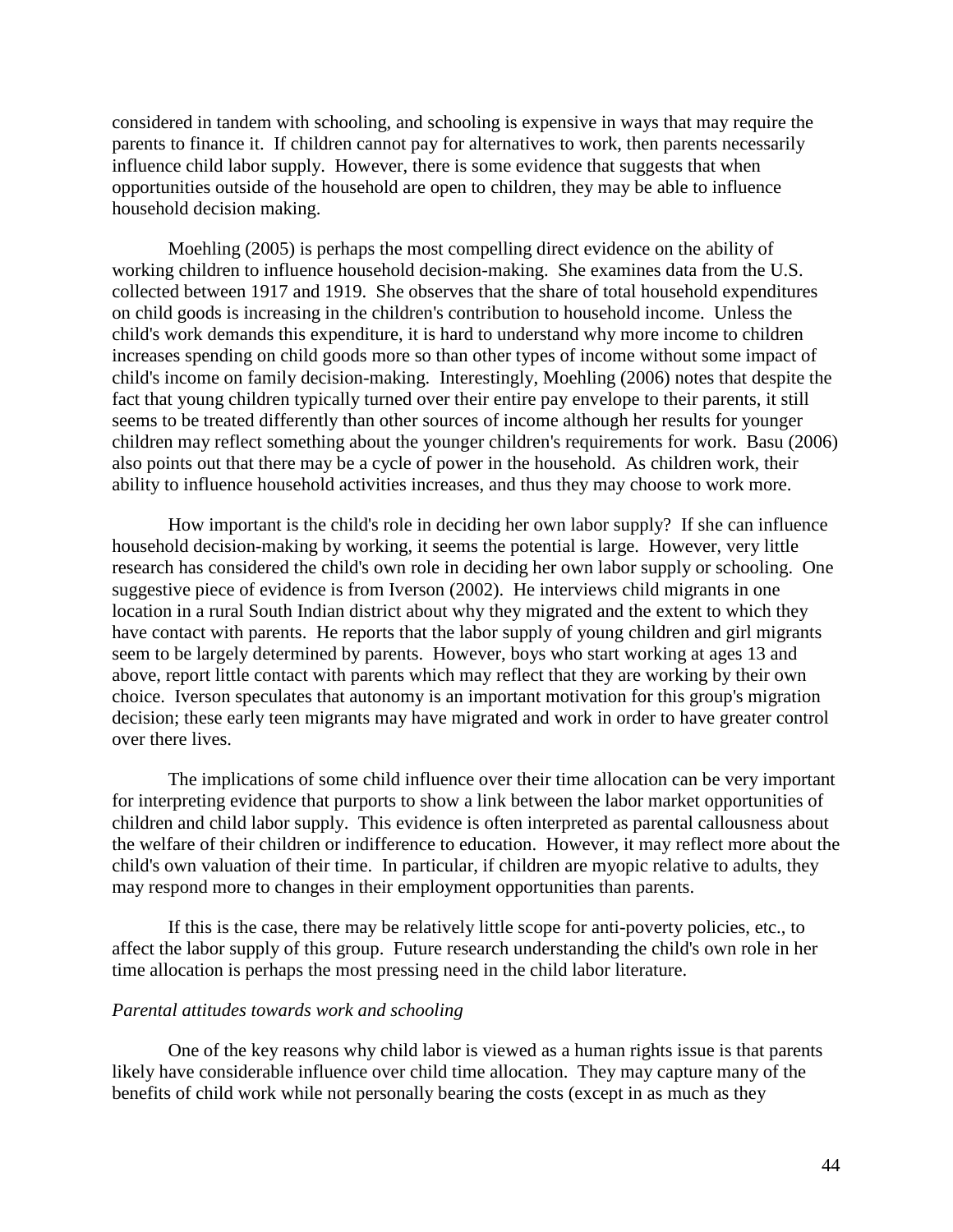internalize the child's welfare). As discussed above, it is unclear how important child and parental agency are in child time allocation, but to the extent that parents have influence (especially over young children), then parental attitudes towards work are of potentially great importance.

Accusations of parental callousness towards their children and disregard of the costs of work abound in the policy debate and in the academic literature. The focus of the anti-child labor campaigns in the Progressive Era of the United States was largely on changing parental attitudes towards work. Zelizer (1985) emphasizes the important role changing attitudes towards children played in the changes in schooling and work in the U.S. during the later half of the nineteenth, first part of the twentieth century. Analogous campaigns to stigmatize work for children are pervasive in many developing countries today.

There is ample basis for this focus on norms in the treatment of children in qualitative work on child labor and schooling decisions. For example, the Public Report on Basic Education in India (1999) found that 37 percent of parents listed a lack of parental interest in educating their children as an explanation for why boys had never enrolled in school. However, it is very difficult to disentangle cause and effect in studies of child labor and parental attitudes towards work and school, and statements about motives are often a challenge to interpret.

There are a few approaches taken in the econometrics literature to study the influence of parental attitudes on work decisions. One approach is to look at correlations between the parent's background and the child's activities. This evidence has already arisen in section 3.4 and obviously attitudes towards work are only one component of how parental background can influence child time allocation. A second approach is to look at some measure of parental attitudes or gender bias within the household and correlate these with child time allocation. These studies are surprisingly rare, perhaps because of the challenge of capturing variation in attitudes or gender bias that is not simultaneous with other factors influencing child work. A third approach is to correlate community average behaviors with an individual household's schooling or work decisions. The hope is that the community mean reflects local values and not anything else about the community. In reality, the econometric challenges presented by this approach are insurmountable.

Several studies assert that regression residuals capture social norms or parental attitudes for child labor decisions. This is strange. By construction, in linear regressions, residuals are mean zero and orthogonal to included covariates. However, it seems unlikely that norms and attitudes towards work have no influence on work decisions on average or that these beliefs would be orthogonal to observable household characteristics. Moreover, regression residuals will be influenced by misspecification of the model, mismeasurement of any included covariates, and the researcher's subjective choice about what covariates to include in the estimated models.

Perhaps the most frequently cited evidence directly on parental attitudes towards child labor is Parsons and Goldin (1989). They consider the association between savings and child wage labor supply among industrial families in the U.S. in the late nineteenth century. They note that the marginal propensity to save out of child income is significantly less than 1 and that there is a positive correlation between asset levels and child labor income. In both cases, child income appears to be treated like adult income in the household. Moreover, Parsons and Goldin observe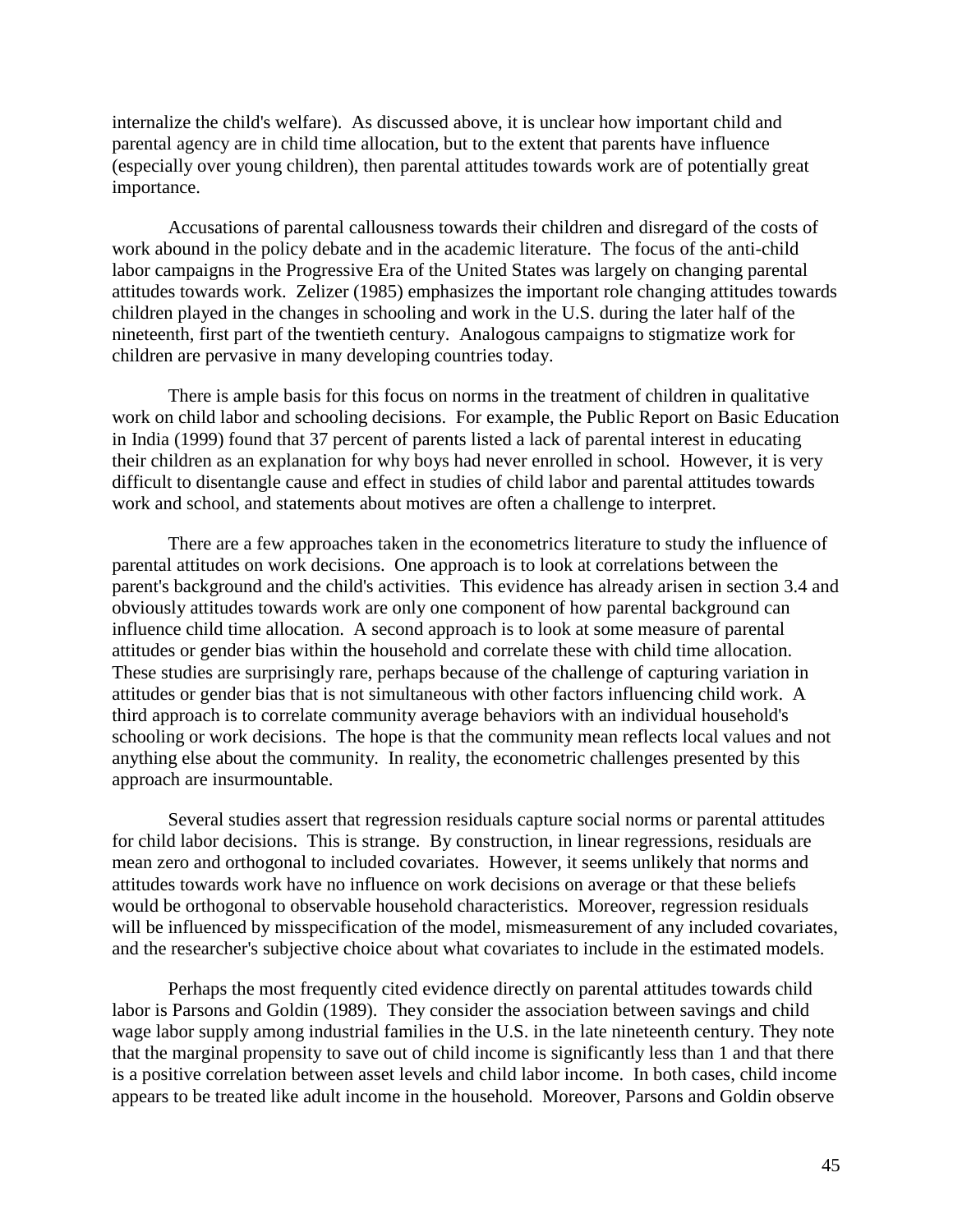that child income appears to have little effect on total family income. Each dollar of child income implies a 9/10 reduction in male household head income. They hypothesize that this reflects family migration toward areas with better child labor opportunities that comes at the expense of adult income. Indeed, Parson and Goldin paint a bleak picture of how parents allocate the time of their children. They write: "These working-class families apparently sold the schooling and potential future earnings of their offspring very cheaply" (p 655).

There are, however, several difficulties with this interpretation of the patterns observed by Parsons and Goldin. In particular, the source of variation in child income is unclear in their data. Suppose, for example, that parents are altruistic towards their children and only have children work when it is critical to meet basic needs (as assumed in Basu and Van 1998, section 3.4). In that case, we would expect to observe lower adult earnings as child labor earnings are higher, but the causality runs from adult earnings to child earnings. In this case, child income is compensating for the loss of adult income, so the marginal propensity to save or spend should be similar for each. With imperfect insurance markets, part of the family's basic needs must include a saving component to help cope with future shocks. Hence, the marginal propensity to save out of income is likely to be above 0. The positive correlation between child income and asset accumulation is more of a puzzle, albeit one that can be explained in several ways. It may reflect the same concerns as savings (and may be the instrument for savings); it may reflect the indivisibility of fixed schooling costs (school costs tend to need to be paid on irregular intervals like the start of the school year); or it may reflect a latent correlation between the degree of economic activity in an area and the activities of children. Recall, that even perfectly altruistic parents send their children to work when the relative returns are highest. Hence, it is very difficult to draw concrete conclusions about the callousness of parents in this data.

Future studies of norms or attitudes towards child labor and schooling would be better served in trying to codify or measure such attributes directly. In general, the role attitudes and norms play in child labor is poorly understood. It is clear that child time allocation is in general elastic with respect to the household's economic environment, but it is not clear whether this elasticity is bounded by social attitudes towards work, whether there are some children who are especially vulnerable in this regard, and whether this elasticity reflects changing norms or if norms are just one component of how child time allocation decisions are made. Ultimately, the interest in parental norms is most acute for its implications for the design of policy, and it is unfortunate that so little work has been done to study how policy efforts to change attitudes towards work have influenced child time allocation decisions.

#### *Child and Adult labor supply interactions*

Most working children work inside their home. There are several explanations for this. Parents may prefer to have children at home to better monitor their working conditions or simply, because they enjoy their proximity. There may be strong norms against child work outside of the household which lowers the perceived return from having a child work outside of their home. Children may also be more productive workers at home. Parents may be more effective at monitoring or disciplining children. Moral hazard problems may be especially acute with children who may not perceive or care about threats of social sanction outside of the household.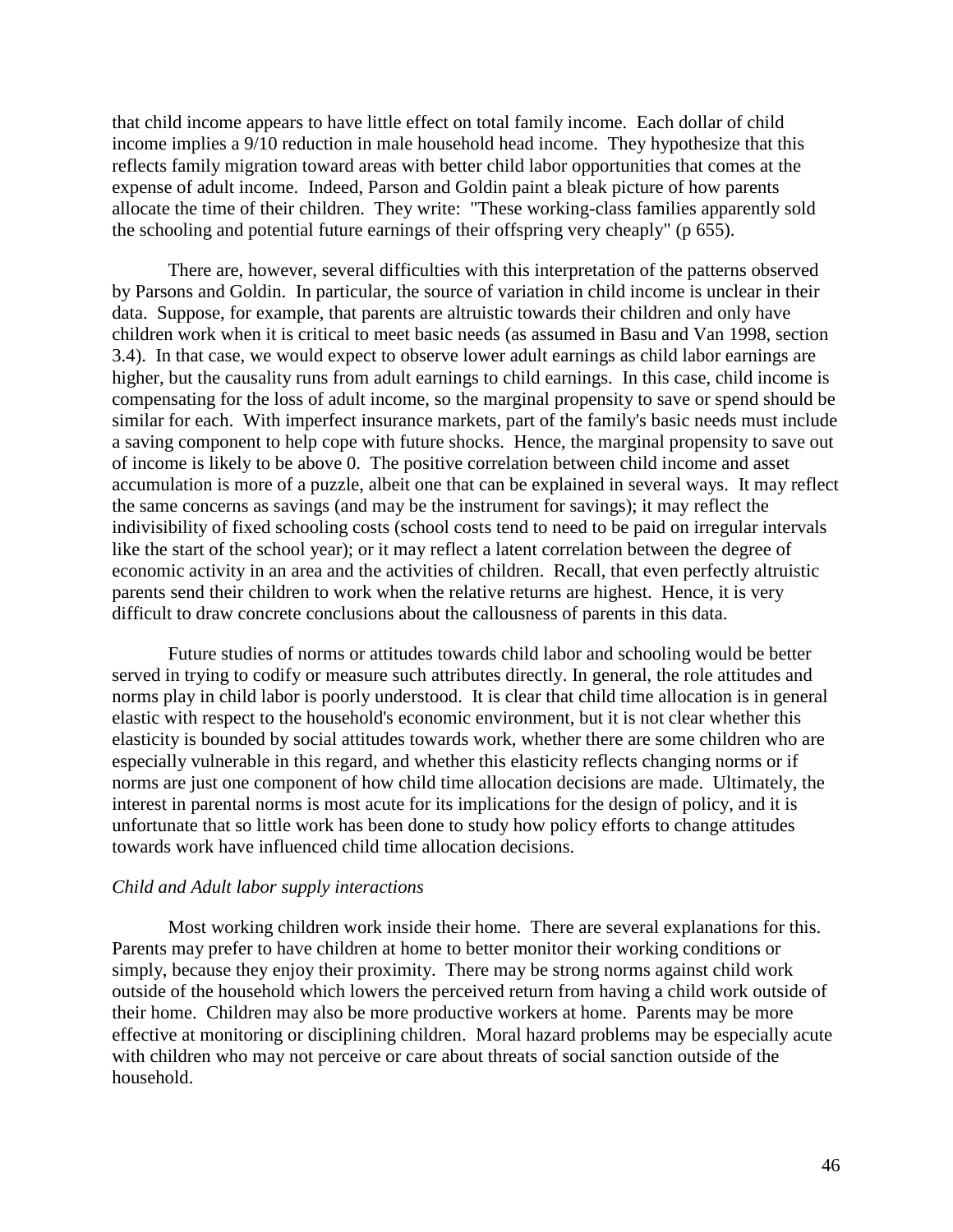There is a literature on the activities of children in family run businesses in developed economies that emphasizes the productivity of children relative to hired in labor. Sanders and Nee (1996) for example consider the role of children within the self-employed immigrant families in the U.S. They emphasize the importance of child labor within these families because it is both very reliable and continuous over time in comparison to other sources of labor. In her study of Chinese take-out businesses, Song (1999) emphasizes the work of children as translators and mediators in these businesses. Parents rely on their English language skills for assistance and guidance, often freeing the parent for oversight duties of hired in help. Song also emphasizes that parents often prefer family labor, because typically there is not much privacy in the work environment that often starts in the family home (p71). For children to work within their own household, there must be a sufficient amount of economic activity and working capital within the household. Hence, many observers emphasize a positive correlation between family asset holdings and work inside the household. This is discussed in detail in section 4.4.

When children work outside of their household, there appears to be a strong association between the types of work they do and that of their parents. Parents may prefer their children to work with them, be more effective at affecting high levels of effort, have better information about job opportunities open to children, and there may be geographic clustering in the types of activities performed. Genicot (2005) also emphasizes nutritional spillovers to children from adult earnings as an explanation for the association between child and adult work. She considers (theoretically) a setting were an employer elects to pay a higher wage to enhance his employee's nutritional status. The worker spends a portion of this higher wage on his child, enhancing the child's productivity. The employer then prefers to higher the child in addition to the parent in order to capture all of this externality.

Some of the strongest evidence of complementarities between parent and child in the type of wage work performed comes from U.S. history. For example, Goldin and Parsons (1981) find that the median schooling of males whose fathers were employed in textiles (where child labor was also prevalent) was 3.3 years less than those whose fathers were not, even controlling for parental income differences. Goldin (1979) observes positive elasticities of male and female child labor supply with respect to the father's wage in nineteenth century Philadelphia, but she does not see this pattern in mother's labor supply. From this, she infers that children (rather than wives) were the most common source of labor income apart from the male head of household.

However, in a contemporary setting, there is much more evidence of same sex substitution patterns with respect to adult female labor supply. For example, Skoufias (1993) observes a negative correlation between adult female wages and wage child labor. He theorizes that this connection is driven by children filling in for absent mothers in the households and thereby reducing their work outside of the household (although an income effect is hard to rule out in his case). Wahba (2006) observes declines in wage work for boys in parts of Egypt where unskilled wages. She emphasizes an income effect explanation. Further, Katz (1995) and Hazarika and Sarangi (2005) observe increases in girl domestic work as mothers become more involved in home enterprises or microcredit programs. Katz (1995) speculates that the availability of an older girl to substitute for the mother in domestic work could act as a binding constraint on female labor supply in her data from Guatemala.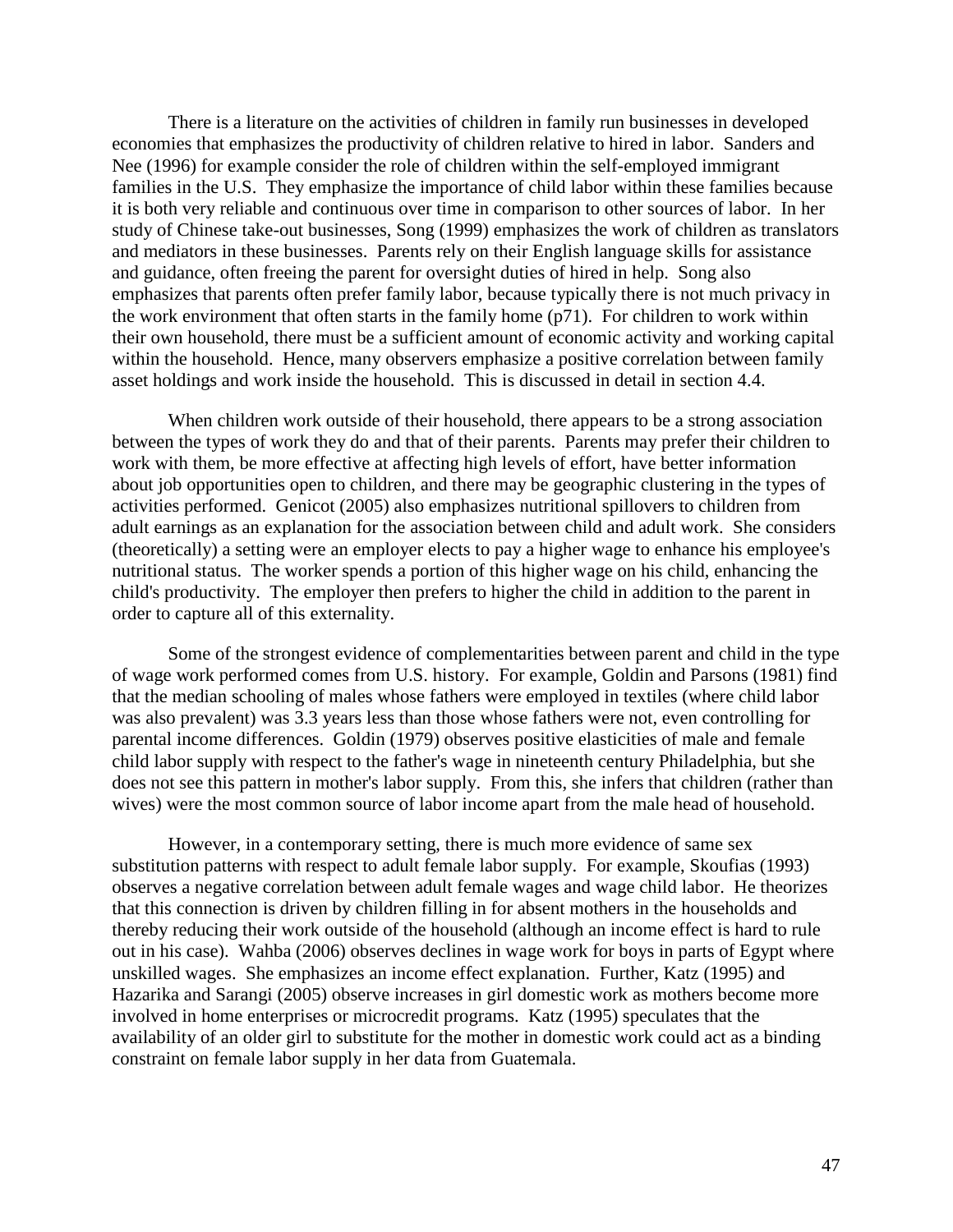Adult –child substitution patterns can be affected by changes in the returns to activities in which adults or children have comparative advantage. For example, Field (2003) examines how patterns of child and adult time allocation change when Peruvian squatters receive secure titles to their land. She finds that children work less outside of their household when titled and that adults work more outside of the household. Her evidence does not seem to suggest that this is an income effect as their does not appear to be an identifiable income effect of titling. Instead, she argues that adults have comparative advantage in providing security for their property. Hence with insecure property rights, children work away from home, but adults are freed to work away with titling. Thus, there is support in the empirical literature for both complementarities in wage labor supply and substitution possibilities between child and adult labor depending on the economic environment.

#### *Does parental co-residence influence child labor?*

There are many ways that parents might influence child labor supply aside from either complementarities or substitution patterns in child labor. The absence of a parent might either attenuate the employment options open to children or accentuate the need for children to fill in for the parent's work. It is worth noting that these two issues work in opposite directions and are most likely to affect different types of work. Thus, the relationship between child and adult work can be very sensitive to the types of activities considered. Beyond substitution patterns, the absence of a parent is likely associated with variation in family income (although the direction of this variation is unclear), and there is a separate concern from biology that parents might have differential investment incentives in their genetic offspring, and this can be modeled by allowing child investment incentives to vary with the biological relationship.

Moehling (2004) considers the association between family structure and child labor and schooling in the American South at the start of the twentieth century. Living apart from one or both parents is associated with lower school attendance and greater market work participation, especially for black children. She is careful to note that the variation in child labor and schooling for American blacks that is attributable to variation in living arrangements is small compared to parental literacy, household resources, and school characteristics.

Interest in the relationship between parental co-residence and investments in children has risen significantly in recent years, because of the AIDS crisis in sub-Saharan Africa. Most existing studies find that orphanhood is associated with reduced schooling enrollment. Two approaches are common in the literature. First, many studies compare children living within the same household who differ in whether they have had a parent die. Case, Paxson, and Ableidinger (2004) exemplify this household fixed effects approach in their study of orphanhood and school enrollment in 10 Sub-Saharan Africa countries using data from demographic and health surveys. They find that orphans are less likely to attend school than the non-orphans with whom they live. These within household (household fixed effects) comparisons are complicated by the fact that the orphans and non-orphans likely come from different backgrounds and certainly differ in one important experience: the loss of a parent.

A second approach to study the relationship between schooling and parental death is to use individual level panel data that follow children over time. Evans and Miguel (2005) is one such study. In a panel of 20,000 rural Kenyan children, they find a substantial decrease in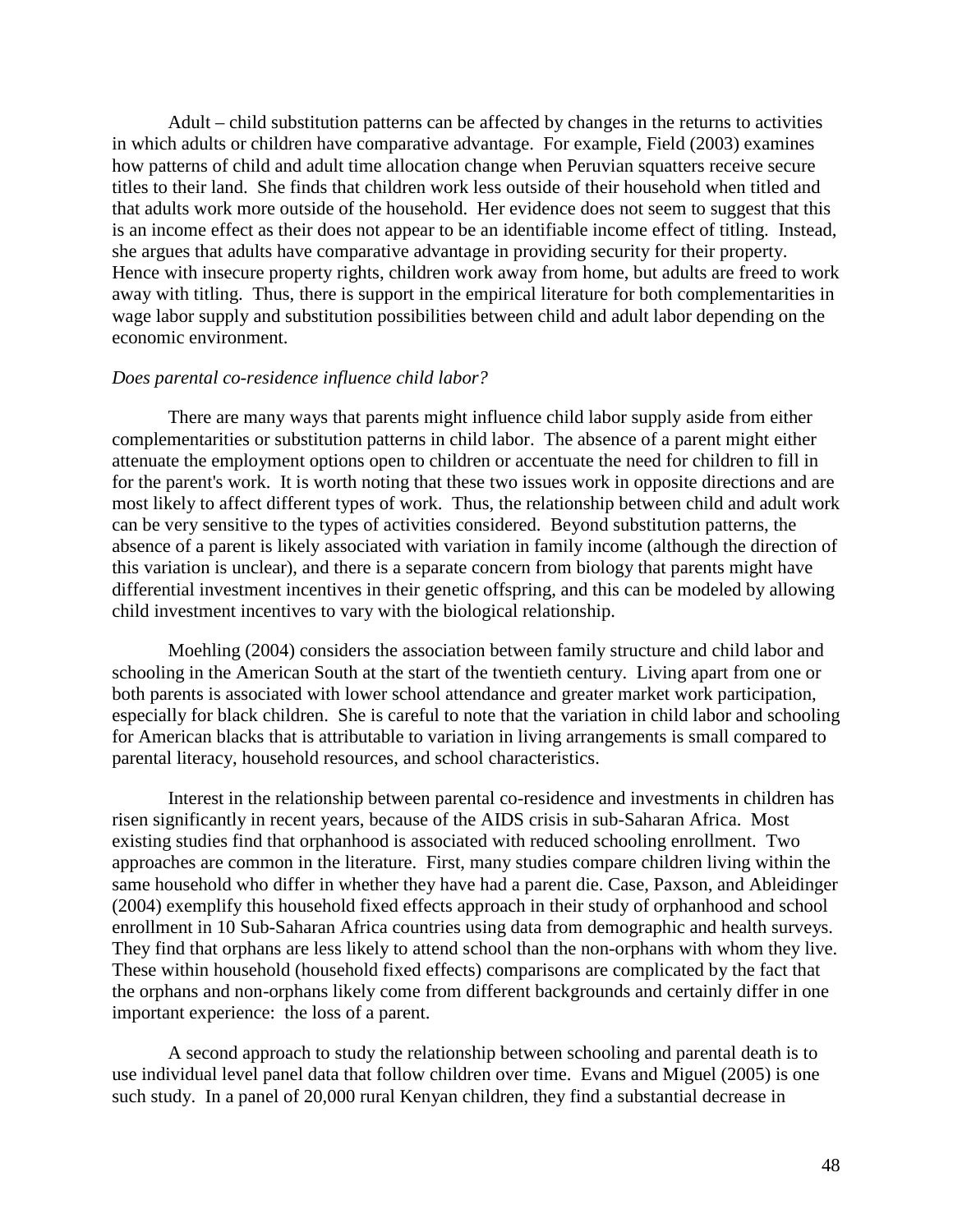participation in school following a parental death and some decline prior to the death. Beegle, De Weerdt, and Dercon (2006) follow a smaller sample of children from the Kagera region of Tanzania for over 10 years, and find substantive, sustained declines in educational attainment and height associated with parental mortality.

The effects of parental death on child work are less clear. There does not appear to be any individual level panel studies on orphanhood with detail on child work. Guarcello and coauthors (2004) use some of the same demographic and health survey data as Case, Paxson, and Ableidinger (2004) from sub-Saharan Africa and cannot draw generalities about correlations between parental death and various forms of work. Throughout this literature, a chronic problem is how to separate different mechanisms for the impact of parental death from the non-random nature of deaths. Are children withdrawing from school to work to substitute for lost parental wages, to fill in for the parent's role in the household? Alternatively, is withdrawal a trauma effect of the loss of a parent? Studying child time allocation seems to be a promising way to better understand the schooling – orphanhood connection, and it is likely to be of interest in its own right.

### *How does sibling composition affect child labor?*

A number of studies document a positive correlation between family size and child labor, and this is generally viewed as suggestive of resource and credit constraints on child time allocation (e.g. Knodel and Wongsith 1991, Patrinos and Psacharopoulos 1997), but it may also influence the shadow value of child time when there are tasks for which it is difficult to hire in help. Many researchers have attempted to better understand why children work by looking inside the household to see how sibling composition affects child labor and schooling. The reason for this attention is that by looking at differences in how parents treat children, many believe it might be possible to infer the influence of parental preferences in child labor and schooling decisions, although it is not obvious how we can learn about preferences from sibling differences in child labor.

Studies typically look at birth order, sibling sex composition, or birth spacing. There are a variety of mechanisms through which birth order may affect investments in children. They can be roughly categorized as mechanisms owing to parent's age, socialization, or resource constraints. Higher birth order children will have older parents who may be wealthier, more experienced at raising children, or feel more altruistic but they also face a higher risk of birth defects and twinning. Lower birth order children grow up in a more adult environment, have the experience of teaching their siblings, but have comparative advantage to younger siblings in the wage labor market and in household production. Higher birth order children grow up in households with more competition for scarce resources such as income and parental time, the present value of returns on investment may be lower because of longer time horizons until the market realization of these returns, or they may benefit from sibling transfers. Ejrnaes and Portner (2004) argue that birth order (conditional on household size) reveals something about the child's latent genetic talent, because they argue that the probability the family stops having children is increasing in the child's ability relative to the family's expectation.

While a number of studies document an association between birth order and child labor or schooling, few studies attempt to distinguish a mechanism. Emerson and Souza (2002)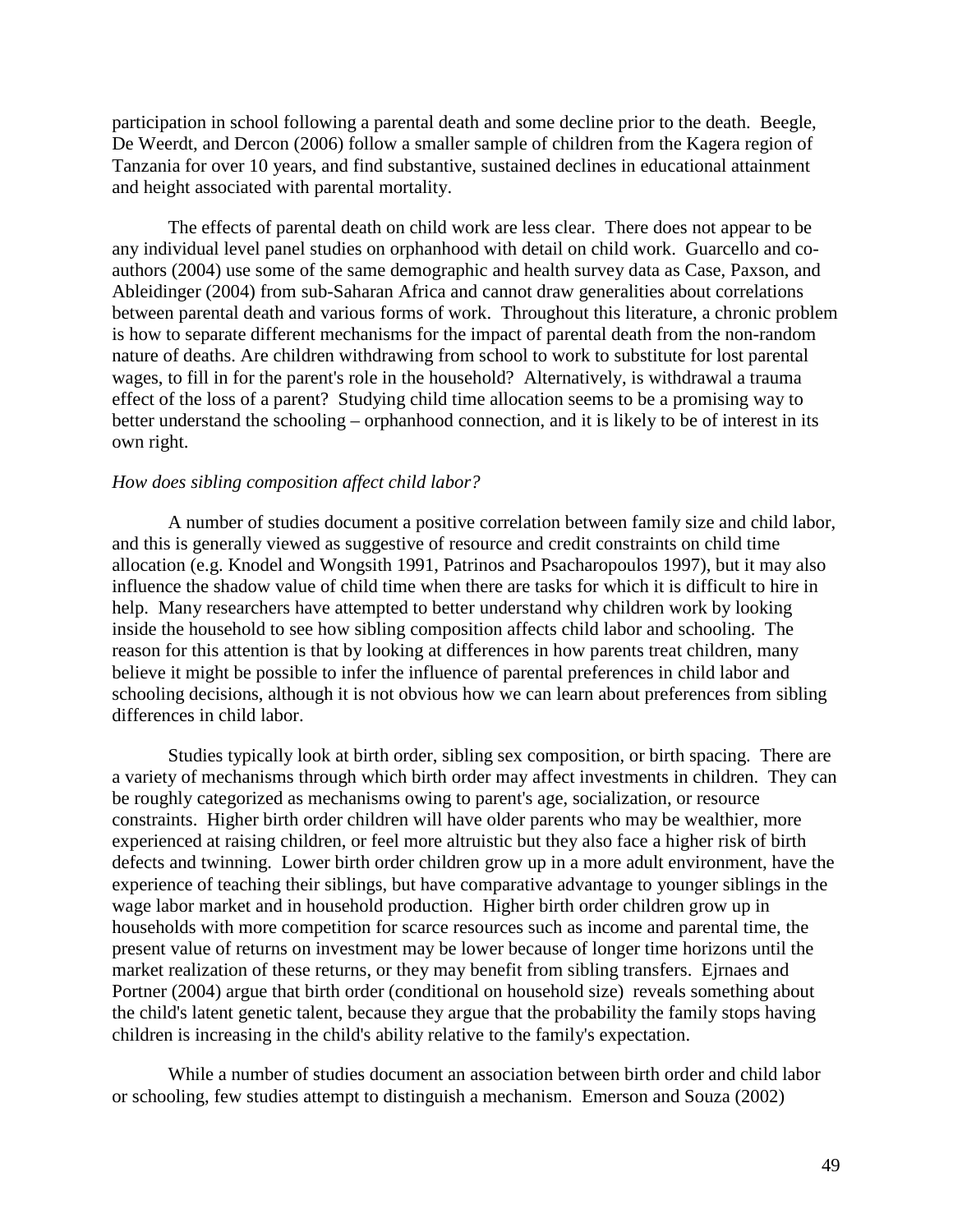observe in Brazil that older boys and girls are more likely to work and less likely to attend school than their younger siblings. They point out that this could be of credit constraints  $-\text{older}$ children might be working because poor families are unable to borrow to finance education. Edmonds (2006b) observes similar patterns in Nepal and argues that they may also owe to differences in comparative advantage in household production. He cannot exclude a preference or credit constraints based explanation, but he observes that sibling differences in total hours worked are largest in household production, and that the oldest girls especially spend more time working in domestic work when there are more younger siblings. Parish and Willis (1993) emphasize a similar supportive role of the oldest girl in Taiwanese households. She helps with the schooling outcomes of their younger children by caring for younger children and by bringing in income through wage employment that helps with school fees and allows later entry into the labor force for younger siblings. However, Parish and Willis argue that her most important contribution to the household comes through leaving early and marrying.

Two studies stand out in their ability to identify specific mechanisms through which birth order is correlated with child labor and schooling. First, Manacorda (2006) finds that children are less likely to work when they have older siblings and are in U.S. states where those older siblings can work (see section 3.4 for more detail on this paper). Second, Birdsall (1991) emphasizes the importance of constraints on time in generating birth order effects. In data from urban Columbia, she shows that education is lower for later born children. She argues that this is inconsistent with what would expect to see with credit constraints where older children should support younger children. Moreover, she observes that birth order effects are less likely among working mothers in urban Columbia. She argues that this reflects that time can be traded for money in the market so that working mothers can shift in and out of the labor force to keep the shadow value of time equal in all periods.

The sibling sex composition literature tends to emphasize sibling rivalry, peer effects, or sex-typing to explain sibling sex composition effects on child labor and schooling. The sibling rivalry idea is that everything else equal, the child is better off with more siblings who are comparatively less valued in terms of preferences, market opportunities, social status, etc. For this to hold there need to be some type of a constraint on credit, transfers, labor markets, or household production that cause household investment decisions to depend on the sex composition of children in the household or parental preferences have to vary across children. Peer effects work through the influence of the sex composition of siblings on the family environment. A more masculine environment, for example, may influence a girl's social interactions in the world. Sex-typing occurs when there are certain tasks that are stereotypically male or female but a child goes against type because of the absence of an appropriately gendered individual to carry out the task in the household. For example, a boy raised in a household without girls may engage in tasks that are more typically female in a household.

Peer effects and sex-typing of tasks have drawn the most attention in the developed economy context, but for developing economies, many writers have emphasized sibling rivalry. Parish and Willis (1993) for example emphasize in Taiwan that it is the support available from having an older sister that is critical for schooling. While Parish and Willis focus on the oldest sister, Edmonds (2006b) observes in Nepali data that the larger the number of older sisters, the less likely younger boys and girls work. Morduch (2000) finds that moving from all brothers to all sisters raises completed schooling by nearly half a year in Tanzania. Similar patterns are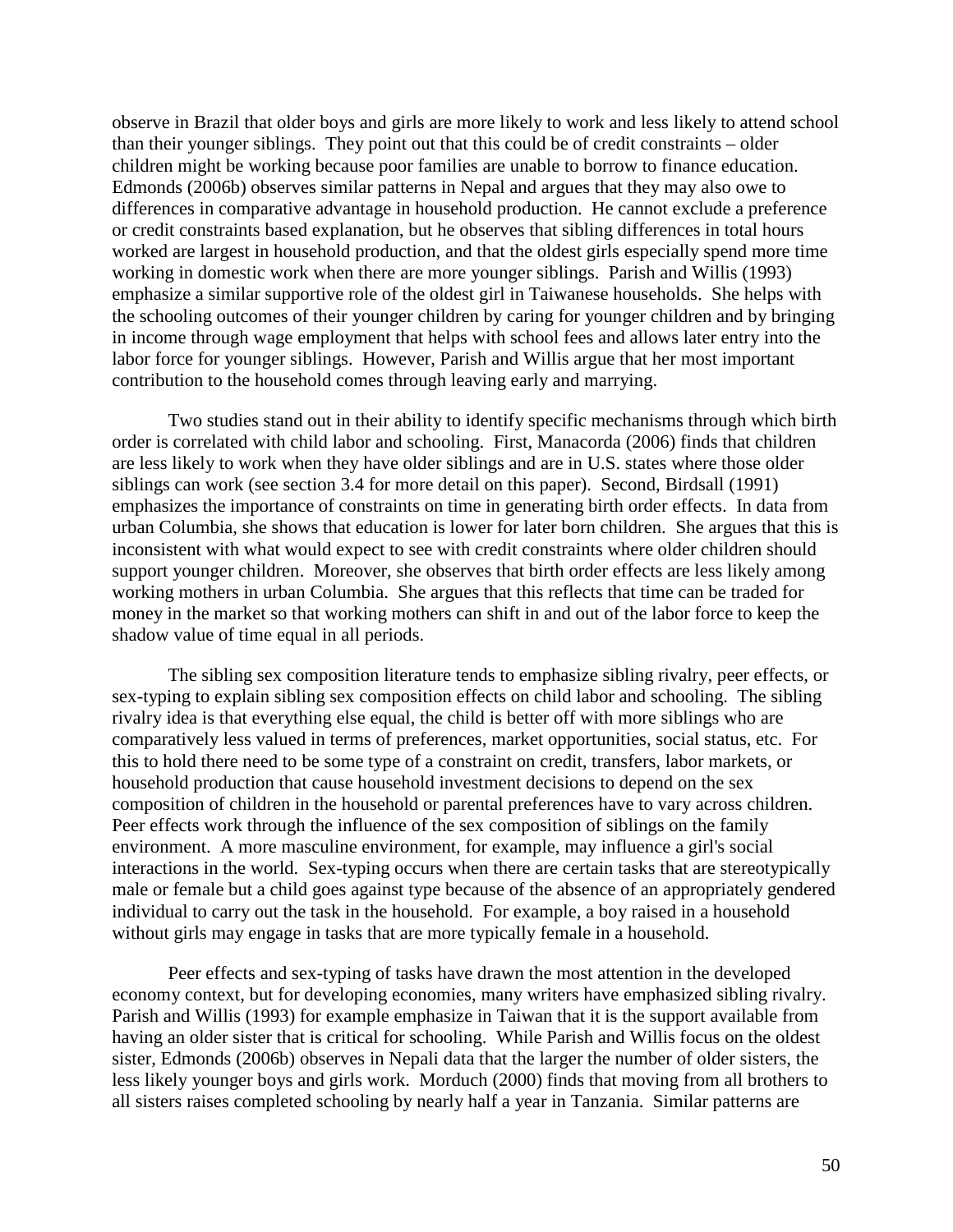documented in Garg and Morduch (1998) for Ghana, but the result is not as general as Morduch (2000) observes no such pattern in South Africa. Whether sibling rivalry is more intense between sexes or within sex groups may vary across cultures. In Malaysian data, for example, Lillard and Willis (1994) observe that siblings of the same sex appear to be rivals in attracting investment of resources from their parents in the sense that female education is reduced by more girls present, boys by more boys.

Much of the attention in the child labor literature has been on sibling sex composition or birth order. Comparatively little attention has been devoted to issues of birth-spacing. Implicitly, many of the mechanisms for birth order effects on child labor are actually working through spacing. For example, two children close in age are more apt to be seen as substitutes in household production, work, or schooling opportunities. Likewise, the probability of receiving substantive support from an older sibling is likely to increase with the age gap between siblings. While there is some suggestive evidence in Edmonds (2006b) that sibling sex differences in activities are more pronounced when age gaps are small, more research on the implication of birth spacing for child labor and schooling is needed.

Several empirical problems plague most of the research into how sibling structure effects investments in children. First, births are typically unobserved. Rather, only co-resident children are observed. This could easily be resolved by surveys that collect complete fertility histories or details about non-resident siblings, but in practice, this appears rare in surveys with detailed child labor data. Second, household composition is typically endogenous to the household's economic environment (and thereby labor supply) through fostering, mortality, marriage, migration, etc. Akresh (2004) for example emphasizes how important fostering can be to a family's risk management strategy. Third, when households include extended families or when polygamy is prevalent, it may be impossible to even establish resident sibling relationships. Fourth, fertility is endogenous to factors influencing child labor supply. Sex composition may reflect parental preferences about the type of children they would like to have. Birth order, for example, cannot be separated from factors influencing fertility or from household size as higher order birth orders can only be observed in larger households. Several authors address this later problem with specifications that compares birth order effects within household size groupings. However, the empirical challenges dealing with these issues are considerable.

An additional issue is whether to include household fixed effects in the analysis. On the positive side, this controls for common household factors such as current employment opportunities inside and outside the household, parental attitudes that may be correlated with sibling size, and other child invariant characteristics. However, this approach will limit the analysis to children with siblings, exaggerate sibling differences when they are relatively small, and may not address most omitted variable concerns as the effects of factors such as local labor market opportunities or household endowments may vary with age and thereby birth order, age spacing, or sibling sex composition. To the extent controlling for household fixed effects expands within sibling differences, they may make controlling for differences in factors associated with age more difficult. Similarly, within household differences in sibling composition owe to differences in the sex of the child or differences in parents. Both of which create estimation problems. Hence, while household fixed effects can be useful, they are often viewed incorrectly as a solution to most of the empirical problems that plague the empirical analysis of sibling differences in child labor.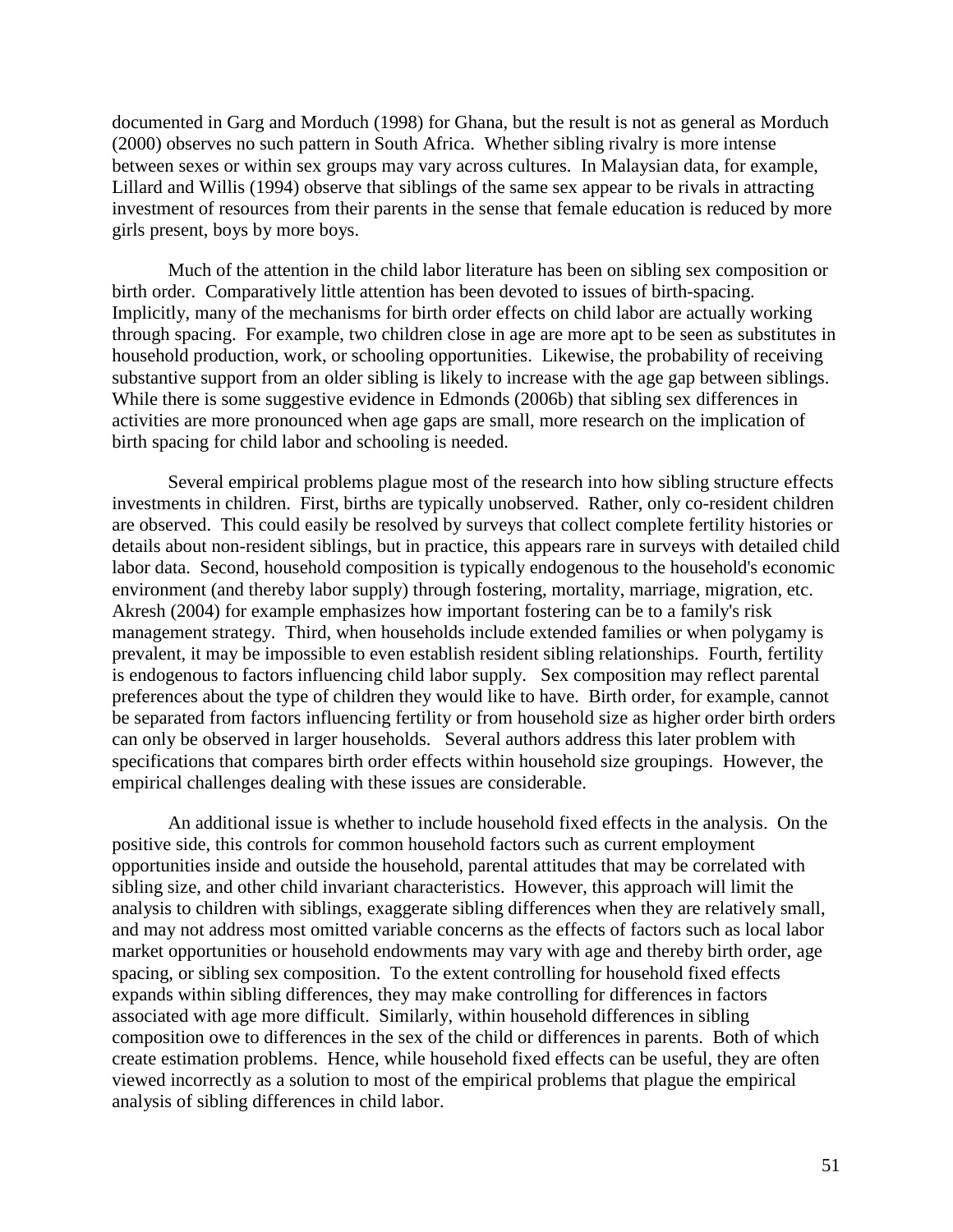#### **4.3 Child Labor and the (Net) Return to Schooling**

In the developed country context, a number of authors have emphasized that work is not the main opportunity cost of schooling; rather, foregone leisure is (e.g. Parsons 1975). In the developing country context, researchers tend to view work as the main opportunity cost of schooling. If so, there should be a close connection between work and the relative return to schooling. This section surveys the evidence on a link between the measured or proxied return to schooling and child labor. Note that in the model of section 1, it is the relative return to education that matters for child labor supply. For example, for a child that engages in wage work and schooling, the allocation between schooling and wage work requires:

$$
\frac{\partial u}{\partial V_k} \frac{\partial R}{\partial E} - \frac{\partial u}{\partial S} \frac{\partial F}{\partial c} e = \frac{\partial u}{\partial S} \frac{\partial F}{\partial c} w \qquad (eq. 4.1)
$$

Thus, time allocation between wage work and school depends on the local wage, the marginal utility of income (in the model of section 1 where credit constraints are implicit), and the net return to schooling. The net return to schooling is the difference between the marginal utility associated with any future returns to education and the foregone consumption schooling costs require. A major consideration in the literature on the returns to schooling and child labor is what factors could lead to a situation where the returns to schooling do not affect child labor. A lack of parental altruism or credit constraints are the two most frequently cited explanations. We have considered altruism in the previous section. Here, we discuss credit constraints.

#### *Credit constraints and child labor*

Most recent studies of credit constraints and child labor are based on the theoretical work of Baland and Robinson (BR 2000). BR is a variant on the Ben-Porath model in that it emphasizes child labor explicitly. BR has a single household decision-maker (a parent) who decides child labor and schooling decisions after making other household income decisions. The parent lives two periods. In the first period, the parent chooses savings *s* and the fraction of child time spent working, *h*. *m* is the household's income each period. Wages from working are normalized to 1. Thus, consumption in the first period is:  $c_1 = m + h - s$ . In the second period, in addition to the parent's income *m,* the parent receives the savings income and gives a bequest *b* to the child:  $c_2 = m + s - b$ . Parental utility comes from consumption in period 1, period 2, and the well being of the child:  $U_p(c_1, c_2, U_c(w_c))$ . Child well-being depends on the return to the time spent not working,  $z(1-h)$ , and income from bequests:  $w_c = z(1-h) + b$ .

BR show that if savings and bequests are not zero, then the household chooses child labor so that cost in terms of foregone consumption today of decreasing child labor exactly equals the return to the child of foregoing child labor:  $z'(1-h) = 1$ . They argue then that child labor is privately efficient, although Bommier and Dubious (2004) show that this efficiency is not the case even with complete markets if children have a disutility of labor. However, if bequests are zero, then the return to not-working is greater than the household's cost of not having the child work, and child labor is inefficiently high. Without bequests, children cannot compensate parents for the foregone consumption that comes from decreasing child labor. Likewise, if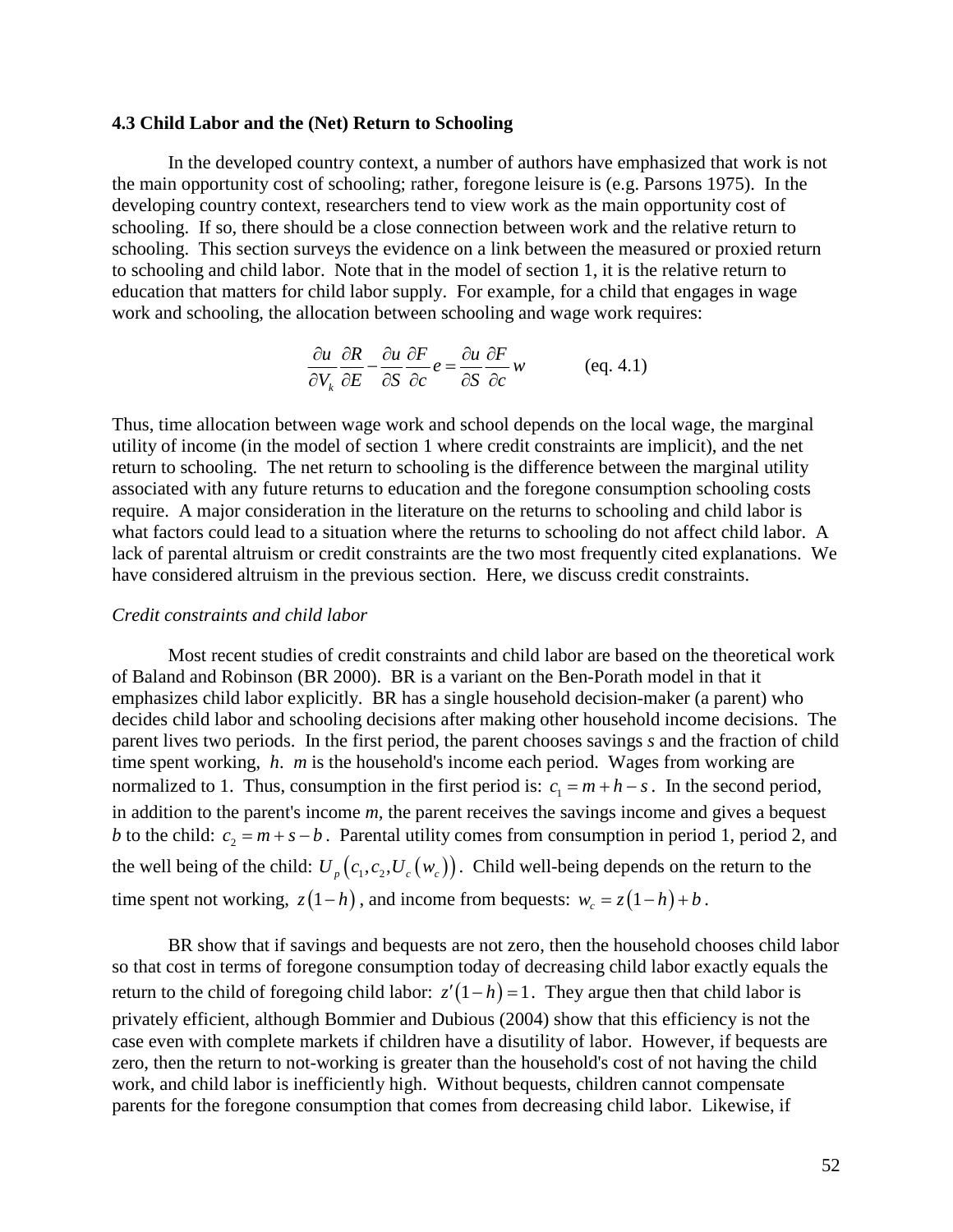savings are zero, then, the household's marginal utility of consumption in the first period is greater than the marginal utility the household attains from increasing child well-being, and child labor is inefficiently high.<sup>7</sup>

Evidence directly on whether credit constraints influence child labor and schooling is relatively rare, because of the difficulty of disentangling credit constraints from other market imperfections. For example, a number of studies that will be discussed below consider the association between child labor and crop shocks, but they cannot in general separate insurance failures from changes in the relative returns to work or from credit constraints.

There is some suggestive evidence at the cross-country level. Jafarey and Lahiri (2001) emphasize that borrowing constraints in the aggregate should decline as access to international credit markets increase and that this in turn should mitigate the need for children to work. Dehejia and Gatti (2002) consider the link between formal financial development and child labor in aggregate cross-country data. They measure credit constraints by the ratio of private credit issued by deposit-money banks to GDP, and call this "financial development." They find that financial development is negatively correlated with child labor. In particular, a move from the 25th to 75th percentile of financial development among low income countries is associated with a 17 percent decline in the economic activity rates of children 10-14.

The BR model and other theoretical writings on child labor and credit constraints tend to emphasize the inability of families to borrow against the future returns to child education. Testing for constraints on intergenerational transfers or long-term borrowing is generally not feasible in existing datasets. However, if households are not able to move resources over relatively short (and potentially measurable) time horizons, then it seems unlikely that they should be able to move resources over the long-term. Micro-studies of household responses to crop-shocks have attempted to look at credit constraints to see whether there is a correlation between household assets and responses to shocks. Unfortunately, isolating the credit channel in this way seems infeasible given the correlation between household assets and the value of child time in a setting when most children work at home.

An alternative approach is to consider household responses to anticipated changes in their economic environment. For example, Edmonds (2006a) examines the response of schooling and child labor to the timing of anticipated income in the context of the social pension program in South Africa. The end of apartheid in South Africa brought the extension of the white social pension program to black South Africans. The pensions are large (125 percent of median black per capita income in 1999), highly anticipated, and primarily determined by age in the elder black population. Edmonds compares child labor and schooling in families about to receive a fully anticipatable social pension income to child labor and schooling in families already receiving the income. The average rural South African child living with an elder that is not yet pension eligible spends 3 hours per day working. In the data, pension income to an elder male is associated with over an hour less work per day. These declines in hours worked occur simultaneously with increases in school attendance (to nearly 100 percent for rural boys). These changes in hours worked and schooling with male pension eligibility lead to levels of work and

 $<sup>7</sup>$  BR show that these results for savings and bequests also hold under reciprocal altruism when children value the</sup> well-being of their parents.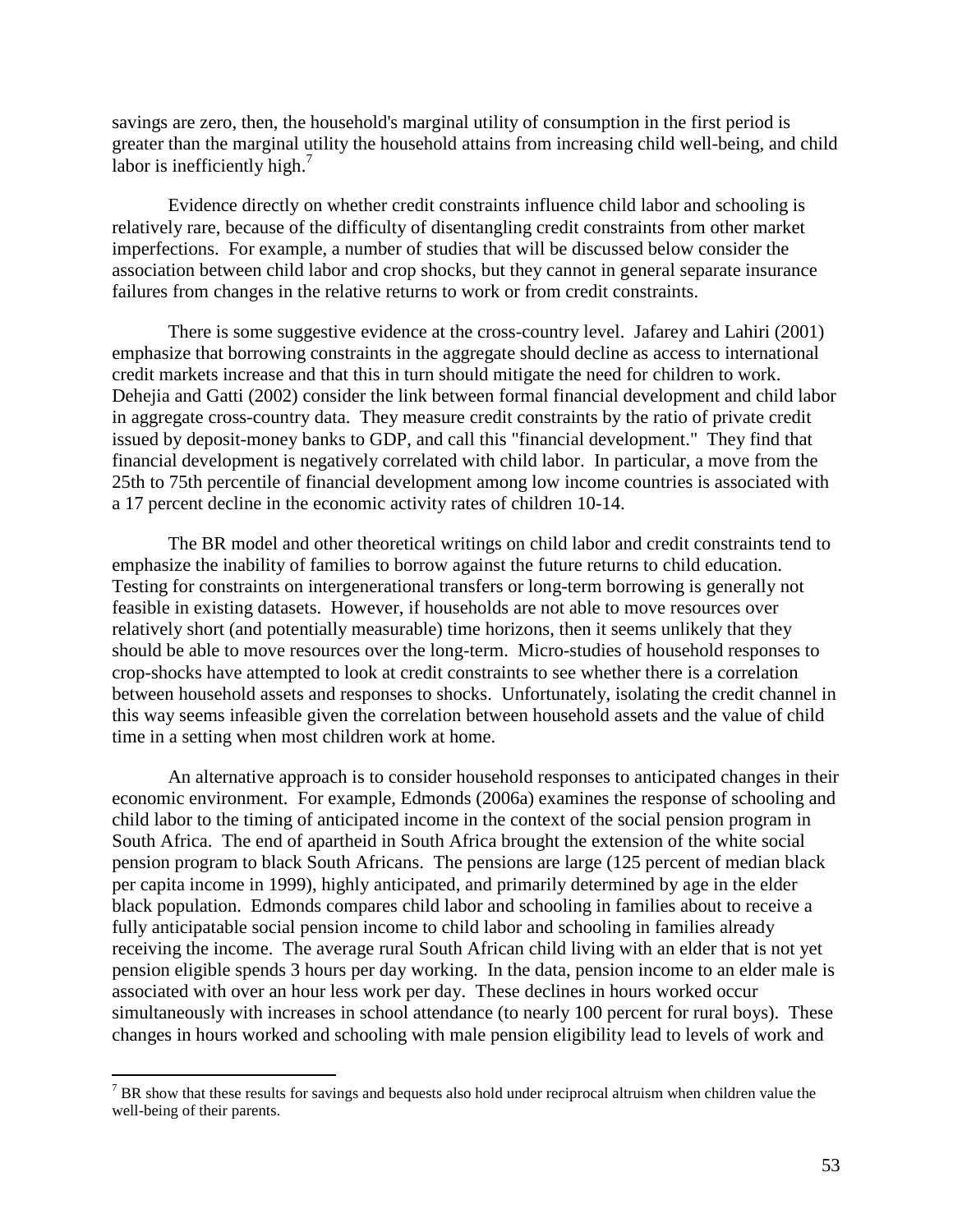schooling that are similar to what the data report for nearly eligible elder women. Hence, his results suggest a role for credit constraints, but only for elder men. Moreover, unlike the data above that tend to emphasize the economic contribution of children, the South African data suggest that an inability to afford schooling is the primary reason why children are not in school prior to receipt of anticipated income.

One interesting appendum to the empirical work on credit constraints and child labor is the theoretical paper by Rogers and Swinnerton (2004) who point out that with credit constraints and an agency problem, rising incomes can increase child labor. In their model, each child is altruistic toward his parent and the savings strategy of a very poor parent includes investing in her child's education in part to induce a voluntary repayment when the child grows up. To induce repayment, the poor parent realizes that her consumption decisions must be consistent the child's preferences, and as a result she provides more education for her child than she would if not for the "child preference" constraint. As parental income rises, there comes a point when the parent can optimally circumvent the "child preference constraint" by doing her all of her saving directly, rather than in part through the child's education, so that the education meant to induce voluntary repayment stops. At this point, child labor goes up. The interesting dynamics between incomes and intergenerational transfers is a fertile area for further study.

### *Does child labor respond to the return to schooling?*

The presence of credit constraints within a population does not exclude the possibility of the relative returns to education influencing child labor. The major challenge in isolating the returns to education as a causal influence on child labor is that it is very difficult to measure perceptions about the returns to education.

Typically, researchers rely on the assumption that the expected returns to education at the time child labor decisions are made depends on the current return to education or literacy. While likely imprecise, even this approximation is difficult to estimate for two reasons. First, it is difficult to separate variation in the returns to education from confounding factors influencing income in the local community. Hence, an apparent response to the returns to education may just reflect parental income differences. Second, it is often very difficult to measure the returns to education, because child labor is most prevent in locations where wage work is rare. Most production occurs in family enterprises, and there is little specialization. Hence, it is extremely difficult to assign income to individuals in places where child labor tends to be most prevalent, and analysis based only on wage workers may suffer from severe selection bias that is likely to be correlated with child work status.

How does one identify returns to education in populations where few individuals work for wages? One option is to measure the returns to education data at some aggregate level. Chamarbagwala (2006) is one example. She observes that Indian children in regions with higher returns to education are more likely to attend school and less likely to work. In addition to the problems of confounding factors and selection mentioned above, an additional difficulty inherent in this aggregate approach is that estimates of the returns to education are essentially a common effect to the level of aggregation with a functional form assumption and the more aggregate the study is, the less variation researchers have to work with. Hence, Chamarbagwala is one of the few published studies using this approach.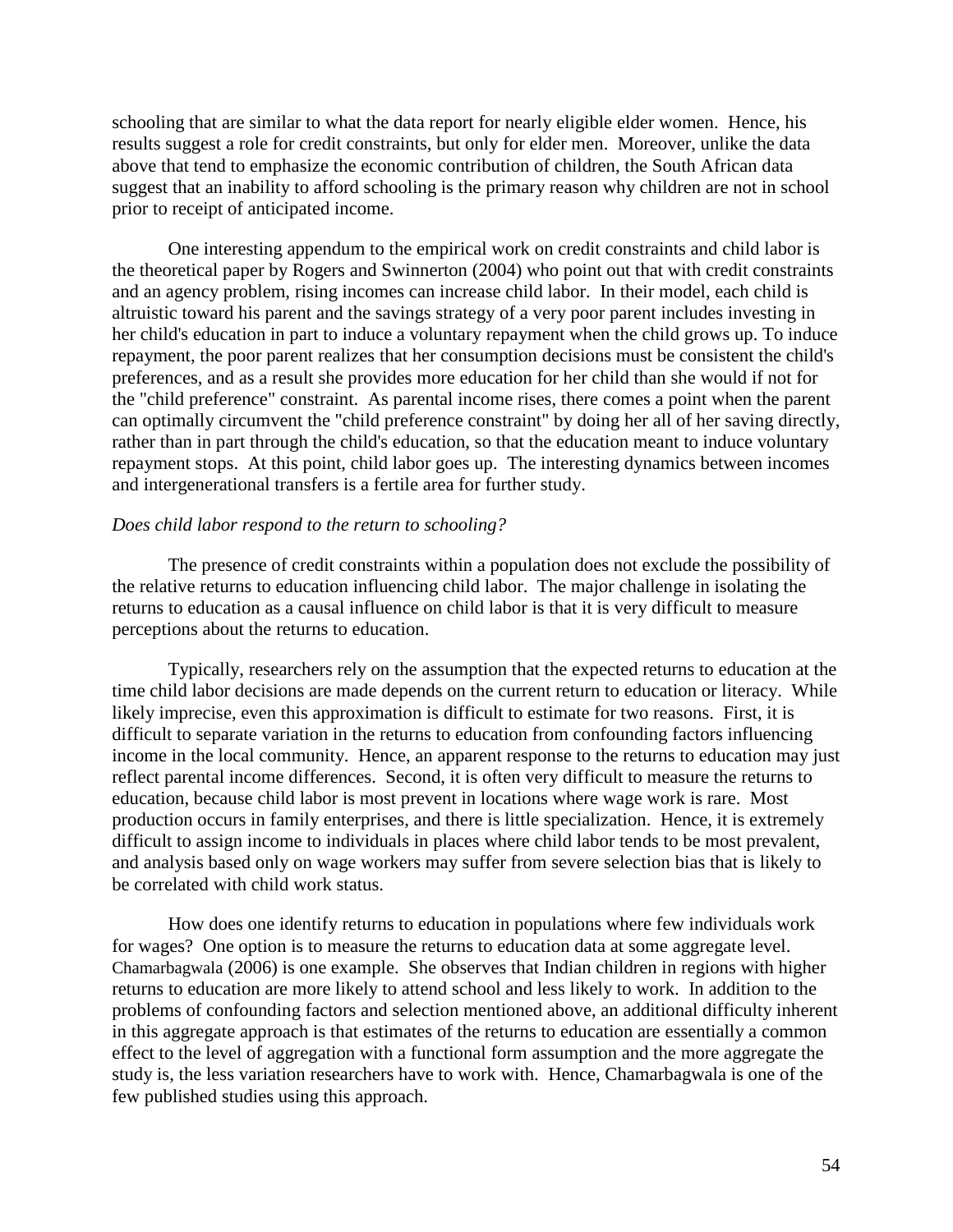A second option is to examine whether there are changes in the returns to education and schooling for a common factor rather than directly measuring the link between the two. Foster and Rosenzweig (1996) approach this by estimating a conditional profit function from the adoption of HYV rice in India and capturing the additional profit associated with more schooling in areas where HYV has diffused. They report changes in schooling which are consistent with improvements in the return to schooling (and school construction) by finding the same variables linked to increased schooling.

A related approach is to infer movements in returns to education through observing other behaviors that depend on the returns to education. For example, Edmonds, Pavcnik, and Topalova (2007) infer movements in returns to education in two ways. First, they compare differences in per capita expenditure by head's literacy or schooling completion. Second, they examine changes in adult employment by education status. They assume that adult labor supply is upward sloping and that expectations about the returns to education are based on differences in the wages of literate and illiterate populations with a given geographic area (the district in India in their case). They infer what must be occurring then to returns to education in the labor market by comparing changes in employment of the literate and illiterate populations.

A novel set of studies considers how the schooling activities of rural children are influenced by urban labor markets to which they could migrate. In addition to being a realistic description of how expectations of returns to education are formed, this approach minimizes the problem of a confounding between returns to education and adult income effects and is more apt to be measurable. Kochar (2004) for example finds that urban rates of return influence rural schooling in India, especially among landless who are most apt to migrate to urban areas. De Brauw and Giles (2005) observe that the education of rural migrants does not appear to be rewarded in the city in China. They make use of geographic and time variation in the implementation of national identity cards which make legal migration possible, and find that schooling enrollment declines with the opportunity to migrate. Of course, unlike the above studies that seek to isolate a returns to education effect, these two studies consider more the relative returns to schooling in the rural sector. While limited, it may not be possible to isolate returns to education from changes in labor market opportunities.

An alternative approach to studying the link between returns to schooling and child labor and schooling is to look at whether improvements in school quality affect child labor. Causal evidence on a link between school quality and child labor that would meet modern standards of evidence does not appear in the literature. However, descriptive studies such as those by Lloyd and co-authors (2003) suggest a connection, and evidence on the link between some measures of school quality such as pupil-teacher ratios and schooling attainment is well documented. For example, Case and Yogo (1999) use variation in school quality for blacks in apartheid South Africa to study the link between pupil-teacher ratio, the returns to schooling, and school attendance. Their findings are dramatic. A decline in the pupil-teacher ratio by 10 students is associated with a 2 percent increase in the return to education and an additional 0.6 years of completed schooling. Hence, while the problems with looking at the return to education are considerable, there is some suggestive evidence of a connection between returns to education and schooling which might also be reflected in child labor data provided that the marginal utility of income today is not the dominant causal factor in the decision to have a child work.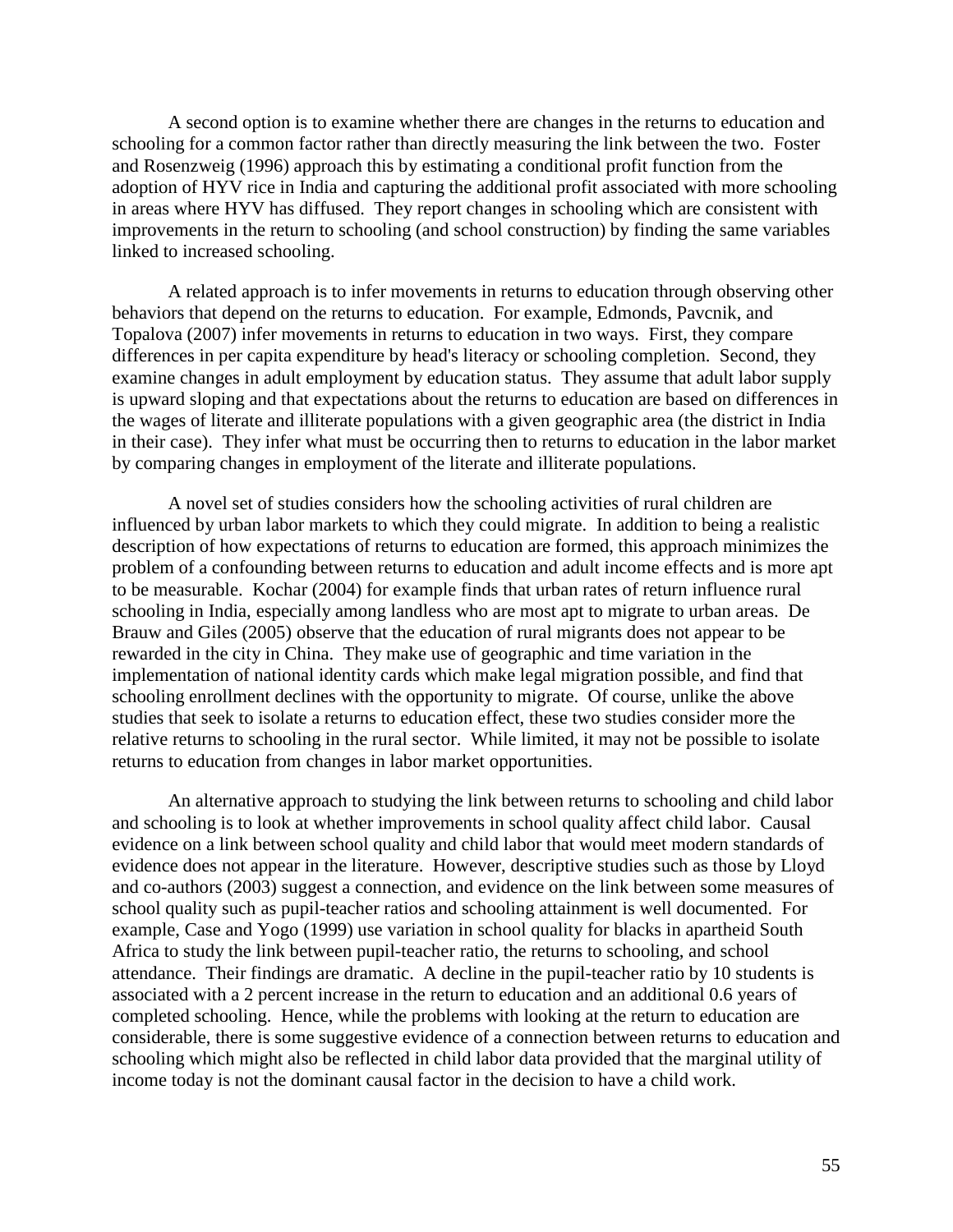## *School costs and child labor*

Further, the relevant return to schooling is the return net of direct costs, and like with school quality, direct evidence on a link between schooling costs and child labor is rare. Several studies document an association between the mitigation of school costs and schooling (for example, Duflo et al 2006), and Foster and Rosenzweig (2004) argue that school construction accompanying the green revolution in India facilitated increased schooling and decreased child labor in both landed and landless households although they do not directly observe a measure of child labor in their data.

Slightly more direct evidence of a link between child labor and schooling costs also exists. Several studies find a link between measured schooling costs and child labor. In rural Pakistan, Hazarika and Bedi (2003) observe that children are more apt to work outside the household in communities where schooling costs are higher. Shafiq (2006b) observes that boys are more likely to work and less likely to attend school in Bangladesh in communities where schooling costs are higher. Edmonds, Pavcnik, and Topalova (2007) argue that the avoidance of schooling costs explains the child labor-schooling-poverty association observed in their study of rural India, and they find that the relative declines in schooling and increases in work associated with India's tariff reforms are smaller in areas where schooling is less expensive. Edmonds (2006a) study of credit constraints in South Africa documents some qualitative evidence suggesting that schooling costs are an important part of why there is a link between credit constraints and child labor and schooling. Kondylis and Manacorda (2006) study one dimension of schooling costs, travel time, in detail in rural Tanzania. They observe that children longer travel times induce children to specialize in either schooling without work or work without schooling. The interpretation of all of these studies is complicated by the fact that the source of variation in schooling costs is not well understood, and it is difficult to separate whether this reflects support of other siblings or the child's own schooling, however, as higher costs for one child likely imply higher costs for siblings in the same. Nevertheless, these studies provide some support for the idea that the relationship between child labor and schooling costs and quality is a fertile area for future research.

One important interpretation point often emphasized in the literature (e.g Shafiq 2006a, Das and Deb 2006) is that the relevant return on education for family decision-making is the present discounted value of the future return to education. Thus, differences in discount rates across households can lead to differences in the family's valuation of education or the marginal utility of income and thereby differences in child labor and schooling. Why might discount rates vary across households? Das and Deb model this explicitly as a function of the family's current consumption, the subject to which we now turn.

## **4.4 Child labor and Poverty**

#### *The link between child labor and living standards*

Theoretically, there are many reasons why there might be a negative connection between family incomes and child labor. First, child labor may be a bad in parental preferences so that as incomes improve, the family chooses to have children work less. In fact, in the seminal child labor paper by Basu and Van (1998), they posit the "luxury axiom": children only work when the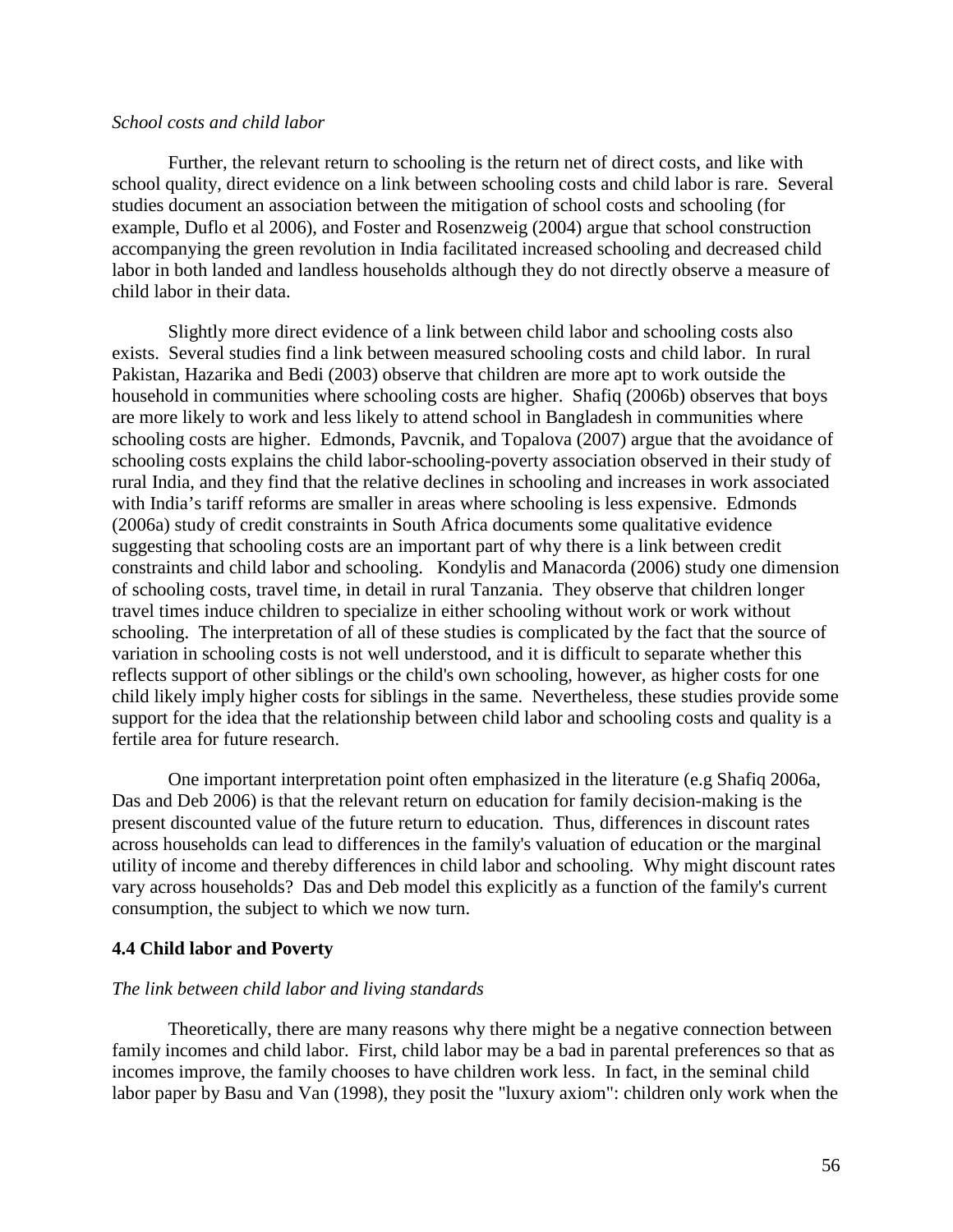family is unable to meet its basic needs. Beyond subsistence, the luxury axiom posits, families always opt to keep children out of work. In the model of section 1, the idea that work might be a bad is captured by families receiving positive utility from child leisure. The luxury axiom is just a particular characterization of preferences. Second, with diminishing marginal utility of income, the value of the marginal contribution of the child's income decreases. Note that an important part of the child's economic contribution to the family might be through not attending school if direct and indirect schooling costs are high. That said, the economic contribution of working children can be substantial. Psacharopoulos (1997) observes that income earned by working Bolivian children of age 13 amounted to 13 percent of total household income on average. Menon et al (2005) attempt to compute the value of child's own farm labor to largely subsistence farm households in rural Nepal. They estimate that children contribute roughly 11 percent of the value of total agriculture production in Nepal or about 9 percent of GDP.

Third, higher family incomes may facilitate the purchase of substitutes for child labor that lower the return to child labor within the household. For example, a washboard, fertilizer spreader, or a combine harvester may replace child labor within the home. In the model of section 1, this would be a downward shift in productivity in household work, F(-), and would only reduce work when work outside the household is at a corner solution. Fourth, the child's productivity in other activities such as schooling might improve because the family might be able to afford better inputs to schooling such as nutrition, textbooks, or uniforms. In addition, market imperfections and other aspects of the family's economic environment (including discount rates) might be correlated with family economic status and also affect child labor supply.

The important question for policy is to what extent a family's standard of living is the dominant determinant of whether children work. Are returns to education or leisure sufficiently high or employment opportunities sufficiently unproductive that children can be expected to transition away from work as incomes improve without additional policy changes? If child labor is an outgrowth of poverty and nothing else, then it is difficult to make an argument for attention to child labor without attention to the factors that create a need for the child to work. On the other hand, if child labor is independent of the family's economic status and if it has long term consequences for child welfare, then there exists a much stronger case for policy attention specific to child labor. The answer to the question of living standard's role in child labor is obviously context specific and can be expected to vary both between and within countries as well as over time. It is not surprising that there are a wide variety of findings evident within the empirical literature.

#### *The empirical evidence*

The cross-country data on living standards and child labor suggests a strong connection between economic status and child labor. Figure 10 plots the ILO's LABORSTA estimates of economic activity rates for children 10-14 against estimates of real GDP per capita (using purchasing power parity exchange rates) from the Penn World Tables 6. 1. Each country observation is pictured as a circle where the size of the circle represents the size of the country's population between ages 10 and 14. While child labor is pervasive in poor economies such as Ethiopia and Nepal, child labor is unusual in a country wealthier than Gabon with a GDP per capita of \$8,400. The curve in Figure 10 is from the regression of a country's economic activity rate for children on a third order polynomial in GDP per capita (to allow a non-linear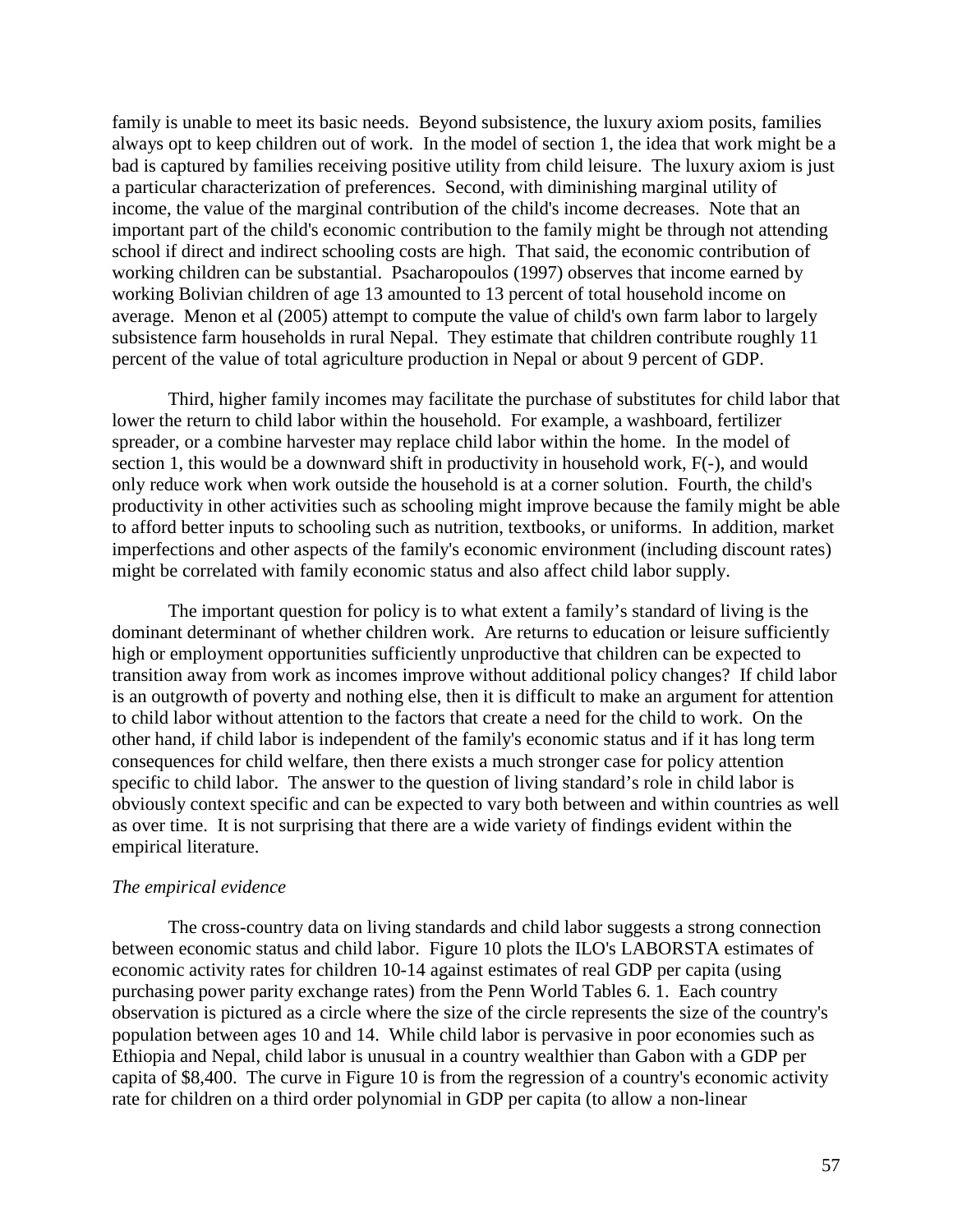relationship). The regression curve shown here is weighted by the population of children aged 10-14 in each country, but the unweighted regression curve is nearly identical. With this specification, variation in GDP per capita explains 73 percent of the variation in the economic activity rates of children.

Countries differ in many ways that may be associated with child labor and GDP per capita. Hence, the relationship in Figure 10 cannot be interpreted as causal. Attempts to address the endogeneity of income as in Edmonds and Pavcnik (2006a) do little to affect the strong correlation between national income and economic activity rates of children.

Most within country studies of the link between income and child labor are crosssectional. They specify a linear relationship between child labor and family income, and test the hypothesis that the marginal effect of family income on child labor on average is different from zero. In general, researchers that compare poor households to rich households at a single point in time in a country find mixed evidence of a link between poverty and child labor. Comparative studies implement the same empirical approach in multiple countries, and the different results observed between countries in comparative studies such as Bhalotra and Heady (Pakistan and Ghana, 2003), Ersado (Nepal, Peru, and Zimbabwe, 2005), Maitra and Ray (Peru, Pakistan, and Ghana, 2002), Psacharopoulos (Bolivia and Venezuela, 1997), and Ray (Pakistan and Peru, 2000) illustrate how varied the cross-sectional relationship between economic status and child labor can be.

An intrinsic problem in studies of the link between economic status and child labor is that poor households differ from rich households in many ways that might be associated with child labor. Disentangling these omitted factors from the underlying causal relationship is difficult. Despite the great challenge, there are two basic approaches researchers use to address the endogeneity of living standards. First, many studies address part of the problem by relating child labor to variation in income that excludes the child's income (Dammert 2005, Duryea and Arends-Kuenning 2003, Ray 2000). While this addresses a mechanical source of endogeneity, it does not deal with the joint nature of child time allocation and family living standards. The second approach focuses on the broader endogeneity problem and argues that certain factors affect family income without also affecting the time allocation of children except through family income. Examples include Bhalotra (2000), Bhalotra and Heady (2003), and Ersado (2005). Note that the assumptions required for identification are often quite strong in these studies, as almost anything that affects the family's economic environment should also influence the value of child time in one activity (schooling, work outside the home, market work in the home, domestic chores). Glewwe and Jacoby (2004) focus on education rather than child labor, but they emphasize the types of structural assumptions necessary to accept many of the common IV strategies.

Another approach to address the intrinsic differences that exist between poor and rich families is to track children in the same household (or cohort) over time. Of course, using panel data only replaces the problem of cross-sectional heterogeneity with the problem of explaining differential changes over time. That said, studies tracking families over time almost universally find large increases in child labor with substantive declines in family incomes. For example, in tracking children over a three-year period in rural Tanzania, Beegle et al. (2006) find that children tend to work when households experience unexpectedly poor harvest, and that children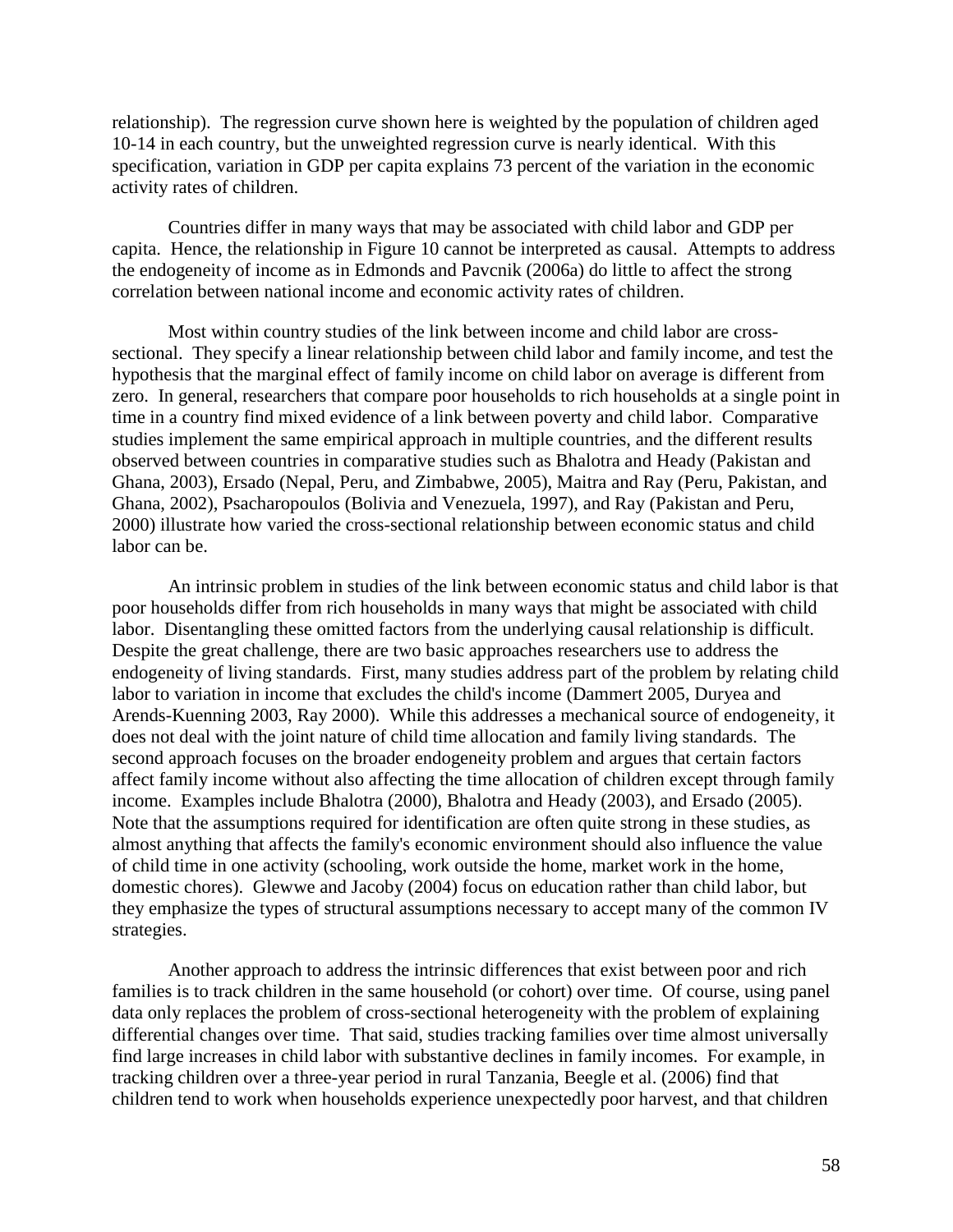stop working when households recover from the bad harvest. Duryea, Lam, and Levison (2007) find that children transition in and out of employment with adult unemployment spells in urban Brazil. Dammert (2006) observes that market work increases in coca growing states of Peru after coca production (and its associated income) shifts out of Peru for Columbia.

Beyond endogeneity, another methodological issue is important in the child labor - living standards literature. There are strong theoretical reasons to expect the relationship between child labor and families to be non-linear. In the Basu and Van (1998) model, children no longer work when families can meet their subsistence needs with adult earnings. Hence, variation in income below subsistence should have no effect on child labor, nor should variation in income above subsistence. It is only over the range of incomes that corresponds to the existing heterogeneity in perceived subsistence needs in which Basu and Van would expect to see changes in child labor that are correlated with improvement in living standards. Edmonds (2005) finds support for this idea directly with panel data collected during Vietnam's economic boom in the 1990s.

Figure 11 plots market work participation rates for children 6-15 in Vietnam in 1993 and 1998 against household per capita expenditures in 1993. The data for this figure comes from the 1993 and 1998 Vietnam Living Standards Survey where information on the activities of children is collected in over 3,000 rural households that are interviewed first in 1993 and again in 1998. The top curve in Figure 11, which compares households at different levels of per capita expenditure in 1993, suggests a strong negative correlation between household living standards and child labor. For households below the 1993 poverty line, participation of children in market work exceeds 30 percent. From 1993 to 1998, real expenditure per capita increased by more than 50 percent for the poorest 10 percent of the population. For Vietnam overall, the incidence of poverty declined 36 percent. The bottom curve in Figure 11 pictures the relationship between participation in market work in 1998 and household's per capita expenditure in 1993. Thus, for each point on the per capita expenditure distribution in 1993 (the x-axis), market work participation rates are pictured for the same households in 1993 and 1998. Participation rates drop substantially over time, with the largest declines in child labor occurring in households in the neighborhood of the poverty line in 1993.

Edmonds (2005) uses the market work - per capita expenditure relationship in 1993 to recover the implied distribution of subsistence levels across households. He then projects the changes in child labor that would be expected in the Basu and Van framework based on the observed improvements in per capita expenditures between 1993 and 1998. He finds that improvements in per capita expenditure and the implied distribution of subsistence levels across households can explain 80 percent of the decline in child labor that occurs in households whose expenditures improve enough to move out of poverty. The strong structure of the Basu and Van model is not the only model that could generate these findings (a simple Engel curve in preferences would as would variable discount rates that depend on living standards). Moreover, factors other than preferences can generate important non-linearity in the child labor - economic status relationship. For example, one can imagine non-linearity in the household production function that would lead to discrete changes in the value of child time within the household. A family might opt to change its production technology to replace the labor of a child, and this type of shift could generate results as in Edmonds if changes in household production techniques are correlated with exiting poverty. Nonetheless, non-linearity in the child labor - economic status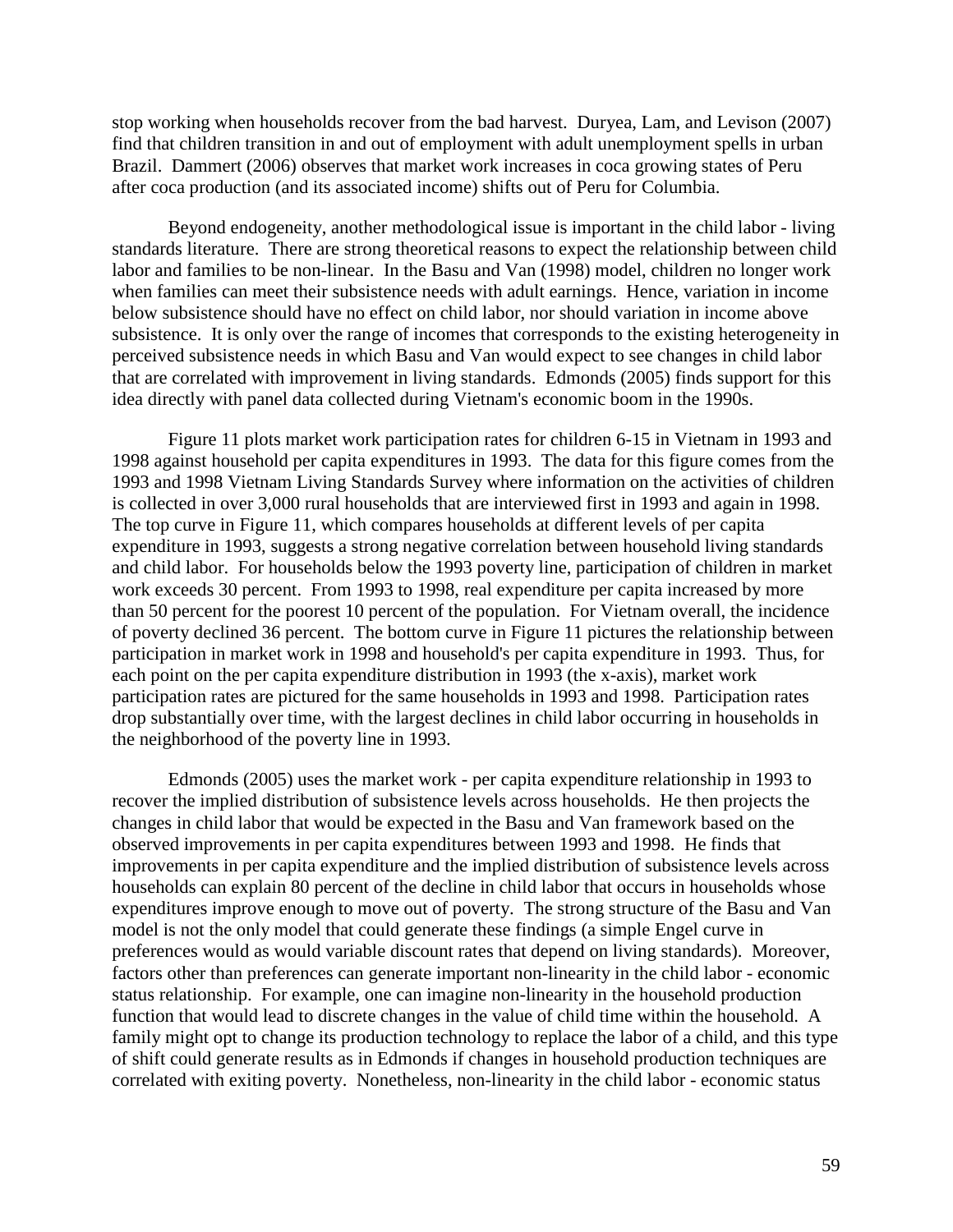relationship appears very important, as does the correlation between improvements in living standards and declines in child labor.

# *Can the effect of rising incomes differ from that of declining poverty?*

The empirical literature on child labor and living standards largely attempts to estimate whether there is a link, but it might serve policy more by considering why there is a link. Indeed, one suspects that a more nuanced view of the determinants and definition of child labor might resolve some of the apparent inconsistencies observed across cross-sectional studies. For example, in the Basu and Van model and in Edmonds' data, child labor declines rapidly in the neighborhood of the poverty line, but appears relatively income inelastic elsewhere. Hence, depending on the distribution of variation in income in a population, standard approaches may miss the importance of poverty in child labor decisions.

Moreover, depending on the definition of child labor and local economic conditions, it may be that child labor appears to increase with family incomes. Rising incomes might be associated with changes in the types of activities in which children participate. Edmonds and Pavcnik (2006b) for example find that growing trade inside Vietnam is associated with a rise in household specialization which in turn may explain some of the decline in work in the family farm and business that they observe in Edmonds and Pavcnik (2005b). Fafchamps and Wahba (2006) observe a positive correlation between household specialization and wage work in Nepal as well. Consequently, if child labor is defined as wage work, then it might appear to grow with rising incomes even if the total time spent working when one includes work within the household declines. This might explain the rise in wage employment among children with economic growth that Swaminathan (1998) documents in Gujarat, India or that Kambahampati and Rajan (2005) have observed across Indian states.

Moreover, in a setting where the lack of employment opportunities is relevant, child labor may actually increase with rising incomes if they are associated with expanding economic activity or increased employment opportunities for children within their households. This is obvious in the model of equation 1.1 as it should be clear that the shadow value of child time depends on the wages in the local market and the household's production opportunities. Several studies discussed in section 4.1 note a connection between market work participation and household assets. Bhalotra and Heady (2003) label the positive correlation between market work participation and household assets or employment opportunities in the household a "wealth paradox." Ganglmair (2005) shows that this "paradox" occurs in Ugandan data when one fails to control for variation in the employment opportunities open to children and when one only considers types of work directly engaged with the asset. Shafiq (2006b) points out that, while greater assets may lead children to report working more because of the availability of employment opportunities, the human capital ramifications of this are unclear. In his data from Bangladesh, children work more in the presence of productive assets, but they are also more likely to attend school.

In fact, several studies find a negative correlation between child wages and child employment and a positive correlation between child wages and schooling. This may be, because children are often substitutes for adults. Rising child wages imply higher adult wages, and child work appears more elastic with respect to adult income than child wages. The finding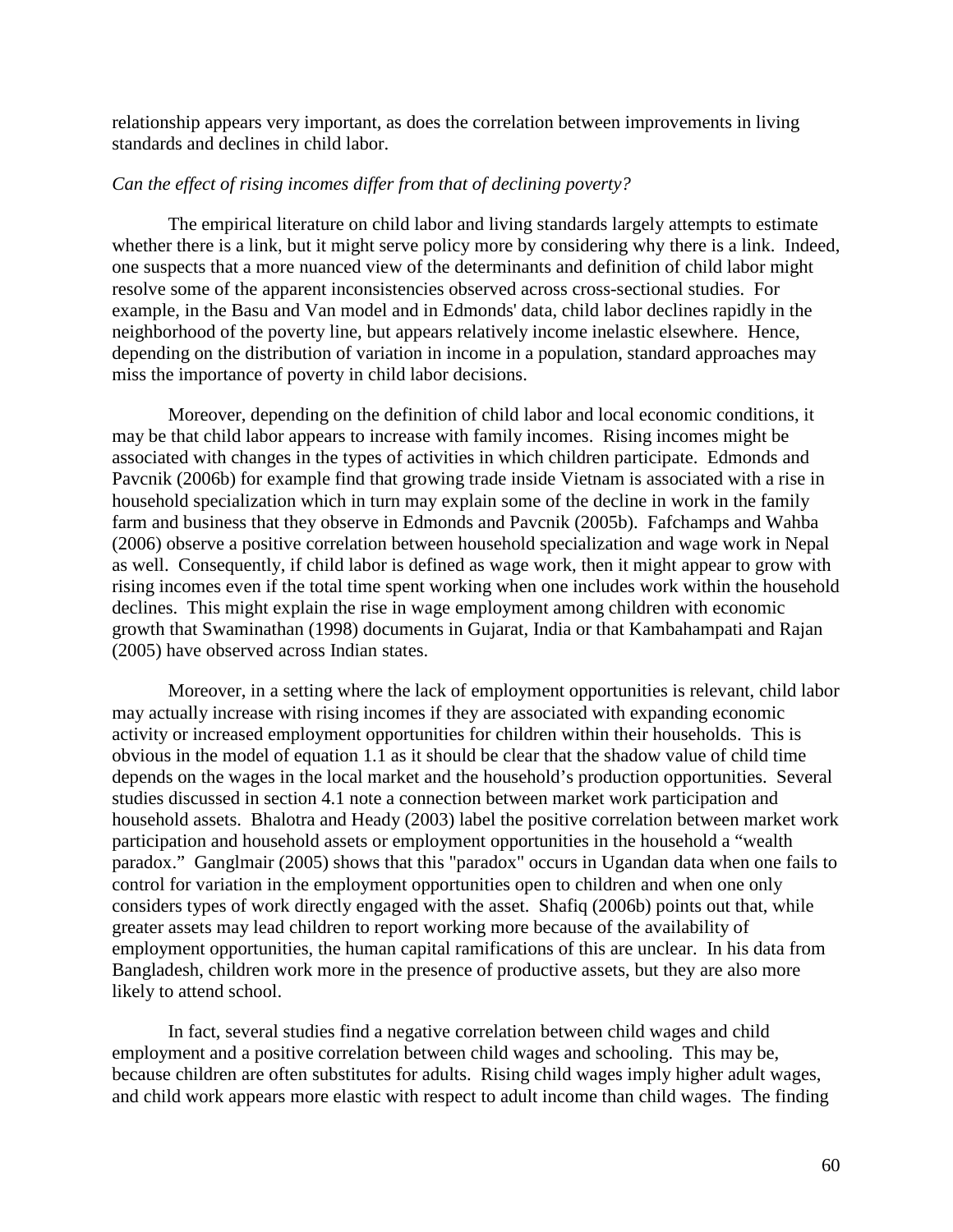in Edmonds and Pavcnik's (2005b) study of rice price changes in Vietnam is suggestive of this. Children are actively involved in rice cultivation, the returns to that cultivation increase, but market work declines. Wahba (2006) is more direct evidence. She finds in Egyptian data from 1988 that a 10 percent increase in the illiterate male market wage *lowers* the probability that a child engages in wage work by 22 percent for boys and 13 percent for girls.

In fact, the academic literature on how households respond to macroeconomic shocks tends to emphasize declining child labor with declining income. Thomas et al (2004) examine education responses to the Indonesian financial crisis. They find that poor households coped with the shock in part by reducing educational expenditures and educational enrollment. These declines in education were particularly large for younger children as households appeared to triage to protect the schooling of older children. Interestingly, Cameron (2000) notes that in Indonesia, declines in schooling do not appear to be accompanied by a rise in formal employment amongst children. This is consistent with Thomas et al's observation that young children were withheld from school to cope with the crisis. In fact, Schady (2004) suggests that as a result of the decline in employment options for children during Peru's 1988-1992 macroeconomic crisis, schooling attainment for affected cohorts has increased substantially. This discussion highlights the potential importance of labor demand related factors in child labor as discussed above in section 4.1.

Thus, even if poverty is a key reason children work, it is possible to find child labor rising with incomes. More attention to the reasons why there might be a link between family incomes and child labor can then be important in understanding how child labor will evolve, as countries grow richer.

# *Economic shocks, credit constraints, poverty, and child labor*

Poor households are more apt to be credit constrained, because their poverty typically means they lack collateral with which to access credit and they often live in locations with poor credit institutions. In section 4.3, we have discussed how an inability to access credit can lead to higher levels of child labor than is privately efficient from the parent's perspective (Baland and Robinson 2000). The poor also are less likely to have access to formal insurance and more likely to face uninsured credit risks. Pouliot (2006) adds uncertainty to the Baland and Robinson model, showing that incomplete insurance markets can lead to inefficiently high levels of child labor even with functioning credit markets. Several studies document a relationship between child labor and schooling and an inability of the household to cope with income shocks that extend beyond any effect the potential for uncertainty has on schooling and work decisions.

The adult labor supply literature in developing countries tends to emphasize how individual labor supply is used to buffer income shocks. Kochar (1999) for example observes that Indian men increase their market hours of work in response to unanticipated (weather related) variation in crop profits and that this rise in labor supply explains reduced form results that fail to find a significant effect of crop shocks on consumption. Does child labor supply also act to help cope with shocks? Using the same ICRISAT data as Kochar, Jacoby and Skoufias (1997) find that child labor and variation in school attendance is an important part of family selfinsurance. They observe declines in schooling and increases in market work in households that experience both idiosyncratic and aggregate shocks. Moreover, they decompose variation in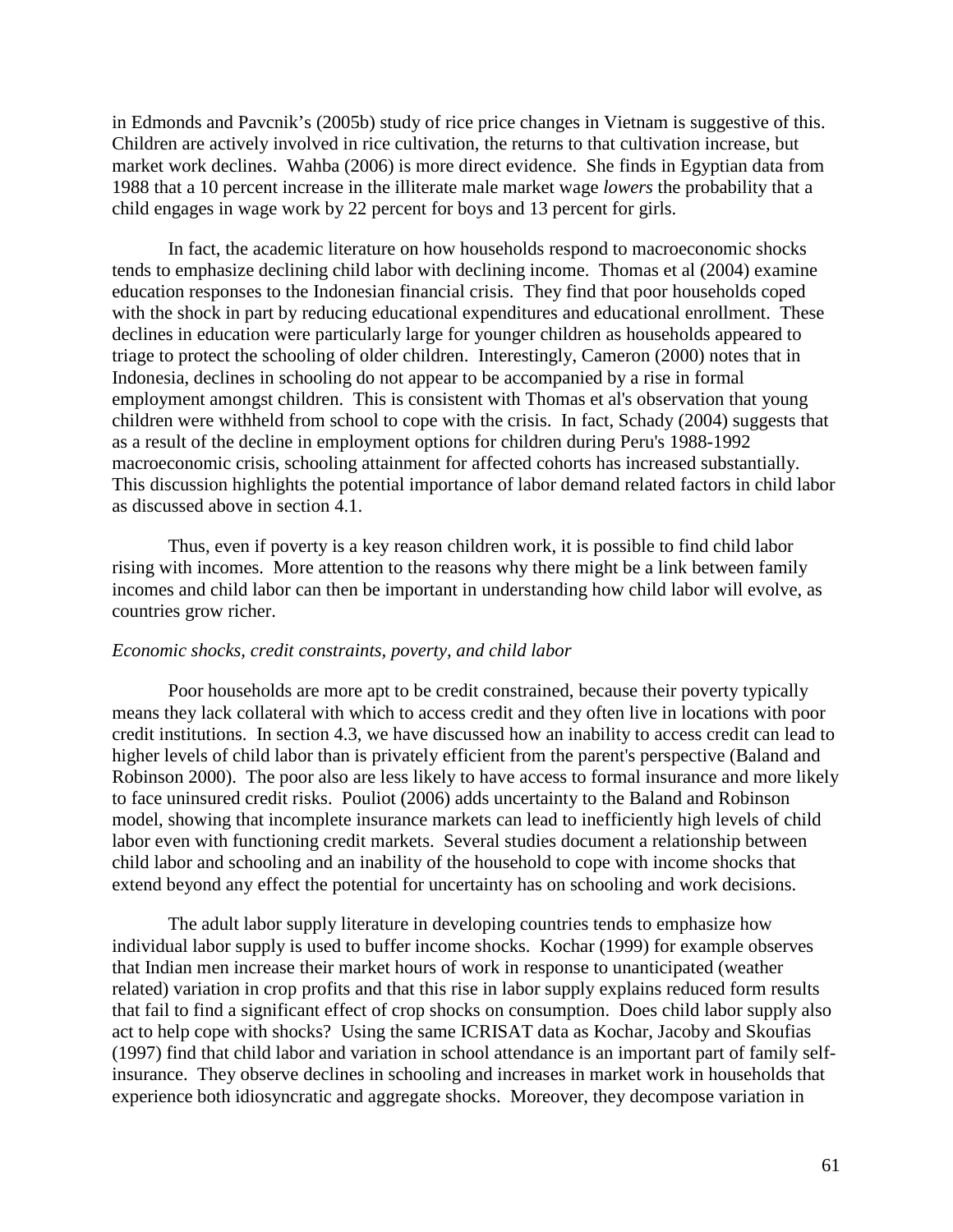income using rainfall data to estimate predictable seasonal variation in income and unpredictable variation in income. They find that small farm households adjust schooling and child labor in response to both predictable and unpredictable variation in income. Hence, they argue that small farms are not well insured ex-ante, and they do not have access to seasonal borrowing and lending. A similar study in Tanzania is Beegle, Dehejia, and Gatti (2006). They correlate selfreported crop shocks with changes in child labor. They observe a significant increase in market work in households that report experiencing a crop shock, and that this shock is larger among households with few assets. One important point in Jacoby and Skoufias is that, despite variation in child labor and schooling with both predictable and unpredictable income variation, the overall effect of this on schooling attainment appears very modest. de Janvry et al (2006) not that the conditional cash transfers in Mexico's Progresa program were sufficient to protect school enrollment in the presence of agricultural shocks, but conditional transfers appeared to have little effect on the rise in market work associated with the shocks. As they point out, this is to be expected if child labor supply is part of the household's self insurance strategy.

Insurance failures and child labor are not just interconnected in rural agrarian societies. Using a longitudinal employment survey from urban Brazil, Duryea, Lam, and Levison (2007) compare households in which the male head becomes employed during a four month period to household where the head is continuously employed. They find that an unemployment shock significantly increases the probability that a child enters the labor force (by as much as 60 percent) and decreases the probability the child attends school. They do not observe changes in labor supply in anticipation of shocks. Hence, they conclude that the child's labor supply in part compensates for the lack of unemployment insurance. Moreover, unlike the evidence in Jacoby and Skoufias, Duryea et al observe substantial declines in schooling completion with these adult unemployment spells. For girls in particular, it seems that the loss of employment for the male household head often triggers a complete and permanent withdrawal from school.

The idea that child labor is part of the household's self-insurance strategy seems broadly supported in the literature. Yang's (2006) study of how Philippine households with overseas members were affected by the 1997 Asian financial crisis is especially useful for framing how to think about the insurance component of child labor. Migrants from the Philippines work in dozens of countries. Thus, the financial crisis was broadly felt in the Philippines, but there is a great deal of heterogeneity in how families were impacted by the crisis depending on what country their migrant members lived. Yang observes that a 10 percent appreciation in the Philippine / foreign exchange rate is associated with a 6 percent increase in remittance flows. Schooling increases, schooling expenditures increase, and work declines in households that benefited from the appreciation. This behavior is similar to classical permanent income behavior. Schooling is an investment, and families seem to be "saving" transitory income through increased schooling and less work. Likewise, the temporary (as in Jacoby and Skoufias) or permanent (as in Duryea, Lam, and Levison) declines in schooling and increases in work may reflect similar permanent income behavior. It is striking that decisions about schooling and work might reflect how households manage transitory income. These findings illustrate the complex set of interactions and response to market imperfections and market failures that are important in understanding the determinants of child time allocation.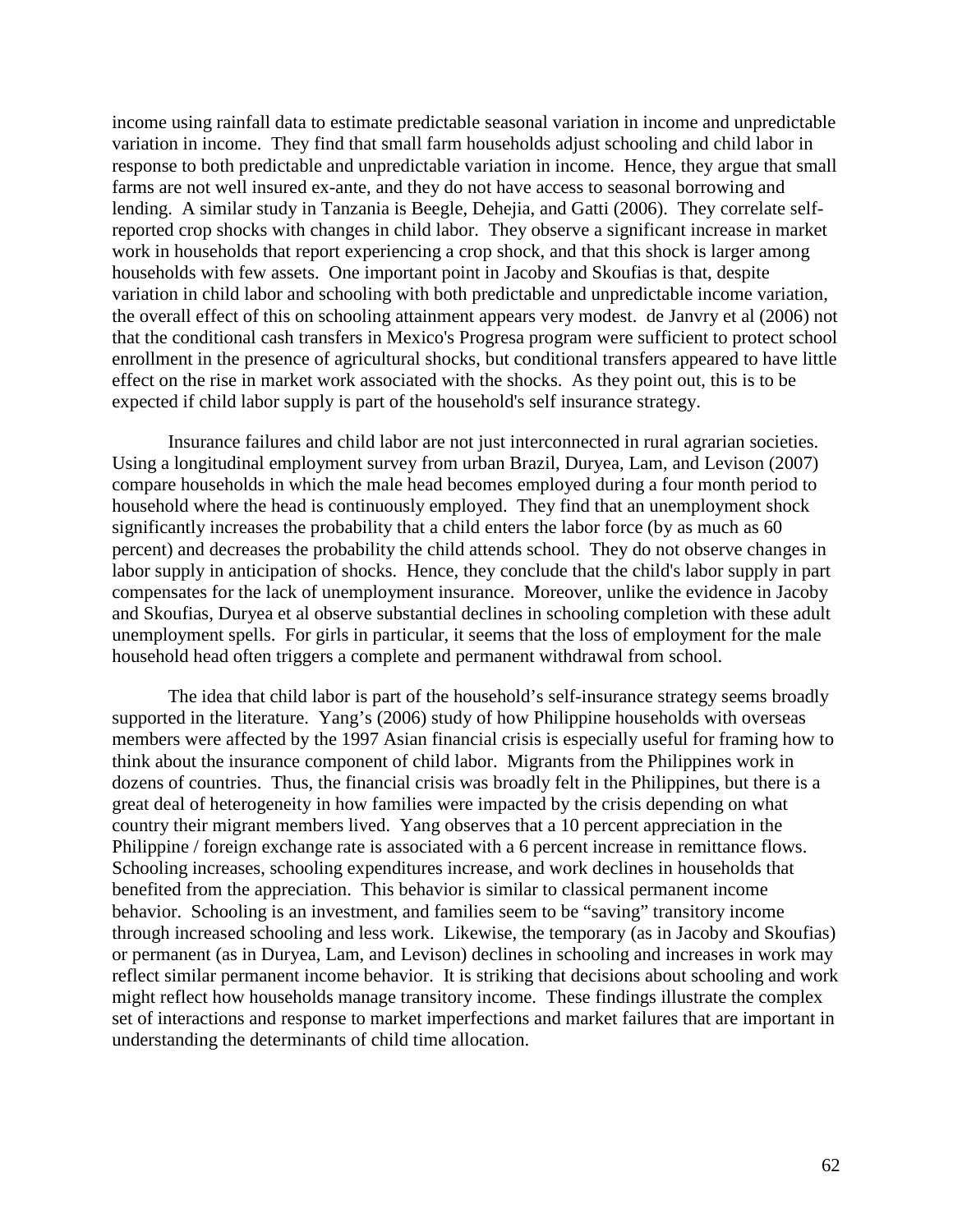# **5. Policy**

Given the diverse array of social and economic factors that affect child time allocation decisions, most development related policies can influence child labor. In discussing the determinants of child time allocation, we have already reviewed research from microcredit programs, public infrastructure and school construction projects, school quality interventions, and programs to mitigate schooling costs. Risk reduction and management policies, health interventions, and production technology projects all could have large impacts on child time allocation. However, in this section, we consider policies that aim to directly affect how children spend their time.

Empirical research on child labor related policies that meets modern scientific standards is extremely limited. This does not owe to a lack of policy attention. Policies towards child labor can be grouped loosely into six categories: information campaigns, income replacement programs, flexible schooling programs, reintegration projects, restrictions on employment, and conditional cash transfers. Only legislative restrictions and conditional cash transfers have a sizeable academic literature. This research is described below. First, we describe the other four categories of child labor policies.

# **5.1 Child Labor Specific Programs**

An incredible variety of policies and programs have been directed towards working children, and there are a considerable number of policy documents that describe these activities. ILO (2006b) for example reviews several ILO affiliated programs. This section briefly discusses these types of programs. However, causal evidence that has survived peer review within economics does not appear to exist for any of these programs at the time of writing.

Information or awareness campaigns attempt to educate parents, employers, and children that children should not work or should attend school. The mechanisms for delivery of information vary as does the precise content of information conveyed. Mass media campaigns are frequent, employing radio or TV programs, news reports, or billboards. Community mobilization is also common where activists or community leaders reach out personally to individuals involved with working or out of school children. Another frequent community mobilization approach is to organize community events that draw attention to whatever type of activity is being targeted. In practice, information and awareness campaigns seem to be the most common type of policy directed at working children, and they seem to be motivated in part by assumptions that parents do not know what is best for their children.

Income replacement programs attempt to compensate families for the loss of the child's income in the event that the child stops working. Some programs aim to provide alternative sources of income to the household, often to the mother, by providing working capital and training. Implicit in these programs is that parents make decisions about whether children work and that the direct economic contribution of the child's work is a main reason why children work. Other programs, attempt to redirect children towards work activities that are more compatible with schooling. For example, one program in Brazil gave working children goats, because it is easy to care for goats outside of school hours. These child income replacement programs address the child's agency in work decisions in addition to economic motives for work. Often,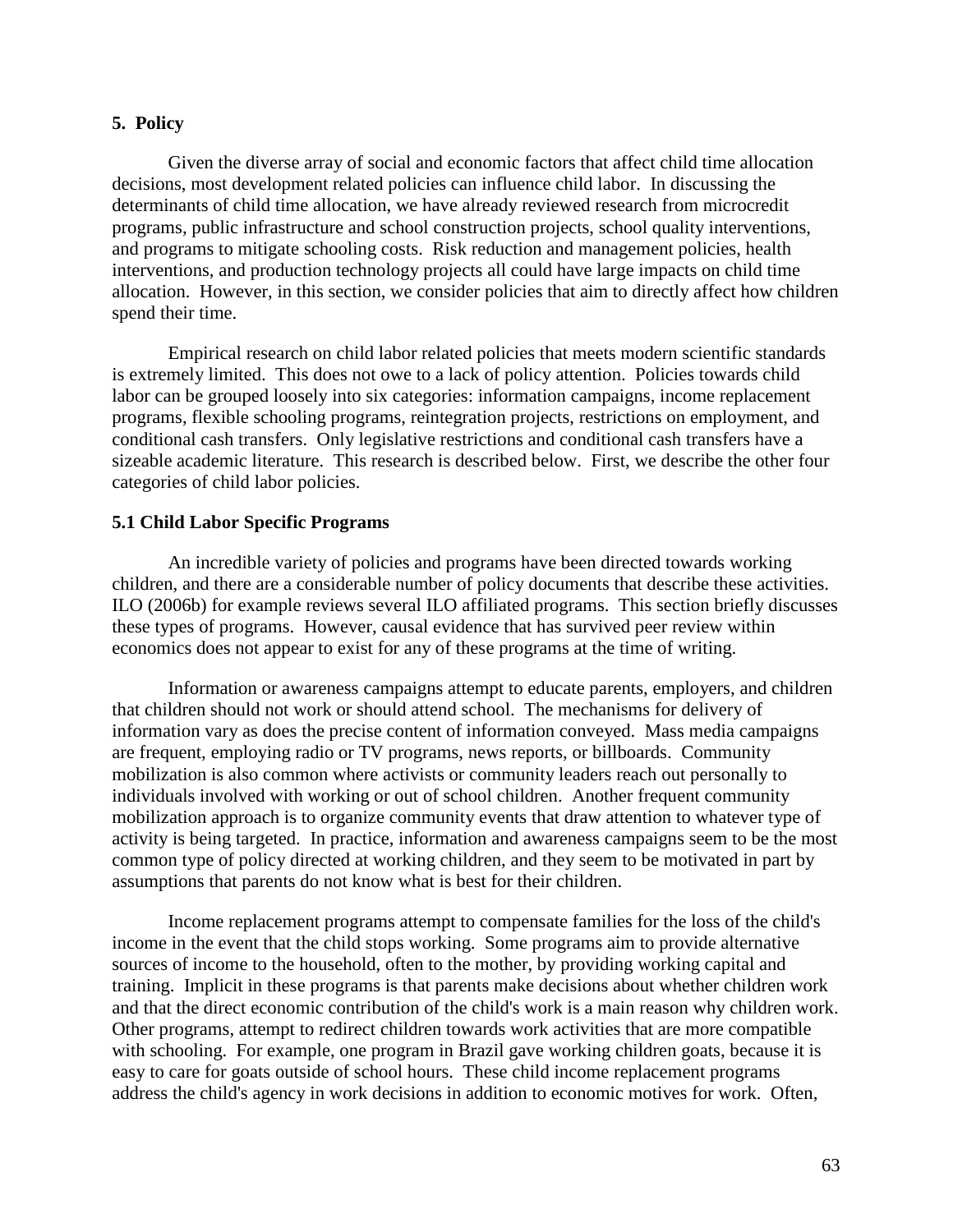income replacements programs contain some conditionality component. For example, conditional cash transfers typically require that children attend school in order receive transfers. Conditional cash transfers are the one type of child labor related program that have received rigorous evaluation, and we discuss these in detail in section 5.4.

Flexible schooling programs attempt to make schooling and work more compatible. That is, they typically do nothing to influence whether the child works, but instead aim to make schooling compatible with work. In this way, flexible schooling programs mitigate the costs of working. Many different types of programs are prevalent. School hours can be modified to accommodate work schedules. Academic calendars can be adjusted to reflect local conditions. Additional school shifts could be added during off-work times. Independent study modules might allow students to progress through schooling at their own pace. The assumptions behind these programs is that it is the timing of school that causes the conflict between work and school and that the actual time spent working is not enough in itself to impair human capital accumulation. Some flexible schooling programs also modify the curriculum to increase child interest in the program. Others, attempt to extend school hours so that children have activities during times in which they would normally work. The assumption behind these daycare like programs is that an important portion of child time spent working is just a way to occupy the child's time.

It is straightforward to imagine how programs designed to prevent children from starting to work can influence child schooling, but children who are already working need help to reenter school. Reintegration projects aim to help students return to regular school when students have missed school or lag behind in school because of work. Working children may be unfamiliar with the school environment, be poorly socialized for schooling, and may be significantly older than nonworking children with the same educational background. This makes returning working children to school a challenge. Most reintegration projects include some counseling directed at formerly working children, some remedial education to catch working children up to age in skills, and some bridge program to gradually introduce working children back into the classroom. This emphasis on how to get working children back into school is often neglected in economics discussions, because most theoretical models such as that of section 1 treat child time allocation as seamless between different sectors of work, schooling, and leisure.

Unfortunately, while these policies are pervasive, scientific evaluation of them is not. This absence of policy research severely limits our ability to design or improve existing policy. To be effective, scientific evaluation needs to be designed into a project from its inception, with control populations selected to be comparable, ideally through randomization. This is rare. It is telling that of the 35 final program evaluations included in ILO (2006b), none of the publicly available research has been peer reviewed by independent researchers. The typical objection to formal evaluation is expense, but the growing body of randomized evaluation of education related initiatives shows that careful, informative, and scientific evaluations can be conducted on modest budgets. Moreover, considerable money is being spent on evaluation. That research is just not being held to the standards of peer review that are commonplace in other sciences. Hopefully, future scientific research on how these projects influence time allocation can both improve the design of policy and build our understanding of the determinants of work.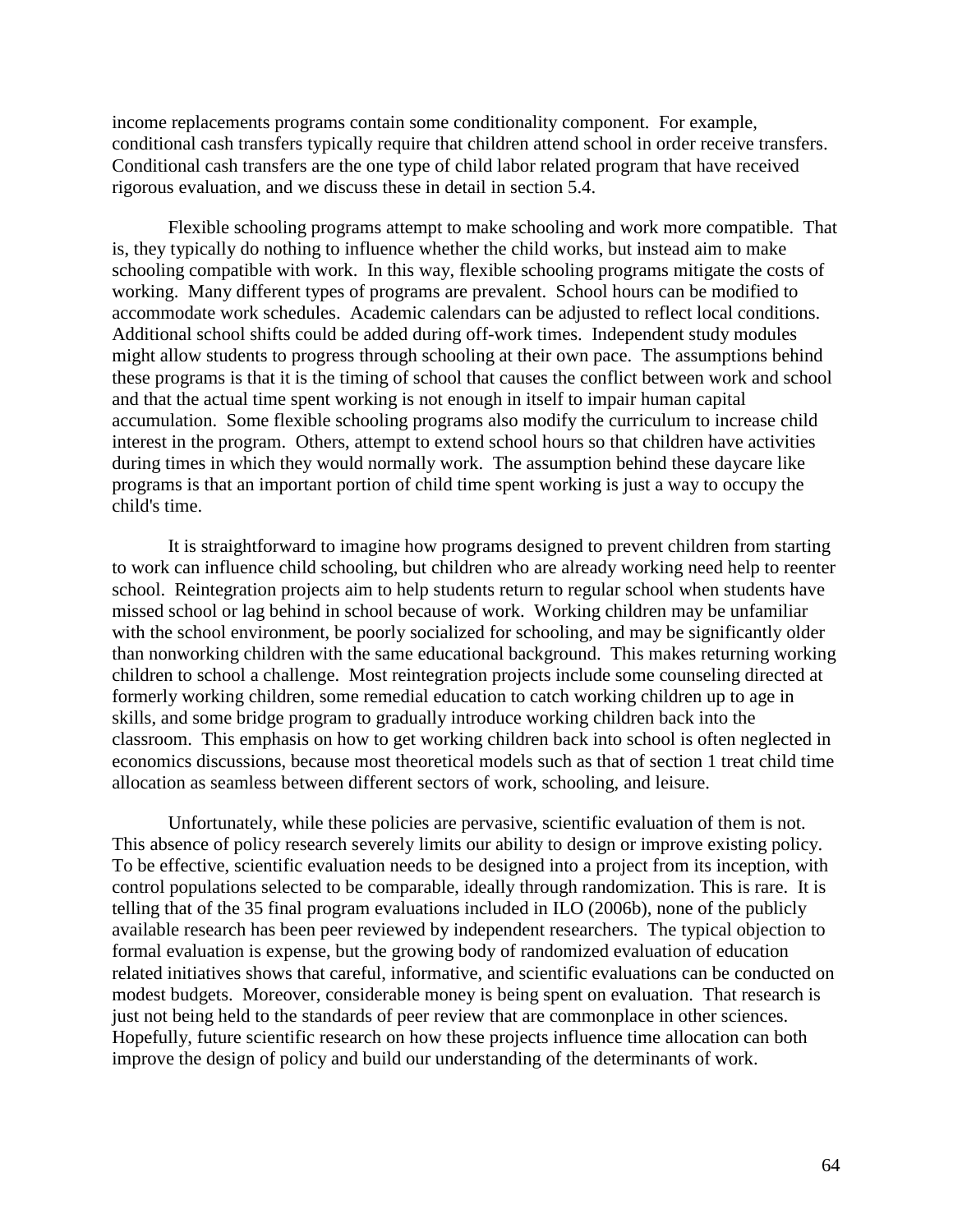# **5.2 Restrictions and Prohibitions on Employment**

Prohibitions on employment typically target children in specific activities. Often prohibitions are intended as symbolic gestures, but at times, they may be enforced by industry groups or the governments, Programs of identification and removal of working children from specific activities have occurred throughout the world, many the result of international pressures. Anecodotes abound about what happens to children upon removal from targeted activities, but rigorous statistical research does not appear available at the time of writing. The case for targeting one activity at a time is that it is more manageable to implement and enforce. However, it can lead to some inconsistencies that lead some to question the motives for targeting a particular activity.

General prohibitions on work or restrictions on working conditions are also common in low income countries. ILO Convention C138 on the minimum age of employment has been ratified by 141 countries, and nearly every developing country has some formal restriction on the age of employment for certain types of employment. Similarly, most countries have compulsory school ages as well. Beyond these aggregate laws which are similar on paper to those adopted historically in the U.S. and other high income countries, many countries have committed to pursue aggressive policies to eliminate child labor from certain sectors and 156 countries have committed to identify and eliminate worst forms of child labor under C182. Yet, despite all this policy discussion, there does not appear to be any study of the effectiveness of restrictions on work that would meet current standards of evidence. Part of the reason for this might be that bans are often not passed with the intention of enforcement. Instead, the motivation for such legislation can be that it helps outreach and education programs change social views about working children. However, there is a theoretical case that can be made for the enforcement of general bans on child labor.

The Basu and Van (BV, 1998, section 3.4) model is the most common framework used to illustrate the conditions under which enforced prohibitions on child labor may be welfare improving. BV gives multiple equilibriums as such, it allows a role for policy in the elimination of child labor. One frequently advocated policy is an enforced prohibition on child labor. Consider the labor market equilibriums that arise when demand function is given by a line marked GG in Figure 12. In this instance, there are two possible stable equilibriums marked E1 and  $E2^8$  In E2, children work. The presence of child labor depresses wages and hence creates a need for children to work. The equilibrium E1 creates an opportunity for policy to affect child labor supply. If policy can prevent children from working, the equilibrium in the economy can switch to E1. That is, by preventing children from working (i.e. eliminating CD and BC segment of labor supply), market wages increase, eliminating the household's need to send children to work.

Obviously, the potential existence of multiple equilibriums is not a sufficient condition for policy aimed at prohibiting child labor. For example, when labor demand is represented by FF, there is little that a ban can do to curtail child labor without improving labor demand (i.e. shifting FF up). Similarly, policy aimed at curtailing the demand for child labor could have the unintended consequence of moving households from the equilibrium defined by mG2 to the

<sup>&</sup>lt;sup>8</sup> The middle intersection of supply and demand is an unstable equilibrium and is neglected in the present discussion.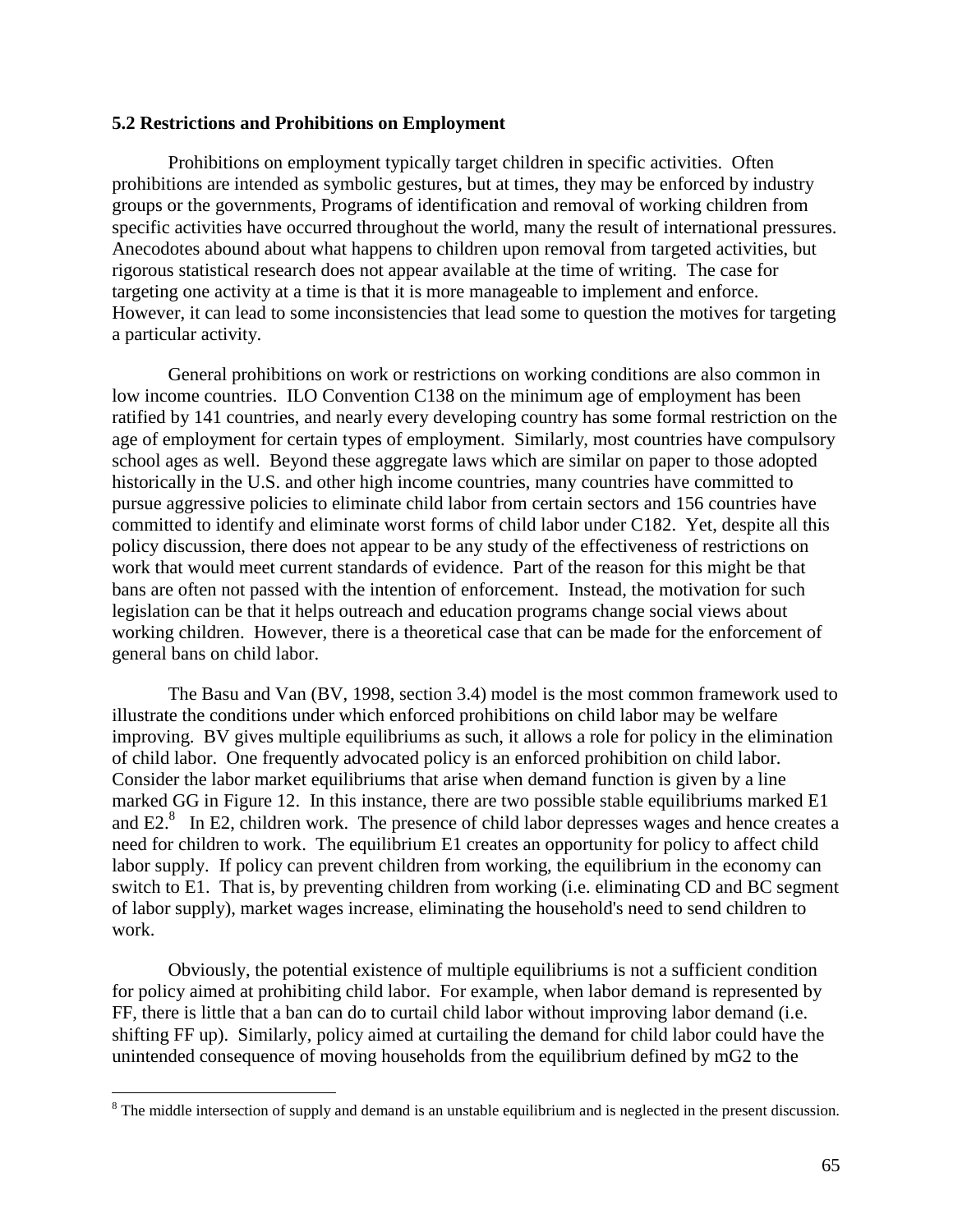equilibrium indicated by mF if policy lowers labor demand for child labor without the commensurate increase in demand for adult labor (Dessy and Pallage 2005 is a different model with the same result). This might occur for example if a consumer boycott drove an industry out of business in a community.<sup>9</sup> Figure 12 clarifies that whether any case can be made for policy actions against child labor depends on the characteristics of the local labor market.

Empirical evidence from contemporary low income countries on either the effectiveness of general bans or restrictions on employment is not available. The case that a ban could be welfare improving even for those with working children relies on the existence of multiple equilibria in the labor market. As discussed in section 3.4, this seems hard to imagine as a general proposition given that children are such a small share of total employment in general. While there is no evidence of the existence of multiple equilibria owing to child labor supply, Doran (2006) finds evidence in Mexico of a depressive effect of child labor on adult wages. The problem with identifying an effect of child labor on adult wages is that one needs something to affect child labor without separately impacting the adult labor market. Doran argues that the conditional cash transfer program in rural Mexico discussed below (Progresa) withdraws children from work without otherwise effecting local labor market characteristics (see the chapter on Progresa in this volume for related work). Doran observes that in randomly selected Progresa treatment communities less children work during the corn harvest and there is an associated increase in adult wages and adult employment relative to control communities. This raises the possibility that some of the foregone child labor earnings can be replaced by increasing adult wages although Doran does not observe full replacement.

The most compelling evidence on the effects of general prohibitions on child labor come from the historical experiences of developed countries. Several careful empirical studies exploit variation in the implementation of the child labor and compulsory schooling laws across the U.S. states to examine whether these legislative measures were the *driving* force behind the drastic declines in child labor at the turn of the last century and increases in secondary school enrollment and educational attainment between 1910 and 1940. Moehling (1999), for example, finds little evidence that minimum age laws for manufacturing employment implemented between 1880 and 1910 contributed to the decline in child labor during this period. She compares differences in participation rates of 13 and 14 year olds across states with and without a minimum working age of 14 before and after the enactment of laws. This difference-in-differences–in-differences strategy can distinguish the effects of the law from differential pre-existing trends in child labor across states with and without minimum age limits that could have influenced the implementation of the law. While the participation rates of children covered by the law declined in states that enacted the laws, boys in control groups experienced similar declines. The results for girls suggest that declines in child labor might be driven by endogenous child labor law implementation: states were more likely to implement the minimum age legislation if other labor demand and supply factors reduced their reliance on child labor prior to the reforms. Doepke and Zilibotti (2005) formalize this idea in a model with endogenous adoption of child labor laws.

While the overall contribution of child labor laws to child labor declines may have been small in the U.S., there appears to have been some marginal contribution. A number of studies

 $9^9$  See Davies (2004) for a theory on the consumer boycotts of products that are not child labor-free and why firms might select to produce their product child-free when their competitors do not do so.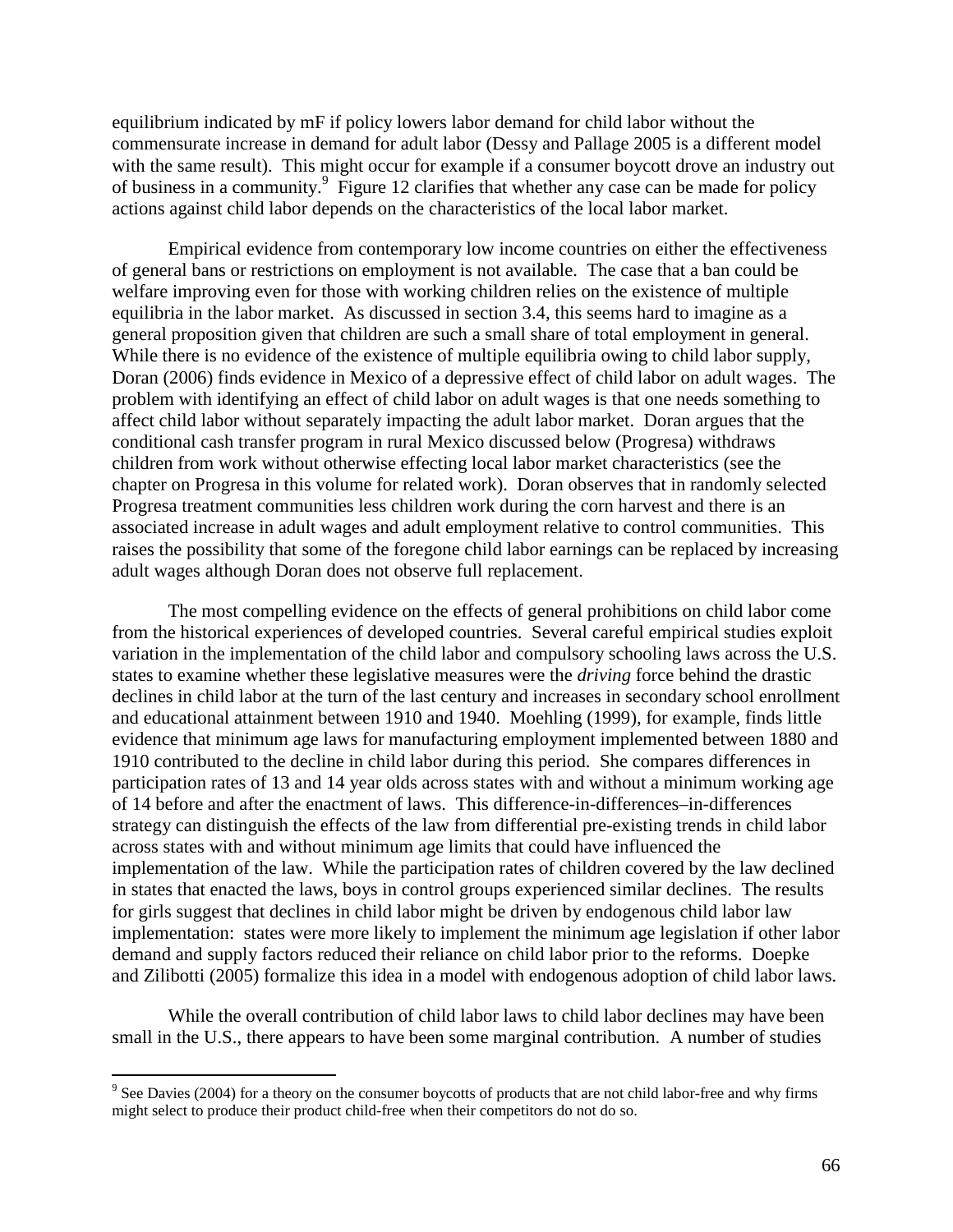have emphasized this. For example, Lleras-Muney (2002) documents an association between schooling completion rates and increases in the age at which children can apply for a work permit or reductions in the school entrance age in the U.S. in the early twentieth century. She finds some evidence of an effect of school continuation laws among white males but no other demographic group. Manacorda (2006) uses this variation in education owing to work permit ages to look at spillovers to siblings from child labor supply, and a number of studies have used this variation in educational attainment to evaluate the returns to education (Acemoglu and Angrist 1999, Oreopoulos, Page, and Stevens 2006). Overall, however, Goldin and Katz (2003) emphasize that all these legislative measures combined can explain at most 5 percent of the increase in high school enrollment and subsequent educational attainment between 1910 and 1939.

## **5.3 Trade Sanctions and Labor Standards**

Popular discontent in developed economies about child labor in developing countries have lead to numerous calls for harmonized labor standards, trade sanctions against countries with high levels of child labor, and consumer boycotts of products made with child labor. While empirical evidence directly on any of these issues is non-existent, it is worth reviewing the issues raised in the theoretical literature. More rigorous surveys of the theoretical work in this area are in Maskus (1997), Basu (1999), and Brown (2001).

Calls for harmonized labor standards typically envision a regime where some international arbitrator would oversee adherence to certain core labor standards. One common argument is to incorporate labor standards into the WTO. Either the WTO or ILO would monitor compliance with these standards, and violators would be punished via trade sanctions.<sup>10</sup> In fact, the idea of core labor standards is already enshrined in the ILO, and the abolition of child labor is one of the ILO's core four labor standards that many argued should be followed independent of level of development. Moreover, harmonization is argued to be necessary to avoid a race to the bottom, where governments lower their standards to attract business and gain competitive advantage. In fact, one can theoretically show that coordinated bans on child labor *might* be more effective in reducing child labor than a national ban when capital can easily move across countries (Basu 1999), but one cannot show that this outcome is necessarily the case.

Others have suggested the use of unilateral trade sanctions by the rich countries as a stick to fight child labor. Such policies have often been debated in the U.S. For example, the Child Labor Deterrence Act (the Harkin Bill) aimed to prohibit imports of products into the U.S. that are manufactured by child labor. While this legislation has yet to pass, the Sander's Amendment to the 1930 Tariff Act passed in 1997. It prohibits imports of goods produced by forced or indentured child labor. The 2000 Trade and Development Act restricts eligibility for trade benefits to countries that the Secretary of Labor certifies as showing progress to eliminate the worst forms of child labor.

Consumer boycotts of products produced by child labor have become popular in rich countries. Consumers who do not wish to consume goods produced by child labor can do so by

<sup>&</sup>lt;sup>10</sup>Abolition of child labor is one of the ILO's four core labor standards that some view should be respected by all nations regardless of their level of economic development. Discussion of international labor standards is beyond the scope of this paper and is covered in Maskus (1997), Basu (1999), and Brown (2001).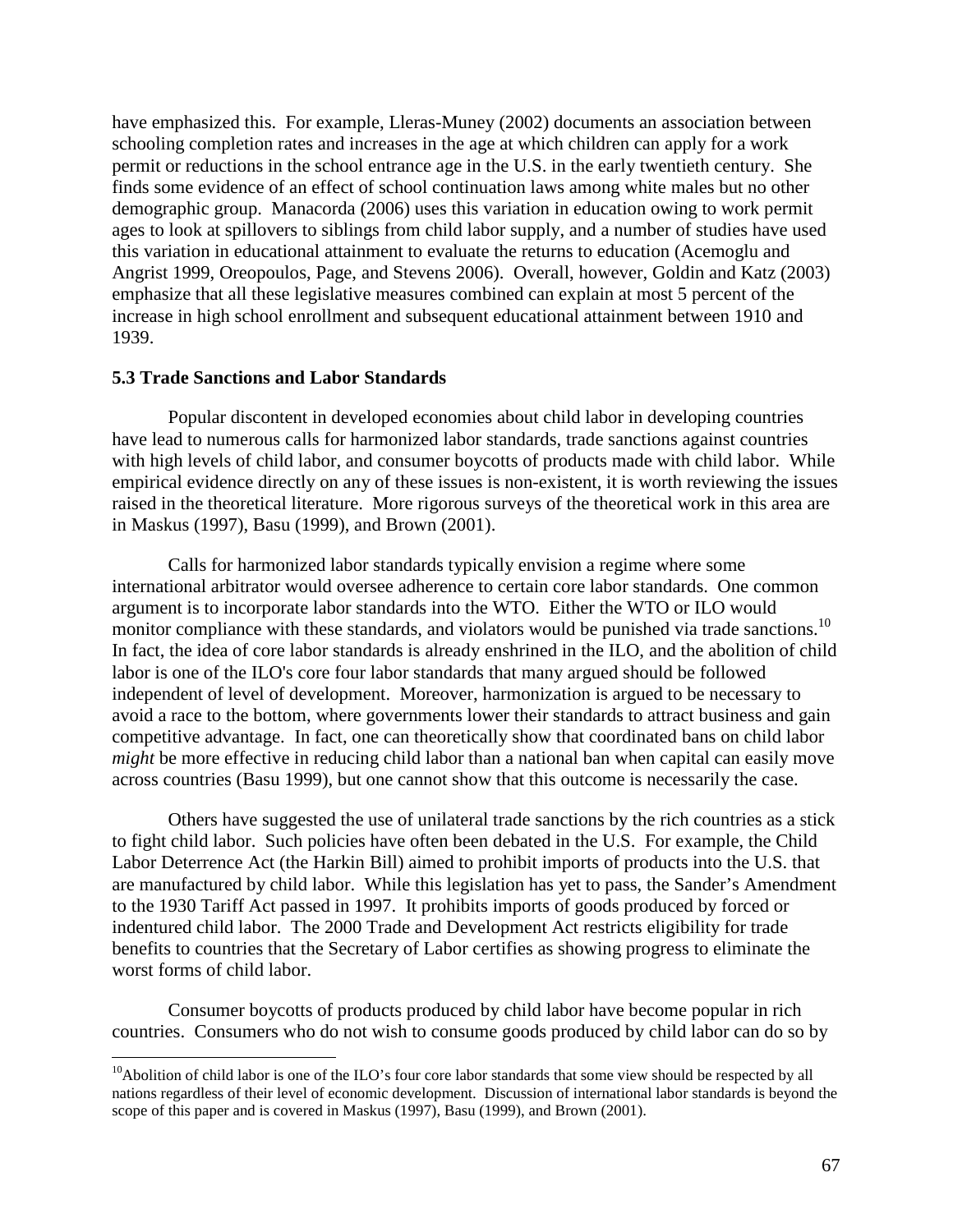purchasing products labeled as "child labor free" at a premium. Visible examples of such policies include RUGMARK-approved hand knotted rugs and "FIFA approved" soccer balls. Davies (2004) considers consumer boycotts in the context of a model or Bertrand competition with product differentiation. The threat of boycott allows for the creation of a profitable niche for adult-labor firms which in turn implies the creation of an analogous niche for child-labor firms. Moreover, he shows that even in the case of monopoly, a monopolist can segment the market by offering different product lines and then price-discriminate to increase profits. It is very difficult to show that this sort of product line specialization will be welfare improving for children. Basu and Zarghamee (2005) think about product boycotts with a focus on labor supply rather than demand. They emphasize that when wages are set locally, a product boycott can depress child wages. When children work only to help families meet subsistence needs, a decline in child wages can cause more children to need to work. Boycotts can increase child labor. Brown (2006) argues that donation labels where monitoring agencies denote some fraction of the purchase price to child welfare would be a more efficient way to reduce child labor. That said, empirical scientific evidence on the impact of boycotts on children is entirely absent.

The potential for unintended consequence is not limited to consumer boycotts. In general, it is not clear what types of policies these sanctions, threats, or boycotts are trying to affect, and it is hard to distinguish whether they reflect a genuine interest in the wellbeing of children in poor countries or are forms of hidden protectionism with all of these policies. When policies aim to restrict the employment options open to children, they can in turn have a depressive effect on child wages. If bans are not completely successful in eliminating or affecting enforced policies to prevent child labor, they may make child labor worse in two ways. More children may need to work to compensate for lost income, or children may be reallocated to sectors where monitoring is more difficult (see Basu 2005 for a formal discussion). It is not obvious that children are better off working in non-export sectors or underground. Scientific evidence on what happens to children displaced from export sectors is essentially nonexistent even in the most publicized prohibitions on the employment of children owing to the threat of sanctions involving Bangladeshi Garment industry and Pakistani soccer balls (See Elliott and Freeman 2003 for a description of both cases, pp. 112-115). In the case of Bangladesh, some suggest that most displaced child laborers went to work for lower wages in garment factories that did not produce for export while others describe children displaced into prostitution and stone crushing. However, it is unclear on what scale these diversions occur and whether they might be offset by improvements in other children's lives.

# **5.4 Conditional Cash Transfers**

A number of countries have adopted policies designed to discourage child labor and increase schooling by lowering the cost of schooling via educational subsidies. Examples include PETI and Bolsa Escola in Brazil, the Mid-day meals program in India, and the Progresa program in Mexico. The idea of these programs is to condition transfers on household's taking certain desirable actions such as attending school. Consequently, they both lower the relative costs of schooling while raising family incomes. PETI appears to be the only conditional cash transfer program at present that explicitly targets working children, and it is novel in that it requires after school activities for children as a way of mitigating the number of children who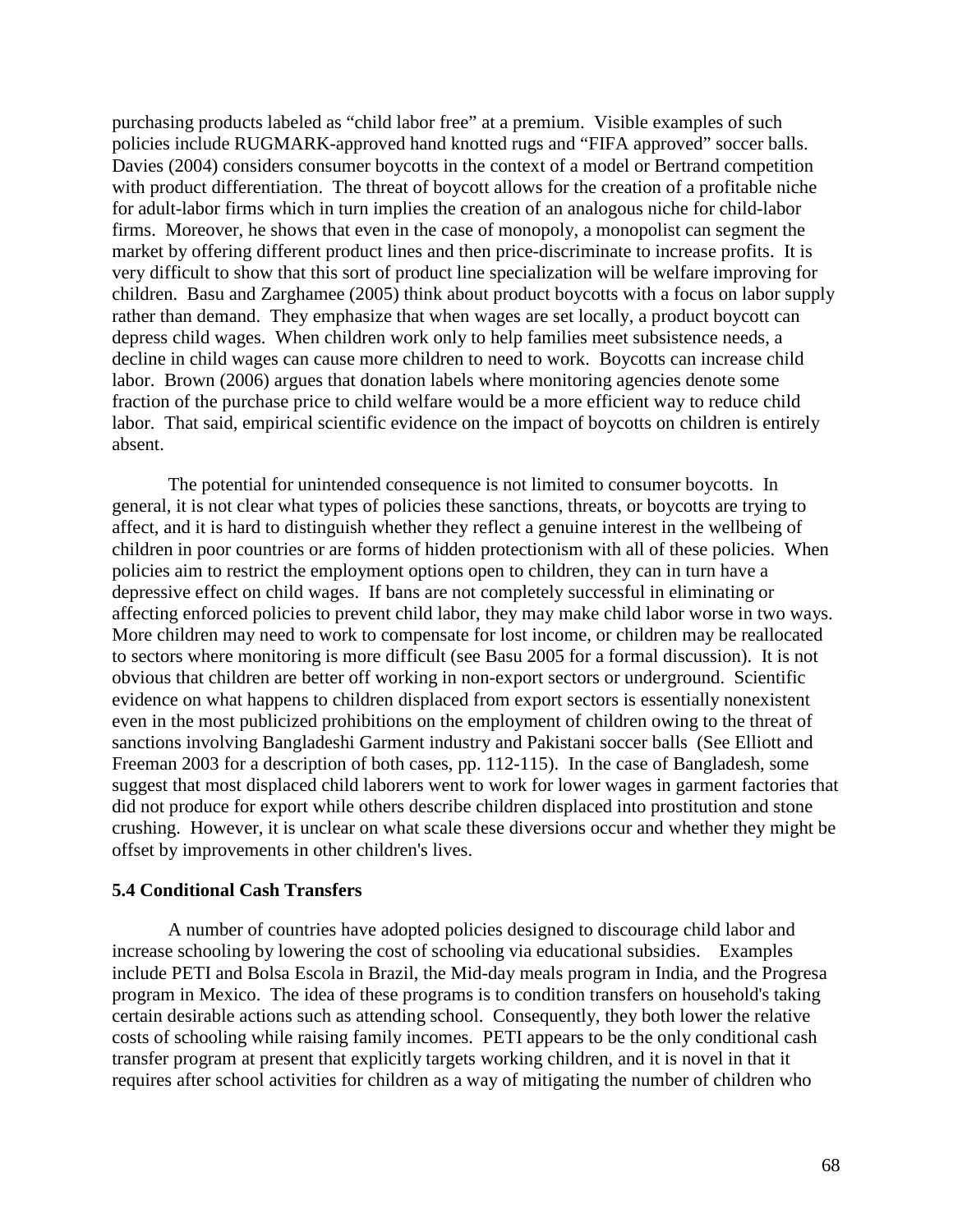work and attend school. Most other conditional cash transfers only affect work as a by product of the cash transfers or as a result of the schooling requirement embedded in the program.

The Progresa program is particularly important, because it embedded scientific evaluation into the design of the program at the start. Consequently, it is the most researched of the conditional cash transfer program, and it is the most emulated. Schooling incentives in Progresa increase with the age of the child in order to compensate the household for the older child's greater opportunity cost of schooling. In addition, at secondary school ages, girls receive larger cash payments for attending school than do boys. Because of the conditionality of the program, it is not possible to separate the effects of changing household income from changes in schooling costs. Nevertheless, the evaluation data on Progresa is extremely encouraging. Schultz (2004) finds a significant reduction in wage and market work associated with eligibility for Progresa. Skoufias and Parker (2001) also document declines in domestic work for girls. Similar findings have been found in other countries as well. Schady and Araujo (2006) for example document declines in market work in Ecuador's program. Interestingly, grants in Ecuador's cash transfer program were not conditioned on schooling, but it appears that a significant number of recipients believed them to be.

The advantage of this type of positive program that indirectly discourages child labor through increasing schooling is that it also addresses the agency problems, credit market imperfections, and difficulty in monitoring most forms of child labor that may interfere with the efficacy of other child labor related interventions such as child labor bans, compulsory schooling laws, etc. Of course, the effect of these schooling incentives on child labor may be small relative to their effects on schooling, as Ravallion and Wodon (2000) found in their evaluation of Bangladesh's Food for Education program which pays students in rice for attending school.

It is also worth emphasizing that the idea that conditional cash transfer are in some (imprecise) way the optimal policy tool to combat child labor or encourage schooling is largely without formal justification. Moreover, it assumes that it is worthwhile to encourage schooling. That is, it presumes the availability of quality schools that are advantageous to the child relative to work. This point is emphasized in Jafarey and Lahiri (2005) who point out that improvement in education quality may be more effective relative to (unconditional) cash or in-kind transfers when credit markets operate. Conditional cash transfer programs are discussed at length in other chapters of this handbook.

### **6. Conclusion**

The recent boom in empirical work on child labor has substantially improved our understanding of why children work and what the consequences of that work might be. This survey aims to assess what we currently know about child labor and to highlight what important questions still require attention.

Child labor research needs to carefully define exactly what measures of time allocation are being considered. Studies that consider too narrow a scope of activities are apt to generate misleading conclusions. Children are active in a wide variety of tasks and appear to substitute between them easily. Thus, if a child is observed working less in one task (like wage work), one cannot assume that she is working less. Moreover, though wage work appears less likely to be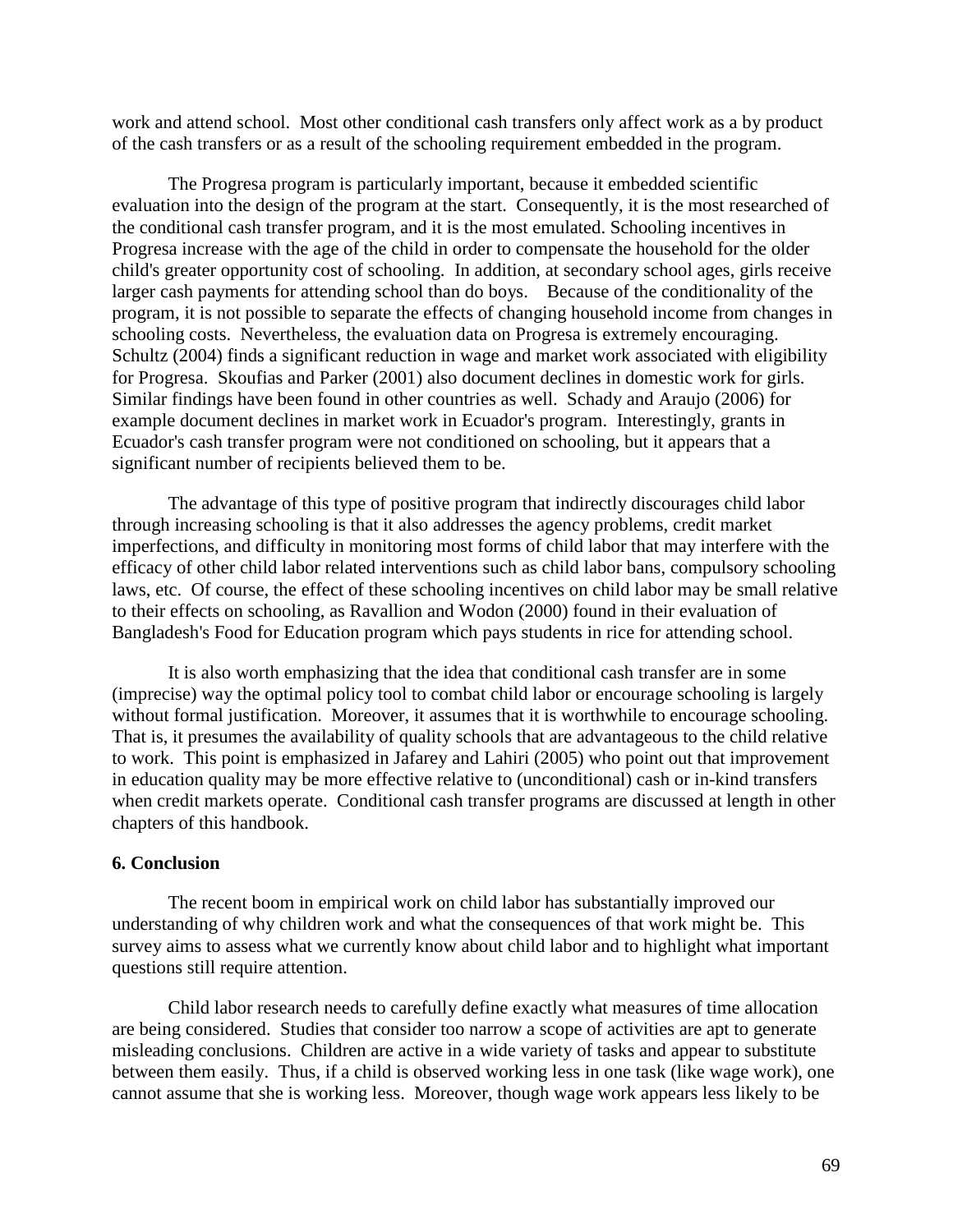associated with simultaneous schooling, differences in schooling associated with variation in hours worked are much greater than those associated with location of work. Work is typically classified as market work or domestic work. Domestic work (often labeled "chores") is too often ignored in child time allocation studies. For a given number of hours worked, domestic work appears as likely as work in the farm or family business to trade off with school. Hence, studies of child labor need to consider as wide a range of activities as the data permit. There is considerable scope for learning about total labor supply or schooling changes by looking at changes in participation in various disaggregate activities.

Policy interest in child labor in today's rich countries arose during the late 19th century because of what Zelizer (1994) terms the "sacralization" of children's lives. She writes: "The term sacralization is used in the sense of objects being invested with sentimental or religious meaning" (p. 11). This view is behind much of policy's and the public's interest in child labor in developing countries today. This issue arises within economics because of concern about whether child labor is driven by agency problems  $-$  do parents fully consider the tradeoffs and costs of work when sending their children to work? However, despite some suggestive evidence, the primacy of agency problems in determining child labor supply has yet to be established.

Instead, most contemporary research in economics on child labor is interested because of the impact of work on human capital accumulation. There are a finite number of hours in a day, so at some margin, there must be a tradeoff between work and schooling. However, work and schooling are simultaneous outcomes of a single decision-making process. Identifying a causal relationship between the two seems likely to be an uninformative exercise. Moreover, work is not the residual claimant on child time outside of school, and the incidence of children who neither work nor attend school appears highest where schooling is the lowest. Consequently, it is somewhat problematic to motivate interest in child labor out of a concern for schooling. Studies of schooling should consider child labor supply in attempts to understand schooling variation, but the existing evidence is insufficient to motivate studying of child labor alone without considering schooling if human capital is the researcher's only concern. Researchers have considered several other consequences of child labor that might go beyond the child's time constraint and agency problems such as whether there are health consequences, externalities, effects on attitudes and values, occupation choice, fertility, or local labor markets. Much of this work is in its infancy.

The interconnection of child labor and poverty seems intuitive, but evidence has been more difficult to establish. This is because the assertion that child labor stems from poverty is often taken to imply that the only reason children work is because of high marginal utility of income. The data are inconsistent with this extreme view in general.

In fact, a more general description of the child labor problem is that the child works when the utility from working today is greater than the utility associated with not working. This raises several issues that the literature has considered about why children work. Perhaps the most important issue is the least researched: who makes child labor decisions – that is, whose marginal utility matters?

There is some evidence that child time allocation is influenced by the net return to schooling. While estimating the return to schooling is a challenge, there is suggestive evidence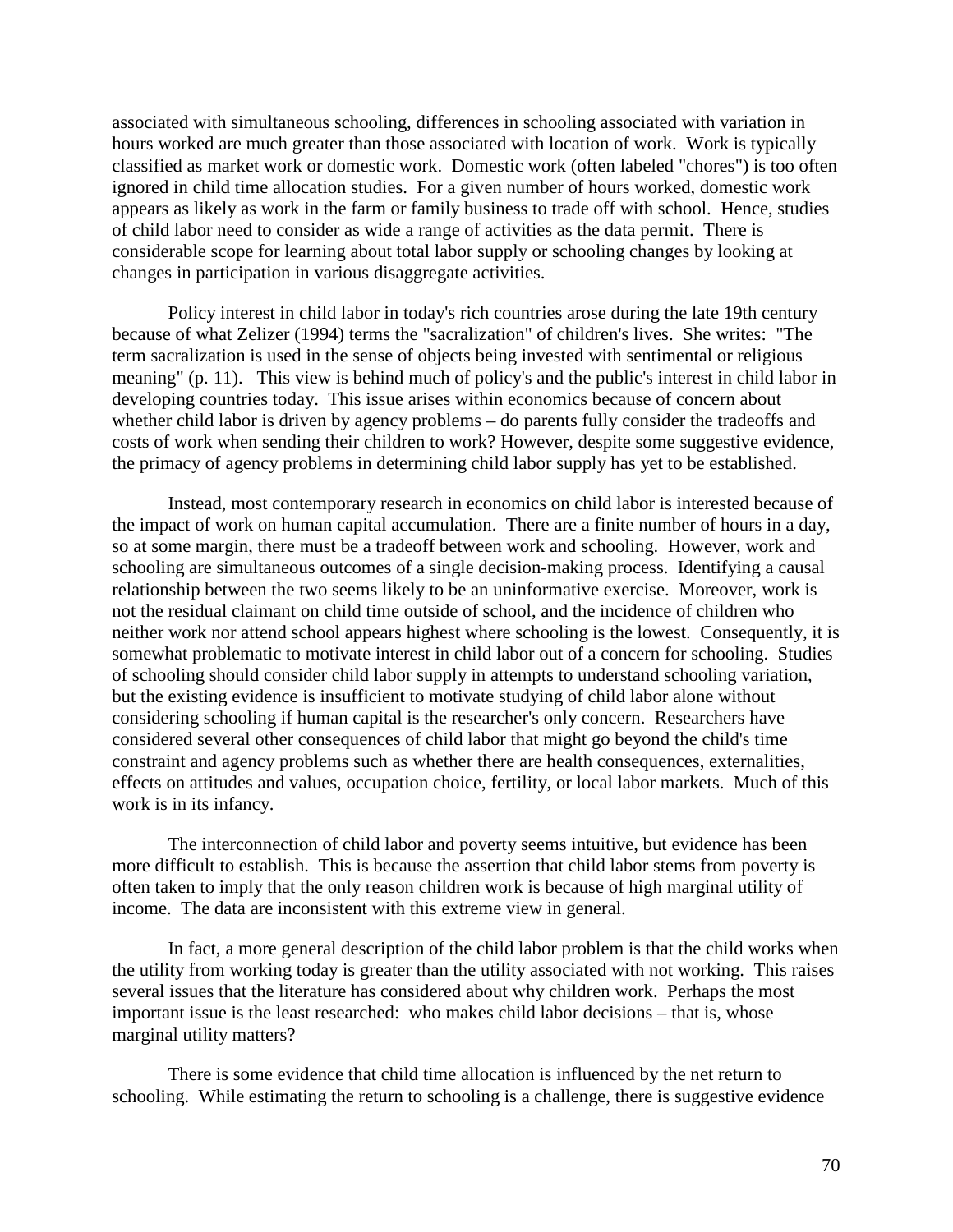that it influence child time allocation. Several studies document a correlation between the employment opportunities open to children inside and outside their household and child time allocation. Hence, there should be situations when work is the most efficient use of child time, and there is nothing in the literature which precludes this.

The fact that work can be optimal does not exclude the possibility that child labor's prevalence owes less to its efficiency but more to the family's need for the child's contribution to the household. There appears to be a fairly broad consensus that credit constraints force families to make child labor decisions without fully considering future returns to education, and several studies document that declining poverty is associated with rapid declines in the fraction of children who are working, especially in market work. For this to be true, there needs to be both credit constraints among the very poor and substantive changes in the marginal utility of the child's contribution as the family exits poverty. However, while transitioning out of poverty may be associated with declining economic activity levels, higher income households are apt to have more employment opportunities both outside and inside the household. This creates a difficult econometric problem for researchers if both labor supply and labor demand change in opposite ways with rising income. A failure to understand this has caused many to assert that there is little link between poverty and child labor. Fortunately, as research progresses, there has been increasing attention to all of the different factors that can influence child labor.

While the quantity and quality of research on child labor has been increasing dramatically in recent years, there are several omissions in the literature that need to be resolved (beyond the agency issues we have already mentioned). Policy appears to be largely operating in a vacuum from research. Namely, rhetoric is increasingly directed against "worst forms of child labor," but I am not aware of any current empirical work on why children select into worst forms that has survived peer review in a contemporary mainstream economics journal. Moreover, outside of conditional cash transfer programs, policies targeted at these worst forms and more common forms of child labor are not being evaluated in a scientific way as far as I can find. This is unfortunate. Not only could more effective policies be designed but fundamental questions about why children work could be answered in the process. Hopefully, future work on child labor will aim to combine rigorous research on these unanswered questions with formal evaluation of child labor policy.

## **Works Cited**

- Acemoglu, D. and J. Angrist (1999), "How large are the social returns to education: Evidence from compulsory schooling laws", Working Paper no. 7444 (National Bureau of Economic Research, Inc, USA).
- Akabayashi, H. and G. Psacharopoulos (1999), " The trade-off between child labour and human capital formation: A Tanzanian case study", Journal of Development Studies 35: 120-140.
- Akresh, R. (2004), "Adjusting household structure: School enrollment impacts on child fostering in Burkina Faso", Unpublished paper (University of Urbana-Champaign).
- Alessie, R., P. Baker, R. Blundell, C. Heady, and C. Meghir (1992), "The working behavior of young people in rural Cote d'Ivoire", The World Bank Economic Review 6:139-154.
- Amin, S., S. Quayes, and J. Rives (2006), "Market work and household work as deterrents to schooling in Bangladesh," World Development 34: 1271-1286.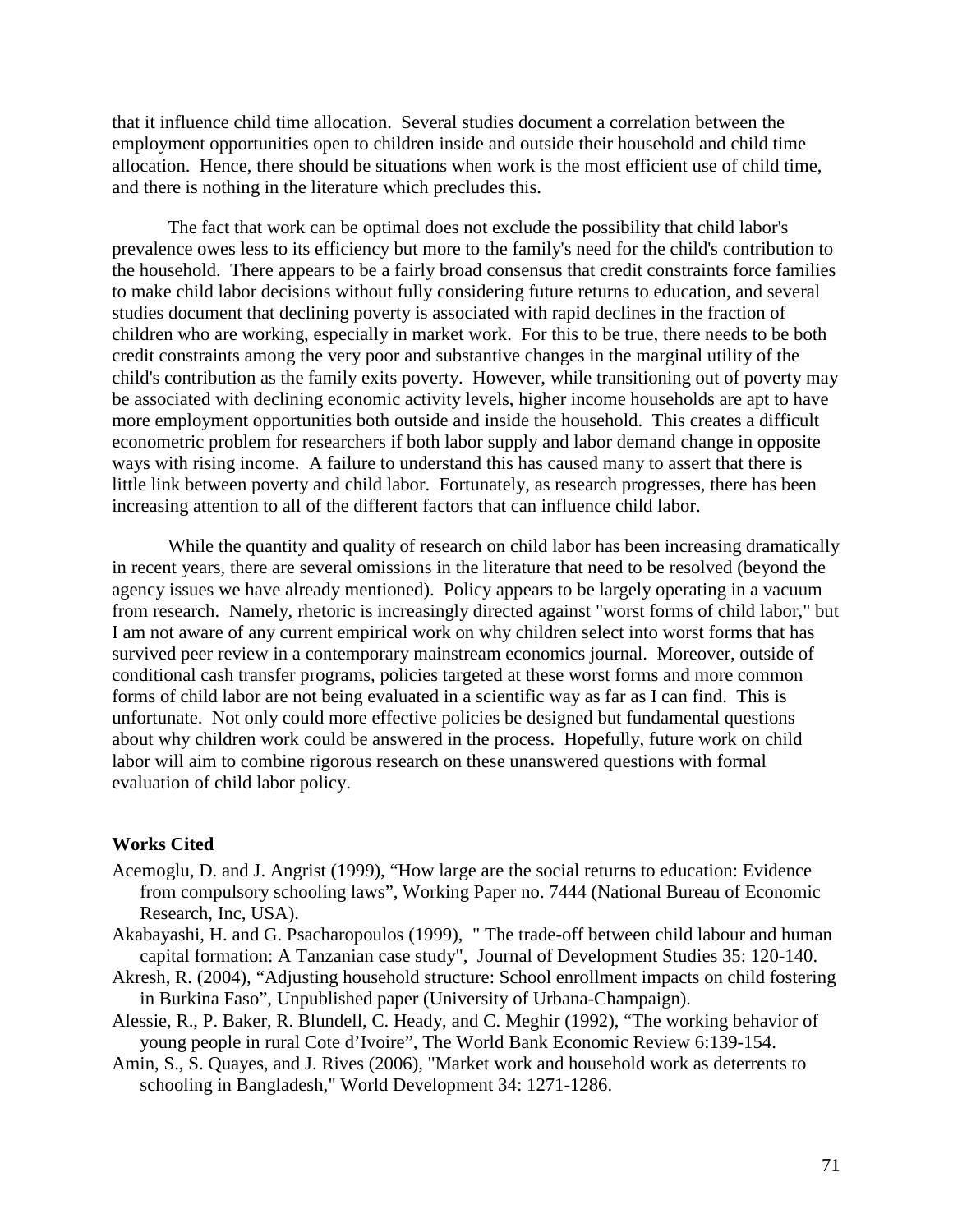- Arends-Keunning, M. and S. Amin (2004): "School incentive programs and children's activities: The case of Bangladesh", Comparative Education Review 48: 295-317.
- Ashagrie, K. (1997) Statistics on Working Children and Hazardous Child Labour in Brief, (International Labor Office, Geneva).
- Assaad, R. , D. Levison, and N. Zibani (2003) "The effect of child work on schooling in Egypt" Unpublished paper (University of Minnesota).
- Baland, J. and J. A. Robinson (2000), "Is child labor inefficient?", Journal of Political Economy 108: 663-679.
- Banerjee, A. and A. Newman (1993): "Occupational choice and the process of development", Journal of Political Economy 101: 274-298.
- Bangladesh Bureau of Statistics (2003) Report on National Child Labour Survey 2002-2003 (Government of the People's Republic of Bangladesh,Parishankhan Bhaban, Dhaka, Bangladesh)
- Barham, V., R. Boadway, M. Marchand, P. Pestieau (1995), "Education and the poverty trap", European Economic Review 39: 1257-1275.
- Basu, A., N. Chau, and U. Grote (2006), "Guaranteed manufactured without child labor: The economics of consumer boycotts, social labeling, and trade sanctions," Review of Development Economics 10: 466-491.
- Basu, A. and N. Chau (2004) "Exploitation of child labor and the dynamics of debt bondage.'' Journal of Economic Growth 9: 209-238.
- Basu, K. (1999), "Child labor: Cause, consequence, and cure, with remarks on international labor standards", Journal of Economic Literature 37: 1083-1119.
- Basu, K. (2001), "A note on the multiple general equilibria with child labor", Economic Letters 74: 301-308.
- Basu, K. (2003), "Policy dilemmas for controlling child labor", Working Paper no. 3-17 (Cornell University, Ithaca, New York).
- Basu, K. (2005), "Child labor and the law: Notes on possible pathologies,"Economics Letters 87: 169-174.
- Basu, K. (2006) "Gender and Say: A Model of Household Behavior with Endogenously Determined Balance of Power," Economic Journal, forthcoming.
- Basu, K. and R. Ray (2002), "The collective model of the household and an unexpected implication for child labor: Hypothesis and an empirical test", Working Paper series: 2813 (The World Bank, Policy Research)
- Basu, K. and P. Van (1998), "The economics of child labor", American Economic Review, 88: 412-427.
- Basu, K. and H. Zarghamee (2005), "Is product boycott a good idea for controlling child labor?" Unpublished paper (Cornell University, Ithaca NY).
- Becker, G. (1962), "Investment in human capital: A theoretical analysis", The Journal of Political Economy 70: 9-49.
- Becker, G. (1965), "A theory of the allocation of time", Economic Journal 75 : 493-517.
- Becker, G. and H. Lewis (1973) "On the interaction between the quantity and quality of children", Journal of Political Economy, 81: S279-S288.
- Benjamin, D. (1992) "Household composition, labor markets, and labor demand: Testing for separation in agricultural household models", Econometrica 60: 287–322.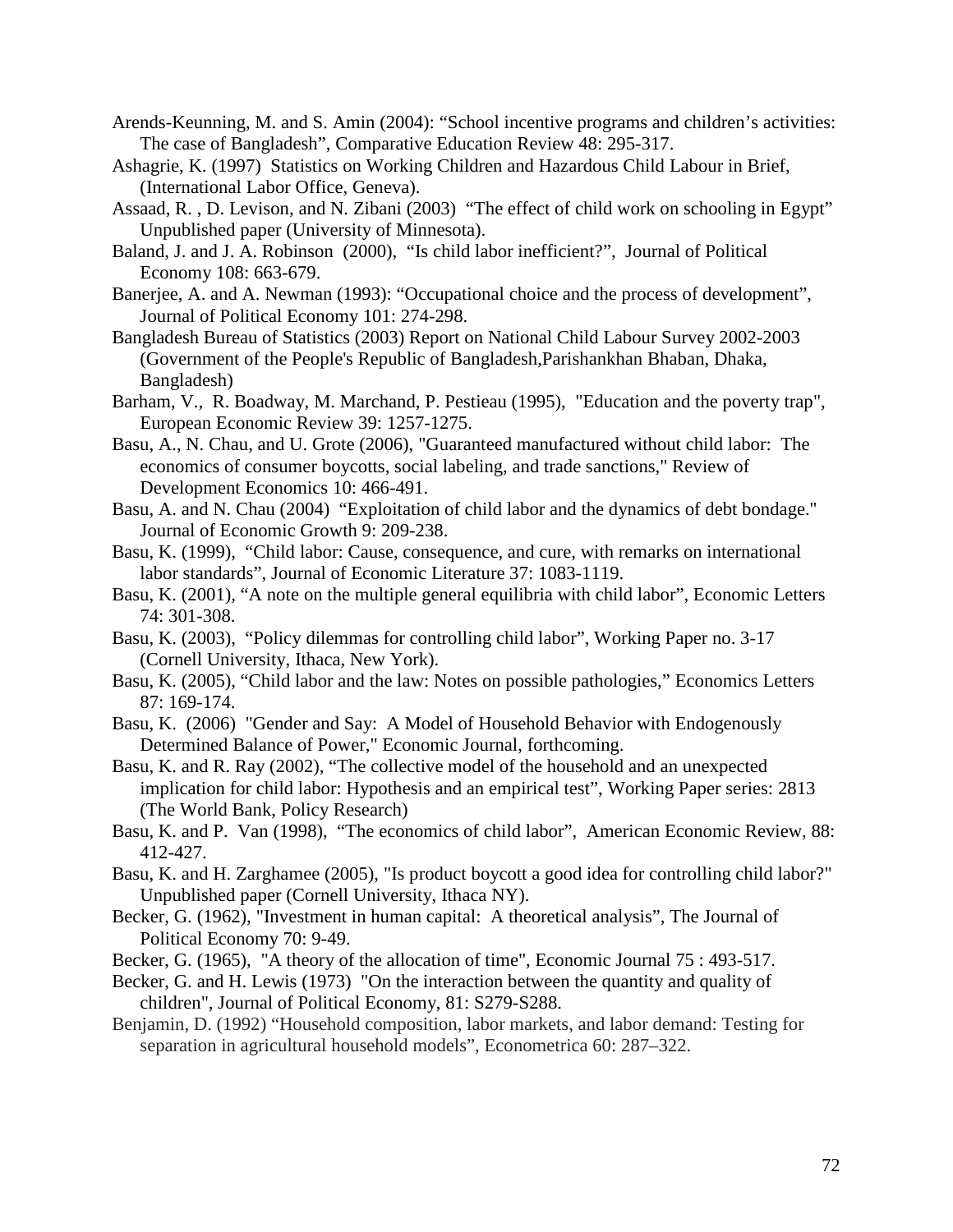- Beegle, K., R. Dehejia, and R. Gatti (2005), "Why should we care about child labor? The education, labor market, and health consequences of child labor,"Working Paper no 3479 (World Bank Policy Research).
- Beegle, K., J. De Weerdt, and S. Dercon (2006), "Orphanhood and the long-run impact on children", American Journal of Agricultural Economics 88: 1266-1272.
- Beegle, K., R. Dehejia, and R. Gatti (2006), "Child labor and agricultural shocks", Journal of Development Economics 81: 80-96.
- Ben-Porath, Y. (1967). "The production of human capital and the life cycle of earnings", Journal of Political Economy 75: 352-365.
- Bhalotra, S. and C. Heady (2003), "Child farm labor: The wealth paradox", World Bank Economic Review 17: 197-227.
- Biggeri, M., L. Guarcello, S. Lyon, and F. Rosati, (2003), "The puzzle of "idle" children: neither in school nor performing economic activity: Evidence from six countries", Working Paper (Understanding Children's Work).
- Birdsall, N. (1991) "Birth order effects and time allocation", in: T. Shultz, ed., Research in Population Economics, (JAI press, Greenwich, Connecticut and London) pp. 191-213.
- Blattman, C. (2006), "The consequences of child soldiering", Working paper no. 22 (Household in Conflict Network).
- Bommier, A. and P. Dubois (2004), "Rotten parents and child labor", Journal of Political Economy 112: 240-248.
- Boozer, M. and T. Suri (2001), "Child labor and schooling decisions in Ghana", Unpublished paper (Yale University).
- Brown, D. (2001), "Labor standards: Where do they belong on the international trade agenda?" Journal of Economic Perspectives 15: 89-112.
- Brown, D. (2006), "Consumer product labels, child labor, and educational attainment," Contributions to Economic Analysis & Policy 5: 1372-1372.
- Brown, M., J. Christiansen, and P. Philips (1992), "The decline of child labor in the U.S. fruit and vegetable canning industry: Law or economics?'Business History Review 66: 723-770.
- Cain, M. (1977), "The economic activities of children in a village in Bangladesh", Population and Development Review 3: 201-227.
- Cain, M (1982), "Perspectives on family and fertility in developing countries,"Population Studies 36: 159-175.
- Cardoso, E. and A. Souza (2004), "The impact of cash transfers on child labour and school attendance in Brazil", Working Paper no. 407 (Department of Economics, Vanderbilt University).
- Case, A., C. Paxson, and J. Ableidinger (2004), "Orphans in Africa: Parental death, poverty and school enrollment", Demography 41: 483-508.
- Case, A. and M. Yogo (1999), "Does school quality matter? Returns to education and the characteristics of schools in South Africa,"Working Paper no. 7399 (National Bureau of Economic Research).
- Central Bureau of Statistics (1998). The Nepal Living Standards Survey 1 (National Planning Commission, Kathmandu).
- Central Bureau of Statistics (2001) The 1998/99 Child Labour Report (Central Bureau of Statistics , Ministry of Finanace and Planning Republic of Kenya).
- Central Bureau of Statistics (2005). The Nepal Living Standards Survey 2 (National Planning Commission, Kathmandu).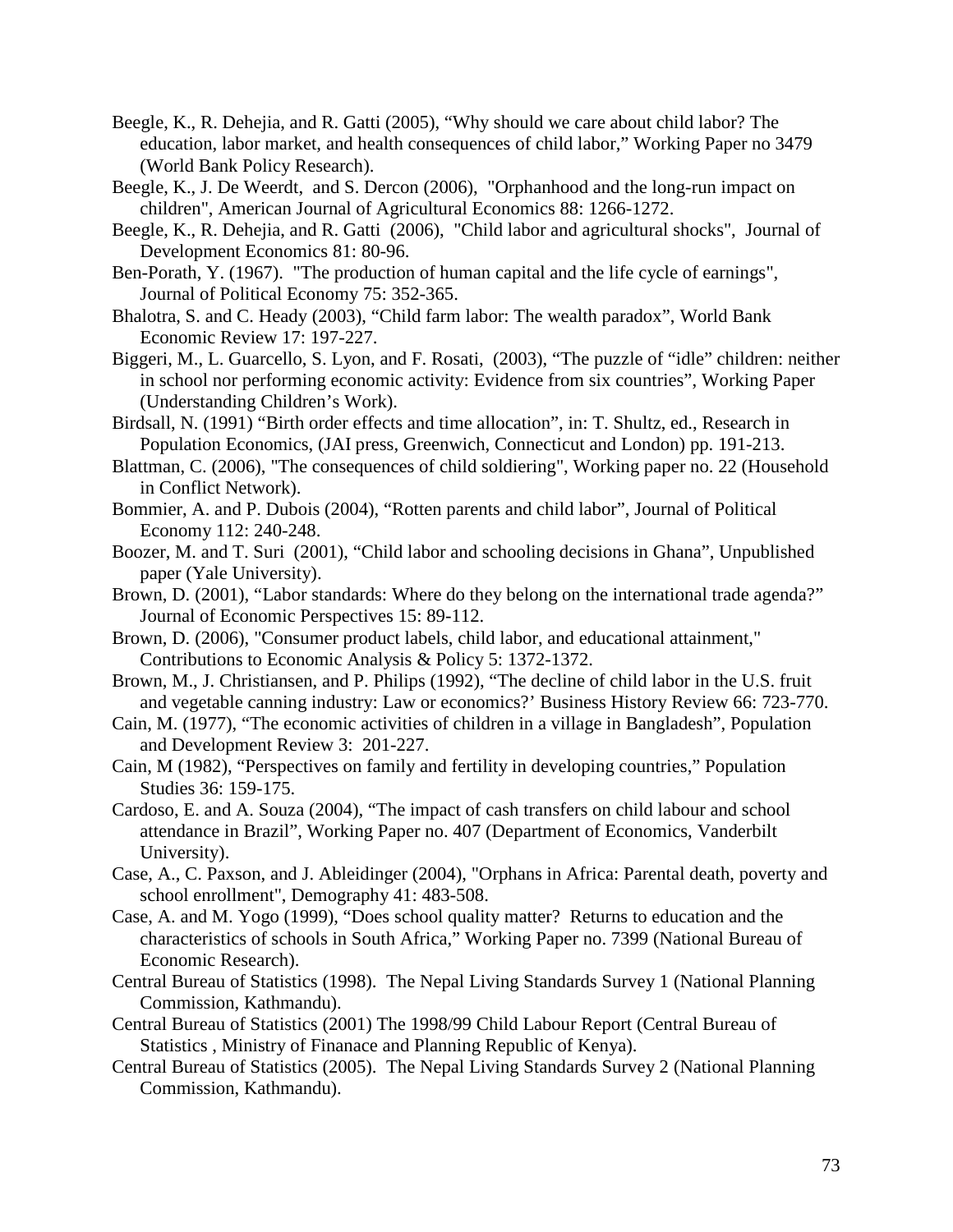- Central Statistical Authority (2003) Ethiopia Child Labour Survey Report 2001 (Federal Democratic Republic, Ministry of Labour and Social Affairs and ILO).
- Central Statistical Office (1999) Child Labour Survey: Country Report (Central Statistical Office, Zambia and ILO-IPEC).
- Chamarbagwala, R. (2006) "Regional returns to education, child labor, and schooling in India," Journal of Development Studies forthcoming.
- Chernichovsky, D. (1985), "Socioeconomic and demographic aspects of school enrollment and attendance in rural Botswana," Economic Development and Cultural Change 33: 319-332.
- Cigno, A. and F. Rosati (2005). The Economics of Child Labour, (Oxford University Press, Cambridge).
- Cockburn, J. (2002), "Child labour versus education: Poverty constraints or income opportunities?"Development and Change, forthcoming.
- Cornejo M., A. Rodriguez, Y. Adames, R. Castillo (2003) National Report on the Results of the Child Labour Survey in Panama (ILO/IPEC/SIMPOC).
- Cruz, R. (2002), National report on the results of the child labour survey in Honduras (ILO, San Jose, Costa Rica).
- Dammert, A. (2005), "Does child labor decline with household income? A non-parametric approach", Unpublished paper (Syracuse University).
- Dammert, A. (2006), "Child Labor Response to Changes in Coca Production: Evidence from Rural Peru,"Unpublished paper (Syracuse University).
- Das, S. and R. Deb (2006), "A dynamic analysis of child labor with a variable rate of discount: Some policy implications," Contributions to Economic Analysis & Policy 5: 1562-1562.
- Davies, R. (2004) "Abstinence from child labor and profit seeking," Journal of Development Economics 76: 251- 263.
- de Brauw, A. and J. Giles (2005) "Migrant opportunity and the educational attainment of youth in rural China" Discussion Paper no. 2326 (Institute for the Study of Labor).
- Deaton, A. (1997), The Analysis of Household Surveys, (Johns Hopkins University Press, Baltimore).
- Dehejia, R. and R. Gatti (2002), "Child labor: The role of income variability and credit constraints across countries"Working Paper no. 9018, (National Bureau of Economic Research, Cambridge, MA).
- de Janvry A., F. Finan, E. Sadoulet, and R. Vakis (2006) "Can conditional cash transfers serve as safety nets in keeping children at school and from working when exposed to shocks?" Journal of Development Economics 79: 349-373.
- Department of Census and Statistics (1999) Child Activity Survey: Sri Lanka 1999 (Ministry of Finance and Planning, Sri Lanka).
- Dessy, S. and S. Pallage (2005), "A theory of the worst forms of child labour,"The Economic Journal 115: 68-87.
- Dessy, S.(2000), "A defense of compulsive measures against child labor", Journal of Development Economics 62: 261-275.
- Doran, K. (2006), "Can we ban child labor without harming household welfare? An answer from schooling experiments," Unpublished paper (Princeton University, Princeton, NJ).
- Doepke, M. and F. Zilibotti (2005), "The macroeconomics of child labor regulation", American Economic Review 95: 1492-1524.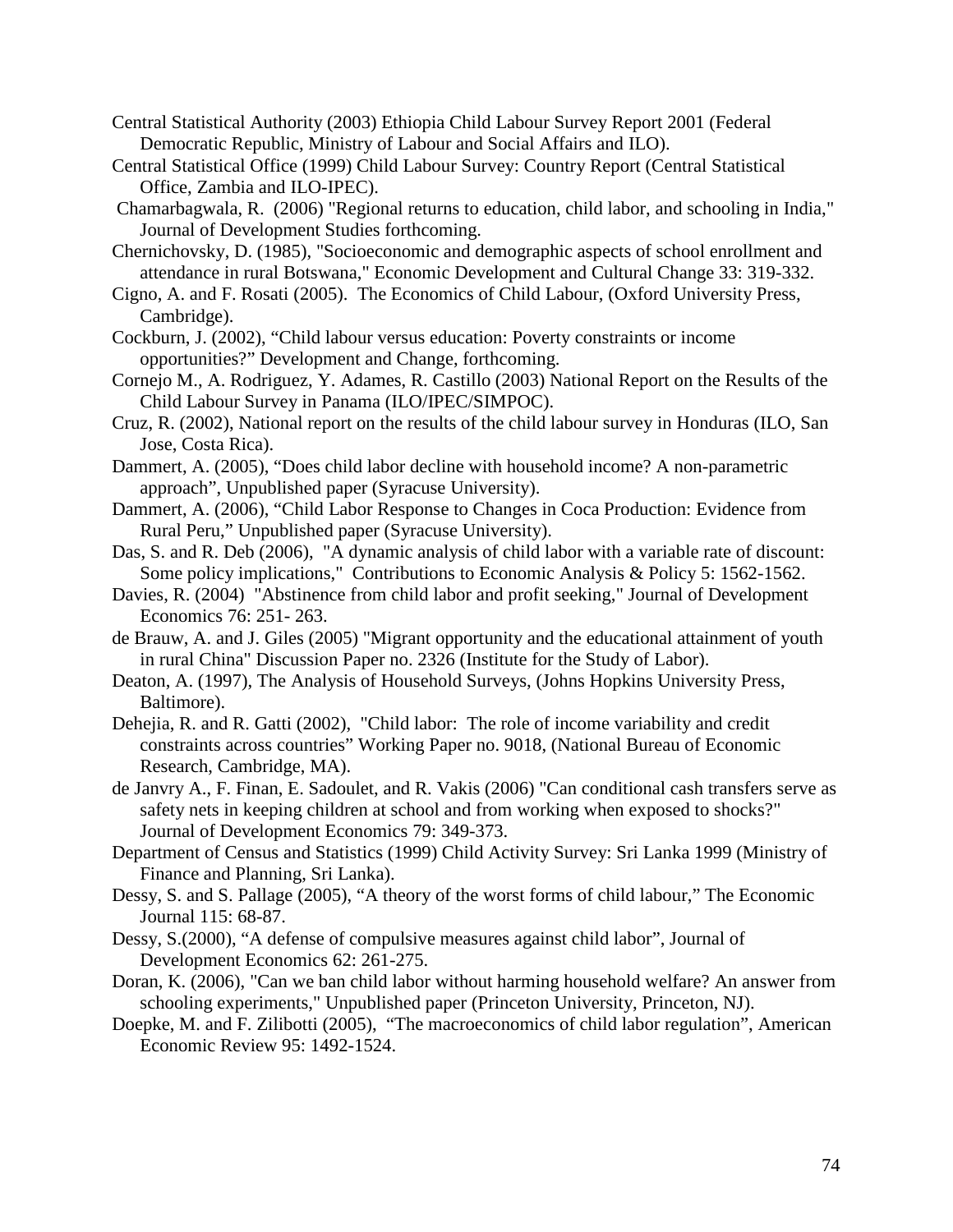- Duflo, E., P. Dupas, M., M. Kremer, and S. Sinei (2006). "Education and HIV/AIDS Prevention: Evidence from a randomized evaluation in Western Kenya," *World Bank Policy Research Working paper no. 4024 (World Bank, Washington D.C., October)*.
- Duryea, S., D. Lam, and D. Levison (2007), "Effects of economic shocks on children's employment and schooling in Brazil," Journal of Development Economics, forthcoming.
- Duryea, S. and M. Arends-Kuenning (2003), "School attendance, child labor and local labor market fluctuations in urban Brazil,"World Development 31: 1165-1178.
- Edmonds, E. (2003), "Child Labor in South Asia,"Working Paper no. 5 (OECD Social, Employment and Migration).
- Edmonds, E. (2005), "Does child labor decline with improving economic status?", The Journal of Human Resources 40: 77-99.
- Edmonds, E. (2006a), "Child labor and schooling responses to anticipated income in South Africa,"Journal of Development Economics 81: 386-414.
- Edmonds, E. (2006b), "Understanding sibling differences in child labor,"Journal of Population Economics 19: 795-821.
- Edmonds, E. (2006c), "Alternative income generation and entry into worst forms of child labor," in: Linking Theory and Practice to Eliminate the Worst Forms of Child Labor (Department of Labor, Washington, D.C.).
- Edmonds, E. and N. Pavcnik (2005a), "Child labor in the global economy", Journal of Economic Perspectives 19: 199-220.
- Edmonds, E. and N. Pavcnik (2005b), "The effect of trade liberalization on child labor", Journal of International Economics 65: 401-419.
- Edmonds, E. and N. Pavcnik (2006a), "International trade and child labor: Cross-country evidence", Journal of International Economics 68: 115-140.
- Edmonds, E. and N. Pavcnik (2006b), "Trade liberalization and the allocation of labor between households and markets in a poor country", Journal of International Economics 69: 272-295.
- Edmonds, E., N. Pavcnik, and P. Topalova (2007), "Trade adjustment and human capital investments: Evidence from Indian tariff reform", Working paper no. 12884 ( (National Bureau of Economic Research, Inc, USA).
- Edmonds, E. and S. Sharma (2006), "Institutional influences on human capital accumulation: Micro evidence from children vulnerable to bondage," Unpublished paper (Dartmouth College, Hanover, NH).
- Edmonds, E. and C. Turk (2004), "Child labor in transition in Vietnam", in P. Glewwe, N. Agrawal and D. Dollar, eds., Economic Growth, Poverty and Household Welfare in Vietnam (World Bank, Washington DC) pp. 505-550.
- Ejrnaes, M. and C. Portner (2004), "Birth order and the intrahousehold allocation of time and education," Review of Economics and Statistics 86: 1008-1019.
- Elliot, K. and R. Freeman (2003) Can Labor Standards Improve Under Globalization? (Institute for International Economics, Washington, DC).
- Emerson, P. and S. Knabb (2003), "Self-fulfilling expectations, child labor, and economic development," Unpublished Paper (Oregon State University).
- Emerson, P. and A. Souza (2002), "Birth order, child labor, and school attendance in Brazil," Working paper no. 212 (Vanderbilt University).
- Emerson, P. and A. Souza (2003), "Is there a child labor trap? Intergenerational persistence of child labor in Brazil", Economic Development and Cultural Change 51: 375-398.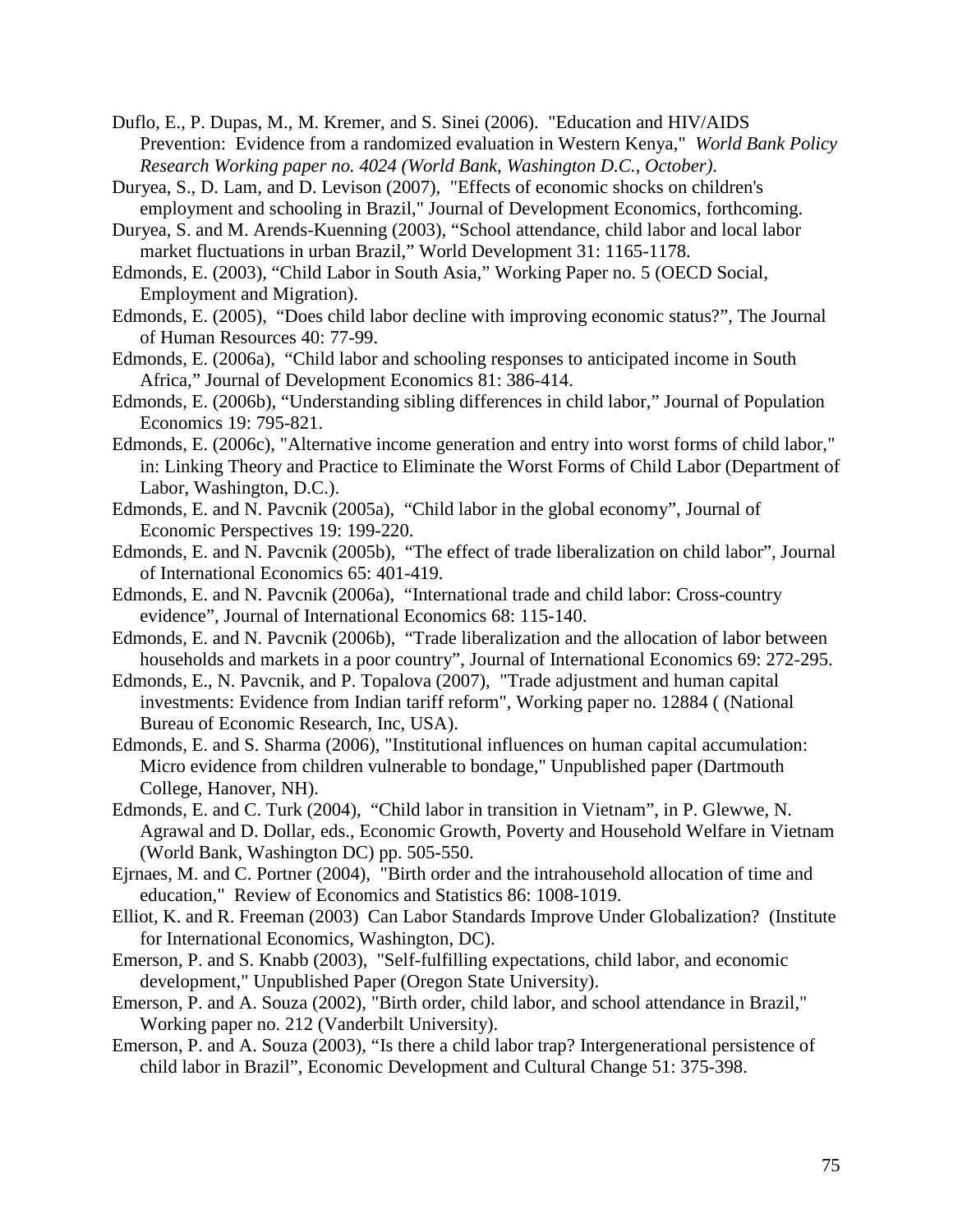- Emerson, P. and A. Souza (2004), "Is child labor harmful? The impact of working as a child on adult earnings", Unpublished Paper (University of Colorado at Denver).
- Emerson, P. and A. Souza (2007), "Child Labor, School Attendance and Intra-Household Gender Bias in Brazil", World Bank Economic Review, forthcoming.
- Ersado, L. (2005), "Child labor and school decisions in urban and rural areas: comparative evidence from Nepal, Peru, and Zimbabwe", World Development 33: 455-480.
- Evans, D. and E. Miguel (2005), " Orphans and schooling in Africa: A longitudinal analysis," Working Paper no. 143 (Center for International and Development Economics Research, University of California, Berkeley).
- Fafchamps, M. and F. Shilpi, (2004) "Cities and specialization: Evidence from South Asia", Working Paper no. 139 (University of Oxford).
- Fafchamps, M. and J. Wahba (2006): "Child labor, urban proximity, and household composition"Journal of Development Economics 79: 374-397.
- Federal Bureau of Statistics (1996) Summary Results of Child Labour Survey in Pakistan (Federal Bureau of Statistics, Statistics Division, Ministry of Labour, Manpower and Overseas Pakistanis, ILO and IPEC, Islamabad, Pakistan).
- Field, Erica, (2003), "Entitled to work: Urban property rights and labor supply in Peru," Working paper no. 220 (Research Program in Development Studies, Princeton University).
- Forastieri, V. (2002). Children at Work: Health and Safety Risks (International Labor Office, Geneva).
- Foster, A. and M. Rosenzweig (2004), "Technological change and the distribution of schooling: Evidence from green-revolution India,"Journal of Development Economics 74: 87-111
- Foster, A. and M. Rosenzweig (1996), "Technical change and human capital returns and investments: Evidence from the green revolution,"American Economic Review 86: 931-953.
- Francavilla, F. (2003), "Household chores and child health: Preliminary evidence from six countries", Working Paper (Understanding Children's Work).
- Fuller, R. (1922), "Child labor and child nature," Pedagogical Seminary 29: 44-63.
- Galbi, D. (1997), "Child labor and the division of labor in the early English cotton mills," Journal of Population Economics 10: 357-375.
- Ganglmair, B. (2005), "A note on the effects of income and property on child labor in rural Uganda," Unpublished paper (Bonn Graduate School of Economics, Bonn, Germany).
- Garg A. and J. Morduch (1998), "Sibling rivalry and the gender gap: Evidence from child health outcomes in Ghana", Journal of Population Economics 11: 471-493.
- General Statistical Office (1994), Vietnam Living Standards Survey 1992-93 (Government of Vietnam, Ha Noi, Vietnam).
- General Statistical Office (1999) Vietnam Living Standards Survey, 1998. (Government of Vietnam, Hanoi, Vietnam).
- Genicot, G. (2005), "Malnutrition and child labor,"Scandinavian Journal of Economics 107: 83- 102.
- Gentner, D. (1977), "Children's performance on a spatial analogies task", Child Development 48: 1034-1039.
- Ghana Statistical Service (2003) Ghana Child Labour Survey.
- Glewwe, P. and H. Jacoby (2004), "Economic Growth and the demand for education: Is there a wealth effect?" Journal of Development Economics 74: 33-51.
- Goldin, C. (1979), "Household and market production of families in a late nineteenth century city,"Explorations in Economic History 16: 111-131.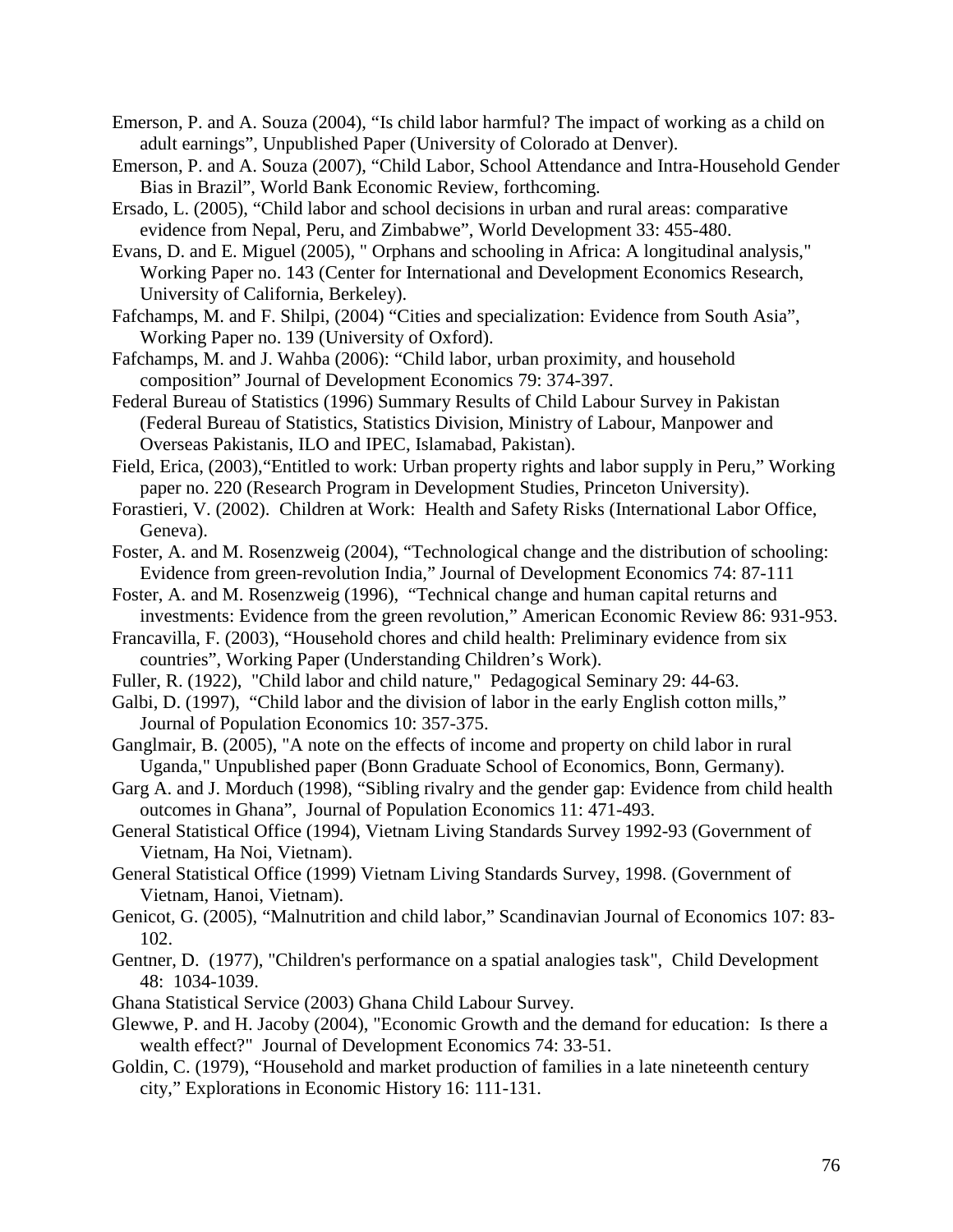- Goldin, C. and L. Katz (2003), "Mass secondary schooling and the state: The role of state compulsion in the high school movement,"Working Paper no. 10075 (National Bureau of Economic Research, Cambridge, MA).
- Goldin, C. and D. Parsons (1981), "Economic well-being and child labor: The interaction of family and industry," Working Paper no. 707 (National Bureau of Economic Research, Cambridge, MA).
- Goldin, C. and K. Sokoloff (1982), "Women, children, and industrialization in the early republic: Evidence from the manufacturing censuses," Journal of Economic History 42: 741-774.
- Goldin, C. and K. Sokoloff (1984), "The relative productivity hypothesis of industrialization: The American case, 1820 to 1850", Quarterly Journal of Economics 99: 461- 488.
- Graitcer, P. and L. Lerer (1998), "Child labor and health: Quantifying the global health impacts of child labor", Manuscript (World Bank, Atlanta).
- Guarcello, L., S. Lyon, F. Rosati, and C. Valdivia (2005), "Towards statistical standards for children's non economic work: A discussion based on household survey data," Working paper no. 16 (Understanding Children's Work, Rome, Italy).
- Gunnarsson, V., P. Orazem and M. Sanchez (2006), "Child labor and school achievement in Latin America", World Bank Economic Review 20: 31-54.
- Guarcello, L., S. Lyon, F. Rosati, C. Valdivia (2004), " The influence of orphanhood on children's schooling and labour: Evidence from Sub Saharan Africa," Working Paper no. 13 (Understanding Children's Work, Rome, Italy).
- Hazarika, G.; A. Bedi (2003), "Schooling Costs and Child Work in Rural Pakistan,"Journal of Development Studies 39: 29-64.
- Hazarika, G. and S. Sarangi (2005) "Household access to microcredit and child work in rural Malawi," Discussion paper no. 1567 (Institute for the Study of Labor).
- Heady, C. (2003): "The Effect of Child Labor on Learning Achievement," World Development, 31, 385-398.
- Heim, C. and C. Nemeroff (2001), "The role of childhhod trauma in the neurobiology of mood and anxiety disorders: Preclinical and clinical studies", Biological Psychiatry 49: 1023- 1039.
- Horwitz, W., C. Widom, J. McLaughlin, J., and H. White (2001), "The impact of childhood abuse and neglect on adult mental health: A prospective study", Journal of Health and Social Behavior 42: 184-201.
- Ilahi, N., P. Orazem, and G. Sedlack, G. (2000), "The implications of child labor for adult wages, income and poverty: Retrospective evidence from Brazil", Manuscript (International Monetary Fund).
- ILO- IPEC (2004) Understanding Children's Work in El Salvador (ILO, San Jose, Costa Rica)
- International Labour Organization (1973), C138 Minimum Age Convention, 1973. (ILO, Geneva).
- International Labour Organization (1999a), C182 Worst Forms of Child Labour Convention, 1999. (ILO, Geneva).
- International Labour Organization (1999b), R190 Worst Forms of Child Labour Recommendation, 1999. (ILO, Geneva).
- International Labour Organization (2000), "Estimates and projections of the economically active population"in: Sources and Methods: Labor Statistics 10 (ILO, Geneva).
- International Labour Organization (2001), The Time Bound Program in Nepal, (ILO, Kathmandu).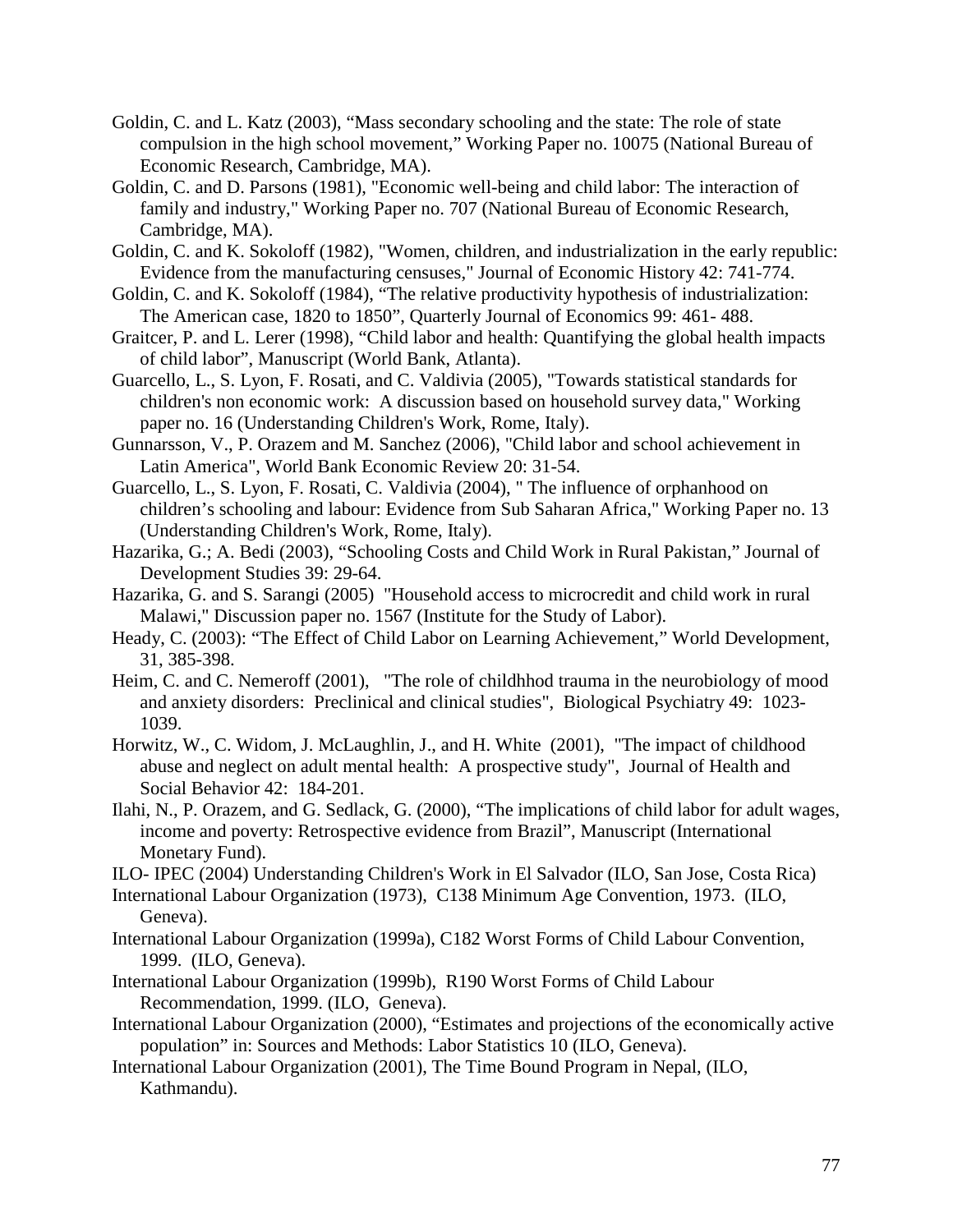- International Labour Organization (2002), Every Child Counts: New Global Estimates on Child Labour (ILO, Geneva).
- International Labour Organization (2006a). The End of Child Labor: Within Reach. (ILO, Geneva).
- International Labour Organization (2006b). IPEC action against child labour: Highlights 2006. (ILO, Geneva).
- Iversen, V. (2002), "Autonomy in Child Labor Migrants," World Development 30: 817-34.
- Jacoby, G. (1994), "Borrowing constraints and progress through school: Evidence from Peru," Review of Economics and Statistics 76: 151-160.
- Jacoby, H. and E. Skoufias (1996), "Risk, financial markets, and human capital in a developing country", Review of Economic Studies 64: 311-335.
- Jafarey, S. and S. Lahiri (2001), "Will trade sanctions reduce child labour? The role of credit markets", Journal of Development Economics 68: 137-156.
- Jafarey, S. and S. Lahiri (2005), "Food for education versus school quality: A comparison of policy options to reduce child labour,"Canadian Journal of Economics 38: 394-419.
- Kambhampati, U. and R. Rajan (2005), "Economic growth: A panacea for child labor," World Development 34: 426-445.
- Kaplan, H. (1994), "Evolutionary and Wealth Flows Theories of Fertility: Empirical Tests and New Models," Population and Development Review 20: 753-791.
- Kassouf, A., M. McKee, and E. Mossialos (2001), "Early entrance to the job market and its effects on adult health", Journal of Health Policy and Planning 16: 2-20.
- Katz, E. (1995), "Gender and trade within the household: Observations from rural Guatemala," World Development 23: 327-342.
- Knodel, J. and M. Wongsith (1991), "Family size and children's education in Thailand: Evidence from a national sample", Demography 28: 119-131.
- Kochar, A. (1999), "Smoothing consumption by smoothing income: Hours-of-work responses to idiosyncratic agricultural shocks in rural India", The Review of Economics and Statistics 81: 50-61.
- Kochar, A. (2004), "Urban influences on rural schooling in India," Journal of Development Economics 74: 113-136.
- Kondylis, F. and M. Manacorda (2006), "School Proximity and child labor: Evidence from rural Tanzania," Unpublished paper (London School of Economics, London, England).
- Koutstaal, W. and D. Schacter (1997) "Gist-based false recognition of pictures in older and younger adults", Journal of Memory and Language 37: 555-583.
- Kremer, M. (2003), "Randomized evaluations of educational programs in developing countries: Some lessons", American Economic Review 93: 102-115.
- Kruger, D. (2004), "Child labor and schooling during a coffee sector boom: Nicaragua 1993 1998", in: Trabjo Infantil: Teoría y Evidencia desde Latinoamerica, Luis F. Lopez Calva, ed., Mexico, D.F.: Fondo de Cultura Económica de México, Forthcoming.
- Kruger, D. (2007), "Coffee production effects on child labor and schooling in rural Brazil," Journal of Development Economics 82: 448-463.
- Lee, R. and R. Bulatao (1983), "The demand for children: A critical essay," in R. Lee and R. Bulatao, eds., Determinants of Fertility Change in Developing Countries: A Summary of Knowledge (National Academy of Sciences Press, Washington DC).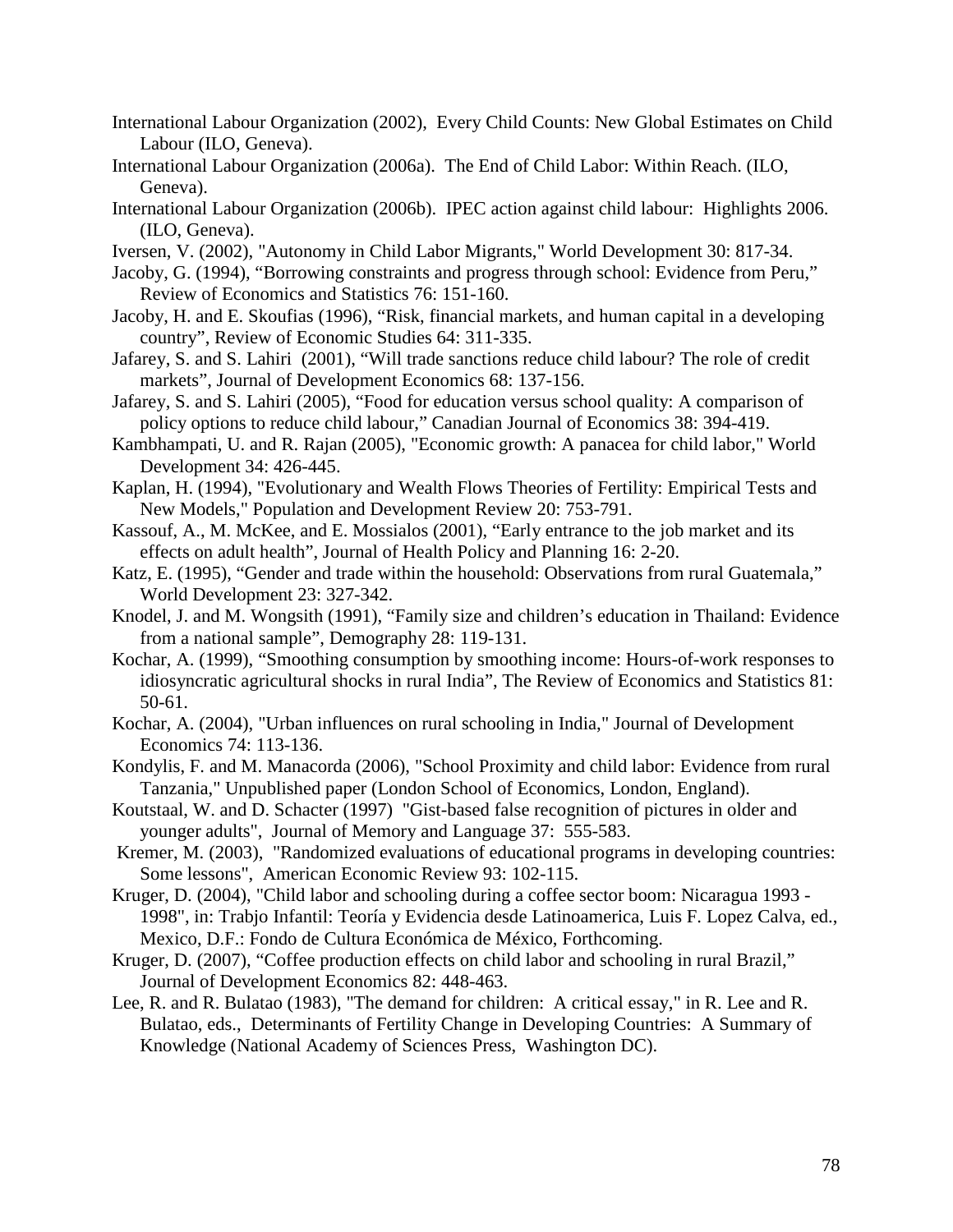- Lee, D., H. Kaplan, and K. Kramer (2002), "Children and the elderly in the economic cycle of household: A comparative study of three groups of horticulturalists and hunter-gatherers", Unpublished Paper (UC Berkeley).
- Lehohla P. (2001) Survey of Activities of Young People in South Africa 1999: Country Report on Children's Work-Related Activities (Statistics South Africa and The Department of Laobur, Pretoria, South Africa).
- Levison, D., R. Anker, S. Ashraf, and S. Barge (1998), "Is child labor really necessary in India's carpet industry,"in: R. Anker, S. Barge, S. Rajagopal, and M.P. Joseph, eds., Economics of Child Labor in Hazardous Industries of India, (Hindustan Publishing, New Delhi, India) pp. 95-133.
- Levison, D., J. Hoek, D. Lam, and S. Duryea (2003), "Implications of intermittent employment for child labor estimates," Research Report no 03-539 (Population Studies Center, University of Michigan).
- Levison, D. and K. Moe (1998), "Household work as a deterrent to schooling: An analysis of adolescent girls in Peru." Journal of Developing Areas 32: 339-356.
- Levison, D. , K. Moe, and F. Knaul (2001), "Youth education and work in Mexico", World Development 29: 167-188.
- Levy, V. (1985), "Cropping patterns, mechanization, child labor, and fertility behavior in a farming economy: Rural Egypt", Economic Development and Culture Change 33: 777-791.
- Lillard, L. and R. Willis (1994), "Intergenerational educational mobility: Effects of family and state in Malaysia", The Journal of Human Resources 29: 1126-1166.
- Ljungqvist, L. (1992), "Economic underdevelopment: The case of a missing market for human capital", Journal of Development Economics 40: 219-239.
- Lleras-Muney , A. (2002), "Were compulsory attendance and child labor laws effective? An analysis from 1915 to 1939,"Journal of Law and Economics 45: 401:435.
- Lloyd, C., S. El Tawali, W. Clark, and B. Mensch (2003), "The Impact of Educational Quality on School Exit in Egypt," Comparative Education Review 47: 444-467.
- Maitra, P; R. Ray (2002), "The joint estimation of child participation in schooling and employment: Comparative evidence from three continents", Oxford Development Studies 30: 41-62.
- Manacorda , M. (2006), "Child labor and the labor supply of other household members: Evidence from 1920 America,"American Economic Review 96: 1788-1800.
- Maskus, K. (1997), "Core labor standards: Trade impacts and implications for international trade policy, " Working Paper (International Trade Division,World Bank).
- McKenzie, D. (2002), "How do household cope with aggregate shocks? Evidence from the Mexican Peso crisis," World Development 31: 1179-1199.
- Menon, M, F. Pareli, and F. Rosati (2005), "Estimation of the contribution of child labour to the formation of rural incomes: An application to Nepal", Working Paper no. 10 (Centre for Household Income, Labour, and Demographic Economics, Rome, Italy).
- Ministry of Labour (2000) Namibia Child Activities Survey 1999: Report of Analysis (Ministry of Labour, Windhoek).
- Ministry of Public Service, Labour and Social Welfare (1999) National Child Labour Survey: Country Report (Zimbabwe).
- Moehling, C. (1999) "State child labor laws and the decline of child labor." Explorations in Economic History 36: 72-106.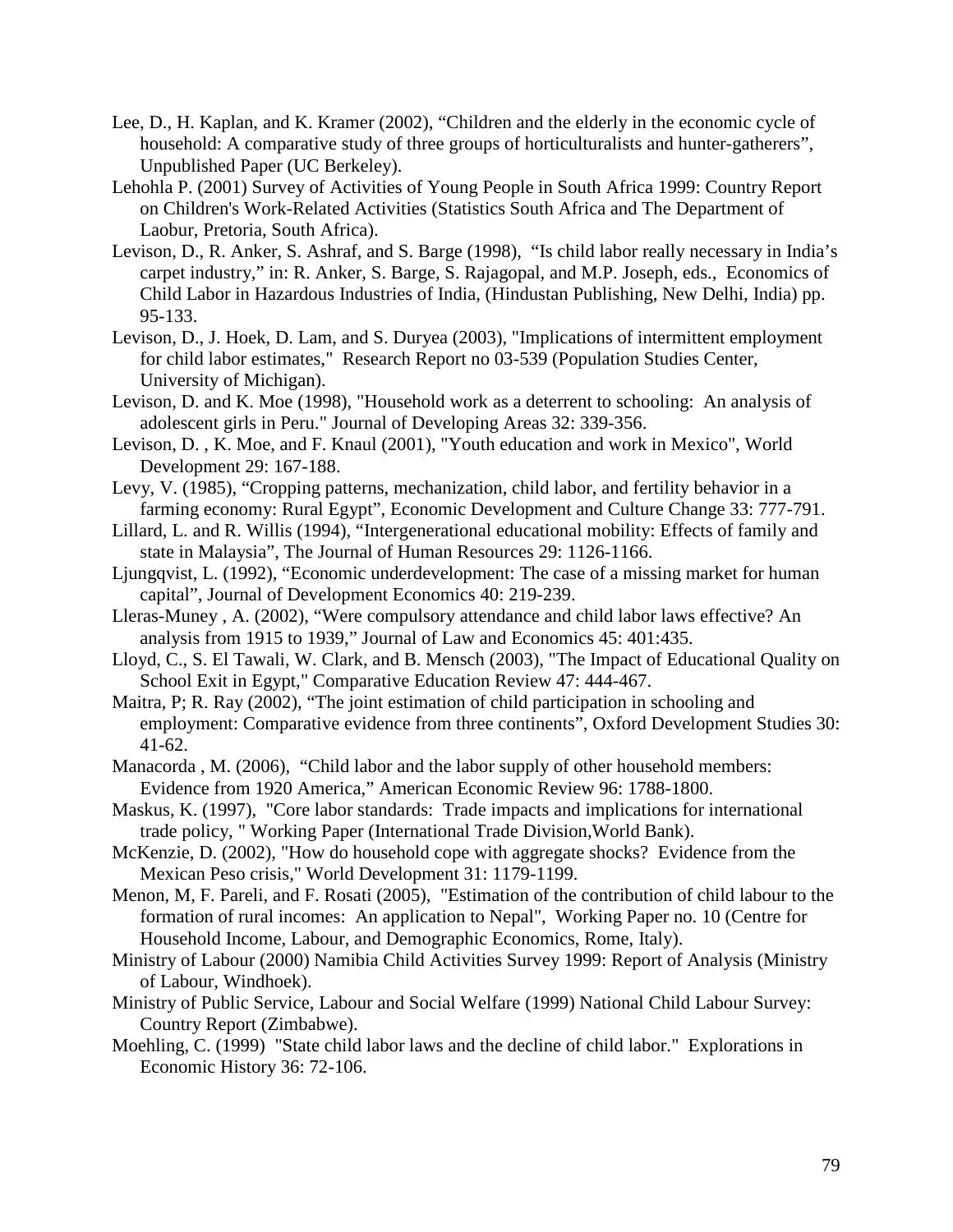Moehling, C. (2004), "Family structure, school attendance, and child labor in American south in 1900 and 1910", Explorations in Economic History 41: 73-100.

- Moehling, C. (2005), "She has suddenly become powerful: youth employment and household decision making in the early twentieth century," Journal of Economic History 65: 414-438.
- Moehling, C. (2006), "Children's pay envelopes and the family purse: the impact of children's income on household expenditures," unpublished paper (Rutgers University, New Brunswick NJ).
- Morduch, J. (2000), "Sibling rivalry in Africa,"American Economic Review 90: 405-409.
- Mueller, E (1976), "The Economic Value of Children in Peasant Agriculture," in R. Ridker, ed.,. Population and Development: The Search for Selective Interventions (Johns Hopkins University Press, Baltimore MD) pp. 98-153.
- Mueller, E. 1984 "The value and allocation of time in rural Botswana,"Journal of Development Economics 15: 329-360.
- Nankhuni, F. and J. Findeis (2004), "Natural resource-collection work and children's schooling in Malawi," Agricultural Economics 31: 123-134.
- National Bureau of Statistics (2001) Child Labour in Tanzania: Country Report 2000/2001 Integrated Labour Force and Child Labour Survey (Ministry of Labour, Youth Development & Sports,Tanzania, ILO-IPEC).
- National Institute of Statistics (2002) Cambodia Child Labour Survey 2001 (Ministry of Planning, Phnom Penh, Cambodia)
- National Statistics Office (2003) 2001 Survey of Children 5-17 Years Old: Final Report (National Statistics Office, Phillippines and ILO-IPEC).
- O'Donnell, O., E. Doorslaer, and F. Rosati (2002), "Child labour and health: Evidence and research issues", Working Paper no. 1 (Understanding Child's Work).
- O'Donnell, O., E. Doorslaer, , and F. Rosati (2004) "Health effects of child work: Evidence from rural Vietnam," Journal of Population Economics, forthcoming.
- Orazem, P. and L. Gunnarsson (2004) "Child labour, school attendance, and performance: A review", Working Paper no. 11177 (Department of Economics, Iowa State University).
- Oreopoulos, P., M. Page, and A. Huff Stevens (2006), "Does human capital transfer from parent to child? The intergenerational effects of compulsory schooling", Journal of Labor Economics 24: 729-760.
- Pangburn, W. (1929), "Play, the business of childhood," American Child, 29-31.
- Parikh, A. and E. Sadoulet (2005), "The effect of parents' occupation on child labor and school attendance in Brazil," Working Paper no. 1000 (UC Berkeley).
- Parish, W. and R. Willis (1993), "Daughters, education, and family budgets: Taiwan experiences"Journal of Human Resources 28: 862-898.
- Parker, D. (1997), "Health effects of child labour," The Lancet 350: 1395-1396.
- Parsons, D. (1975), "The cost of school time, foregone earnings, and human capital formation," Journal of Political Economy 83: 251-266.
- Parsons, D. and C. Goldin (1989), "Parental altruism and self interest: Child labor among late nineteeth-century american families", Economic Inquiry 27: 637-659.
- Patrinos, H. and G. Psacharopoulos (1997), "Family size, schooling and child labor in Peru –An empirical analysis", Journal of Population Economics 10: 387 –405.
- Pouliot, W. (2006), "Introducing uncertainty into Baland and Robinson's model of child labour," Journal of Development Economics 79: 264-272.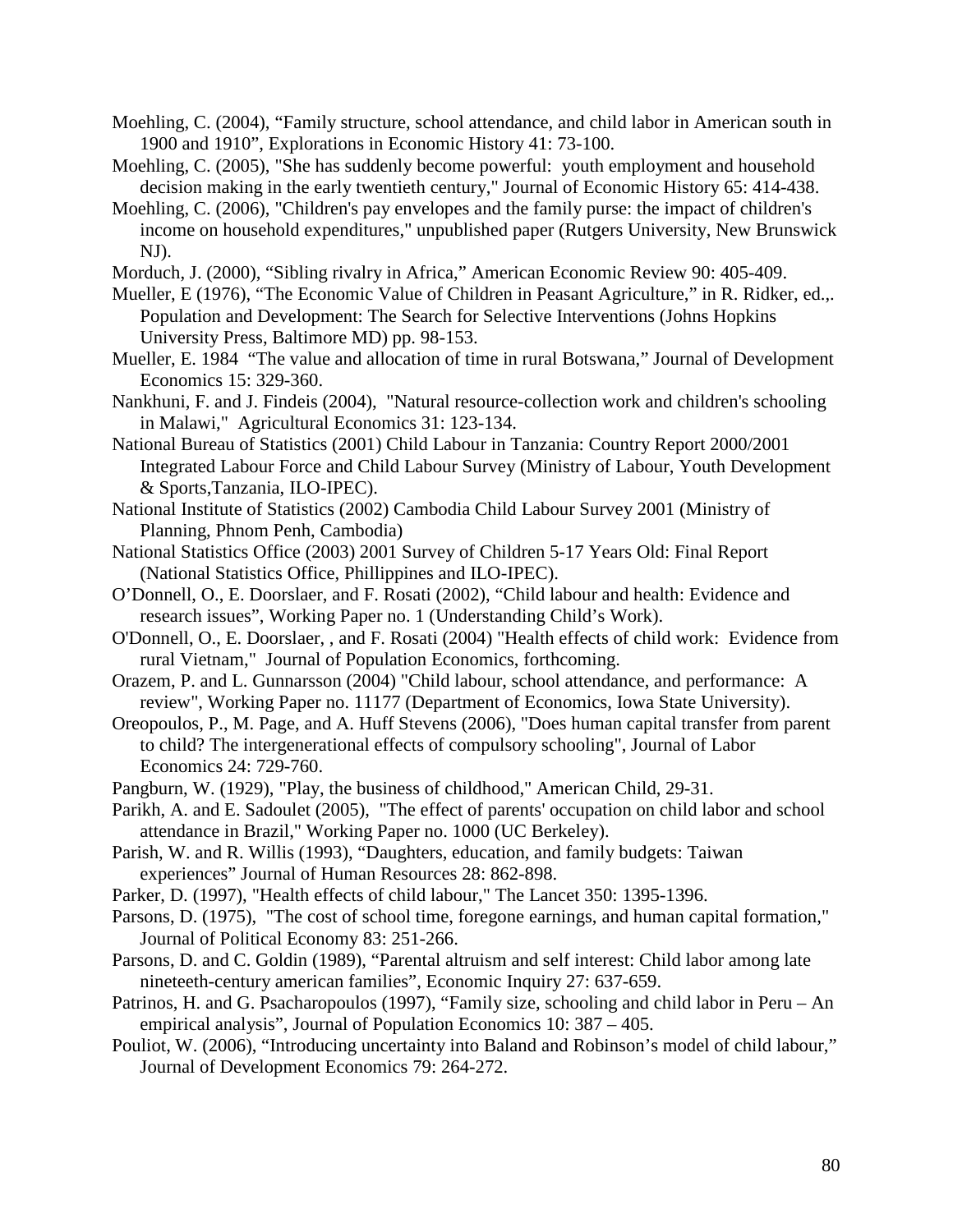- Psacharopoulos, G. (1997), "Child labour versus educational attainment: Some evidence from Latin America", Journal of Population Economics 10: 377-386.
- Psacharopoulos, G. and A. Arriagada (1989), "The determinants of early age human capital formation: Evidence from Brazil," Economic Development and Cultural Change 37: 683– 708.
- Ranjan, P. (2001), "Credit constraints and the phenomenon of child labor", Journal of Development Economics 64: 81-102.
- Ravallion, M. and Q. Wodon (2000), "Does child labor displace schooling? Evidence on behavioural responses to an enrollment subsidy", Economic Journal 110: C158-C175.
- Ray, R. (2000), "Analysis of child labour in Peru and Pakistan: A comparative study", Journal of Population Economics 13: 3-19.
- Ray, R. (2003), "The determinants of child labour and child schooling in Ghana," Journal of African Economics 11: 561-590.
- Ray, R. and G. Lancaster (2003), "Does child labour affect school attendance and school performance? Multi country evidence on SIMPOC data", Unpublished paper (University of Tasmania).
- Rogers, C., and K. Swinnerton (2004), "Does child labor decrease when parental incomes rise," Journal of Political Economy 112: 939-968.
- Rosati, F, M. Rossi (2003), "Children's working hours and school enrollment: Evidence from Pakistan and Nicaragua,"World Bank Economic Review 17: 283-295.
- Rosenzweig, M. (1977), **"**Farm-Family Schooling Decisions: Determinants of the Quantity and Quality of Education in Agricultural Populations*",* The Journal of Human Resources 12: 71- 91.
- Rosenzweig, M. and Evenson, R. (1977), "Fertility, schooling, and the economic contribution of children in the rural India: An econometric analysis", Econometrica 45: 1065 –1079.
- Sanders, J. and V. Nee (1996), "Immigrant self-employment: The family as social capital and the value of human capital," American Sociological Review 61: 231-49.
- Schady, N. (2004), "Do macroeconomic crisis always slow human capital accumulation," World Bank Economic Review 18: 131-154.
- Schady, N. and M. Araujo (2006), "Cash transfers, conditions, school enrollment, and child work: Evidence from a randomized experiment in Ecuador," Policy Research Working Paper no. 3930 (The World Bank, Washington, D.C.).
- Schultz, T. (2004) "School subsidies for the poor: Evaluating the Mexican progresa poverty program," Journal of Development Economics 74: 199-250.
- Schultz, T. W. (1960), "Capital formation by education", Journal of Political Economy 68: 571- 583.
- Shafiq, M. (2006a) "Household rates of return to education for boys in rural Bangladesh: Accounting for direct costs, child labor, and option value," Unpublished paper (Washington and Lee University).
- Shafiq, M. (2006b) "Household schooling and child labor decisions in rural Bangladesh," Unpublished Paper (Washington and Lee University).
- Sharma, S., B. Basynyat, and G. G.C. (2001) "Bonded labour amoung child workers of the kamaiya system: A rapid assessment" Working Paper (National Labor Academy, ILO/IPEC, Kathmandu).
- Silva, M. (2003) National report on the results of the child and adolescent labour survey in Nicaragua (ILO/IPEC/SIMPOC).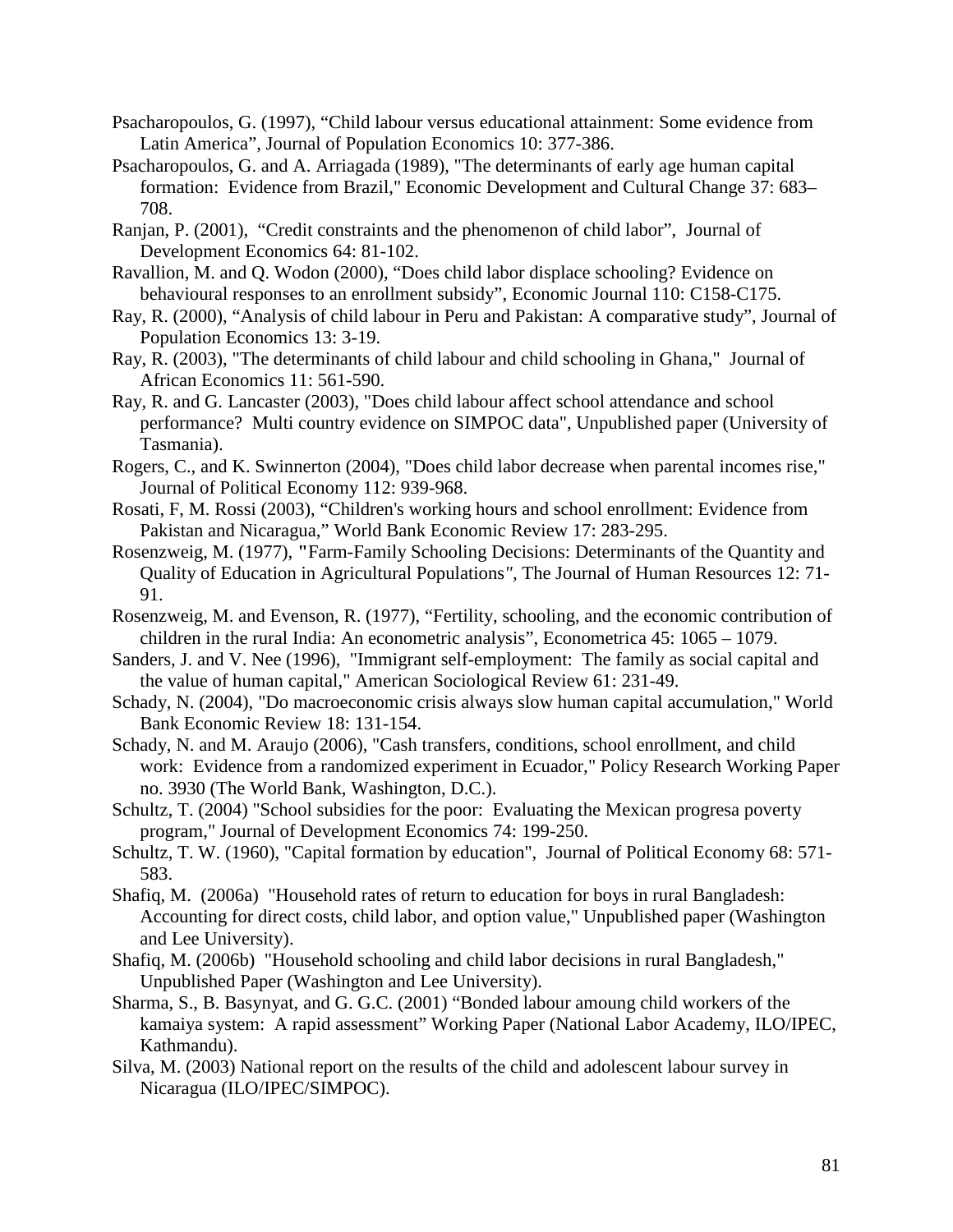Strauss, J. and D. Thomas (1995), "Human resources: Empirical modeling of household and family decisions," in J. Behrman and T. Srinivasan, eds., Handbook of Development Economics (Elsevier Science, Amsterdam, North-Holland) 1883-2023.

Skoufias, E. and S. Parker (2001), "Conditional cash transfers and their impact on child work and schooling: Evidence from the PROGRESA program in Mexica", Economia 2: 45-96.

Sloutsky, V. and A. Fisher (2004), "When development and learning decrease memory: Evidence against category-based induction in children", Psychological Science 15: 553-558.

- Song, M. (1999), Helping Out: Children's Labor in Ethnic Businesses (Temple University Press, Philadelphia).
- State Institute of Statistics (1999) Child Labour in Turkey 1999 (Prime Ministry, Turkey and ILO).

State Statistics Committee (2001) Child Labour in Ukraine 1999 (State Statistics Committe, Ukraine and International Laour Organization).

- Stechlov G. (1997), "Intergenerational resource flows in Côte d'Ivoire: Empirical analysis of aggregate flows," Population and Development Review 23: 525-553.
- Stecklov, G. (1999), "Evaluating the economic returns to childbearing in Côte d'Ivoire," Population Studies 53: 1-17
- Swaminathan, M. (1998), "Economic growth and the persistence of child labor: Evidence from an Indian city", World Development 26: 1513-1528.
- Swinnerton, K. and C. Rogers (1999) "The economics of child labor: Comment", American Economic Review 89: 1382-1385.
- Trejos, C. and R. Pisoni (2003) National Report on the Results of the Child and Adolescent Labour Survey in Costa Rica (ILO-IPEC, San Jose, Costa Rica).
- Tyler, J. (2003) "Using state child labor laws to identify the effect of school-year work on high school achievement,"Journal of Labor Economics 21: 381-408.
- Wahba, J. (2006), "The influence of market wages and parental history on child labour and schooling in Egypt" Journal of Population Economics 19: 823-852
- Wolff, F. and Maliki (2006), "Evidence on the impact of child labor on health in Indonesia", Working Paper (Understanding Children's Work).
- Woodhead, M. (2004) "Psychosocial impacts of child work: A framework for research, monitoring, and intervention", Working Paper (Understanding Children's Work, Florence, Italy).
- Wydick, B. 1999, "The effect of microenterprise lending on child schooling in Guatemala", Economic Development and Cultural Change 47: 853-869.
- Yang, D. (2006), "International migration, remittances, and household investment: Evidence from Philippine migrants' exchange rate schocks," Economic Journal, forthcoming.
- Zelizer, V. (1994), Pricing the Priceless Child, (Princeton University Press, Princeton, NJ).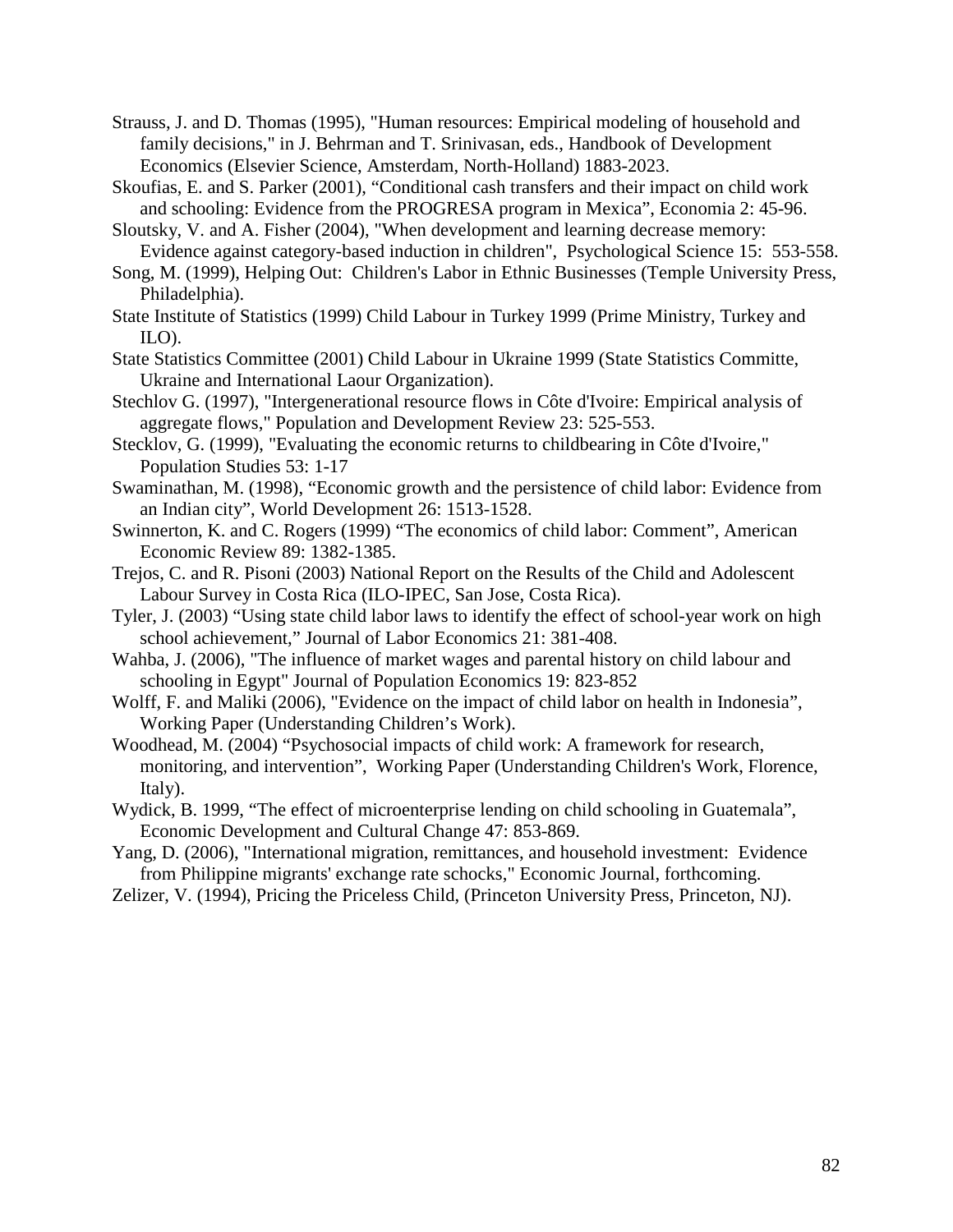



Source: author's calculation from MICS data. Joint density estimates use a bivariate normal kernel with bandwidth chosen following Silverman (1986, page 20). Each child in the MICS countries is weighted to reflect the number of individuals they represent. Hence, the picture is representative for the pooled populations of the MICS countries.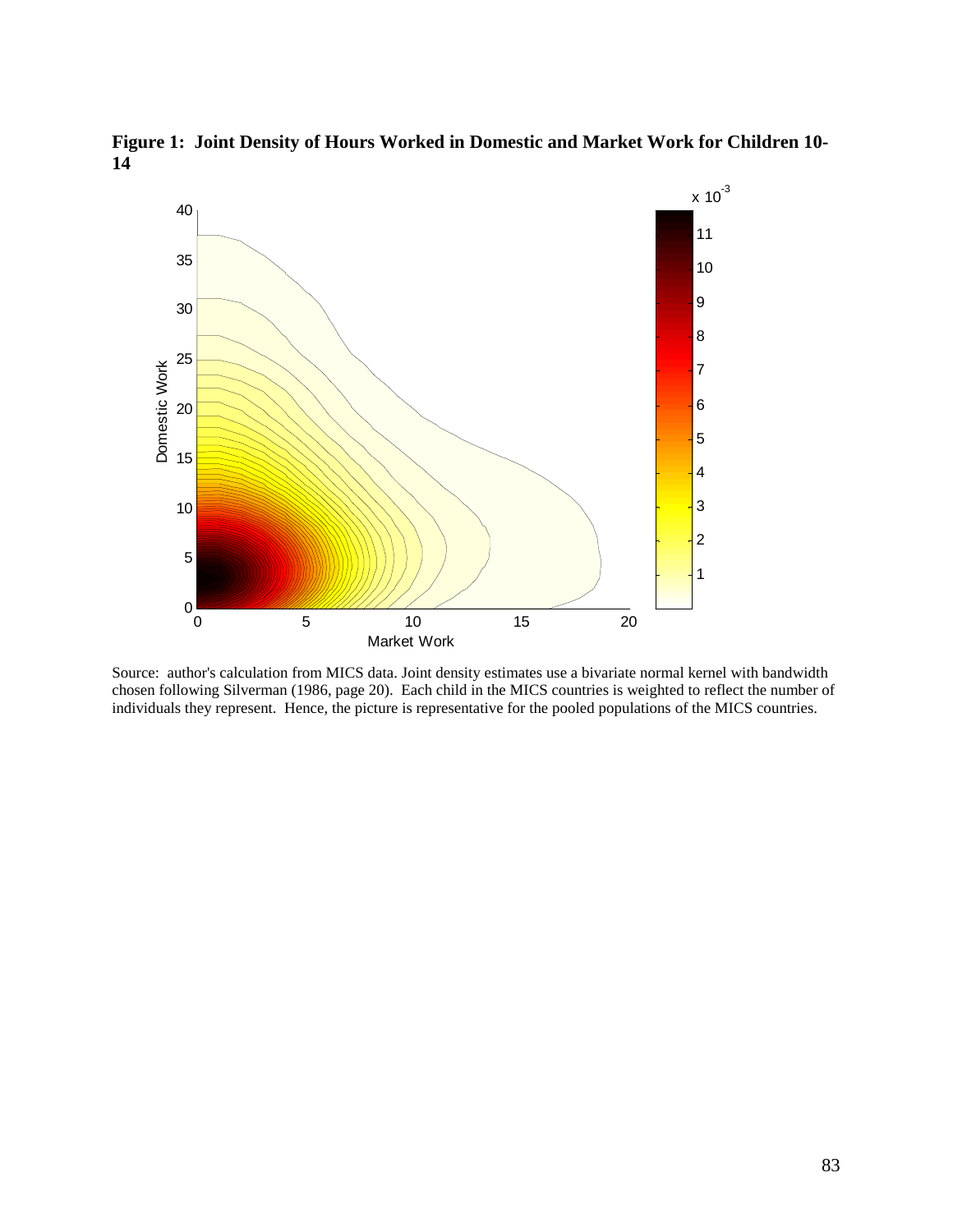

**Figure 2: Participation rates by Age, Gender, and Type of Work**

Source: author's calculations from the pooled MICS data. Each child in the MICS countries is weighted to reflect the number of individuals they represent. Hence, the picture is representative for the pooled populations of the MICS countries.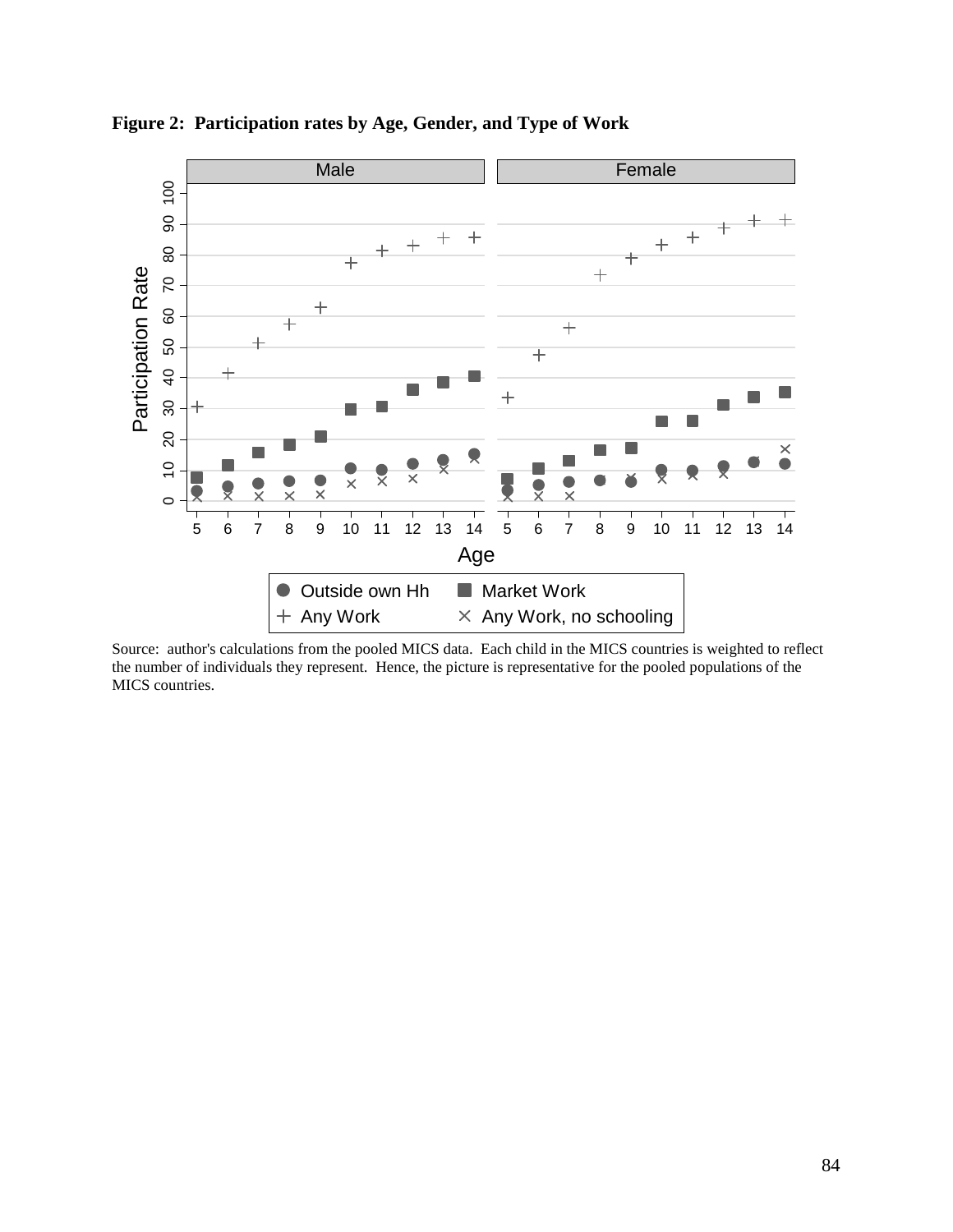

**Figure 3: School Attendance Rates (in last year) by Category of Work and Gender, Children 10-14**

Source: author's calculations from the pooled MICS data. Each child in the MICS countries is weighted to reflect the number of individuals they represent. Hence, the picture is representative for the pooled populations of the MICS countries.

**Figure 4: Hours Worked in the Last Week by Type of Activity and Gender, Children 10-** 

![](_page_87_Figure_4.jpeg)

Source: author's calculations from the pooled MICS data. Each child in the MICS countries is weighted to reflect the number of individuals they represent. Hence, the picture is representative for the pooled populations of the MICS countries.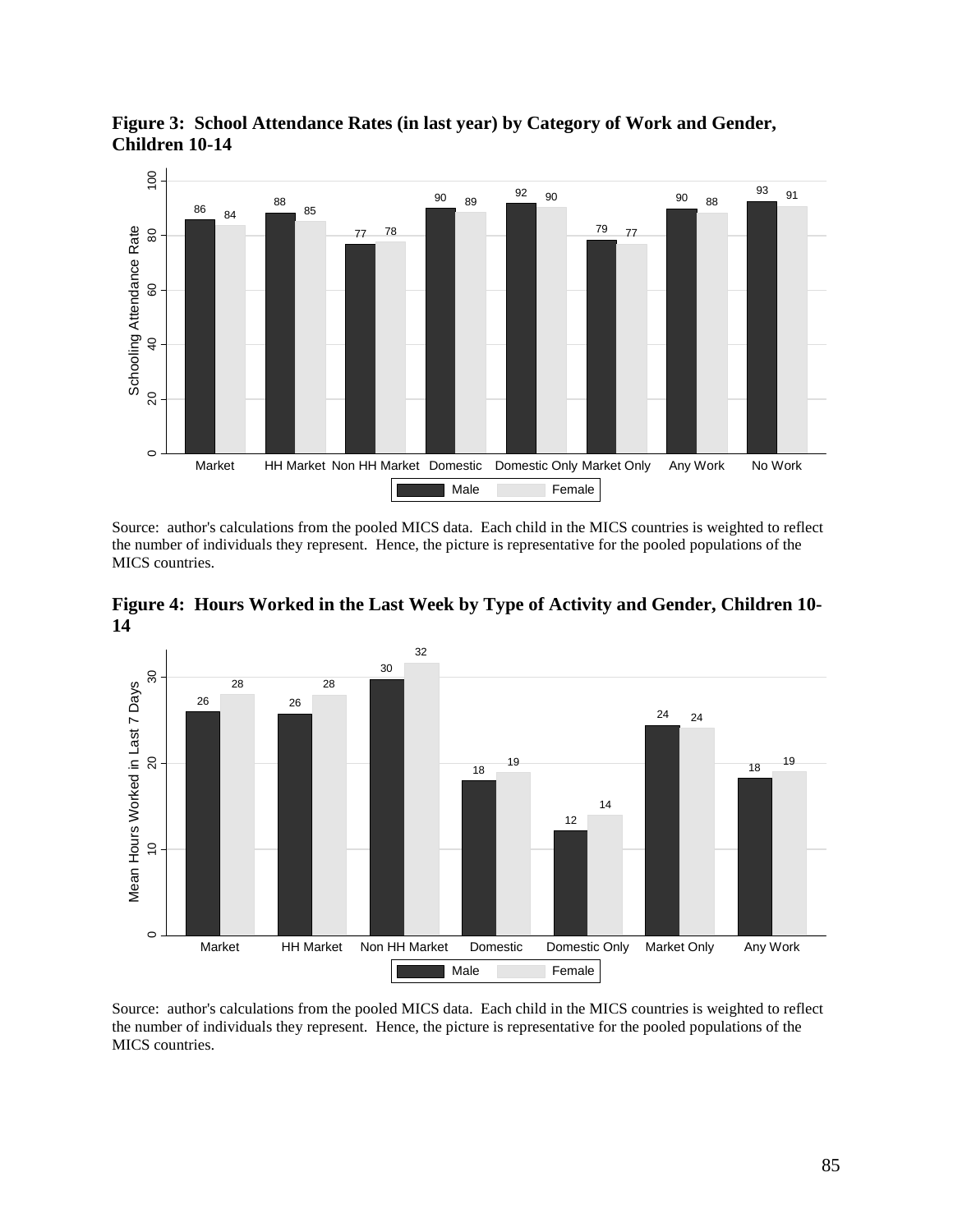![](_page_88_Figure_0.jpeg)

**Figure 5: School Attendance and Total Hours Worked, Children 10-14**

Source: author's calculations from the pooled MICS data. Each child in the MICS countries is weighted to reflect the number of individuals they represent. Hence, the picture is representative for the pooled populations of the MICS countries. The pictured curve is from a nonparametric regression: an indicator for whether a child attends school is regressed on total hours, total hours squared, and a series of the form sin(j\*total hours) and cos(j\*total hours) j=1,2,3 where total hours is transformed to range between 0 and 2\*π. Fitted values (\*100) and the 95 percent confidence interval are pictured. Only fitted values between 0 and 2.5 standard deviations above the mean are pictured.

.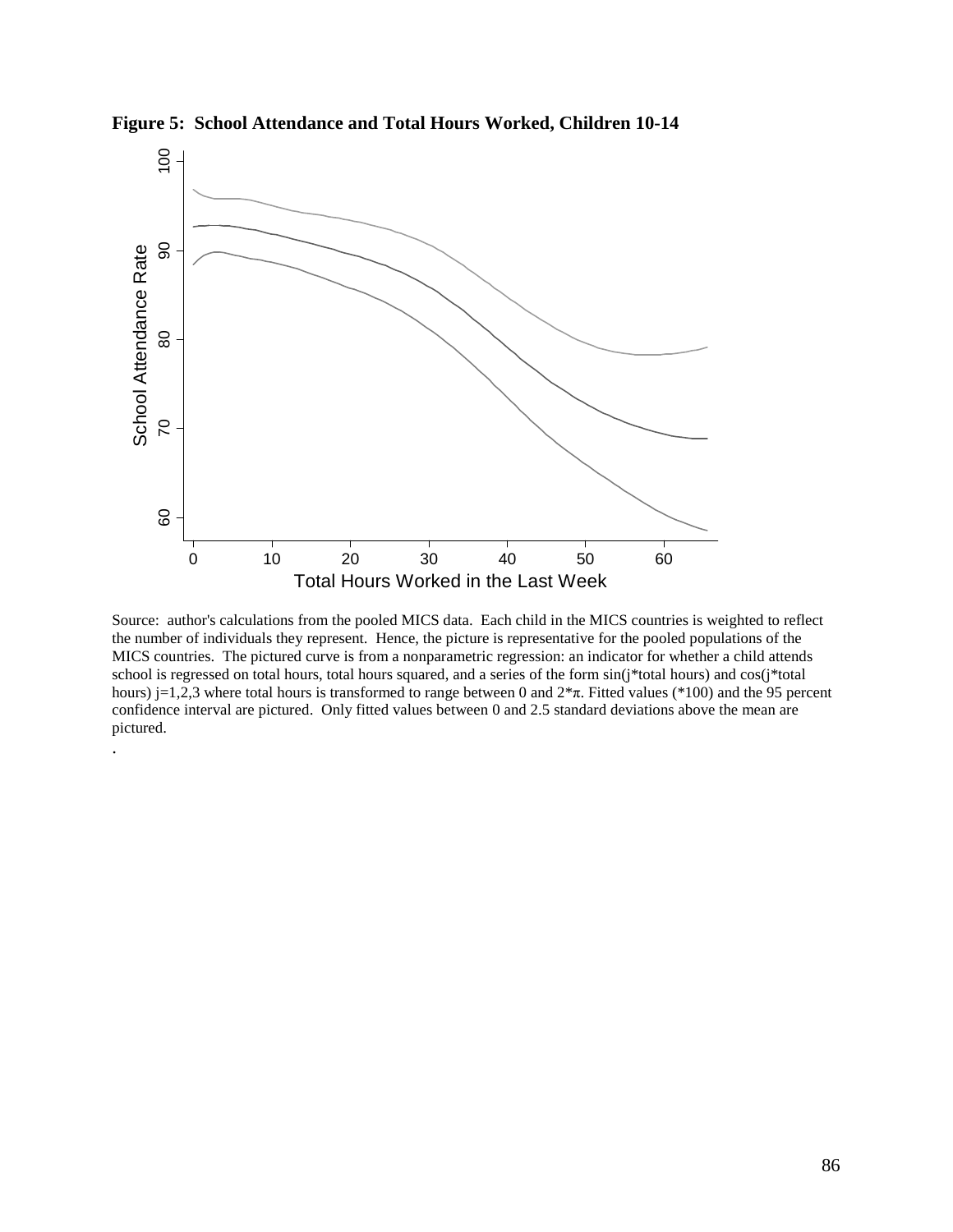**Figure 6: School Attendance and Hours Worked in Market and Domestic Work, Children 10-14**

![](_page_89_Figure_1.jpeg)

Source: author's calculations from the pooled MICS data. Each child in the MICS countries is weighted to reflect the number of individuals they represent. Hence, the curves are representative for the pooled populations of the MICS countries. The pictured curves are from nonparametric regressions: an indicator for whether a child attends school is regressed on total hours worked in domestic work (squares) or market work (circles), total hours squared, and a series of the form sin(j\*total hours) and cos(j\*total hours) j=1,2,3 where total hours worked in the location is transformed to range between 0 and  $2*\pi$ . Fitted values (\*100) and the 95 percent confidence interval are pictured..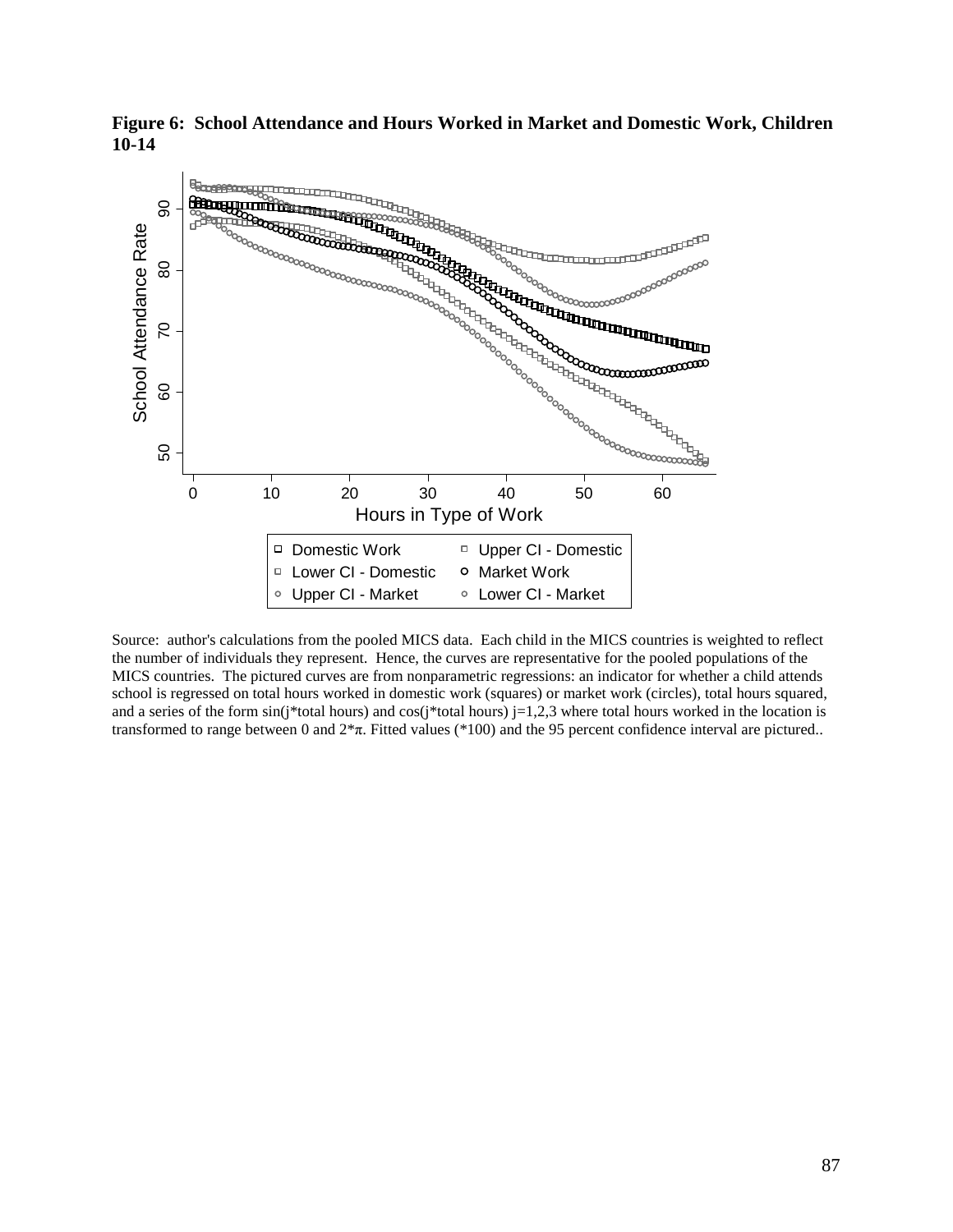**Figure 7: School Attendance and Hours Worked Inside and Outside of the Household, Children 10-14**

![](_page_90_Figure_1.jpeg)

Source: author's calculations from the pooled MICS data. Each child in the MICS countries is weighted to reflect the number of individuals they represent. Hence, the curves are representative for the pooled populations of the MICS countries. The pictured curves are from nonparametric regressions: an indicator for whether a child attends school is regressed on total hours worked within the household (squares) or outside the household (circles), total hours squared, and a series of the form sin(j\*total hours) and  $cos(i*total hours)$  j=1,2,3 where total hours worked in the location is transformed to range between 0 and  $2*\pi$ . Fitted values (\*100) and the 95 percent confidence interval are pictured.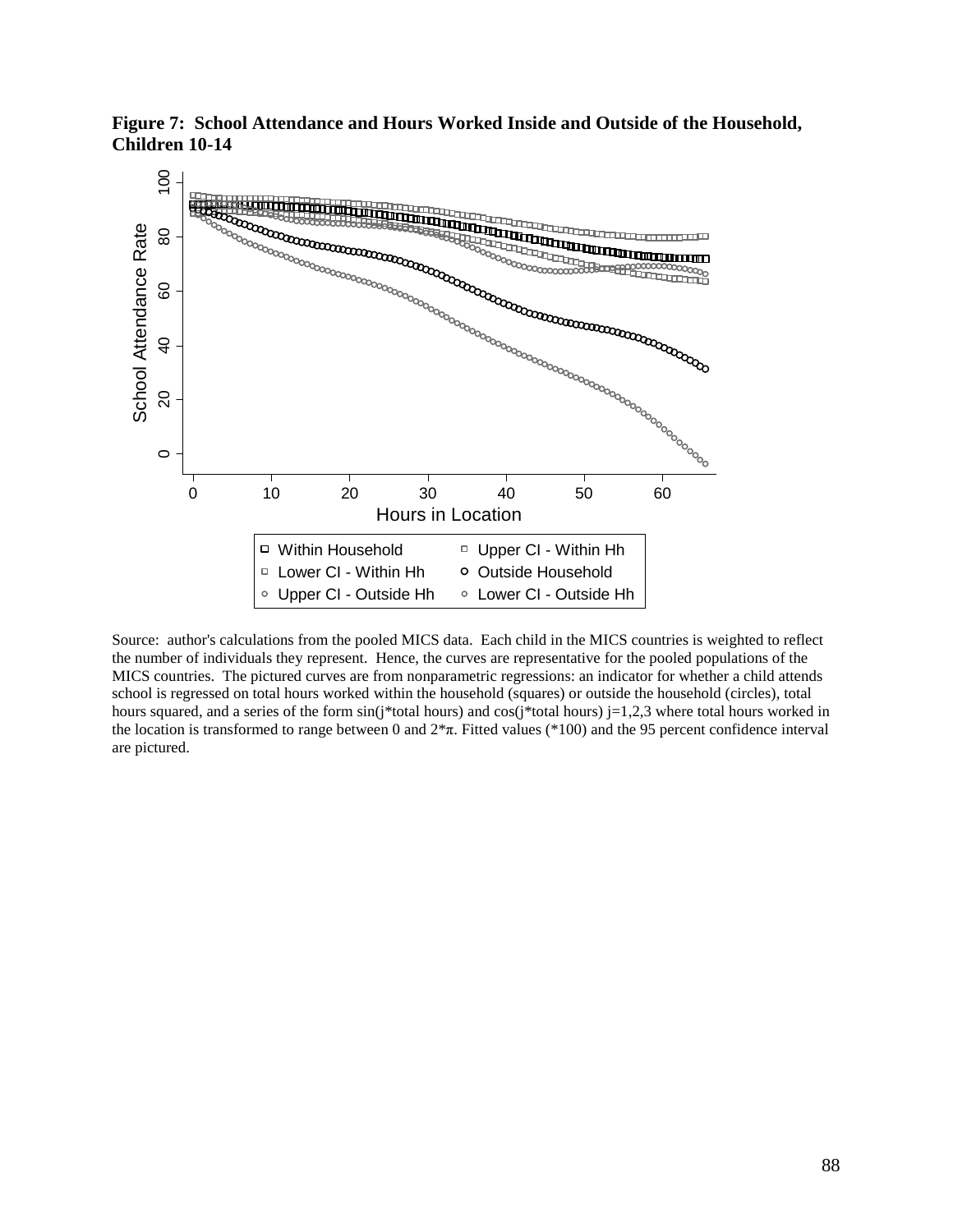![](_page_91_Figure_0.jpeg)

![](_page_91_Figure_1.jpeg)

**Figure 9: Children's Share of Employment and the Economic Activity of Children**

![](_page_91_Figure_3.jpeg)

Note:  $1 = 1$  percent.

Source: Economic Activity for 2000 from LABORSTA ( http://laborsta.ilo.org) and Population aged 10-14 weights (circle size) from UNStat.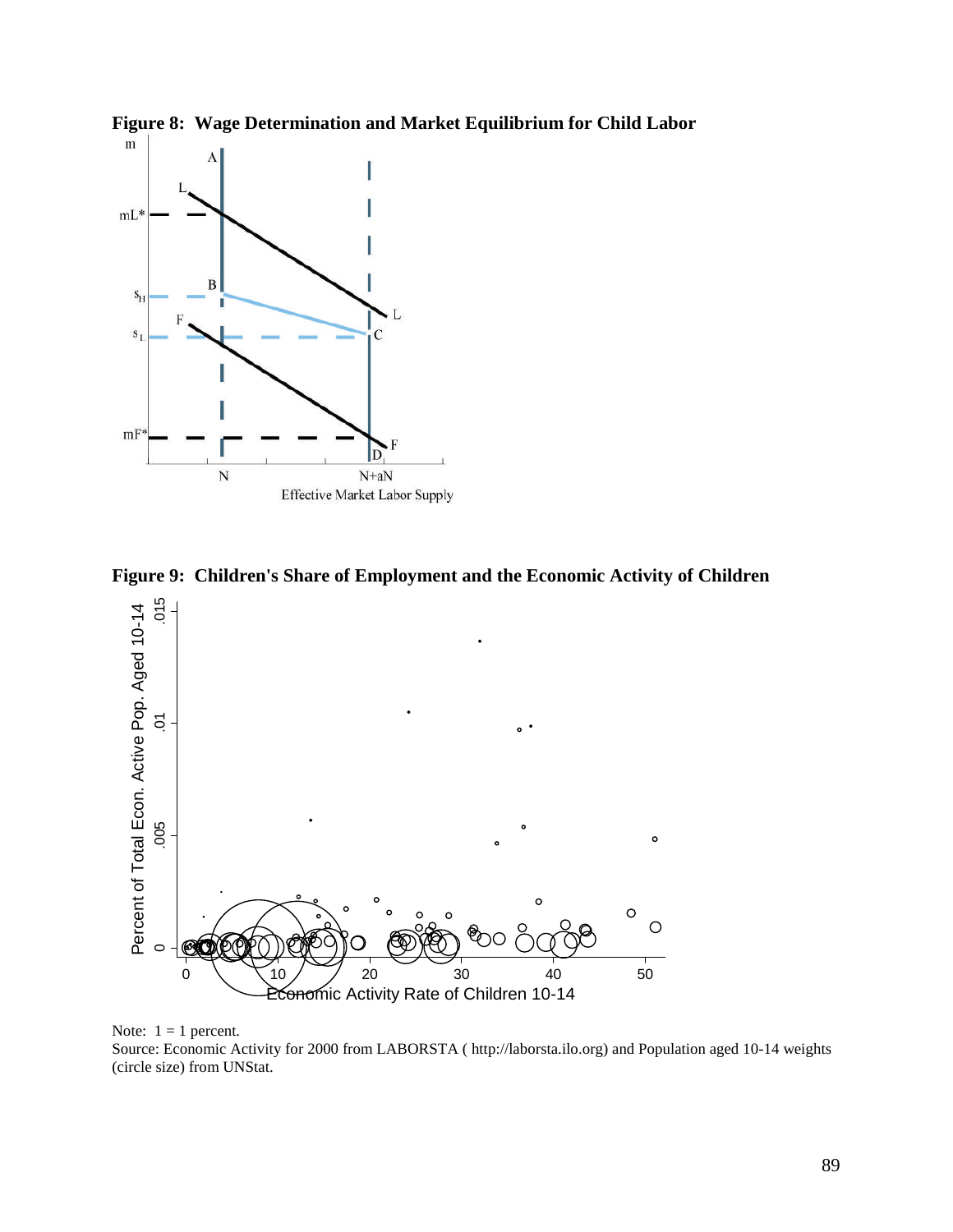![](_page_92_Figure_0.jpeg)

**Figure 10: The Relationship between Economic Status and Economic Activity, 2000**

Source: Economic Activity for 2000 from LABORSTA ( http://laborsta.ilo.org), GDP per capita from Penn World Tables 6.1, and Population aged 10-14 weights from UNStat.

**Figure 11: Living Standard Improvements and Market Work among Children 6-15 in Vietnam in the 1990s**

![](_page_92_Figure_4.jpeg)

Source: General Statistical Office (1994, 1999): Vietnam Living Standards Survey, Rural Panel, 1993 & 1998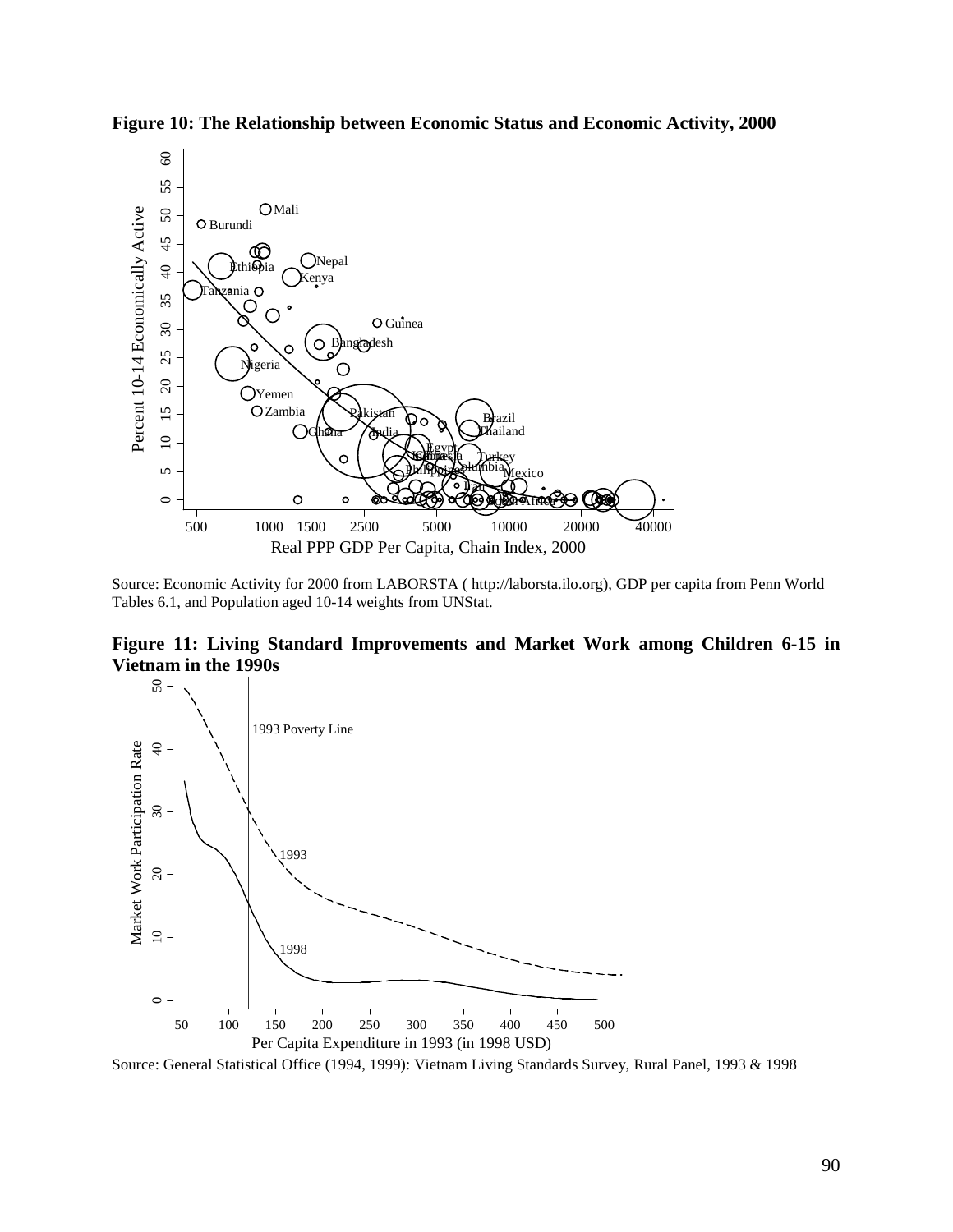**Figure 12: Labor Demand and the Potential for Policy Interventions**

![](_page_93_Figure_1.jpeg)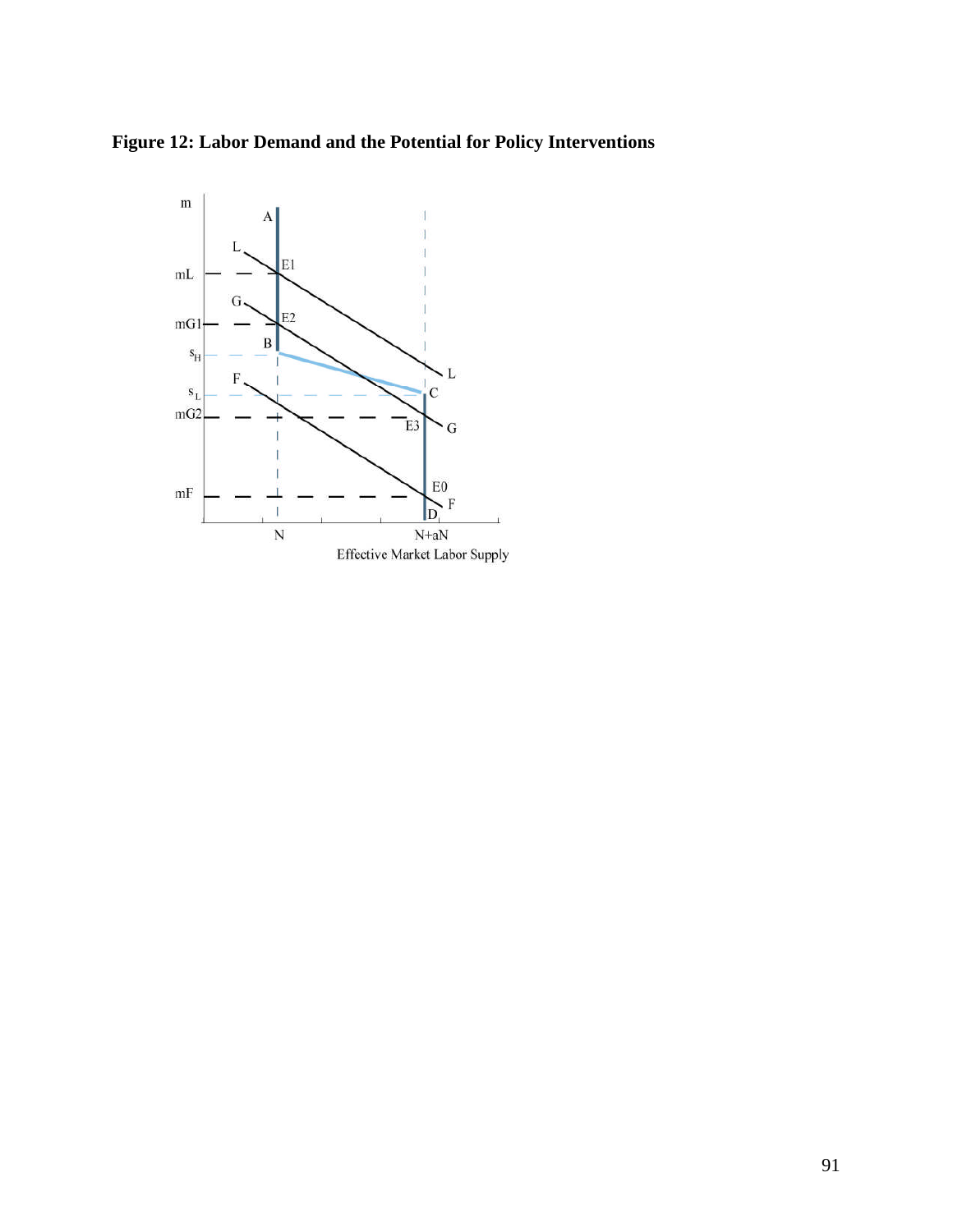**Table 1: Commonly used terms**

| Class Term                           | <b>Definition</b>                                                                                                                |
|--------------------------------------|----------------------------------------------------------------------------------------------------------------------------------|
| <b>SNA Economic Activity</b>         |                                                                                                                                  |
| Economically active                  | Participates in the production of economic goods and services or is unemployed and<br>seeking such employment                    |
| Employed                             | Economically active, excluding the unemployed, but including those temporarily out of<br>work with a formal connection to a job. |
| Economic Work                        | Economically active, excluding the unemployed and those temporarily out of work                                                  |
| Market oriented economic work        | Economically active in in the production of goods or services for the market or barter                                           |
| Wage Work                            | Receives cash or in-kind payments for economic work                                                                              |
| Non-market economic work             | Economically active in the production of goods or services for own consumption<br>Subcategories:                                 |
|                                      | Own account production of goods and services                                                                                     |
|                                      | Own account construction and substantial repair services by owners of dewellings                                                 |
|                                      | Own account collection and gathering activites                                                                                   |
| Family Work                          | Economic work in own or family business or farm                                                                                  |
| Market Work                          | Economic Work                                                                                                                    |
|                                      | Subcategories:<br>Inside household                                                                                               |
|                                      | Outside household (sometimes separated into paid and unpaid)                                                                     |
| Non-SNA Activities                   |                                                                                                                                  |
| Non-economic work                    | Participates in productive activities that are outside of the SNA definition of economic<br>activity                             |
|                                      | Alternatives: Non-economic activity, non-market household activity, non-market<br>household production                           |
| Community service and volunteer work | Non-economic work provided outside of own household                                                                              |
| Domestic Chores                      | Provides services provided to own family members                                                                                 |
|                                      | Alternatives: Household chores, housework (sometimes excludes shopping)                                                          |
|                                      | Subcategories:                                                                                                                   |
|                                      | Child and Elder Care                                                                                                             |
|                                      | Cooking                                                                                                                          |
|                                      | Cleaning                                                                                                                         |
|                                      | Small repairs                                                                                                                    |
|                                      | Shopping for household goods and services                                                                                        |
| Domestic Work                        | Non-economic work excluding community service and volunteer work                                                                 |

The designation of an activity as SNA is based on its classification in the 1993 U.N. System of National Accounts. See Guarcello et al (2005) for additional discussion. See text for definition of economic goods and services.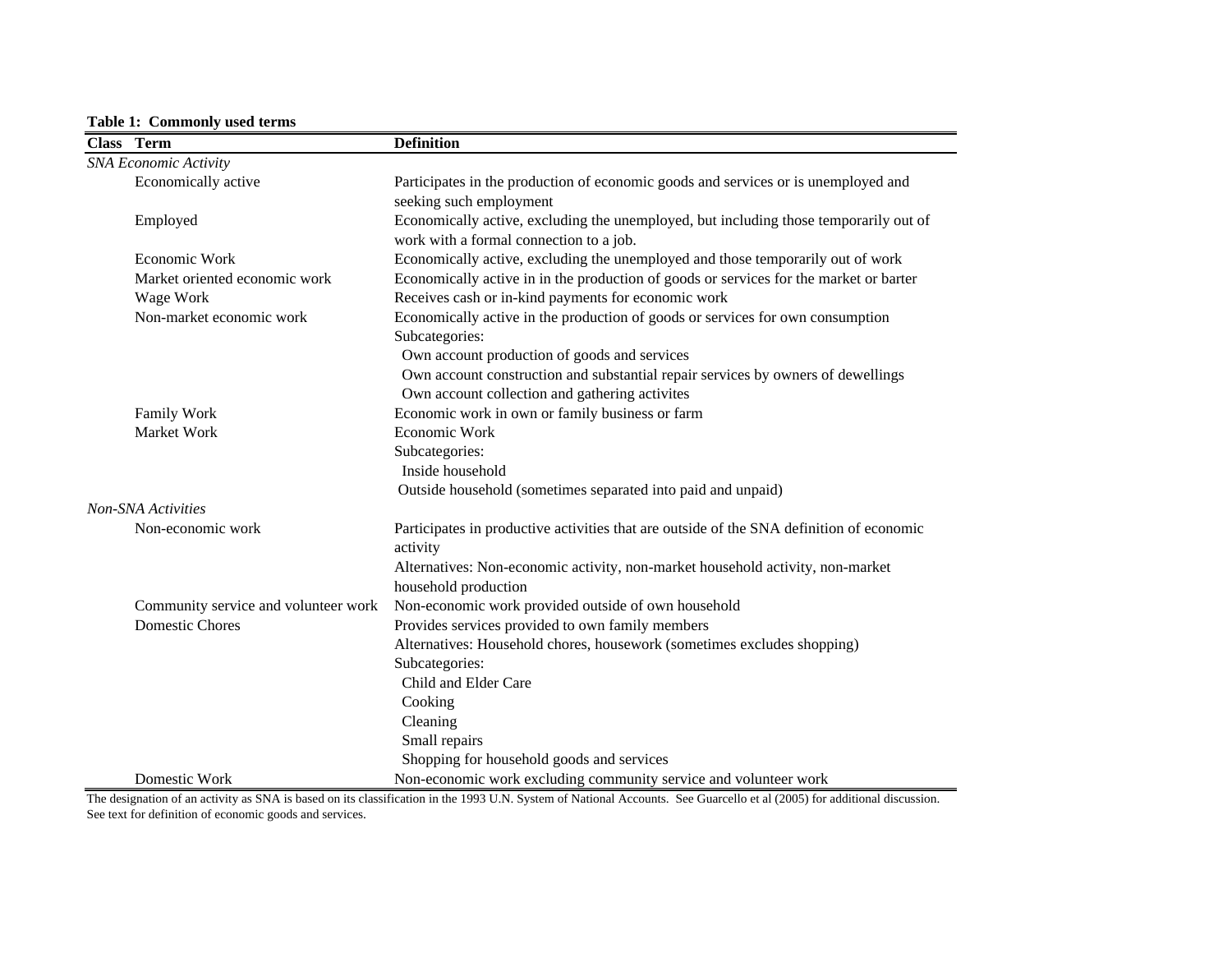| Country        | Total births | # Dead | # Absent |
|----------------|--------------|--------|----------|
| Albania        | 2.06         | 0.06   | 0.01     |
| Angola         | 3.26         | 0.77   | 0.29     |
| Azerbaijan     | 2.44         | 0.25   | 0.01     |
| <b>Burundi</b> | 3.16         | 0.54   | 0.09     |
| Cameron        | 2.82         | 0.39   | 0.36     |
| <b>CAR</b>     | 3.38         | 0.61   | 0.39     |
| Chad           | 3.46         | 0.65   | 0.27     |
| Comores        | 3.35         | 0.22   | 0.23     |
| <b>DRCongo</b> | 3.12         | 0.56   | 0.22     |
| Gambia         | 3.24         | 0.48   | 0.48     |
| Guinea Bissau  | 3.06         | 0.64   | 0.46     |
| Guyana         | 2.62         | 0.20   | 0.14     |
| Kenya          | 2.83         | 0.25   | 0.21     |
| Lesotho        | 2.26         | 0.23   | 0.25     |
| Madagascar     | 2.76         | 0.36   | 0.26     |
| Niger          | 3.35         | 0.79   | 0.33     |
| Saotome        | 2.57         | 0.30   | 0.25     |
| Sierraleone    | 3.33         | 0.93   | 0.65     |
| Swaziland      | 2.46         | 0.21   | 0.47     |
| Tajikistan     | 3.01         | 0.36   | 0.02     |
| Uzbekistan     | 2.52         | 0.17   | 0.02     |
| Vietnam        | 2.24         | 0.10   | 0.02     |

**Table 2: Number of Children by women who gave birth in the last 15 years**

source: Author's calculation from the 2000 MICS microdata: http://www.childinfo.org/MICS2/MICSDataSet.htm.

J,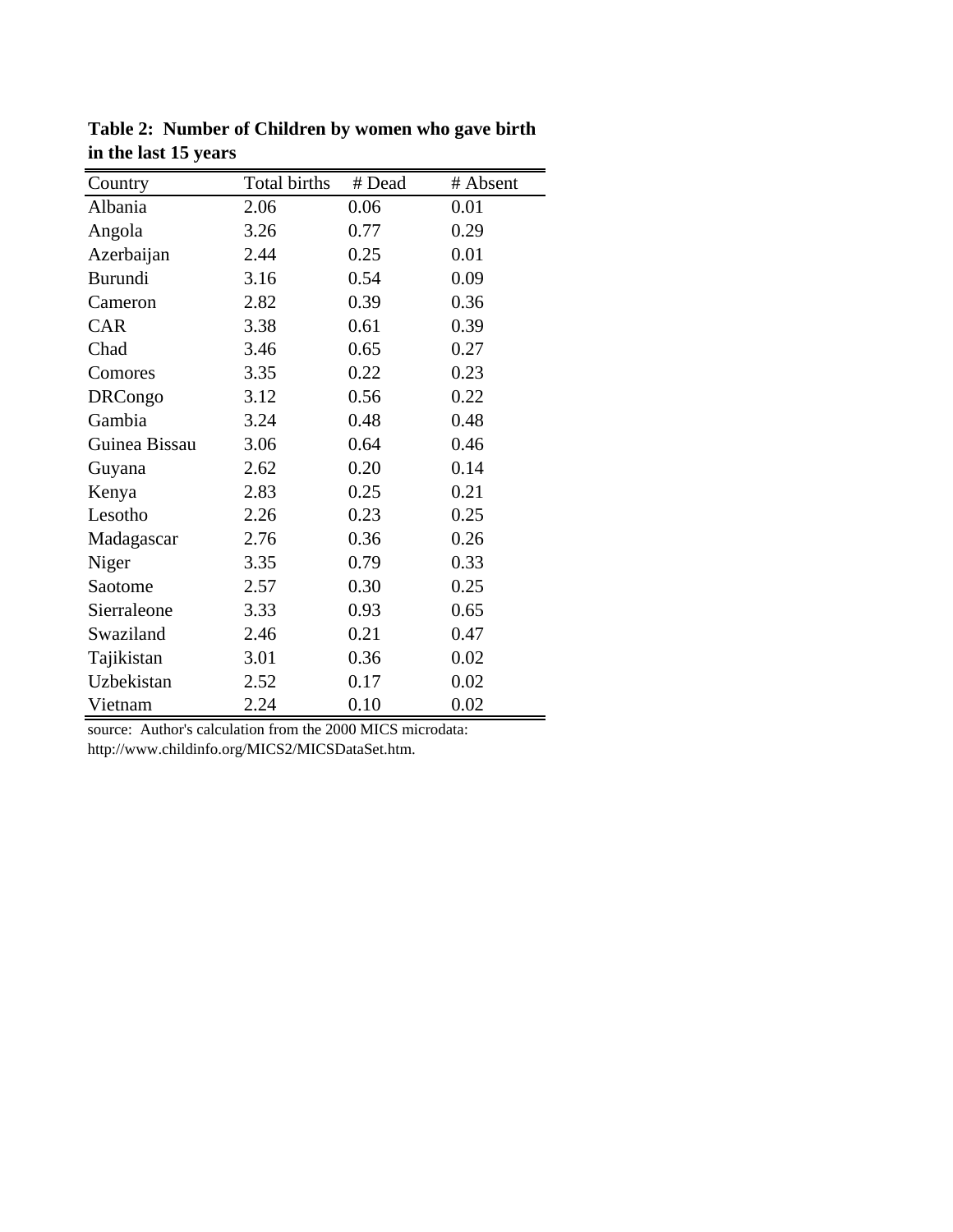## **Table 3: Missing Children 6-14 in Selected Panel Data**

| Country                       | Nepal       |       | Vietnam     |       |
|-------------------------------|-------------|-------|-------------|-------|
| Round 1                       | 1996        |       | 1993        |       |
| Round 2                       | 2001        |       | 1998        |       |
| Gender                        | <b>Boys</b> | Girls | <b>Boys</b> | Girls |
| # Children in household in R1 |             |       |             |       |
| that should be $6-14$ in R2   | 704         | 675   | 2,515       | 2,410 |
| # Present                     | 546         | 503   | 2,354       | 2,241 |
| <b>Why Missing? Counts</b>    |             |       |             |       |
| Dead                          | 5           | 19    | 19          | 13    |
| Married or Household Split    | 83          | 131   | 130         | 142   |
| Work                          | 38          | 5     |             | 4     |
| Schooling                     | 24          | 12    | 5           | 6     |

Source: Author's calculations from the Nepal Living Standards Surveys (Central Bureau of Statistics 1998 & 2005) and the Vietnam Living Standards Surveys (General Statistical Office 1994 & 1999).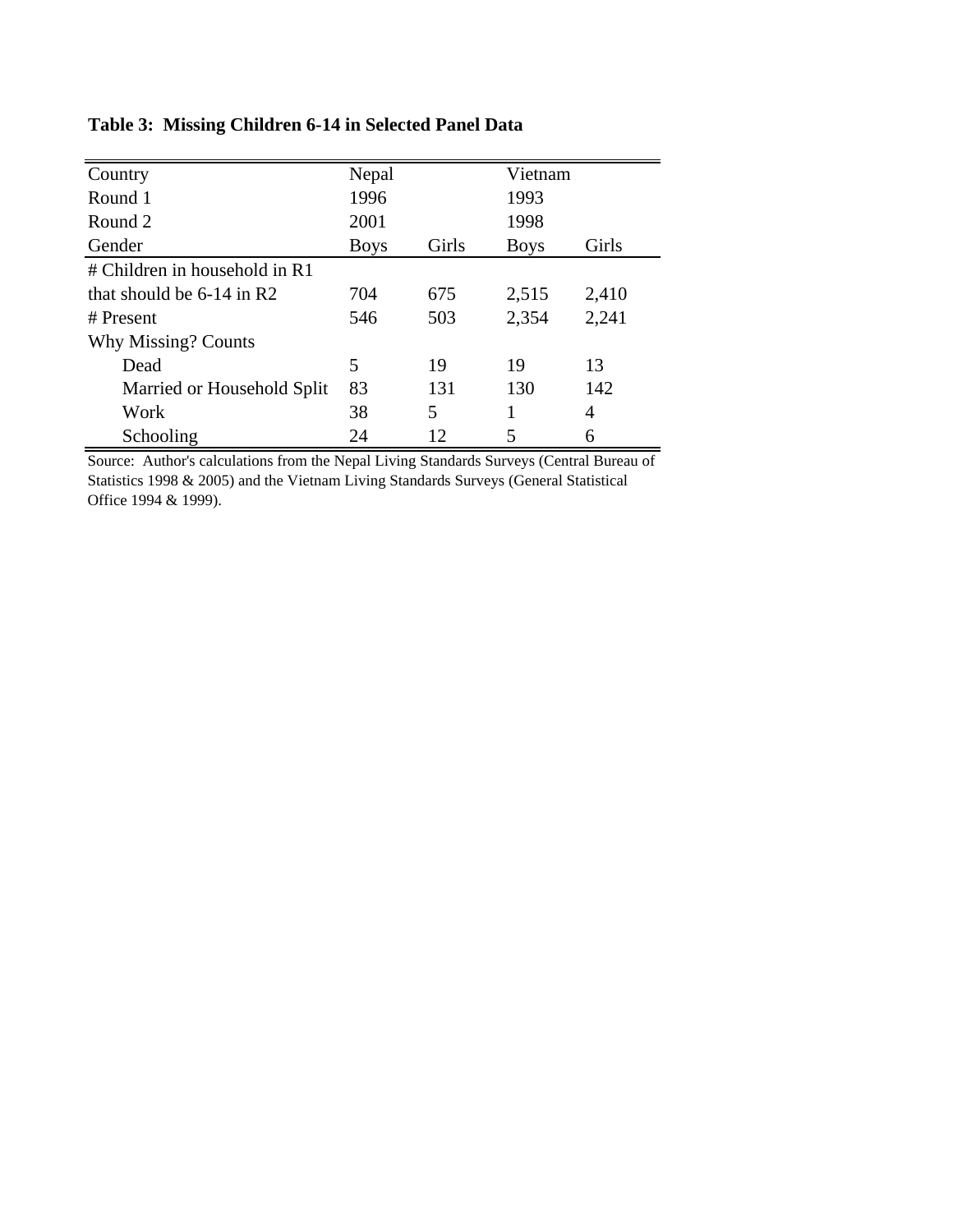|                                  |           |      | Market Work |                      |          |      |                              |         |
|----------------------------------|-----------|------|-------------|----------------------|----------|------|------------------------------|---------|
|                                  |           |      |             |                      | Domestic |      | Any Work, No Work,           |         |
|                                  | Schooling | Any  |             | Inside Hh Outside Hh | Work     |      | Any Work No School No School |         |
| <b>Sampled Countries</b>         | 89.2      | 22.7 | 18.2        | 8.4                  | 64.6     | 68.0 | 6.4                          | 4.4     |
| Albania                          | 54.7      | 31.3 | 29.5        | 3.5                  | 56.1     | 62.7 | 32.6                         | 12.7    |
| Angola                           | 93.2      | 25.7 | 20.4        | 8.8                  | 77.0     | 78.2 | 5.9                          | 1.0     |
| Azerbaijan                       | 99.1      | 8.6  | 4.0         | 5.3                  | 61.4     | 63.3 | 0.7                          | 0.2     |
| Burundi                          | 88.1      | 31.2 | 27.6        | 6.9                  | 84.3     | 87.3 | 11.2                         | 0.7     |
| Cameron                          | 94.5      | 55.0 | 42.7        | 30.8                 | 81.1     | 85.2 | 5.0                          | 0.4     |
| Central African Republic         | 85.5      | 62.2 | 50.3        | 37.3                 | 85.0     | 88.9 | 13.6                         | 0.8     |
| Chad                             | 95.0      | 62.6 | 55.2        | 26.7                 | 82.5     | 88.3 | 4.6                          | 0.3     |
| Comores                          | 77.1      | 38.1 | 32.2        | 16.3                 | 61.1     | 66.8 | 15.9                         | 6.3     |
| Cote d'Ivoire                    | 93.2      | 37.7 | 35.3        | 6.2                  | 68.6     | 76.7 | 5.5                          | 1.2     |
| Democratic Republic of the Congo | 53.5      | 19.2 | 12.9        | 10.4                 | 50.3     | 52.3 | 17.4                         | 29.1    |
| <b>Equatorial Guinea</b>         | 94.9      | 33.7 | 31.0        | 5.4                  | 84.9     | 85.8 | 3.1                          | 0.6     |
| Gambia                           | 93.1      | 25.1 | 20.6        | 6.1                  | 49.4     | 57.6 | 4.6                          | 2.3     |
| Guininea-Bissau                  | 93.0      | 65.5 | 62.4        | 15.3                 | 77.3     | 87.2 | 6.3                          | 0.6     |
| Guyana                           | 97.4      | 26.3 | 15.9        | 14.7                 | 72.8     | 75.2 | 2.3                          | 0.3     |
| Kenya                            | 95.9      | 2.8  | 1.0         | 2.2                  | 66.3     | 66.8 | 2.8                          | $1.0\,$ |
| Laos                             | 93.1      | 31.1 | 29.3        | 3.9                  | 69.7     | 71.3 | 6.3                          | 0.5     |
| Lesotho                          | 96.6      | 20.4 | 17.1        | 6.1                  | 70.2     | 72.7 | 2.6                          | 0.8     |
| Madagascar                       | 88.9      | 12.0 | 8.8         | 3.8                  | 20.5     | 29.2 | 5.8                          | 5.3     |
| Moldova                          | 97.3      | 30.5 | 23.2        | 11.8                 | 86.3     | 88.0 | 2.1                          | 0.6     |
| Mongolia                         | 95.2      | 21.4 | 20.6        | 1.4                  | 91.2     | 91.7 | 4.6                          | 0.2     |
| Niger                            | 88.1      | 67.1 | 44.4        | 42.9                 | 88.7     | 93.7 | 11.4                         | 0.4     |
| North Sudan                      | 86.0      | 16.4 | 14.2        | 4.1                  | 52.8     | 56.7 | 10.1                         | 4.0     |
| Philippines                      | 95.4      | 15.5 | 12.1        | 4.7                  | 80.9     | 81.8 | 4.3                          | 0.2     |
| Rwanda                           | 86.5      | 27.4 | 22.7        | 7.9                  | 82.1     | 84.3 | 12.3                         | 1.2     |
| Sao Tome                         | 88.7      | 15.5 | 10.0        | 7.8                  | 80.0     | 81.3 | 9.5                          | 1.7     |
| Senegal                          | 89.6      | 33.7 | 20.6        | 17.9                 | 86.9     | 91.1 | 9.7                          | 0.4     |
| Sierra Leone                     | 93.5      | 72.1 | 59.0        | 51.4                 | 86.3     | 89.8 | 5.9                          | 0.4     |
| South Sudan                      | 95.9      | 13.1 | 11.2        | 3.8                  | 35.2     | 39.8 | 2.3                          | 3.2     |
| Swaziland                        | 93.7      | 10.2 | 7.9         | 2.7                  | 83.3     | 81.7 | 4.9                          | 1.1     |
| Tajikistan                       | 97.2      | 12.4 | 10.0        | 3.4                  | 72.5     | 74.6 | 2.6                          | 0.3     |
| Trinidad                         | 98.0      | 3.2  | 2.3         | 1.1                  | 56.3     | 56.6 | 1.1                          | 0.8     |
| Uzbekistan                       | 96.4      | 15.2 | 10.6        | 5.8                  | 78.1     | 79.8 | 3.4                          | 0.3     |
| Venezuela                        | 92.0      | 8.1  | 3.9         | 4.5                  | 62.4     | 64.6 | 3.8                          | 4.2     |
| Vietnam                          | 95.1      | 24.4 | 23.4        | 1.9                  | 51.7     | 57.8 | 4.3                          | 0.6     |

**Table 4: Participation Rates in Various Activities by Country for children 5-14**

source: Author's calculation from the 2000 MICS microdata: http://www.childinfo.org/MICS2/MICSDataSet.htm.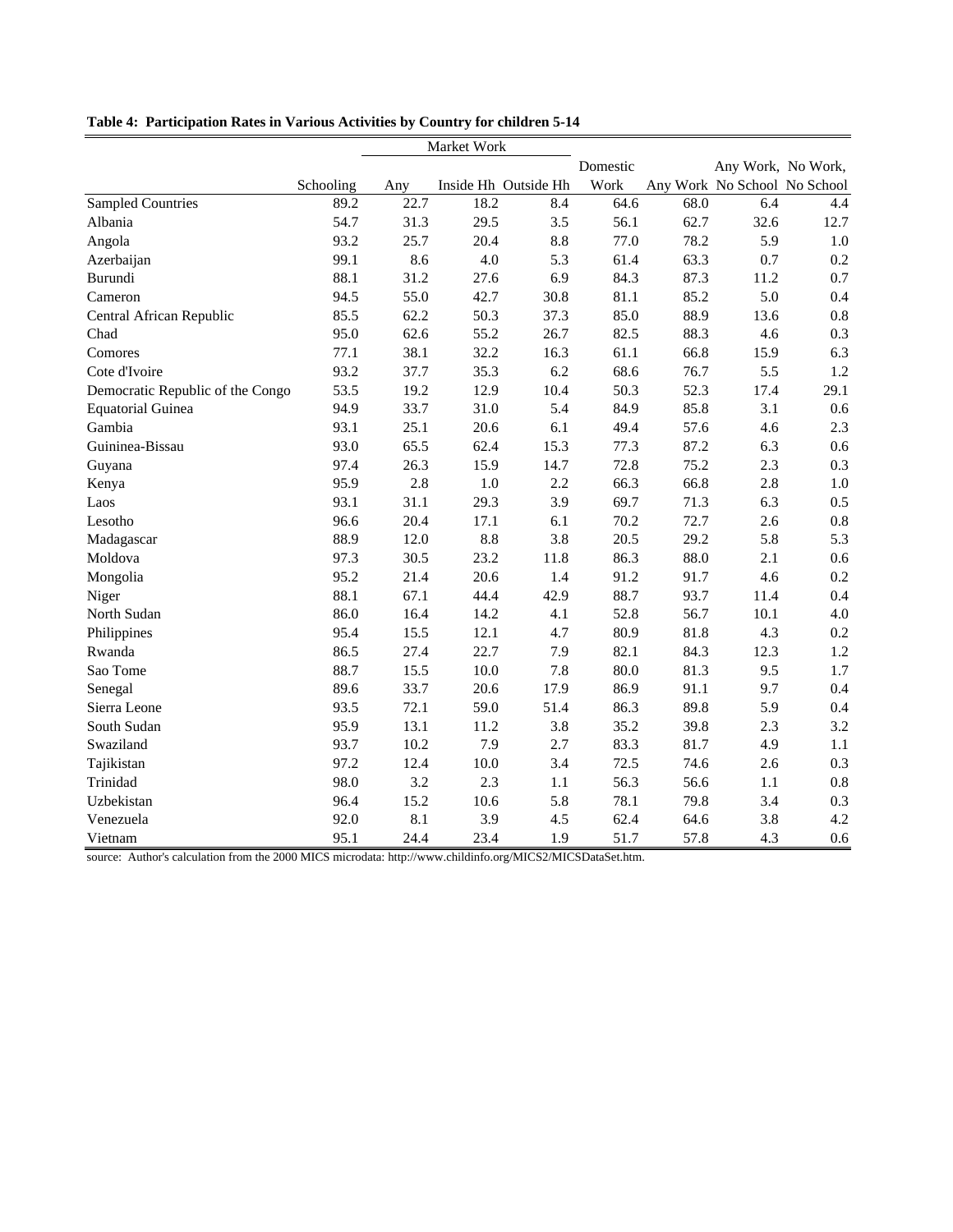|              |           | Industry:        |     |                  |         |                      |         |       |            |           |         |         |
|--------------|-----------|------------------|-----|------------------|---------|----------------------|---------|-------|------------|-----------|---------|---------|
|              |           |                  |     | Mining           |         |                      |         |       | Transport, | Social &  |         |         |
|              | Age       | Agr. &           |     | $\&$             |         |                      | Hotel & |       | Storage,   | Communit  | Private |         |
| Country      | Group     | Forestry Fishing |     | Quarry.          |         | Manufact. Construct. | Rest.   | Trade | Comm.      | y Service | House.  | Other   |
| Bangladesh   | $5-17$    | 53.6             | 2.8 | $\overline{0.2}$ | 14.4    | 3.1                  | 2.5     | 13.9  | 4.5        | 4.4       |         | 0.4     |
| Cambodia     | $5 - 17$  | 72.7             |     | 0.5              | 6.3     | 1.0                  |         | 16.0  | 0.7        | 2.3       |         | 0.4     |
| Costa Rica   | $5 - 17$  | 43.4             |     |                  | 9.0     | 7.0                  | 4.8     | 21.7  |            |           | 5.9     | 8.0     |
| Costa Rica   | $5 - 14$  | 56.6             |     |                  | 7.3     | 4.8                  | 4.9     | 19.5  |            |           | 2.8     | 4.1     |
| El Salvador  | $5 - 17$  | 48.3             | 0.8 | 0.3              | 16.0    | 2.4                  |         | 23.0  | 2.1        | 2.1       | 4.8     | 2.2     |
| Ethiopia     | $5-9$     | 97.7             |     |                  | 0.4     | 0.1                  | 0.6     | 0.4   | 0.0        | 0.3       | 0.3     | 0.2     |
| Ethiopia     | $10-14$   | 90.6             |     |                  | $2.0\,$ | 0.3                  | 1.7     | 3.0   | 0.1        | 1.0       | 1.0     | 0.3     |
| Ethiopia     | 15-17     | 80.7             |     |                  | 4.3     | 0.7                  | 3.2     | 6.4   | 0.2        | 2.0       | 2.0     | 0.5     |
| Ghana        | $5-9$     | 70.4             | 2.7 | 0.4              | 4.3     |                      | 2.5     | 18.4  | 0.3        | 0.5       | 0.3     | 0.3     |
| Ghana        | $10 - 14$ | 62.3             | 2.1 | 0.5              | 5.9     |                      | 5.2     | 23.1  | 0.2        | 0.3       | 0.3     | 0.2     |
| Ghana        | $15 - 17$ | 57.1             | 2.9 | 0.5              | 8.7     |                      | 3.7     | 22.4  | 0.9        | 1.5       | 1.0     | 1.2     |
| Honduras     | $5-9$     | 54.3             |     | 0.0              | 8.5     | 1.5                  |         | 35.5  | 0.2        | 0.0       |         | 0.0     |
| Honduras     | $10 - 14$ | 59.8             |     | 0.0              | 6.9     | 1.4                  |         | 27.3  | 0.6        | 3.9       |         | 0.1     |
| Honduras     | $15 - 17$ | 53.6             |     | 0.3              | 9.3     | 4.5                  |         | 21.0  | 1.4        | 9.5       |         | 0.4     |
| Kenya        | $5-9$     | 88.9             | 0.0 | 0.5              | 1.1     | 0.0                  | 0.0     | 0.8   | 0.3        | 5.9       | 2.4     | 0.0     |
| Kenya        | $10-14$   | 78.9             | 0.1 | 0.5              | 1.8     | 0.4                  | 0.7     | 1.9   | 0.1        | 6.1       | 8.8     | 0.7     |
| Kenya        | $15 - 17$ | 70.4             | 0.3 | 0.5              | 1.4     | 0.5                  | 1.4     | 2.1   | 1.3        | 4.7       | 16.7    | 0.6     |
| Namibia      | $6 - 10$  | 80.6             | 0.0 | 0.0              | 0.1     | 0.0                  |         | 0.1   | 0.9        | 5.2       |         | 13.0    |
| Namibia      | $11 - 15$ | 79.2             | 0.0 | 0.1              | 0.7     | 0.0                  |         | 0.4   | 0.8        | 4.8       |         | 14.0    |
| Namibia      | $16-18$   | 71.8             | 0.1 | 0.1              | 1.3     | 0.7                  |         | 4.9   | 1.5        | 7.5       |         | 12.1    |
| Nicaragua    | $5-9$     | 60.4             |     |                  | 8.4     |                      |         | 24.8  |            | 4.3       |         | 2.1     |
| Nicaragua    | $10 - 14$ | 58.2             |     |                  | 9.7     |                      |         | 23.0  |            | 7.0       |         | 2.0     |
| Nicaragua    | $15 - 17$ | 51.4             |     |                  | 13.1    |                      |         | 16.5  |            | 11.4      |         | 7.5     |
| Pakistan     | $5 - 14$  | 67.0             |     |                  | 10.8    | 1.8                  |         | 8.7   | 3.7        | 8.0       |         | 0.0     |
| Panama       | $5 - 17$  | 47.0             | 2.3 | 0.2              | 3.5     | 3.1                  | 2.3     | 16.6  | 3.7        | 11.1      | 7.8     | 2.4     |
| Phillippines | $5-9$     | 58.1             | 2.8 | 0.0              | 3.6     | 0.0                  | 2.0     | 22.2  | 2.0        | 2.0       | 3.6     | 3.6     |
| Phillippines | $10-14$   | 59.5             | 4.7 | 0.5              | 4.2     | 0.5                  | 1.7     | 20.4  | 1.3        | 1.4       | 3.3     | 2.6     |
| Phillippines | $15 - 17$ | 46.1             | 5.9 | 0.5              | 5.3     | 2.7                  | 3.2     | 16.2  | 3.9        | 2.2       | 8.6     | 5.1     |
| Phillippines | $5 - 17$  | 53.3             | 5.2 | 0.4              | 4.6     | 1.4                  | 2.4     | 18.6  | 2.5        | 1.8       | 5.7     | 3.7     |
| Sri Lanka    | $5 - 17$  | 63.6             |     | 1.3              | 14.8    | 2.0                  |         | 10.8  | 0.9        | 5.4       |         | 1.1     |
| Tanzania     | $5 - 17$  | 79.9             |     | 0.1              | 0.3     | $0.0\,$              |         | 2.2   | 0.0        |           | 17.4    | $0.0\,$ |
| Tanzania     | $5-9$     | 71.3             |     | 0.0              | 0.1     | 0.0                  |         | 0.8   |            |           | 27.8    | 0.0     |
| Tanzania     | $10-14$   | 81.0             |     | 0.0              | 0.2     | 0.0                  |         | 1.9   | 0.0        |           | 16.8    | 0.0     |
| Tanzania     | $15 - 17$ | 86.9             |     | 0.2              | 0.7     | 0.1                  |         | 4.2   | 0.1        |           | 7.8     | 0.0     |
| Turkey       | $6 - 17$  | 57.6             |     |                  | 21.8    |                      |         | 10.2  |            | 10.4      |         | 0.0     |
| Ukraine      | $5 - 17$  | 43.0             |     |                  | 8.0     | 9.0                  |         | 21.0  |            | 19.0      |         | 0.0     |
| Zambia       | $5-9$     | 91.3             | 0.9 | 0.0              | 0.2     | 0.2                  | 0.0     | 2.2   | 0.0        |           | 3.8     | 1.5     |
| Zambia       | $10-14$   | 92.9             | 0.5 | 0.0              | 0.4     | 0.1                  | 0.1     | 3.3   | 0.0        |           | 2.1     | 0.7     |
| Zambia       | $15 - 17$ | 73.3             | 1.8 | 0.1              | 2.0     | 0.4                  | 0.5     | 10.7  | 1.0        |           | 8.7     | 1.4     |
| Zimbabwe     | $5 - 17$  | 82.4             |     | 0.3              | 1.9     | 1.7                  |         | 2.1   | 0.2        |           | 10.8    | 0.6     |

 Age categories determined by availability in report. Industry groupings determined by availability in report. A missing reflects that industry was not available in report. Sources: Bangladesh - Bangladesh Bureau of Statistics (2003); Cambodia - National Institute of Statistics (2002); Costa Rica - Trejos and Pisoni (2003); El Salvador - ILO-IPEC (2004); Ethiopia - Central Statistical Authority (2003); Ghana - Ghana Statistical Service (2003); Honduras - Cruz (2002); Kenya - Central Bureau of Statistics (2001); Namibia - Ministry of Labour (2000); Nicaragua - Silva (2003); Pakistan - Federal Bureau of Statistics (1996); Panama - Cornejo, Rodriguez, Adames, and Castillo (2003); Phillippines - National Statistics Office (2003); Sri Lanka - Department of Census and Statistics (1999); Tanzania - National Bureau of Statisistics (2001); Turkey - State Institue of Statistics (1999); Ukraine - State Statistics Committee (1999); Zambia - Central Statistical Office (1999); Zimbabwe - Ministry of Public Service, Labour and Social Welfare (1999).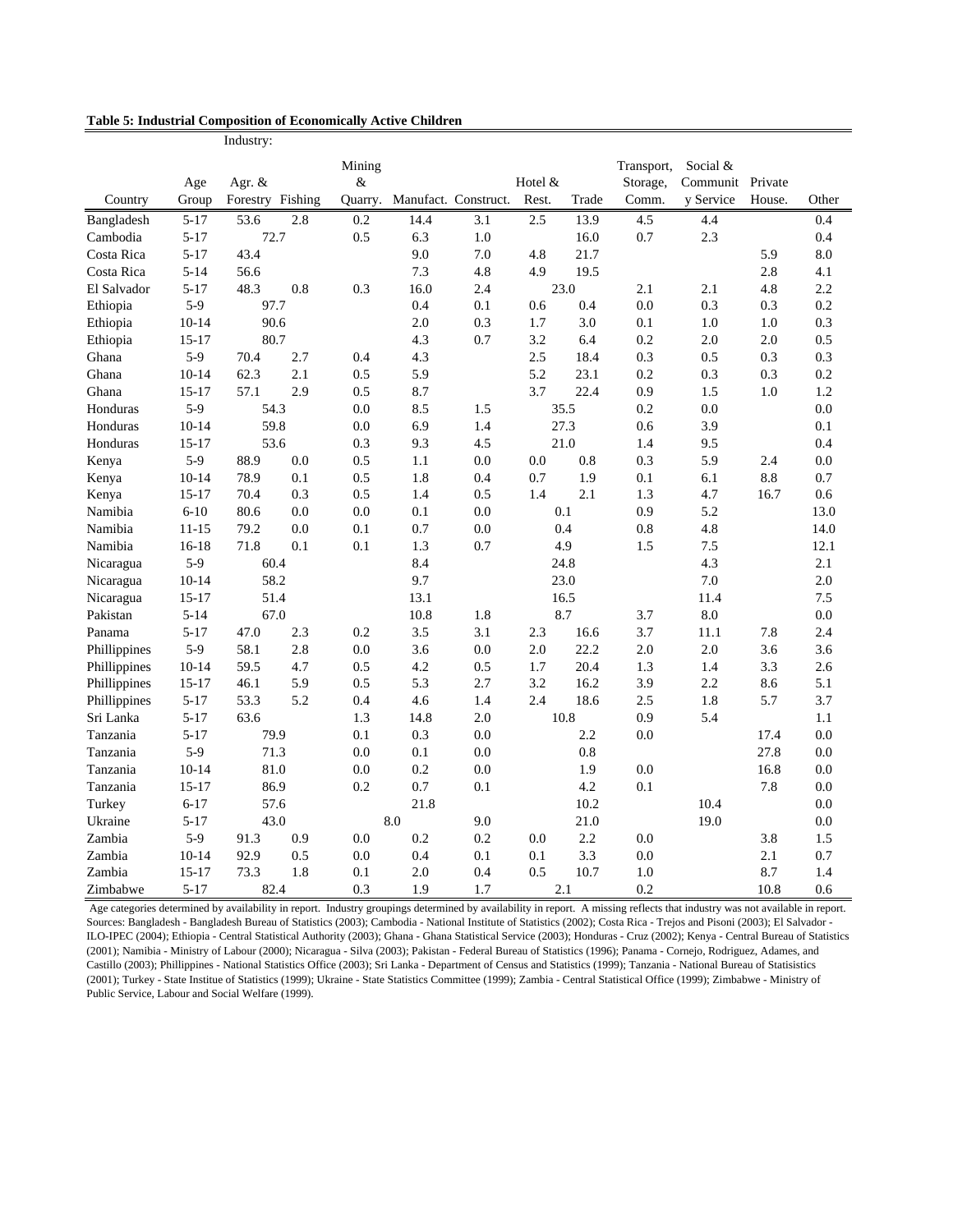|  |  |  | Table 6: 4 Digit Industrial Composition of Working Children 5-17 in Bangladesh, 2002-203 |  |
|--|--|--|------------------------------------------------------------------------------------------|--|
|  |  |  |                                                                                          |  |

|                                                                        |       | Bangladesh(%) |         |             | Urban $(\%)$ |             | $Rural(\% )$ |
|------------------------------------------------------------------------|-------|---------------|---------|-------------|--------------|-------------|--------------|
| <b>Industry Description</b>                                            | Total | <b>Boys</b>   | Girls   | <b>Boys</b> | Girls        | <b>Boys</b> | Girls        |
| Growing of cereal crops (Paddy, Barley, Jowar etc.)                    | 38.9  | 44.4          | 23.6    | 15.0        | 7.6          | 51.3        | 27.4         |
| Growing of vegetable (Potato, Patal, Tomato etc.)                      | 5.4   | 1.7           | 15.7    | 0.4         | 3.0          | 2.0         | 18.6         |
| Growing of tea, coffee and other beverage crops                        | 0.7   | 0.5           | 1.1     | 0.0         | 0.0          | 0.6         | 1.4          |
| Farming of cattle, sheep, goats, horses areas etc.                     | 1.1   | 0.9           | 1.7     | 0.5         | 1.6          | 1.0         | 1.7          |
| Poultry farming                                                        | 4.3   | 1.0           | 13.6    | 0.4         | 11.0         | 1.2         | 14.2         |
| Felling of frees and rough shaping of timber                           | 0.6   | 0.6           | 0.8     | 0.4         | 0.3          | 0.6         | 0.9          |
| Inland fishing (excluding shrimp farming)                              | 2.7   | 3.2           | 1.2     | 2.0         | 0.6          | 3.5         | 1.3          |
| Processing and preserving of fish and fish products                    | 0.5   | 0.0           | 1.7     | 0.0         | 1.3          | 0.0         | 1.8          |
| Rice milling                                                           | 0.7   | 0.7           | $0.7\,$ | $1.0\,$     | 1.1          | 0.6         | 0.6          |
| Manufacture of bidies                                                  | 0.8   | 0.4           | 1.9     | 1.2         | 5.0          | 0.3         | 1.2          |
| Cotton textiles except handlooms                                       | 0.5   | 0.5           | 0.4     | 1.1         | 1.6          | 0.4         | 0.2          |
| Handloom textiles                                                      | 1.5   | 1.2           | 2.1     | 1.3         | 2.4          | 1.2         | $2.0\,$      |
| Wearing apparel except fur apparel                                     | 1.3   | 0.9           | 2.3     | 2.0         | 8.4          | 0.7         | 0.9          |
| Manufacture of corrugated paper and paper board containers             | 0.1   | 0.1           | 0.2     | 0.1         | 1.1          | 0.1         | 0.0          |
| Manufacture of structural metal products                               | 0.9   | 1.1           | 0.1     | 2.0         | 0.3          | 0.9         | 0.1          |
| Manufacture of wooden furniture and fixtures                           | 2.2   | 2.8           | 0.3     | 4.9         | 0.5          | 2.3         | 0.3          |
| Manufacture of cane and bamboo furniture                               | 0.4   | 0.2           | 0.9     | 0.2         | 1.5          | 0.1         | 0.8          |
| Wood, cane and bamboo decorative handicrafts                           | 0.8   | 0.4           | $2.0\,$ | 0.3         | 1.6          | 0.4         | 2.1          |
| Textile and sewing decorative handicrafts                              | 1.2   | 0.0           | 4.2     | 0.2         | 12.6         | 0.0         | 2.3          |
| Manufacture of jewellery and related articles                          | 0.4   | 0.5           | 0.0     | 1.6         | 0.3          | 0.2         | 0.0          |
| Site preparation                                                       | 2.0   | 2.6           | 0.2     | 3.9         | 0.6          | 2.2         | 0.2          |
| Building of complete construction or parts there of civil engineering  | 1.0   | 0.6           | 1.9     | 1.4         | 4.9          | 0.5         | 1.2          |
| Maintenance and repair of motor vehicles                               | 0.5   | 0.7           | 0.1     | 1.3         | 0.1          | 0.5         | 0.1          |
| Retail trade of pan, cigarettes, biddies, betelnuts and tobacco        | 0.8   | 0.9           | 0.3     | 1.6         | 0.6          | 0.8         | 0.2          |
| Retail trade of rice, pulse, wheat and flour                           | 0.6   | 0.7           | 0.3     | 0.8         | 0.3          | 0.6         | 0.3          |
| Retail trade of fish and sea food                                      | 0.5   | 0.6           | 0.2     | 1.3         | 0.1          | 0.4         | 0.2          |
| Retail trade of grocery and general store                              | 4.1   | 5.1           | 1.5     | 9.3         | 1.4          | 4.1         | 1.5          |
| Retail sale of vegetables                                              | 1.1   | 1.0           | 1.2     | 1.8         | 1.5          | 0.8         | 1.2          |
| Retail sale of textiles clothing, hosiery, foot ware and leather goods | 0.7   | 0.8           | $0.7\,$ | 2.0         | 1.1          | 0.5         | 0.6          |
| Retail sale in specialized stores N.E.C                                | 0.9   | 1.0           | 0.6     | 1.8         | 1.0          | 0.8         | 0.6          |
| Other non-store retail sale                                            | 1.0   | 1.2           | 0.4     | 2.1         | 1.3          | 1.0         | 0.3          |
| Restaurants and non-residential hotels                                 | 0.8   | 0.9           | 0.4     | 1.7         | 0.5          | 0.7         | 0.4          |
| Tea stalls                                                             | 1.7   | 1.9           | 1.0     | 2.8         | 1.3          | 1.7         | 0.9          |
| Land transport of scheduled passenger (Bus, Railway, etc.)             | 0.6   | 0.8           | 0.1     | 1.7         | 0.4          | 0.6         | $0.0\,$      |
| Land transport of non-scheduled passengers                             | 1.8   | 2.4           | 0.1     | 4.5         | 0.4          | 1.9         | 0.1          |
| All trade transport operation by road, whether scheduled or not        | 1.7   | 2.2           | 0.3     | 2.0         | 0.8          | 2.2         | 0.2          |
| Activities of pre-primary school (Kindergarten, Coaching centre etc.   | 0.3   | 0.2           | 0.6     | 0.4         | 1.3          | 0.1         | 0.5          |
| Hairdressing and other beauty treatment                                | 0.6   | 0.8           | 0.2     | 1.1         | 0.6          | 0.7         | 0.1          |
| Tailoring services                                                     | 1.7   | 1.4           | 2.5     | 2.2         | 3.3          | 1.2         | 2.3          |
| Private household with employed persons (maids, cooks, etc.)           | 1.3   | 0.3           | 4.0     | 0.4         | 6.4          | 0.3         | 3.5          |
| Other Industries N.E.C.                                                | 11.7  | 12.8          | 8.5     | 21.1        | 10.3         | 10.9        | 8.1          |

N.E.C. - Not elsewhere classified. Only industries with at least 0.5 percent of economically active children in urban or rural Bangladesh are listed. Source: Table C52 of the Report on National Child Labor Survey (Bangladesh Bureau of Statistics 2003)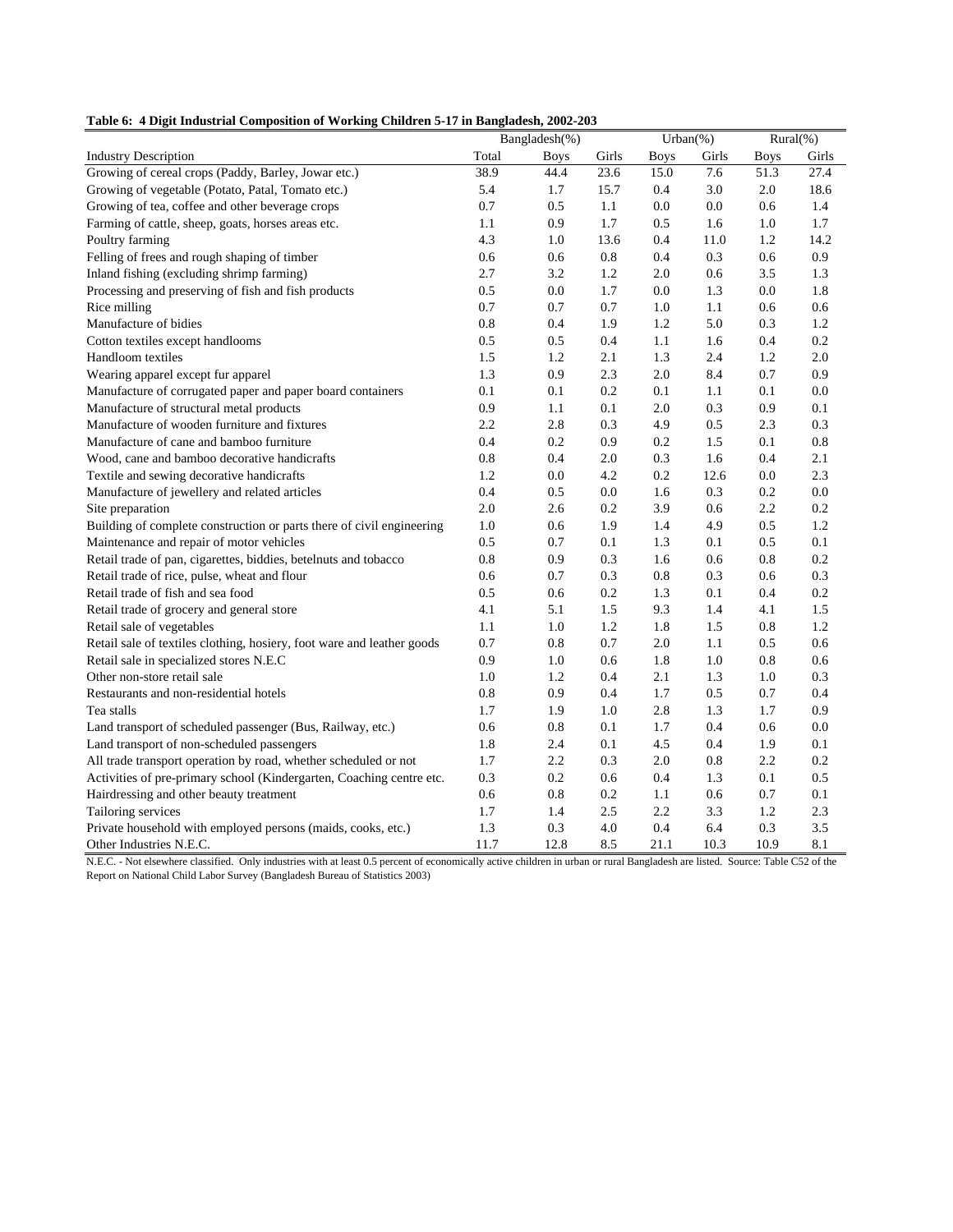| $\frac{1}{2}$                                          |         | Bangladesh(%) |         |             | $Urban(\%)$<br>$Rural(\% )$ |             |       |
|--------------------------------------------------------|---------|---------------|---------|-------------|-----------------------------|-------------|-------|
| Occupation Description                                 | Total   | <b>Boys</b>   | Girls   | <b>Boys</b> | Girls                       | <b>Boys</b> | Girls |
| Teachers N.E.C (Religious/ Physical Education)         | 0.3     | 0.2           | 0.6     | 0.4         | 1.3                         | 0.1         | 0.5   |
| Transport conductors (Bus or train conductor, Helper)  | 0.6     | 0.8           | 0.1     | $2.0\,$     | 0.4                         | 0.5         | 0.1   |
| Working proprietors (Wholesale and retail trade)       | 1.0     | 1.3           | 0.2     | 1.9         | 0.1                         | 1.2         | 0.3   |
| Sales supervisors (wholesale & retail trade)           | 4.1     | 4.1           | 4.0     | 7.4         | 6.4                         | 3.3         | 3.5   |
| Salesmen, shop assistants and related workers          | 7.4     | 9.1           | 2.7     | 17.2        | 3.4                         | 7.2         | 2.5   |
| Street vendors & door-to-door salesman                 | 1.4     | 1.5           | 1.2     | 2.4         | 2.0                         | 1.3         | 1.0   |
| Waiters, Bartenders and related workers                | 1.4     | 1.6           | 0.6     | 2.8         | 0.8                         | 1.4         | 0.6   |
| Maids and related housekeeping service workers N.E.C.  | 1.4     | 0.4           | 4.2     | 0.6         | 6.3                         | 0.3         | 3.7   |
| Hairdressers, Barbers, Beauticians and related workers | 0.6     | 0.8           | 0.2     | $1.0\,$     | 0.6                         | 0.7         | 0.1   |
| Agricultural crop farmers                              | 0.6     | 0.6           | 0.7     | 0.1         | 0.0                         | 0.7         | 0.8   |
| Farm crop workers                                      | 45.6    | 47.3          | 40.9    | 16.0        | 11.0                        | 54.6        | 47.9  |
| Livestock workers                                      | 0.5     | 0.6           | 0.3     | 0.3         | $0.0\,$                     | 0.7         | 0.3   |
| Dairy farm workers                                     | 0.7     | 0.4           | 1.3     | 0.4         | 1.6                         | 0.4         | 1.2   |
| Poultry farm workers                                   | 4.5     | 1.2           | 13.7    | 0.6         | 11.1                        | 1.3         | 14.4  |
| Loggers                                                | 0.5     | 0.5           | 0.7     | 0.2         | 0.1                         | 0.5         | 0.9   |
| Fisherman                                              | 3.2     | 3.7           | 1.6     | 2.6         | 0.8                         | 4.0         | 1.9   |
| Spinners and winders (Textile)                         | $0.8\,$ | 0.7           | $1.1\,$ | 1.3         | 2.5                         | 0.5         | 0.8   |
| Weavers and related workers                            | 1.2     | 1.2           | 1.4     | 1.6         | 2.1                         | 1.1         | 1.2   |
| Knitters                                               | 0.8     | 0.5           | 1.5     | 0.8         | 4.4                         | 0.5         | 0.8   |
| Spinners, Weavers, knitters, dyers and related N.E.C.  | 1.1     | 0.2           | 3.6     | 0.2         | 12.6                        | 0.1         | 1.5   |
| Grain millers and related workers                      | 0.7     | 0.7           | $0.8\,$ | 1.0         | 1.3                         | 0.6         | 0.7   |
| Food preservers                                        | 0.4     | 0.0           | 1.7     | 0.0         | 1.1                         | 0.0         | 1.8   |
| Cigar makers                                           | 0.2     | 0.1           | 0.4     | 0.5         | 2.1                         | 0.0         | 0.0   |
| Tobacco prepares and tobacco product makers N.E.C.     | 0.7     | 0.4           | 1.5     | $0.8\,$     | 2.9                         | 0.3         | 1.2   |
| Tailors and dressmakers                                | 1.7     | 1.4           | 2.4     | 2.1         | 3.1                         | 1.2         | 2.3   |
| Sewers and embroideries                                | 0.9     | 0.4           | 2.3     | $0.8\,$     | 4.2                         | 0.3         | 1.9   |
| Cabinetmakers                                          | 1.1     | 1.3           | 0.3     | 1.9         | 0.3                         | $1.2\,$     | 0.3   |
| Cabinetmakers and related wood workers N.E.C.          | 1.0     | 1.3           | 0.1     | 2.7         | 0.5                         | $1.0\,$     | 0.0   |
| Motor vehicle mechanics                                | 0.6     | $0.8\,$       | 0.1     | 1.6         | 0.1                         | 0.6         | 0.1   |
| Structural metal workers                               | 0.3     | 0.4           | 0.0     | $1.1\,$     | 0.1                         | 0.2         | 0.0   |
| Jewellery and precious metal workers                   | 0.5     | 0.7           | 0.1     | 1.8         | 0.4                         | 0.5         | 0.0   |
| Basketry weaver and brush maker                        | 1.4     | 0.6           | 3.4     | $0.5\,$     | 3.7                         | 0.6         | 3.4   |
| Reiniorced concreters and related workers              | 0.8     | 1.1           | 0.0     | 2.2         | 0.1                         | 0.8         | 0.0   |
| Construction carpenters                                | 0.5     | 0.6           | 0.2     | 1.1         | 0.0                         | 0.5         | 0.2   |
| Other construction workers N.E.C.                      | 0.9     | 0.6           | 1.8     | 1.2         | 4.4                         | 0.5         | 1.2   |
| Road non-motorised vehicles drivers                    | 3.3     | 4.3           | 0.4     | 5.6         | 1.0                         | 4.0         | 0.3   |
| Labourers N.E.C.                                       | 7.5     | 8.9           | 3.8     | 15.3        | 7.2                         | 7.3         | 3.1   |

**Table 7: 3 Digit Occupational Composition of Economically Active Children 5-17 in Bangladesh, 2002-2003**

N.E.C. - Not elsewhere classified. Only occupations with at least 0.5 percent of economically active children in urban or rural Bangladesh are listed. Source: Table C50 of the Report on National Child Labor Survey (Bangladesh Bureau of Statistics 2003)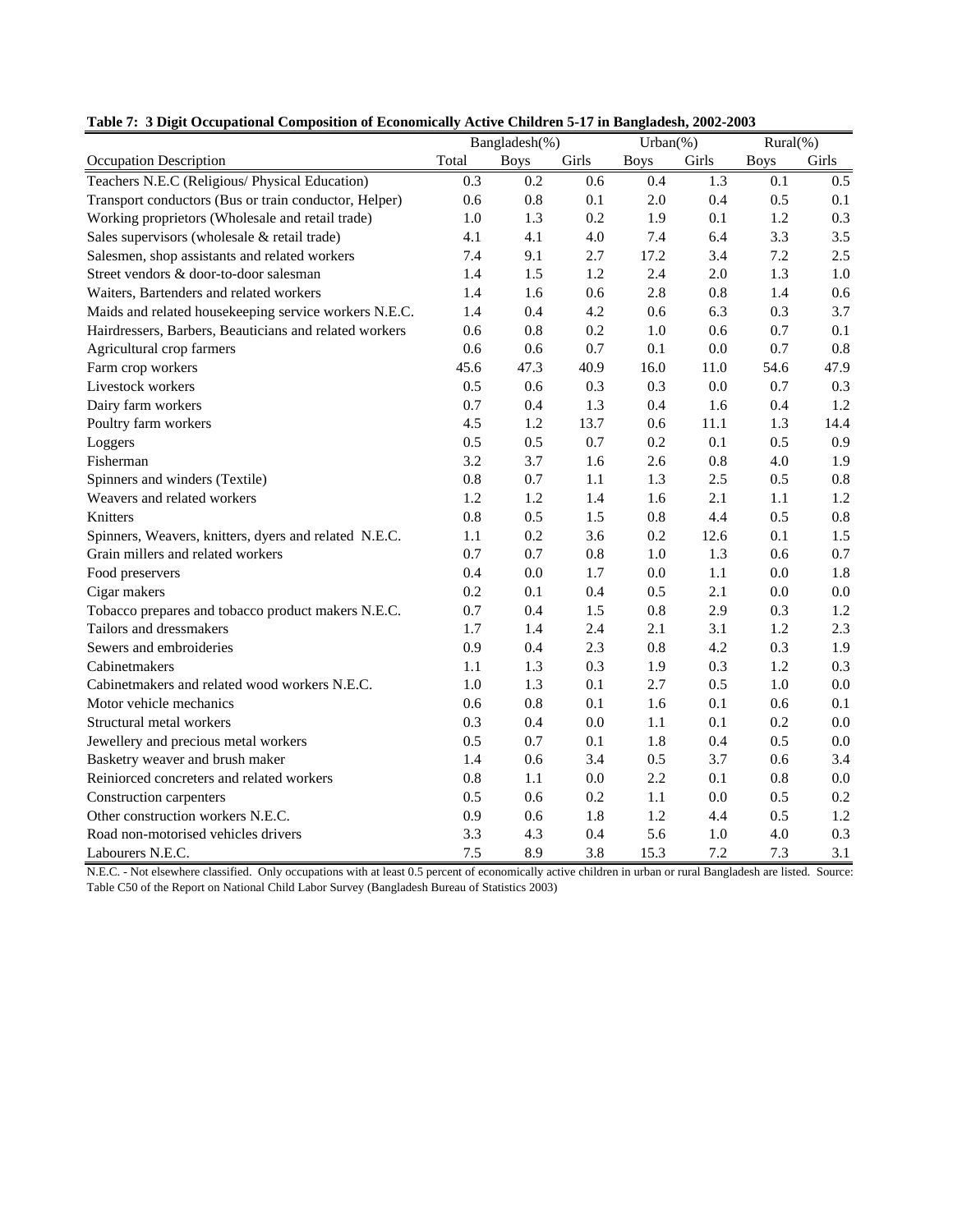|                               | <b>Number</b> | $(\%)$     |
|-------------------------------|---------------|------------|
| Children in bonded labour     | 17,152        | 13.5       |
| Child ragpickers              | 3,965         | 3.1        |
| Child porters                 | 46,029        | 36.2       |
| Child domestic workers (a)    | 55,655        | 43.8       |
| Children in mines             | 115           | 0.1        |
| Children in the carpet sector | 4,227         | 3.3        |
| Child trafficking             |               | (b)        |
| <b>TOTAL</b>                  | 127,143       | <b>100</b> |

**Table 8: Prevelance Rates of Worst Forms of Child Labor in Nepal**

*(a) for urban areas only source: ILO (2001).*